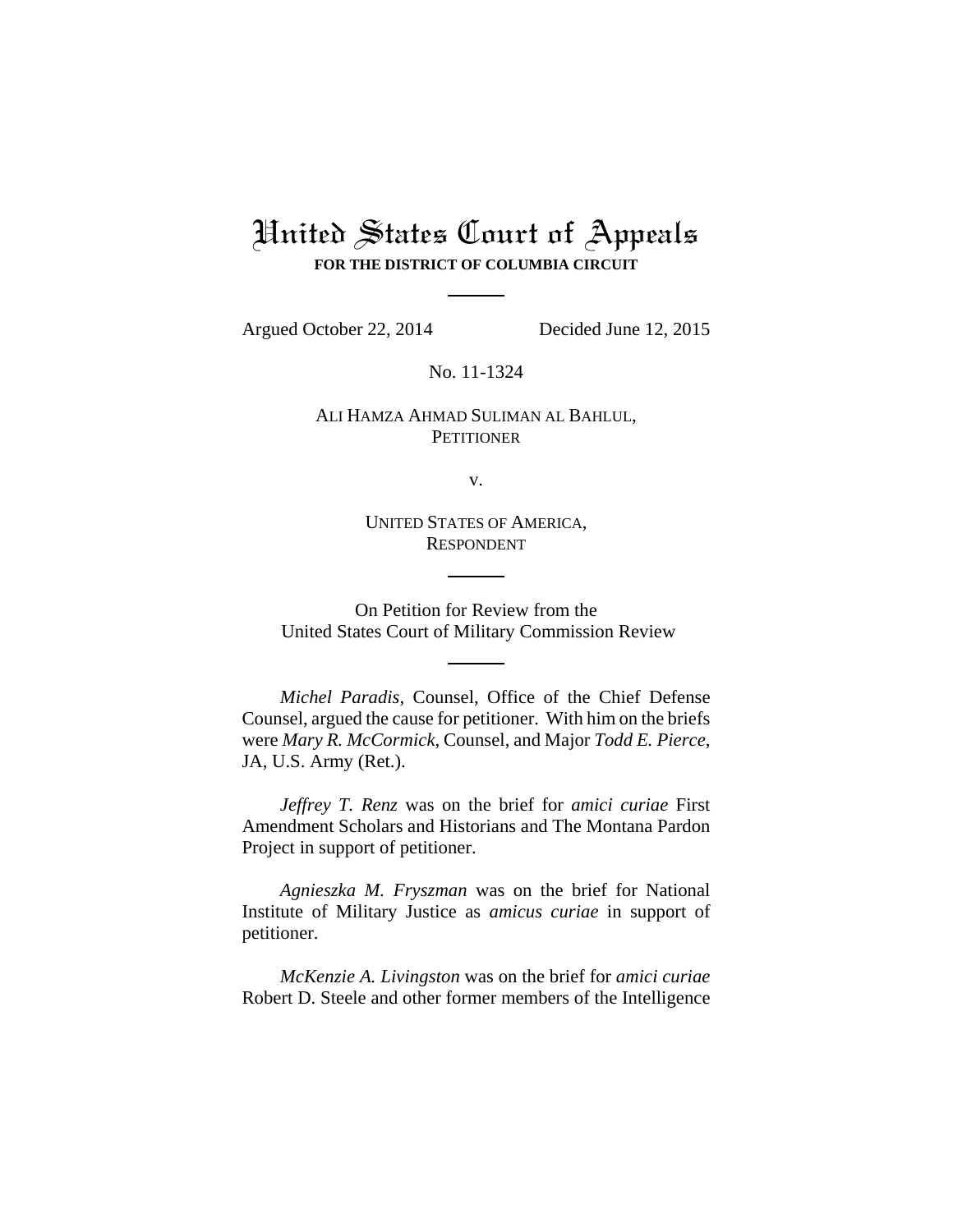Community in support of petitioner.

*Robert Barton* and *Thomas J. McIntosh* were on the brief for *amicus curiae* Professor David W. Glazier in support of petitioner.

*Jonathan Hafetz* was on the brief for *amici curiae* Asian American Legal Defense and Education Fund, et al., in support of petitioner.

*John F. De Pue*, Attorney, U.S. Department of Justice, argued the cause for respondent. With him on the brief were *Steven M. Dunne*, Chief, Appellate Unit, and *Joseph Palmer*, Attorney. *Francis A. Gilligan*, Office of Military Commission, *Lisa O. Moreno* and *Jeffrey M. Smith*, Attorney, U.S. Department of Justice, entered appearances.

*James A. Schoettler Jr.* was on the brief for *amici curiae* Former Government Officials, et al., in support of respondent.

Before: HENDERSON, ROGERS, and TATEL, *Circuit Judges*

Opinion for the Court by *Circuit Judge* ROGERS

Concurring opinion by *Circuit Judge* TATEL

Dissenting opinion by *Circuit Judge* HENDERSON

ROGERS, *Circuit Judge*: Pursuant to the Military Commissions Act of 2006, 10 U.S.C. §§ 948a *et seq.* ("2006 MCA"), a law of war military commission convened at Guantanamo Bay, Cuba, found Ali Hamza Ahmad Suliman al Bahlul guilty of material support for terrorism, solicitation of others to commit war crimes, and inchoate conspiracy to commit war crimes. The court, sitting *en banc*, vacated Bahlul's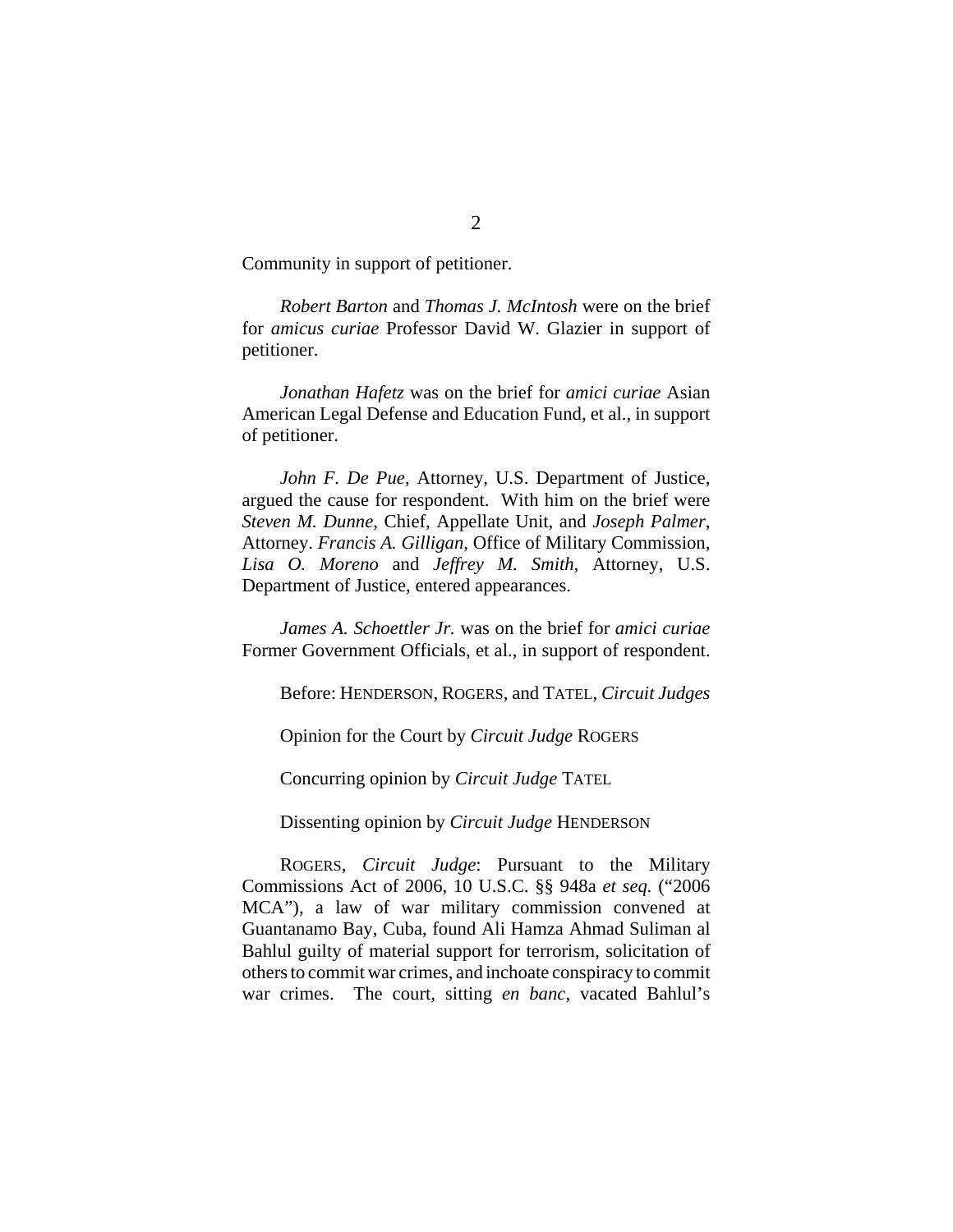convictions for material support and solicitation as violative of the *Ex Post Facto* Clause of the U.S. Constitution, *see Bahlul v. United States*, 767 F.3d 1 (D.C. Cir. 2014), and remanded Bahlul's remaining challenges to his conspiracy conviction to the original panel, *see id.* at 31. Bahlul contends that his inchoate conspiracy conviction must be vacated because: (1) Congress exceeded its authority under Article I, § 8 of the Constitution by defining crimes triable by military commission that are not offenses under the international law of war; (2) Congress violated Article III of the Constitution by vesting military commissions with jurisdiction to try crimes that are not offenses under the international law of war; (3) the government put his thoughts, beliefs, and ideas on trial in violaton of the First Amendment of the Constitution; and (4) the 2006 MCA discriminates against aliens in violation of the Equal Protection component of the Due Process Clause of the Fifth Amendment.

Because Bahlul's challenges include a structural objection under Article III that cannot be forfeited, *see Commodity Futures Trading Comm'n v. Schor*, 478 U.S. 833, 850–51 (1986), we review that challenge *de novo*, and we conclude, for the following reasons, that his conviction for inchoate conspiracy must be vacated.

**I.**

Bahlul contends that the jurisdiction of law of war military commissions is, under the Constitution, limited to offenses under the international law of war, and thus that Congress has encroached upon the Article III judicial power by authorizing Executive Branch tribunals to try the purely domestic crime of inchoate conspiracy. As a threshold matter, the government maintains that Bahlul has forfeited the Article III challenge, having failed to raise the argument at his trial before the military commission. Bahlul's challenge, however, presents a structural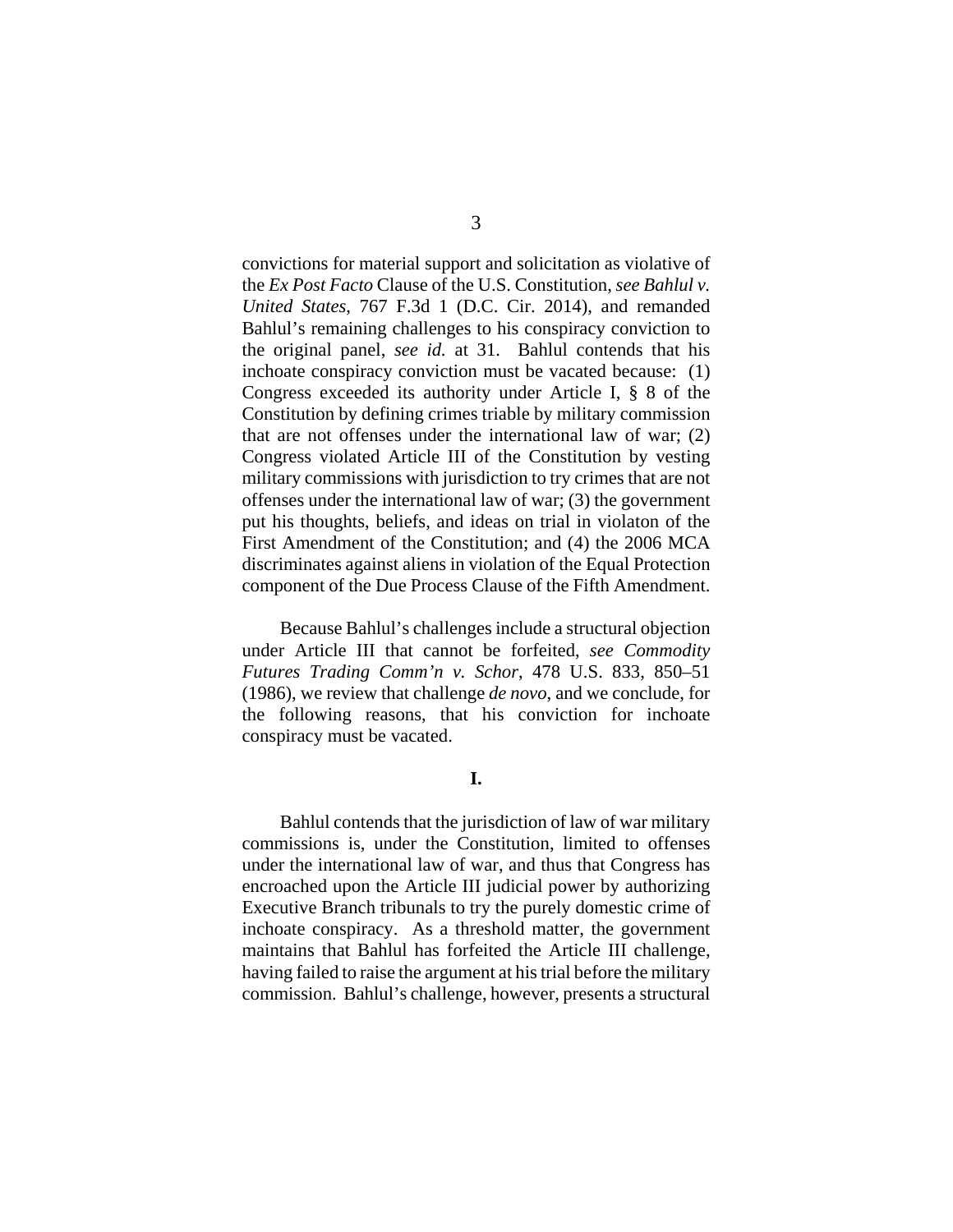violation of Article III and is not waivable or forfeitable.

The Supreme Court held in *Schor* that an Article III structural claim of encroachment on the judicial power was not subject to waiver. *Id*. at 850–51. The Court explained that "Article III, § 1, not only preserves to litigants their interest in an impartial and independent federal adjudication of claims within the judicial power of the United States, but also serves as an inseparable element of the constitutional system of checks and balances." *Id.* at 850 (internal quotation marks omitted). Further, the Court explained, it "safeguards the role of the Judicial Branch in our tripartite system by barring congressional attempts to transfer jurisdiction to non-Article III tribunals for the purpose of emasculating constitutional courts, and thereby prevent[s] 'the encroachment or aggrandizement of one branch at the expense of the other.'" *Id.* (quoting *Buckley v. Valeo*, 424 U.S. 1, 122 (1976)) (alterations and some internal quotation marks omitted). The Court held:

> To the extent that this structural principle is implicated in a given case, the parties cannot by consent cure the constitutional difficulty for the same reason that the parties by consent cannot confer on federal courts subject-matter jurisdiction beyond the limitations imposed by Article III, § 2. When these Article III limitations are at issue, notions of consent and waiver cannot be dispositive because the limitations serve institutional interests that the parties cannot be expected to protect.

*Id.* at 850–51 (internal citation omitted). As a result, even though Schor had consented to adjudication of his state-law claim by an Article I tribunal, *see id.* at 849–50, the Supreme Court analyzed his structural challenge *de novo*, *see id.* at 851–57.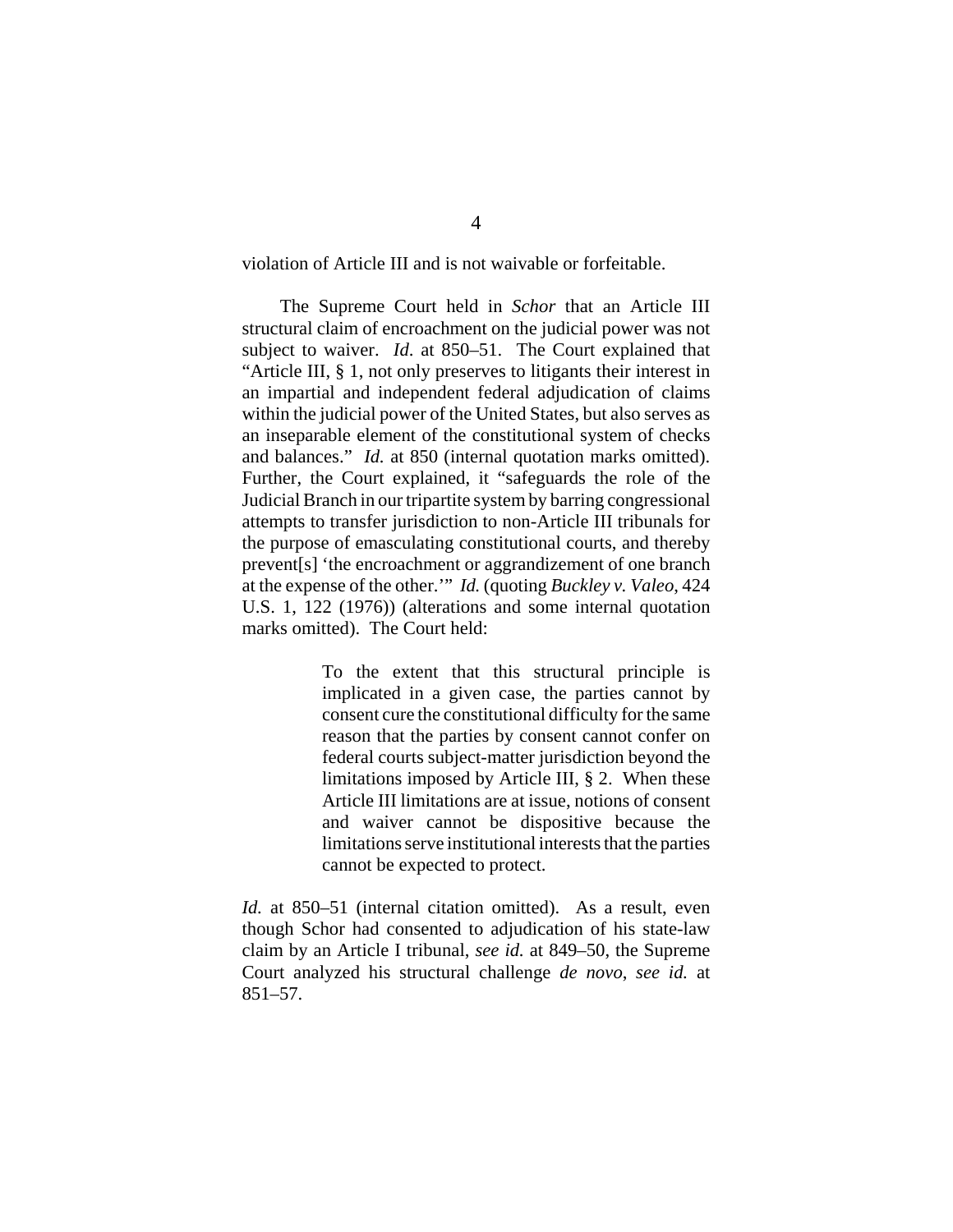The Court reaffirmed *Schor*'s analysis in *Plaut v. Spendthrift Farm, Inc*., 514 U.S. 211 (1995), explaining that it was consistent with a rule that although *res judicata* claims were waivable, courts had discretion to excuse the waiver. *See id.* at 231–32. Accordingly, this court, as well as every other circuit court to address the issue, has held that under *Schor* a party "*could not* . . . waive his 'structural' claim" under Article III. *Kuretski v. Comm'r of Internal Revenue Serv.*, 755 F.3d 929, 937 (D.C. Cir. 2014) (emphasis added); *see In re BP RE, L.P.*, 735 F.3d 279, 287–90 (5th Cir. 2013); *Wellness Int'l Network, Ltd. v. Sharif*, 727 F.3d 751, 769 (7th Cir. 2013) (*rev'd on other grounds*); *Waldman v. Stone*, 698 F.3d 910, 917–18 (6th Cir. 2012). Most recently, in *Wellness International Network, Ltd. v. Sharif*, No. 13-935 (U.S. May 26, 2015), the Supreme Court again confirmed that "*Schor* forbids [] using consent to excuse an actual violation of Article III." *Id.*, slip op. at 14 n.10; *see id.* at 9, 11–12; *accord id.* at 12 (Roberts, C.J., dissenting).

Of course, the issue before us is not waiver but forfeiture. *See generally United States v. Olano*, 507 U.S. 725, 733–34 (1993). The Supreme Court's analysis of waiver in *Schor* applies to forfeiture as well. There, the Court rejected waiver of Article III § 1 claims "for the same reason" that parties cannot waive Article III § 2 jurisdictional limitations, 478 U.S. at 851, which are not subject to forfeiture, *see United States v. Cotton*, 535 U.S. 625, 630 (2002). The Court cited *United States v. Griffin*, 303 U.S. 226, 229 (1938), where it had addressed *de novo* a subject-matter jurisdiction challenge that the defendants had failed to raise in the district court. In *Schor*, the Court explained that the analogy stems from the fact that both "Article III limitations . . . serve institutional interests that the parties cannot be expected to protect." 478 U.S. at 851. As four Justices observed in *Freytag v. Comm'r of Internal Revenue*, 501 U.S. 868 (1991), "[i]t is clear from our opinion in *Schor* that we had the analogy to Article III subject-matter jurisdiction in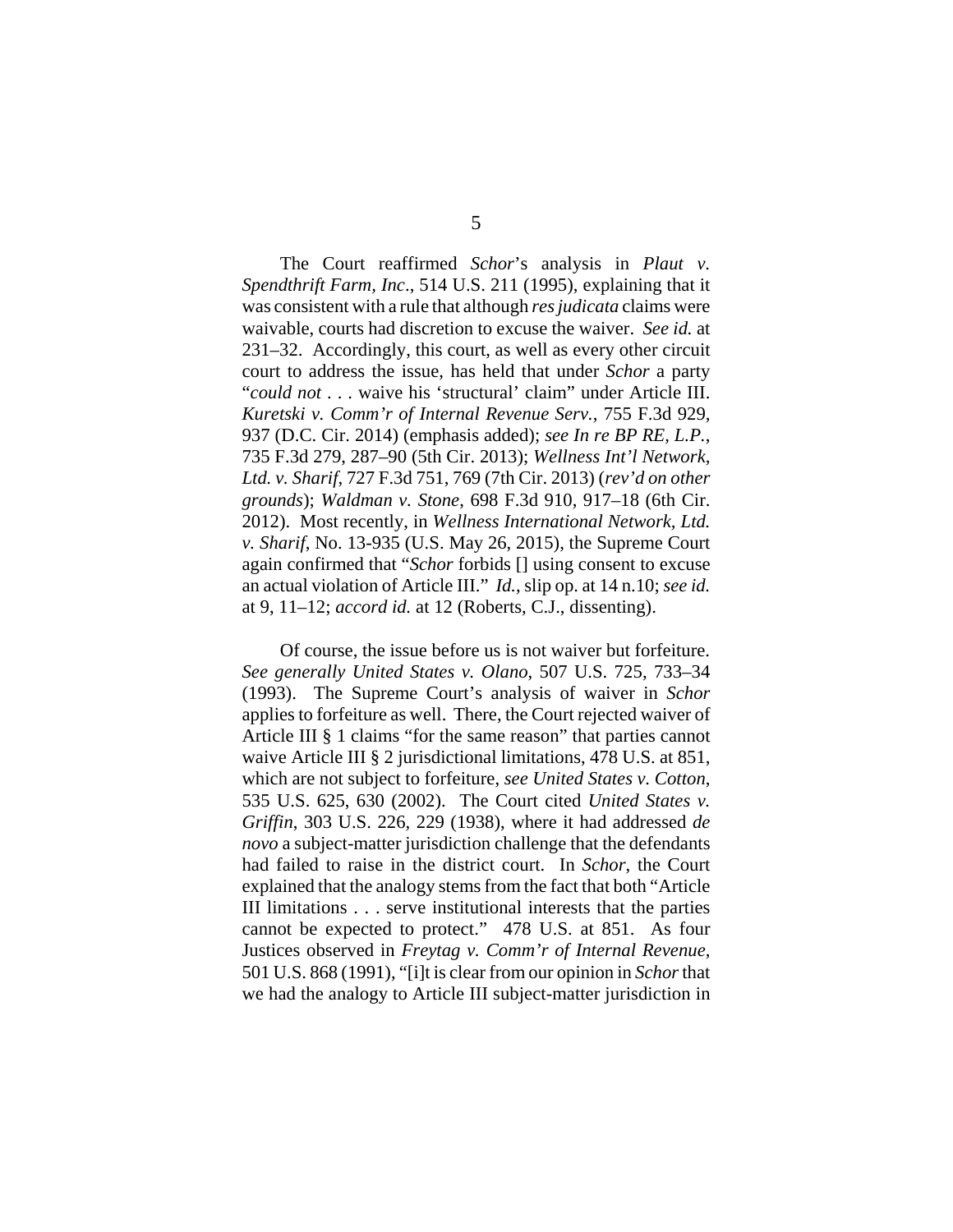mind." *Id*. at 897 (Scalia, J., joined by O'Connor, Kennedy, and Souter, JJ., concurring in part and concurring in the judgment). Likewise in *Stern v. Marshall*, 131 S. Ct. 2594 (2011), the Court analyzed *de novo* a structural Article III challenge to a bankruptcy court's jurisdiction even though that challenge had not been raised in the bankruptcy court. *Id.* at 2601–02, 2608–20. Again in *Sharif*, the Court reviewed the structural Article III issue *de novo*, even though the claim had not been raised in the bankruptcy court *or* the district court. *See Sharif*, No. 13-935, slip op. at 6, 12–15. We therefore hold that under *Schor*'s analysis, Bahlul's structural challenge under Article III is not subject to forfeiture.

Such searching, *de novo* review is appropriate because Bahlul's Article III challenge implicates the power of the political branches to sideline the federal courts. "Trial by military commission raises separation-of-powers concerns of the highest order." *Hamdan v. Rumsfeld*, 548 U.S. 557, 638 (2006) (Kennedy, J., concurring in part). "Every extension of military jurisdiction is an encroachment on the jurisdiction of the civil courts . . . ." *Reid v. Covert*, 354 U.S. 1, 21 (1957) (plurality op.). The government has conceded, in light of *Schor*, that to the extent Bahlul raises a structural challenge, it is subject to *de novo* review. *See* Appellee's Br. 50; Oral Arg. Tr. 29, 30. It mistakenly suggests, however, that Bahlul's Article III challenge asserts only his personal right to a jury trial, which is subject to forfeiture and thus plain error review. *See* Appellee's Br. 49–50. This ignores Part II of Bahlul's brief where he discusses the "judicial power" and relies on Article III structural precedent of the Supreme Court in maintaining that "[t]his [c]ourt must be sure that the political branches are not seeking to 'chip away at the authority of the Judicial Branch . . . . 'Slight encroachments create new boundaries from which legions of power can seek new territory to capture.''" Appellant's Br. 27 (quoting *Stern*, 131 S. Ct. at 2620 (quoting *Reid*, 354 U.S. at 39 (plurality op.)));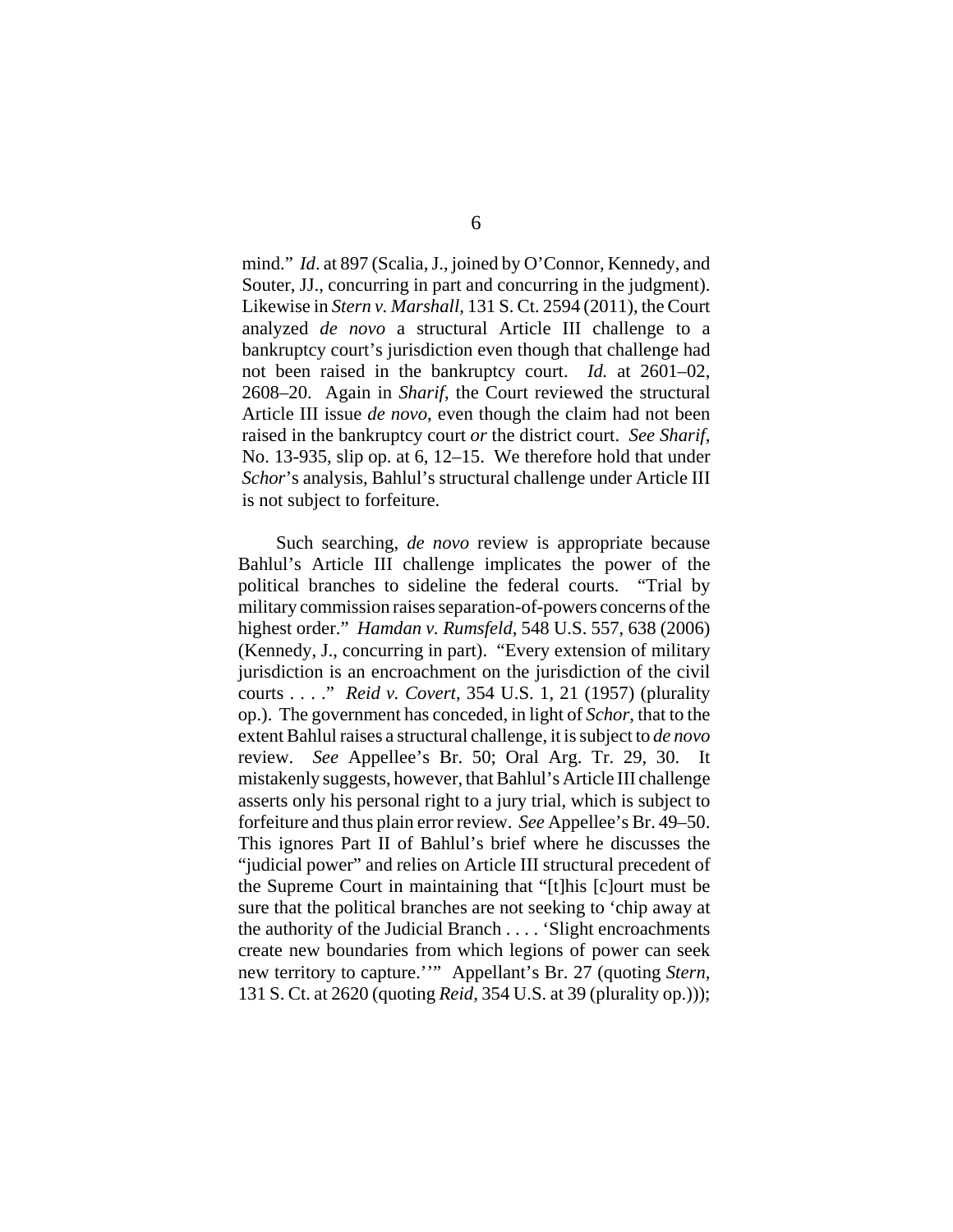#### *see id.* at 27–37; Reply Br. 20.

Our dissenting colleague misreads *Schor* in maintaining that its holding, quoted above, does not speak to waivability or forfeitability at all. Dis. Op. 11–18. To the contrary, the Supreme Court, at that point in its opinion, was addressing the distinction between the waivability of the right component and the structural component of Article III § 1, and concluded that only the former was waivable. *See Schor*, 478 U.S. at 848–51. The Court reiterated that distinction in *Sharif*, No. 13-935, slip op. at 9, 11–12, and emphasized that *Schor* "forbids" waiver of the latter, *id.* at 14 n.10. The dissent suggests that *Schor*'s nonwaiver holding applies only to substantive rights, not arguments. *See* Dis. Op. 17–19. But the analysis in *Schor* applied to both "consent *and* waiver," 478 U.S. at 851 (emphasis added), and later Supreme Court precedent confirms that *Schor*'s non-waiver holding applies to "defense[s]," "doctrine[s]," "challenge[s]," and "claim[s]," not just rights, *Plaut*, 514 U.S. at 231–32. Indeed, the discussion in *Plaut* about excusing waiver in the *res judicata* context would make little sense if waiver meant there was no violation in the first place. *See id.* at 231. Under *Schor* and *Sharif*, parties can waive neither a separation-of-powers violation nor a separation-of-powers challenge. Our colleague also confuses *Sharif*'s analysis by conflating the individual right and the structural interest protected by Article III § 1. *See* Dis. Op. 14–17. Each acknowledgment of waivability in the Court's opinion refers to the individual right. *See Sharif*, No. 13-935, slip op. at 2, 9, 11, 12–13, 17, 19 & n.13. By contrast, each time the Court discussed the distinction, it made clear that the structural interest, unlike the individual right, is not subject to waiver. *Id.* at 9, 11–12, 14 n.10. The Court explained that it could "not rely on Sharif's consent to 'cure'" an "actual" separation-of-powers violation, but simply treated his consent as relevant to the merits question of whether "such violation has occurred" in the first place. *Id*. at 14 n.10 (alteration omitted).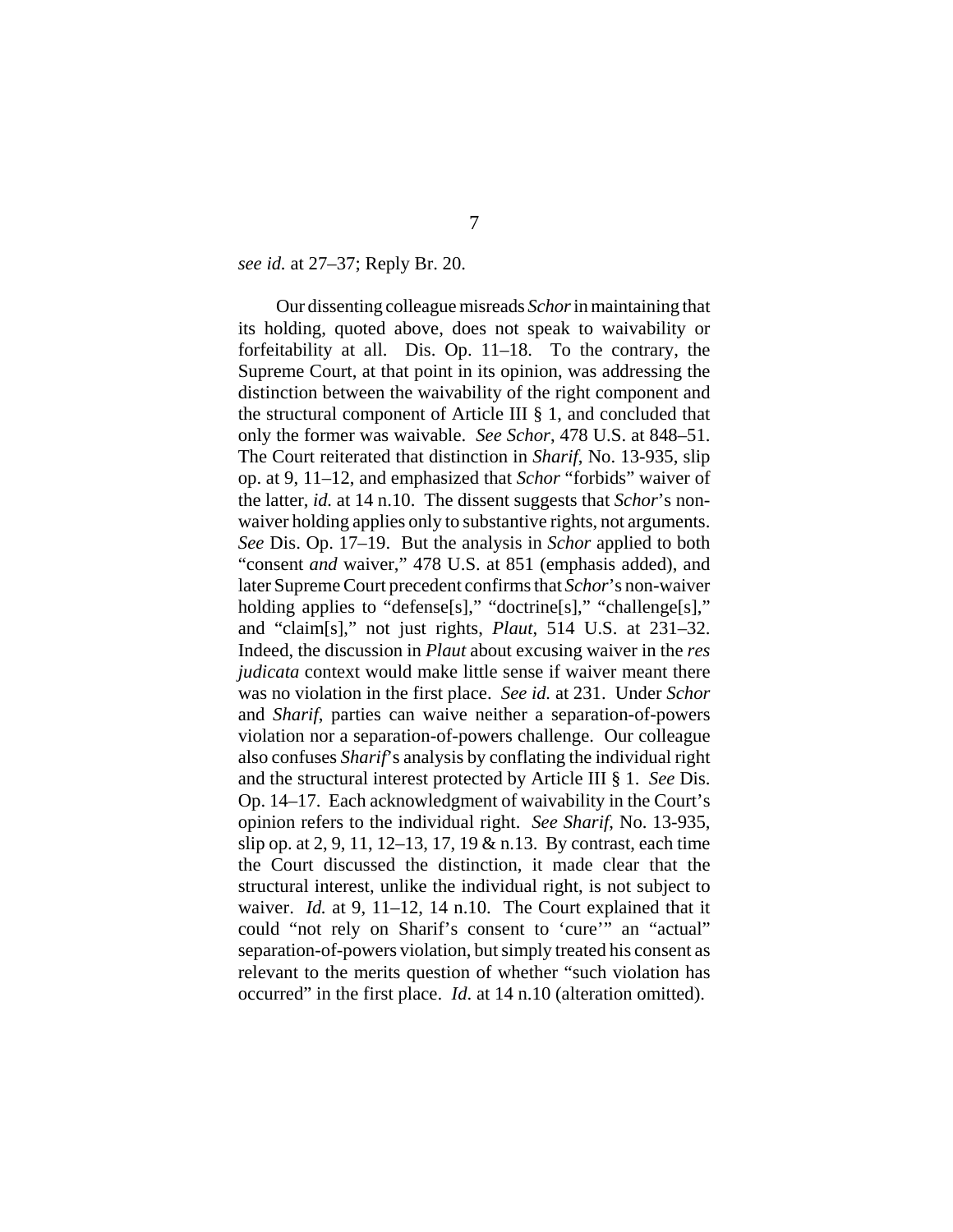Our dissenting colleague also misinterprets *Sharif* to suggest that structural Article III claims can be forfeited. *See* Dis. Op. 15–16. Having decided the structural question *de novo*, the Court remanded two questions: Whether Sharif had in fact consented to adjudication by the bankruptcy court, and if so, whether he had forfeited his *right* to adjudication by an Article III judge by failing to raise an Article III objection in the district court. *Sharif*, No. 13-935, slip op. at 6, 20. The reference to forfeiture is unremarkable. If the Seventh Circuit on remand finds that Sharif consented, then all that is left for the Seventh Circuit to decide is Sharif's *personal* right claim, and it has always been clear that individual rights — even individual Article III rights — are subject to forfeiture. The Court resolved the structural issue *de novo* without regard to any possible forfeiture. Even the Justice who was certain that Sharif had forfeited his constitutional claim thought it proper to resolve the structural Article III issue *de novo*. *See id.* at 1–2 (Alito, J., concurring in part and concurring in the judgment). Indeed, the Court tied its remand instruction to the contentions in the petitioners' brief, *see id.* at 20, which acknowledged there are some Article III claims that "raise 'structural' concerns that litigants may not waive or forfeit." Br. for Pet'rs Wellness Int'l, *et al.* 52.

Our analysis would not change even if, as the dissent maintains, the Court in *Schor* had instructed that courts should excuse waivers of Article III structural claims, instead of holding that such claims were unwaivable. *See* Dis. Op. 12–13, 19. The Article III challenge in Bahlul's case goes to the heart of the judiciary's status as a coordinate branch of government. Our colleague's focus on the fact that Bahlul is "concededly — and unapologetically — guilty of the charged offenses," *id.* at 25, is a red herring. To excuse forfeiture would not be for the purpose of protecting an individual defendant, but to "safeguard[] the role of the Judicial Branch in our tripartite system." *Schor*, 478 U.S.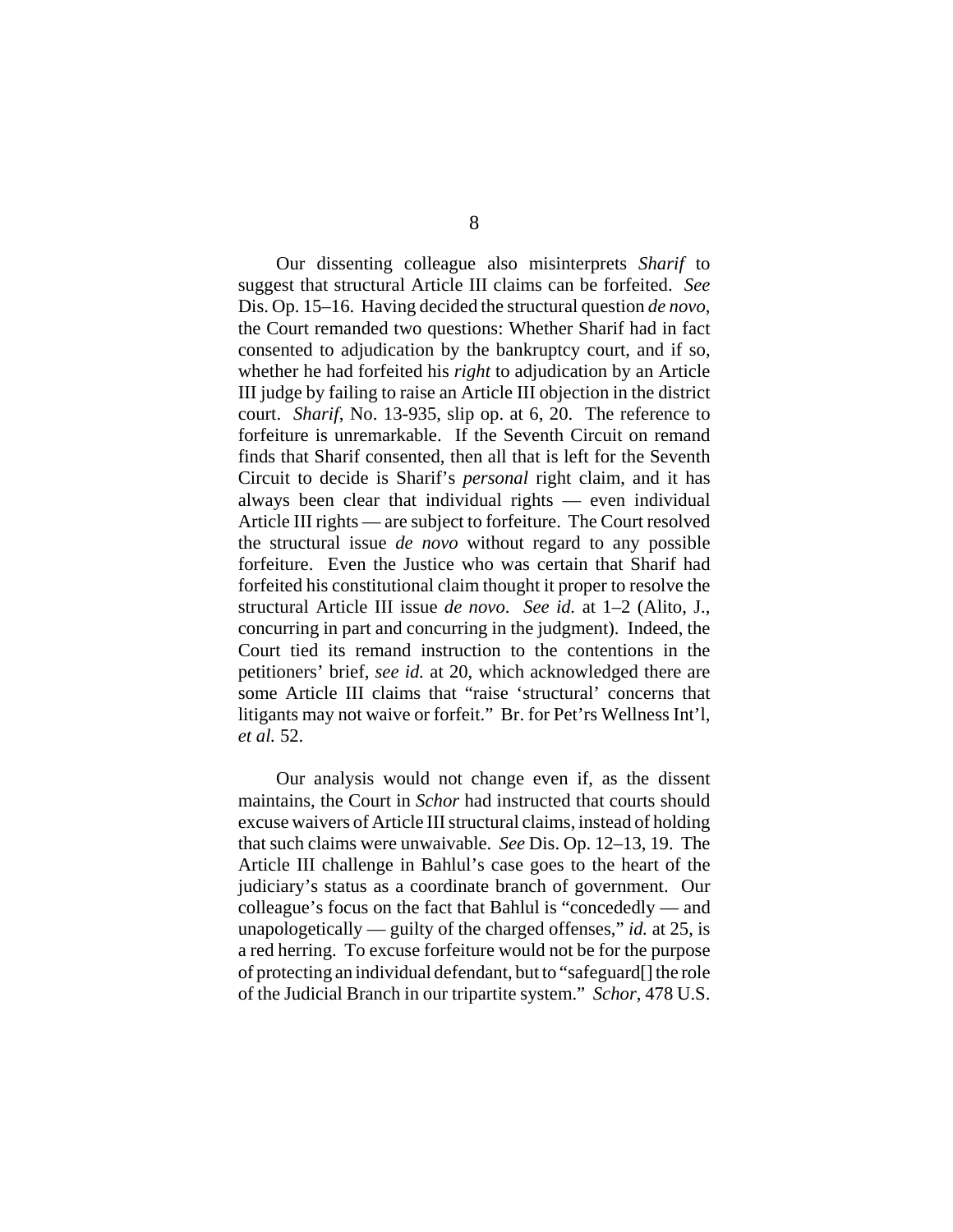at 850. The court would vindicate "the *federal judiciary*'s strong interest[s]," *Kuretski*, 755 F.3d at 937 (emphasis added), not merely Bahlul's. Any disruption to normal appellate process, *see* Dis. Op. 20–22, 22 n.8, is "plainly insufficient to overcome the strong interest of the federal judiciary in maintaining the constitutional plan of separation of powers" under Article III. *Glidden Co. v. Zdanok*, 370 U.S. 530, 536 (1962). To the extent the dissent insists that this court lacks the power to excuse forfeiture, *see* Dis. Op. 19–20; *contra Nguyen v. United States*, 539 U.S. 69, 80 (2003), it relies on precedent applying Federal Rule of Criminal Procedure 52(b), which "governs on appeal from criminal proceedings . . . in district court," *Olano*, 507 U.S. at 731; *see* Fed. R. Crim. P. 1 Advisory Comm. Note ("[T]hese rules are intended to govern proceedings in criminal cases triable in the United States District Court."), whereas Bahlul is appealing the decision of the Court of Military Commission Review, and the statute governing such appeals, *see* 10 U.S.C. § 950g, contains none of the limitations the dissent labors to establish. The United States Court of Appeals for the Armed Forces has rejected the same argument in the court-martial context, affirming the decision of a lower tribunal to excuse forfeiture and conducting its own review *de novo*. *See United States v. Quiroz*, 55 M.J. 334, 338 (C.A.A.F. 2001); 10 U.S.C. § 950f(d).

We turn to the merits of Bahlul's structural Article III challenge to his conspiracy conviction.

## **II.**

"Article III, § 1, of the Constitution mandates that '[t]he judicial Power of the United States, shall be vested in one supreme Court, and in such inferior Courts as the Congress may from time to time ordain and establish.'" *Stern*, 131 S. Ct. at 2608. Section 2, clause 1, provides that "[t]he judicial Power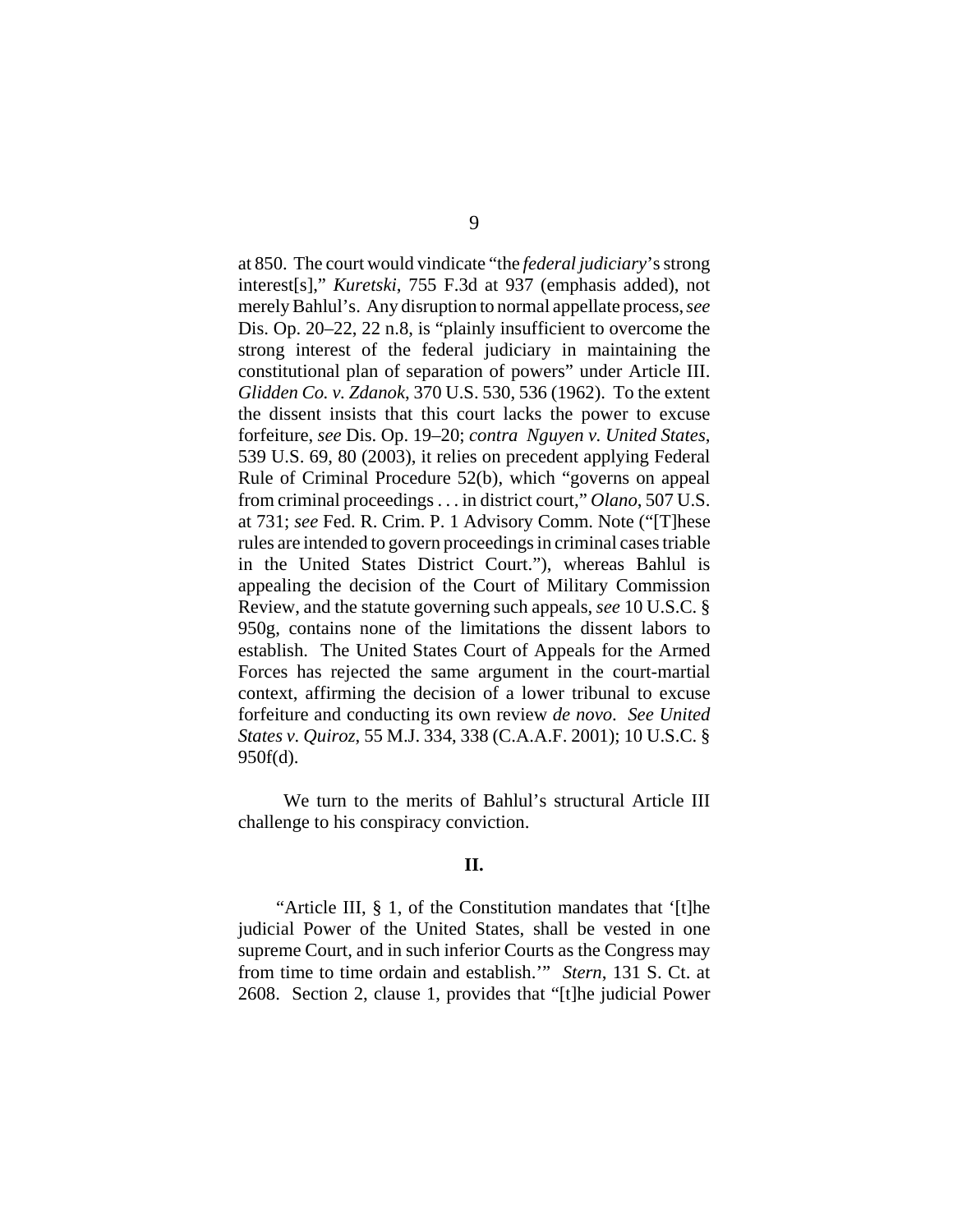shall extend" to, among others, "all Cases, in Law and Equity, arising under this Constitution, the Laws of the United States, and Treaties made, or which shall be made, under their Authority" and "to Controversies to which the United States shall be a Party." These cases and controversies include criminal prosecutions. *See United States ex rel. Toth v. Quarles*, 350 U.S. 11, 15 (1955); *Ex parte Milligan*, 71 U.S. (4 Wall.) 2, 121 (1866). Article III § 2 requires that "[t]he Trial of all Crimes, except in Cases of Impeachment, shall be by Jury." U.S.CONST. art. III, § 2, cl. 3. The Supreme Court, based on the text of Article III and its own precedent, has continued to reaffirm that

> Article III is an inseparable element of the constitutional system of checks and balances that both defines the power and protects the independence of the Judicial Branch. Under the basic concept of separation of powers that flows from the scheme of a tripartite government adopted in the Constitution, the "judicial Power of the United States" can no more be shared with another branch than the Chief Executive, for example, can share with the Judiciary the veto power, or the Congress share with the Judiciary the power to override a Presidential veto.

*Stern*, 131 S. Ct. at 2608 (alterations and some internal quotation marks omitted) (quoting U.S. CONST. art. III, § 1).

If a suit falls within the judicial power, then "the responsibility for deciding that suit rests with Article III judges in Article III courts." *Id*. at 2609. There are limited exceptions: Congress may create non-Article III courts to try cases in the District of Columbia and U.S. territories not within a state. *See Palmore v. United States*, 411 U.S. 389, 390–91 (1973); *American Ins. Co. v. 356 Bales of Cotton*, 26 U.S. (1 Pet.) 511, 546 (1828). It may assign certain criminal prosecutions to courts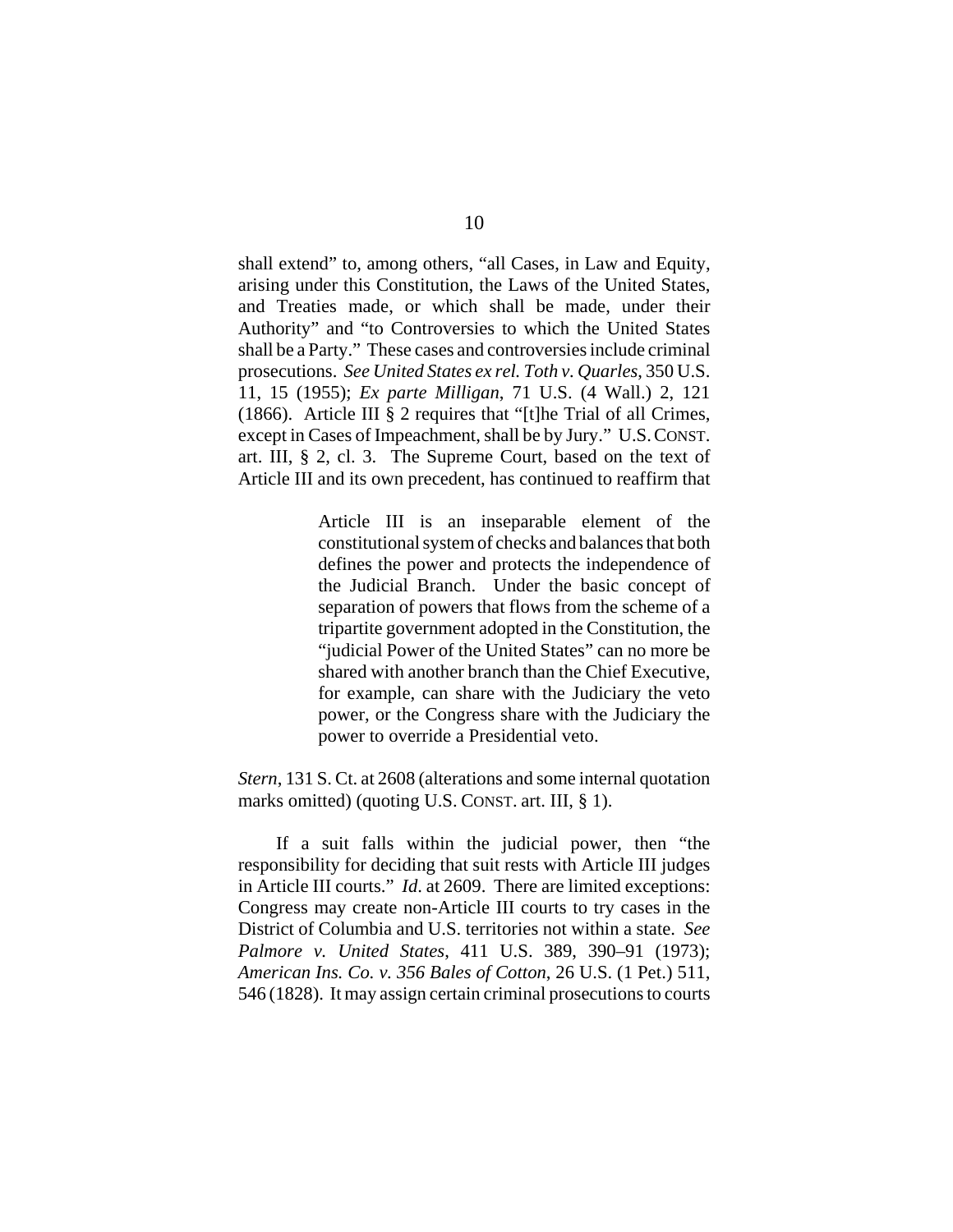martial, *see Dynes v. Hoover*, 61 U.S. (20 How.) 65, 79 (1857), and military commissions, *see Ex parte Quirin*, 317 U.S. 1, 46 (1942). And it may assign to administrative agencies the adjudication of disputes involving "public rights" stemming from federal regulatory programs. *See Stern*, 131 S. Ct. at 2610; *Murray's Lessee v. Hoboken Land & Improvement Co.*, 59 U.S. (18 How.) 272, 284 (1855). There are three types of military commissions. *See, e.g.*, *Hamdan*, 548 U.S. at 595–98 (plurality op.), 683 (Thomas, J., dissenting). Bahlul was tried by a law of war military commission, *Bahlul*, 767 F.3d at 7, so the question is whether conspiracy falls within the Article III exception for that type of commission.

## **A.**

The Supreme Court addressed the contours of the exception to Article III for law of war military commissions in the seminal case of *Ex parte Quirin*, 317 U.S. 1 (1942). There, Nazi soldiers found out of uniform in the United States during World War II were convicted of sabotage and other offenses by a law of war military commission. They challenged their convictions on the ground that Article III guaranteed them a right to trial by jury in civil court. The Supreme Court held that the law of war military commission had jurisdiction to try "offense[s] against the law of war," of which sabotage was one. *Id.* at 46. The Court explained that Article III § 2 was intended

> to preserve unimpaired trial by jury in all those cases in which it had been recognized by the common law and in all cases of a like nature as they might arise in the future, but not to bring within the sweep of the guaranty those cases in which it was then well understood that a jury trial could not be demanded as of right.

*Id.* at 39 (citation omitted). Given this "long-continued and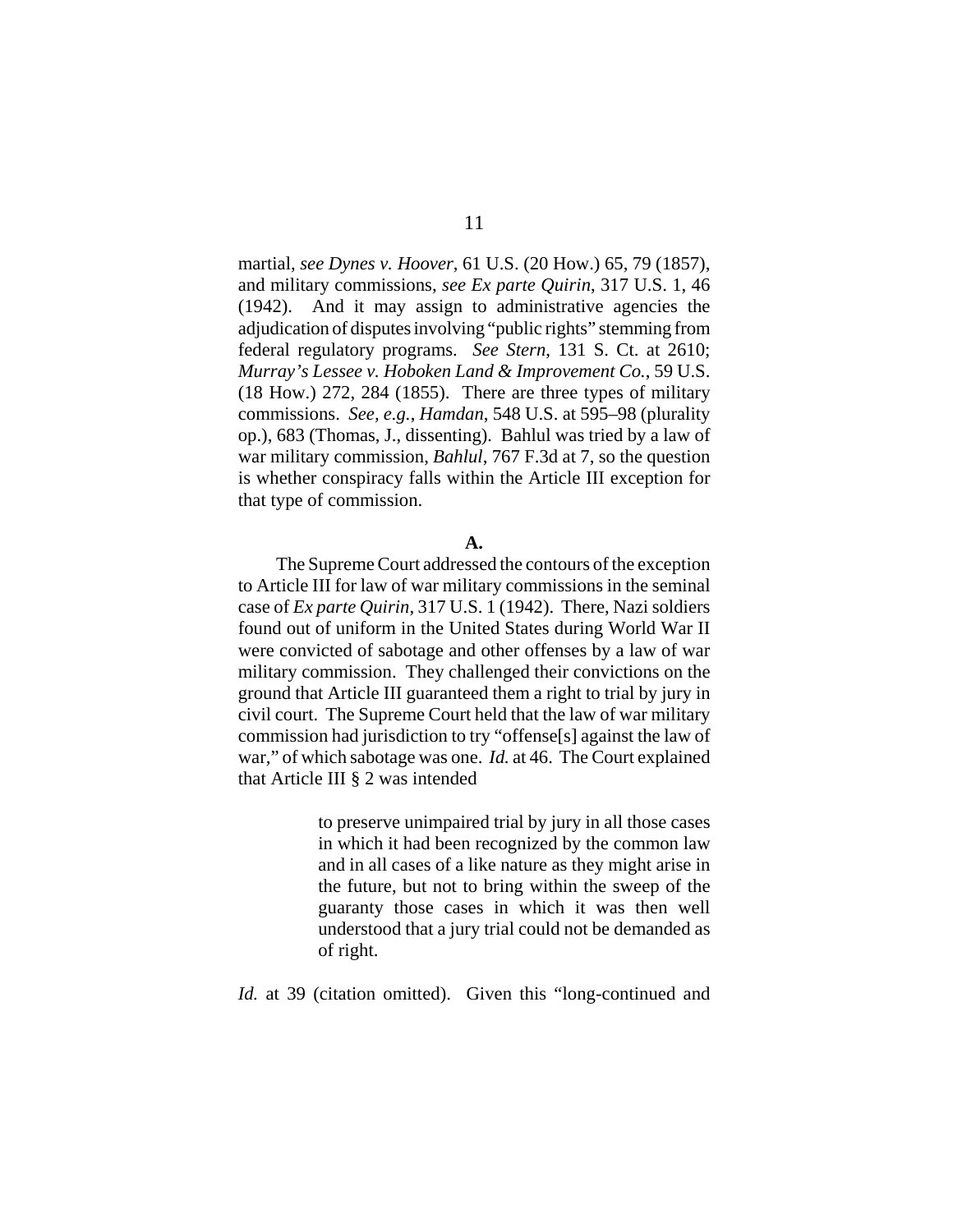consistent interpretation," the Court stated "that § 2 of Article III and the Fifth and Sixth Amendments cannot be taken to have extended the right to demand a jury to trials by military commission, or to have required that offenses against the law of war not triable by jury at common law be tried only in the civil courts." *Id.* at 40. "[S]ince the founding of our government" and continued in the Articles of War, Article III has been construed "as not foreclosing trial by military tribunals, without a jury, of offenses against the law of war committed by enemies not in or associated with our Armed Forces." *Id.* at 41.

In *Quirin*, the Supreme Court described the law of war as a "branch of international law," 317 U.S. at 29, and defined "the law of war as including that part of the law of nations which prescribes, for the conduct of war, the status, rights and duties of enemy nations as well as of enemy individuals." *Id.* at 27–28. The Court stated that Congress had

> exercised its authority to define and punish offenses against the law of nations by sanctioning . . . the jurisdiction of military commissions to try persons for offenses which, according to the rules and precepts of the law of nations, and more particularly the law of war, are cognizable by such tribunals.

*Id.* at 28. In addition to international precedents, *see id*. at 30 n.7, 31 n.8, 35 n.12, the Court also considered domestic precedents (during the American Revolution, the War of 1812, and the Mexican and Civil Wars, *see id.* at 31 nn.9 & 10, 42 n.14), but only as potential limits on the law of war. The Court explained:

> We may assume that there are acts regarded in other countries, or by some writers on international law, as offenses against the law of war which would not be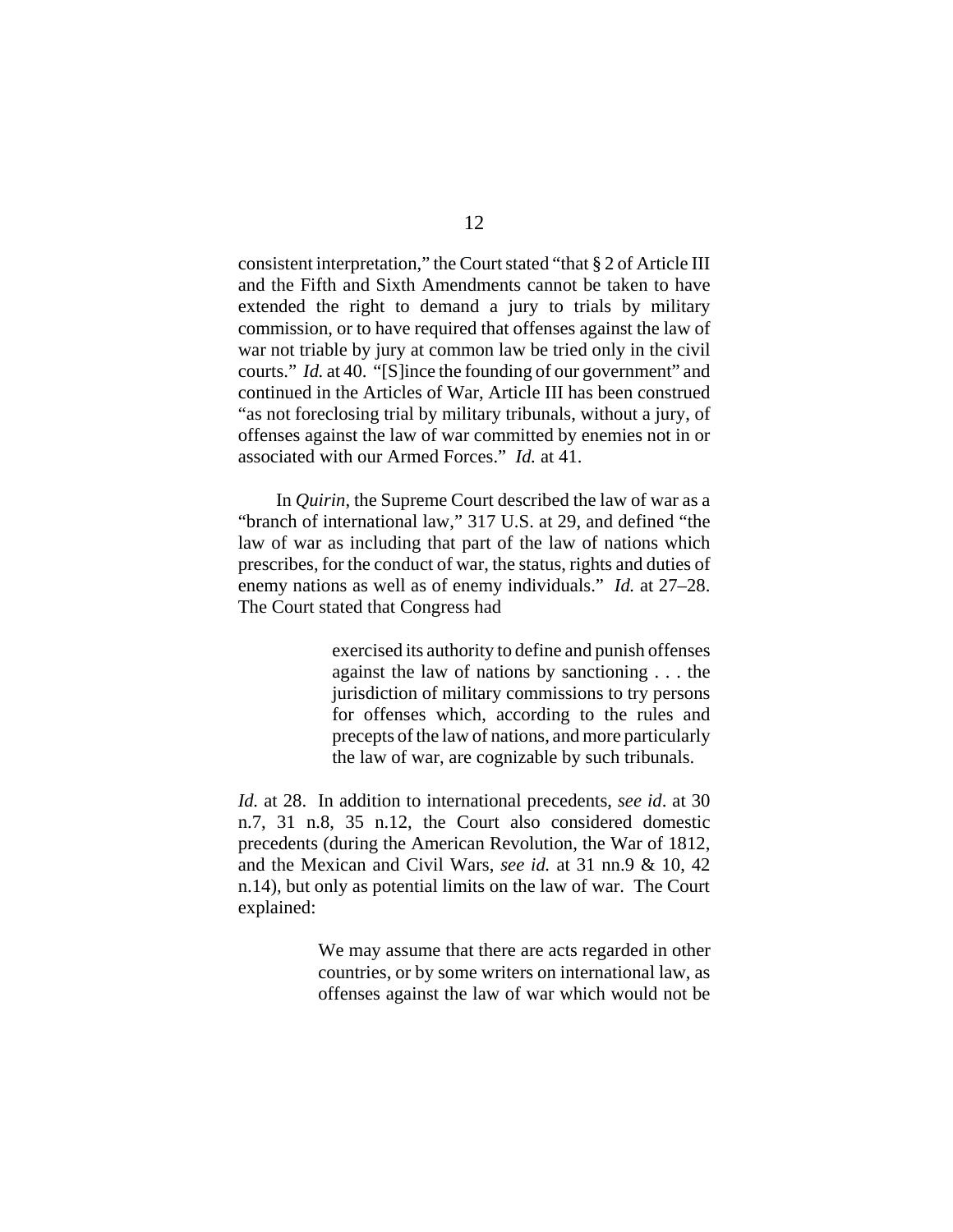triable by military tribunal here, either because they are not recognized by our courts as violations of the law of war or because they are of that class of offenses constitutionally triable only by a jury.

*Id*. at 29 (citing, as an example of the latter, *Ex parte Milligan*, 71 U.S. (4 Wall.) 2 (1866)). Thus, "our courts" may recognize fewer law of war offenses than other countries' courts, whether because they disagree about the content of international law or because of independent constitutional limitations. In the same vein, the Supreme Court recognized that Congress had "adopt[ed] the system of common law applied by military tribunals so far as it should be recognized and deemed applicable by the courts." *Id.* at 30. The Court in *Hamdan* likewise treated "the American common law of war" as a source of constraint, not expansion. 548 U.S. at 613.

The Supreme Court has adhered to *Quirin*'s understanding of the meaning of the "law of war" for over seventy years.In *Application of Yamashita*, 327 U.S. 1 (1946), the Court reaffirmed *Quirin*'s "governing principles," *id*. at 9, and its statement that Congress had exercised its power to "define and punish Offenses against the Law of Nations, of which the law of war is a part," *id.* at 7 (alterations omitted) (citing U.S. CONST. art. I, § 8, cl. 10). The Court held that the offenses there, stemming from the commanding general's breach of duty to protect civilian populations and prisoners of war against atrocities committed by troops under his command, were "recognized in international law as violations of the law of war." *Id.* at 14. To determine the content of the law of war, the Court looked to international sources, *id.* at 14–16, and it concluded that those sources alone "plainly imposed on petitioner . . . an affirmative duty" that he had violated. *Id.* at 16. Having established that the charged offenses were violations of the international law of war, the Court mentioned two domestic field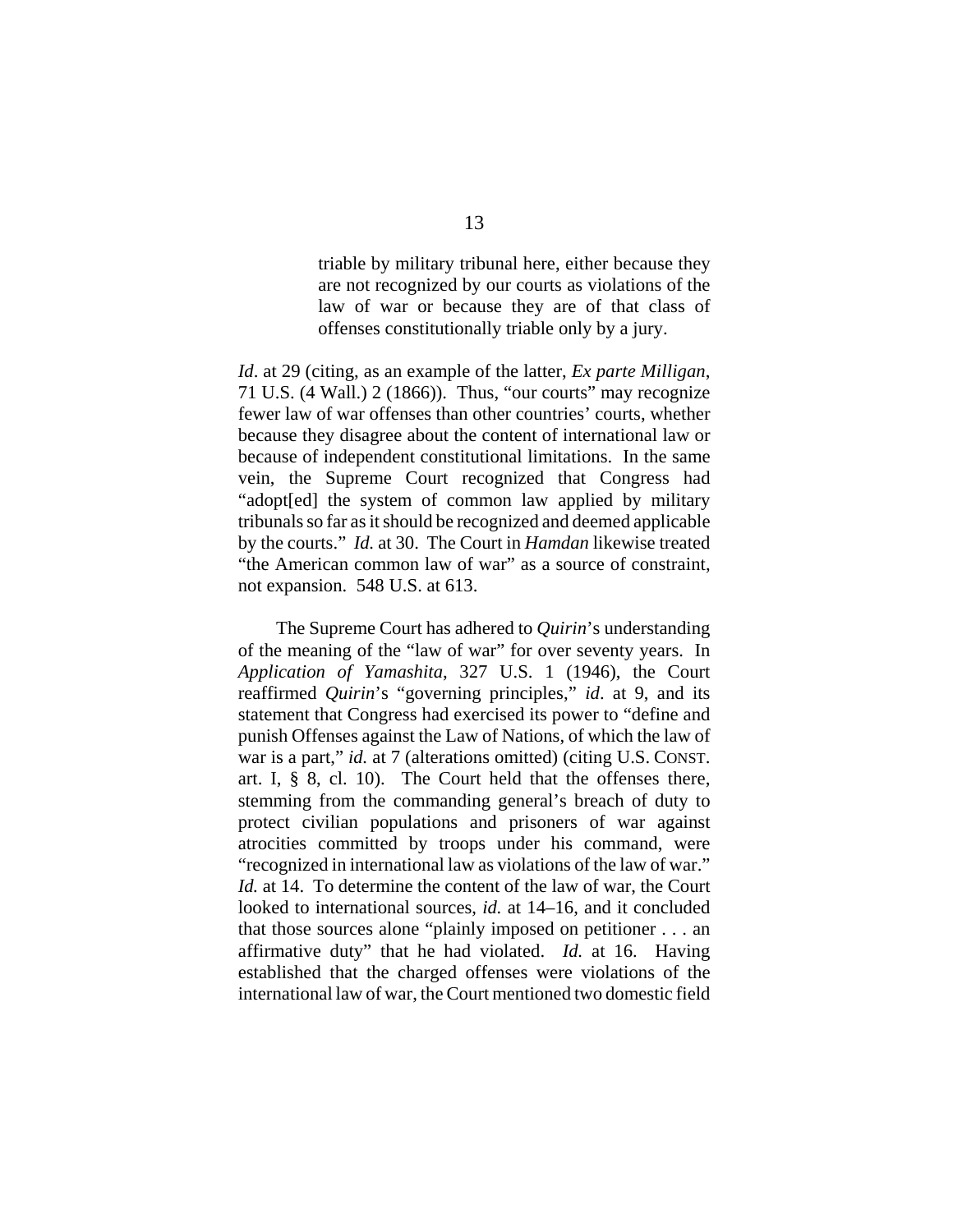orders, but only to confirm domestic recognition of the duty imposed by the Hague and Geneva Conventions. *See id.* at 16 & n.3. Again, in *Johnson v. Eisentrager*, 339 U.S. 763 (1950), the Supreme Court looked only to international law sources to determine whether the charged offense, "[b]reach of the terms of an act of surrender," was a "war crime." *Id.* at 787–88 & n.13. More recently, in *Hamdan*, the Supreme Court reaffirmed *Quirin*'s principle that the "law of war" means "the body of international law governing armed conflict." 548 U.S. at 641 (Kennedy, J., concurring in part); *id.* at 603 (plurality op.) (quoting *Quirin*, 317 U.S. at 30, 35–36).

The Supreme Court's reason in *Quirin* for recognizing an exception to Article III — that international law of war offenses did not entail a right to trial by jury at common law, 317 U.S. at 40–41 — does not apply to conspiracy as a standalone offense. The Court in *Quirin* held that the international law of war offense of unlawful belligerency was triable by law of war military commissions. 317 U.S. at 36, 46. Although the Court had no occasion to speak more broadly about whether other offenses came within the Article III exception, its reasoning precludes an Article III exception for conspiracy, which did entail a right to trial by jury at common law. In *Callan v. Wilson*, 127 U.S. 540 (1888), cited in *Quirin*, 317 U.S. at 39, the Court pointed to authorities "sufficient to show" that "the nature of the crime of conspiracy at common law . . . [was] an offense of a grave character, affecting the public at large," such that a person so charged could not be tried without a jury, *see Callan*, 127 U.S. at 556. The reasoning in *Quirin* also counsels against expanding the exception beyond international law of war offenses. Stating that "[f]rom the very beginning of its history th[e] Court has recognized and applied the law of war as [being] part of the law of nations," *Quirin*, 317 U.S. at 27, the Court explained that some offenses may not be triable by military commission because "they are not recognized by our courts as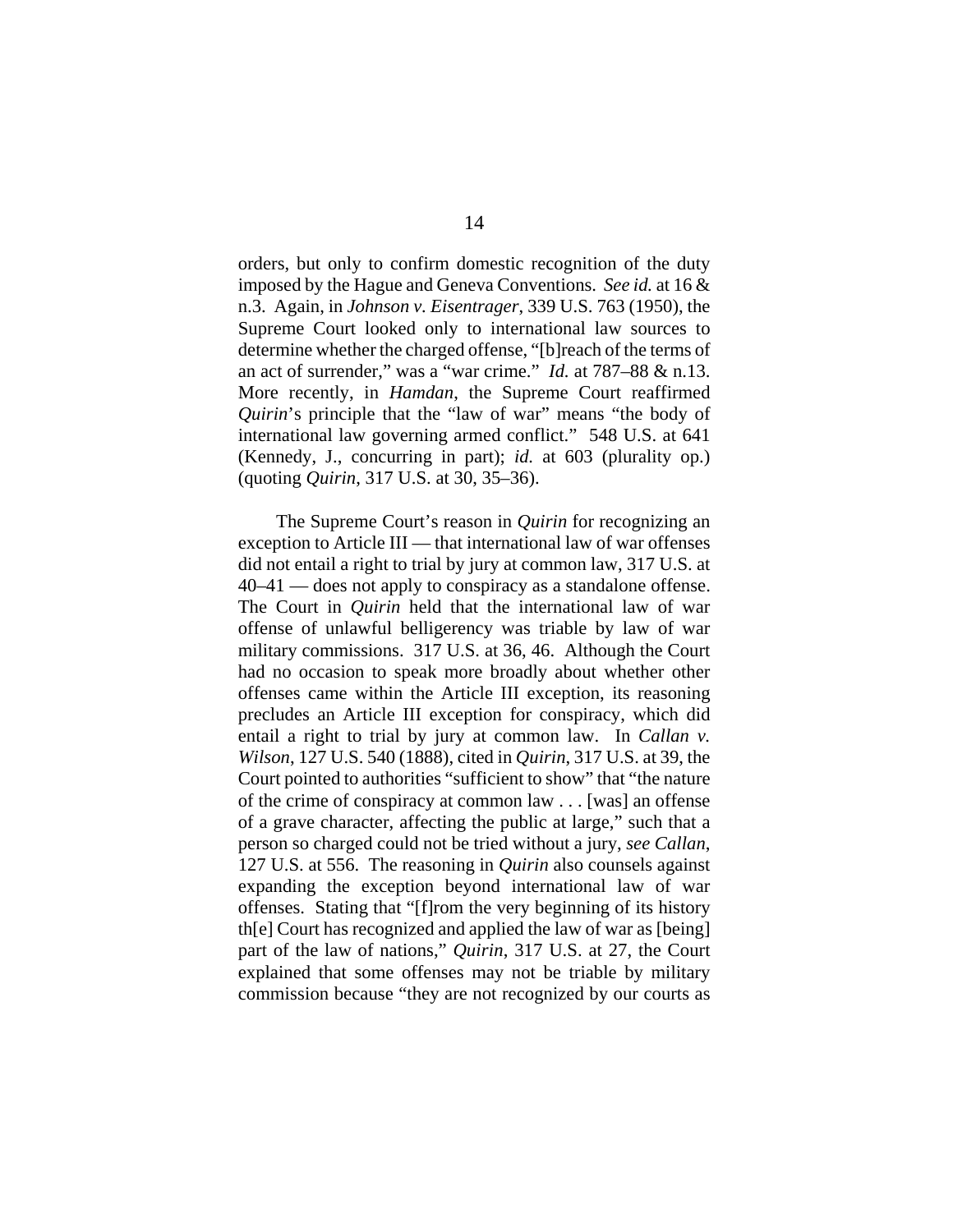violations of the law of war," *id.* at 29. No subsequent Supreme Court holding suggests that law of war military commissions may exercise jurisdiction over offenses not recognized by the "law of war" as defined in *Quirin*.

## **B.**

The parties agree that Bahlul was tried by a law of war military commission that had jurisdiction to try charges for offenses against the law of war as defined in *Quirin*. The government concedes that conspiracy is not a violation of the international law of war. *See* U.S. Appellee's Br. to the *En Banc* Court at 34 (July 10, 2013). The question, therefore, is whether a law of war military commission may try *domestic* offenses specifically conspiracy — without intruding on the judicial power in Article III.

The government insists that the Article III exception identified in *Quirin* is not limited to international law of war offenses because "the sabotage offense at issue in *Quirin*  which the Court viewed as akin to spying — is not and has never been an offense under the international law of war." Appellee's Br. 54. Yet the Supreme Court in *Quirin* concluded otherwise. It looked to "authorities on International Law" who "regarded as war criminals" saboteurs who passed behind enemy lines without uniform. 317 U.S. at 35 & n.12. It relied on international sources to establish that the offense was recognized "[b]y universal agreement and practice." *Id.* at 30 & n.7, 31 n.8, 35 n.12. And it quoted language from early statutes and military tribunal proceedings where spying was identified as punishable by military tribunal under the "law and usage of nations." *Id.* at 31 n.9, 41. The government points to scholarly criticism of the Court's conclusion, *see* Appellee's Br. 32, but this court is bound by the Supreme Court's analysis in *Quirin*, which was premised on sabotage being an international offense. *See Quirin*, 317 U.S. at 35–36.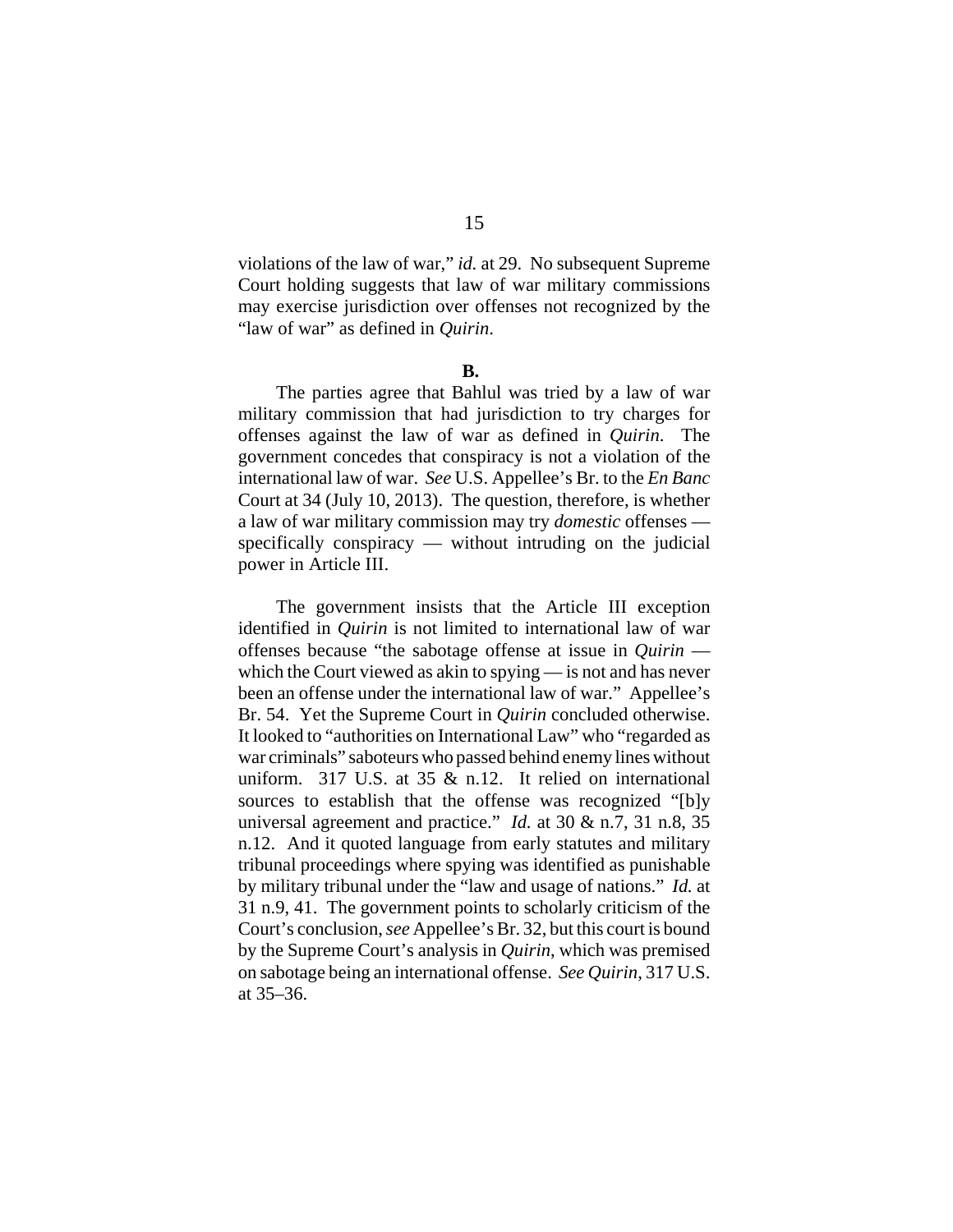Alternatively, the government maintains that even if *Quirin* did not extend the Article III exception to domestic offenses, historical practice demonstrates that it has been so extended. *See* Appellee's Br. 20, 31–39. The Supreme Court, however, when relying on historical practice to analyze the separation of powers, has required much more evidence of a settled tradition than the government has identified. For instance, in *Myers v. United States*, 272 U.S. 52, 175 (1926), the Court held, upon reviewing more than seven decades in which Presidents had continuously removed Executive Branch officers without congressional involvement, that Congress lacked authority to restrict the President's removal power. In *United States v. Curtiss-Wright Export Corp.*, 299 U.S. 304 (1936), the Court rejected, in view of an "unbroken legislative practice which has prevailed almost from the inception of the national government to the present day," the argument that a joint resolution of Congress authorizing the President to determine whether to embargo the sale of arms and munitions to belligerents in a foreign war was an unlawful delegation of legislative power. *Id.* at 322. Recently, in *National Labor Relations Board v. Noel Canning*, 134 S. Ct. 2550 (2014), the Court defined the scope of the President's authority under the Recess Appointments Clause, U.S. CONST. art. II, § 2, cl. 3, based on a lengthy and dense historical practice. Upon identifying "thousands of intra-session recess appointments" and noting that "Presidents since Madison have made many recess appointments filling vacancies that initially occurred prior to a recess," *id.* at 2562, 2571, the Court concluded that the Clause authorized those types of appointments. By contrast, where the Court found only a handful of instances in which a President had made a recess appointment during an inter-session recess lasting less than ten days, the Court held that those recesses were "presumptively too short to fall within the Clause." *Id.* at 2567.

The history on which the government relies fails to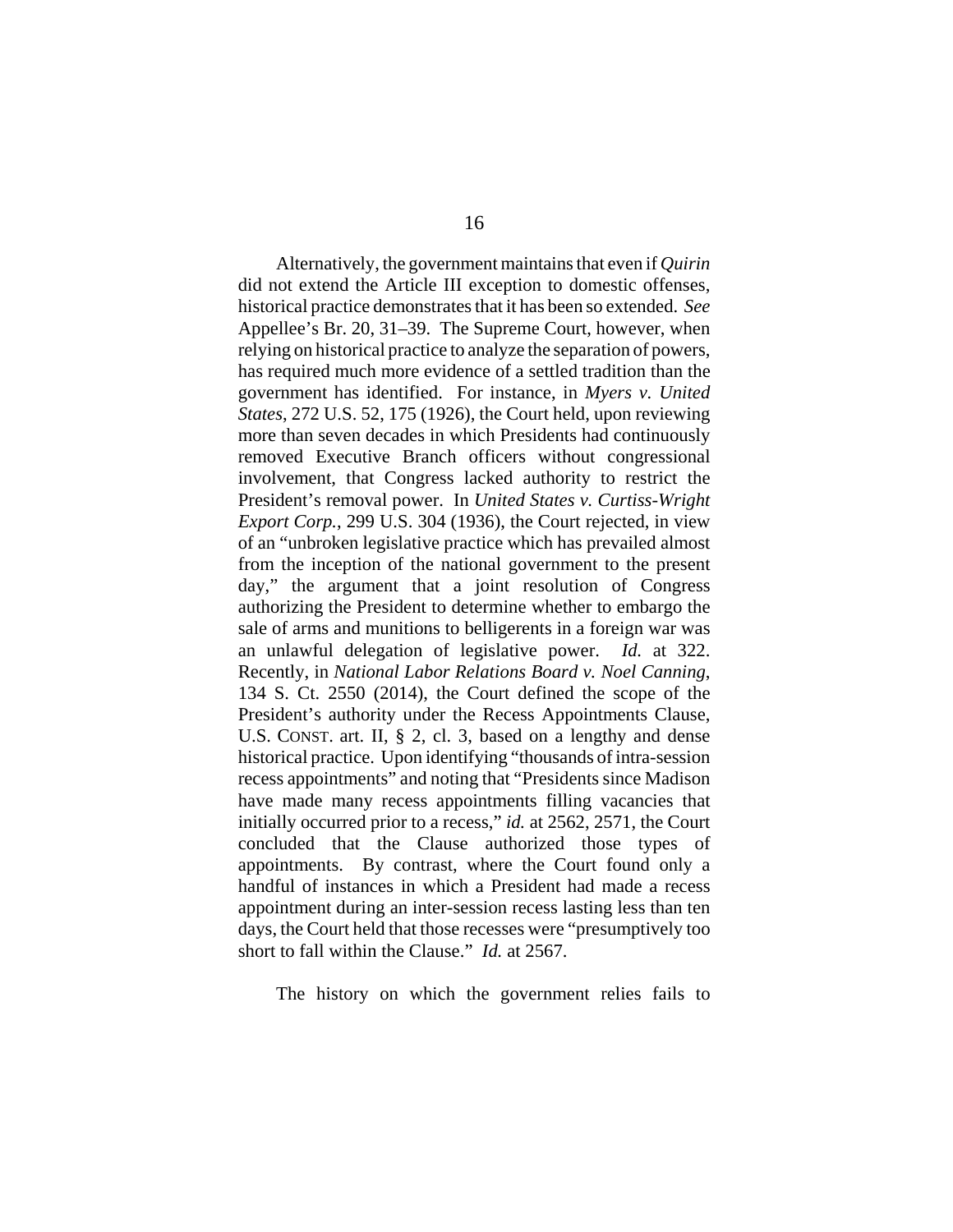establish a settled practice of trying non-international offenses in law of war military commissions. The longstanding statutes conferring military jurisdiction over charges of spying and aiding the enemy do not, as the government maintains, demonstrate that domestic offenses come within the Article III exception. The Congresses that enacted those statutes viewed those offenses as punishable under the international law of war. The 1806 statute "imposed the death penalty on alien spies 'according to the law and usage of nations, by sentence of a general court martial.'" *Quirin*, 317 U.S. at 41 (quoting Act of Congress of Apr. 10, 1806, 2 Stat. 371). A 1776 Resolution adopted by the Continental Congress contained a nearly identical provision. *Id.* at 41 & n.13 (citing Edmund M. Morgan, *Court-Martial Jurisdiction over Non-Military Persons Under the Articles of War*, 4 Minn. L. Rev. 79, 107–09 (1920) (quoting Resolution of Aug. 21, 1776, 1 JOURNALS OF CONGRESS 450)). In 1865, the Attorney General of the United States, James Speed, concluded in a formal opinion that "to act as spy is an offence against the laws of war," and that "every lawyer knows that a spy was a well-known offender under the laws of war." *Military Commissions*, 11 Op. Att'y Gen. 297, 312, 313 (1865). The oftcited William Winthrop, the "Blackstone of Military Law," *Hamdan,* 548 U.S. at 597 (plurality op.) (quoting *Reid,* 354 U.S. at 19 n.38 (plurality op.)), reached the same conclusion. *See* W. Winthrop, MILITARY LAW AND PRECEDENTS 769–70 (2d ed. 1920). Even authority relied upon by the government indicates that during the early Republic spies were considered "war criminals." *See* Appellee's Br. 31–32 (quoting 2 L. Oppenheim, INTERNATIONAL LAW 287 (4th ed. 1926)).

But even if spying and aiding the enemy were not international offenses, their historical pedigrees stand in marked contrast to that of conspiracy. Both of those offenses have been subject to military jurisdiction since the ratification of the Constitution. *See Quirin*, 317 U.S. at 41; Act of Apr. 10, 1806,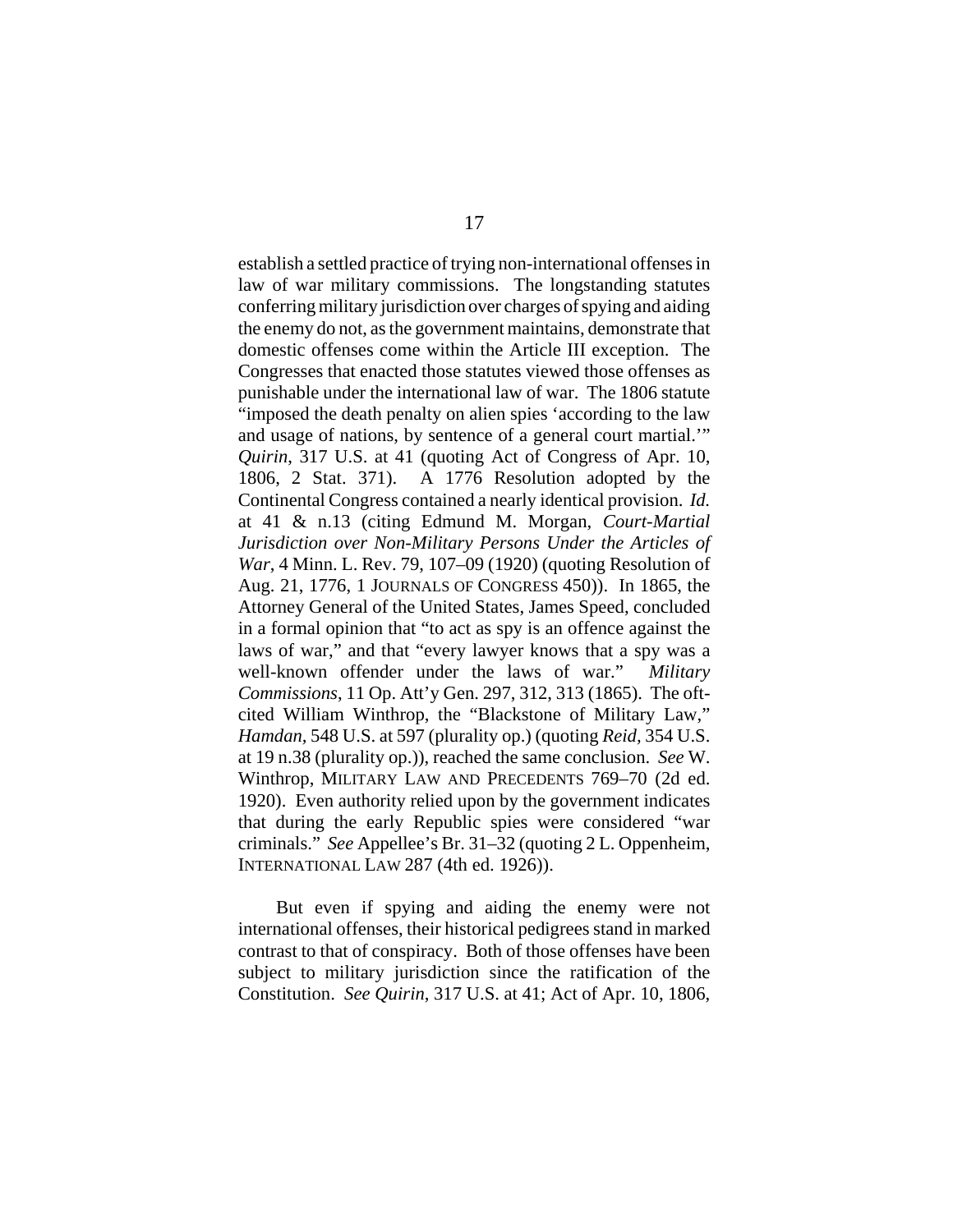2 Stat. 359, 371. Congress has reenacted the spying and aiding the enemy statutes on multiple occasions, *see, e.g.*, Act of June 4, 1920, Pub. L. No. 66-242, 41 Stat. 759, 804; Act of Aug. 29, 1916, Pub. L. No. 64-242, 39 Stat. 619, 663; Act of Mar. 3, 1863, 12 Stat. 731, 737, and scores of law of war military tribunals have tried the offenses, *see Quirin*, 317 U.S. at 42 n.14. When analyzing separation-of-powers challenges, the Supreme Court has explained, "the practical construction of the [C]onstitution, as given by so many acts of [C]ongress, and embracing almost the entire period of our national existence, should not be overruled, unless upon a conviction that such legislation was clearly incompatible with the supreme law of the land." *Marshall Field & Co. v. Clark*, 143 U.S. 649, 691 (1892); *see Mistretta v. United States*, 488 U.S. 361, 401 (1989); *Stuart v. Laird*, 5 U.S. (1 Cranch) 299, 309 (1803).

The history of inchoate conspiracy being tried by law of war military tribunals is thin by comparison and equivocal at best. The government has identified only a handful of ambiguous examples, and none in which an inchoate conspiracy conviction was affirmed by the Judicial Branch. The examples are unpersuasive in themselves and insufficient to establish a longstanding historical practice.

First, although the charges against the Lincoln assassins referred to conspiracy, the specifications listed the elements of the completed offense. *See* J. Holt & T. Ewing, CHARGE AND SPECIFICATION AGAINST DAVID E. HEROLD, ET AL. 3 (1865) (Petr.'s. Supp. App'x 77–78); *see also Hamdan*, 548 U.S. at 604 n.35 (plurality op.); *id.* at 609. The Attorney General's formal opinion in 1865 described the charge as "the offence of having assassinated the President." 11 Op. Att'y Gen. at 297; *see id.* at 316–17. At the time, it was unclear that conspiracy could even be charged separately from the object offense, once completed. *See Iannelli v. United States*, 420 U.S. 770, 781 & n.13 (1975)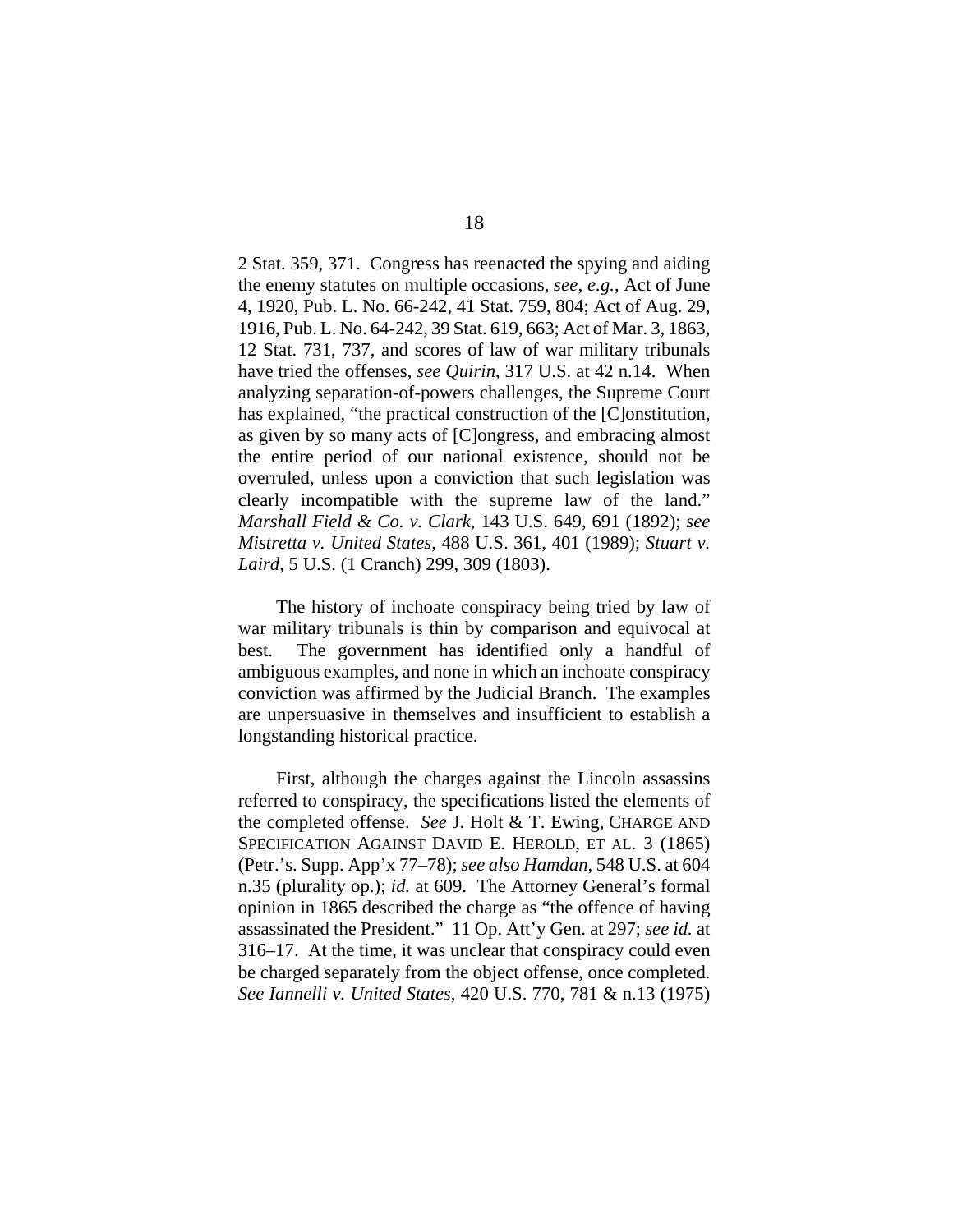(citing Hampton L. Carson, *The Law of Criminal Conspiracies and Agreements as Found in the American Cases*, *in* R. Wright, THE LAW OF CRIMINAL CONSPIRACIES AND AGREEMENTS 191 (1887)). When Congress first enacted a conspiracy statute in 1867, the offense carried only a two-year penalty. *See* Act of Mar. 2, 1867, 14 Stat. 471, 484.

Because of conspiracy's uncertain legal status at the time, the dissent's theory that "[t]he circumstances surrounding the Lincoln assassination" indicate that "the criminal defendants could *only* have been charged with conspiracy," Dis. Op. 62–63 (emphasis in original), is mere speculation, especially in view of the contrary contemporary analysis by the Attorney General. *See* 11 Op. Att'y Gen. at 297, 316–17. Moreover, Winthrop noted that the Lincoln assassins' tribunal was a mixed martial law and law of war military commission. *See* W. Winthrop, MILITARY LAW AND PRECEDENTS, at 839 & n.5; *cf. id.* at 842. The dissent appears to disagree with Winthrop (on whom it otherwise relies, *see* Dis. Op. 54, 59–61, 67) regarding the jurisdictional basis for the assassins' tribunal. *Compare id.* at 63–64, *with* W. Winthrop, MILITARY LAW AND PRECEDENTS, at 839 & n.5. The dissent further ignores Winthrop's explanation that conspiracy was a "civil crime" or "crime against society" and not a law of war offense. W. Winthrop, MILITARY LAW AND PRECEDENTS, at 842. Where Winthrop listed the law of war violations that had "principally" been charged in U.S. military commissions, conspiracy was not among them. *See id.* at 839–40. In response, the dissent cites *Milligan*, 71 U.S. at 127, for the proposition that military tribunals cannot exercise martial law jurisdiction unless the civil courts are closed, *see* Dis. Op. 64, even though *Milligan* was decided *after* the Lincoln assassins' prosecution. The unreported district court opinion in *Ex parte Mudd*, 17 F. Cas. 954 (1868), hardly strengthens the dissent's position, *see* Dis. Op. 64 n.21; the district court described the offense as "assassination" and only used "conspiracy" in the same terms as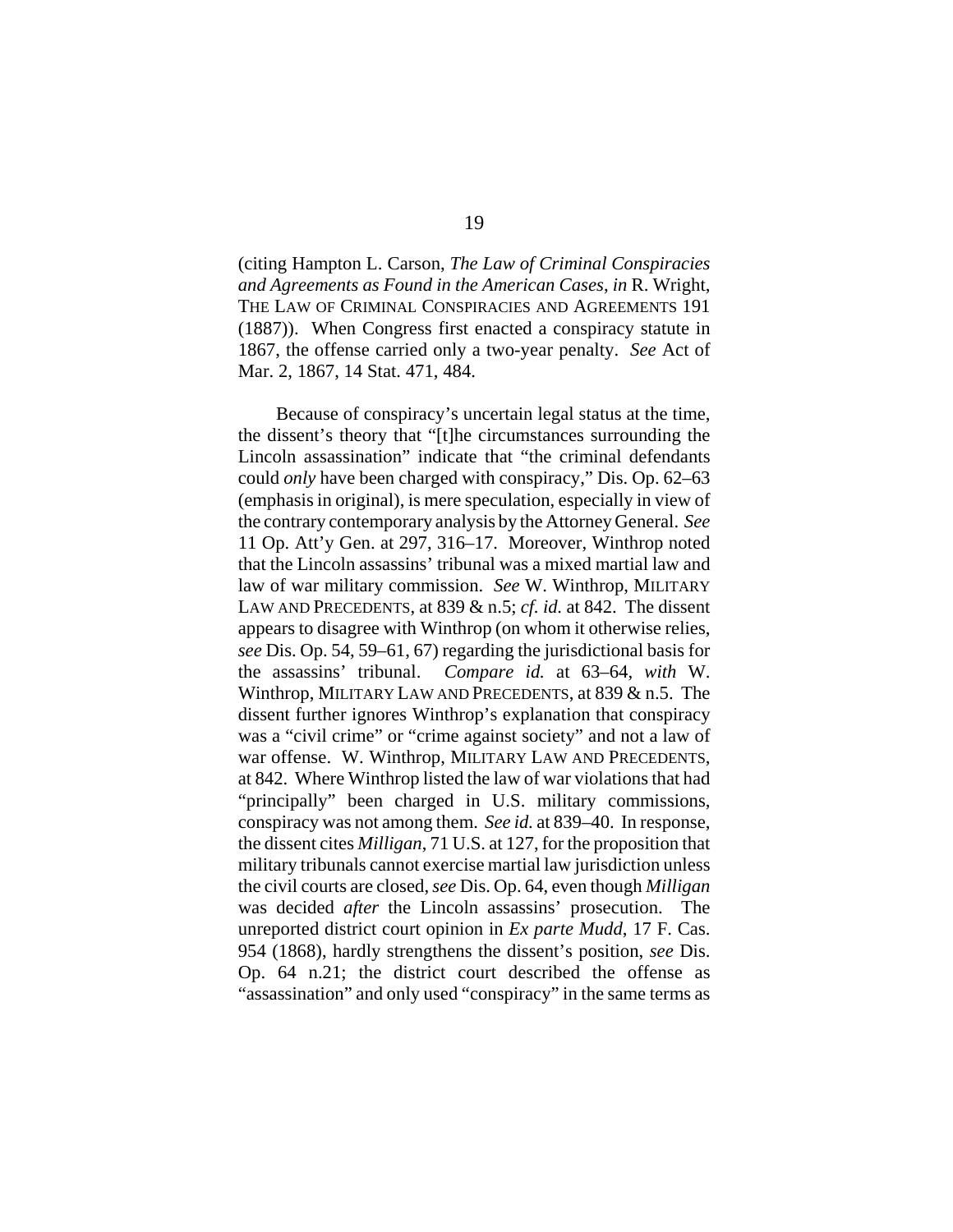the charging document, while distinguishing *Milligan* based on the state of war in the Capital, not based on the nature of the offense. *Mudd*, 17 F. Cas. at 954.

Second, although the charges against the Nazi saboteurs in *Quirin* included conspiracy to commit the charged offenses, the Court upheld the jurisdiction of the law of war military commission only as to the charge of sabotage and did not mention the conspiracy charge in its analysis. *See Quirin*, 317 U.S. at 46. Similarly, although William Colepaugh was convicted of sabotage and spying, in addition to conspiracy to commit those offenses, the U.S. Court of Appeals for the Tenth Circuit affirmed the jurisdiction of the military tribunal in view of the law of war acts of belligerency without addressing the conspiracy charge. *See Colepaugh v. Looney*, 235 F.2d 429, 431–32 (10th Cir. 1956). Moreover, in both *Quirin* and *Colepaugh*, the charged conspiracies involved completed offenses. By contrast, none of the underlying overt acts for Bahlul's conspiracy conviction was a law of war offense itself, and the government declined to charge him with vicarious liability under *Pinkerton v. United States*, 328 U.S. 640 (1946), or with joint criminal enterprise, *see Bahlul*, 767 F.3d at 38–39 (Rogers, J., concurring in the judgment in part and dissenting) (citing U.S. Appellee's Br. to the *En Banc* Court at 47 (Jul. 10, 2013)).

Third, the government asserts that "during the Civil War, defendants were regularly convicted of conspiracies that were charged as unconsummated offenses," Appellee's Br. 37, but it cites only a single instance. Col. George St. Leger Grenfel was convicted by a military tribunal of conspiracy to free prisoners of war in Chicago and to destroy that city. *See* GENERAL COURT-MARTIAL ORDERS No. 452 (Aug. 22, 1865). As Bahlul points out, however, Grenfel's commission, like that of the Lincoln assassins, was a "hybrid" commission exercising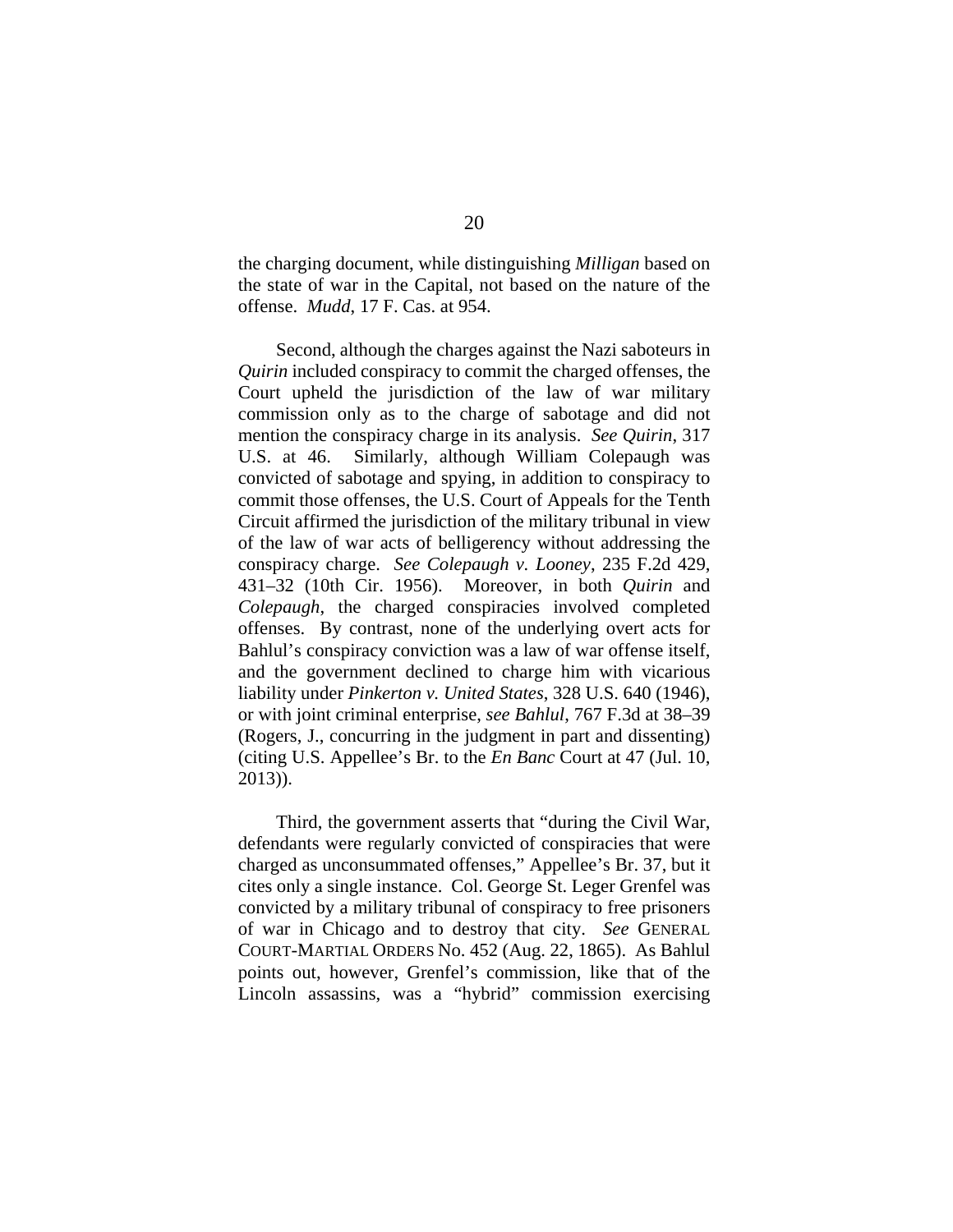jurisdiction based in part on the President's declaration of martial law. *See* Reply Br. 18 (citing *Hamdan*, 548 U.S. at 609 n.37 (plurality op.); W. Winthrop, MILITARY LAW AND PRECEDENTS, at 839 n.5); S. Starr, COLONEL GRENFELL'S WARS: THE LIFE OF A SOLDIER OF FORTUNE, 5, 219 (1971) (cited in Appellee's Br. 37). In defending the Grenfel commission's jurisdiction, the prosecution relied on the fact that "martial law obtained throughout the United States and the Territories during the continuance of the [Civil] [W]ar." Judge Advocate's Reply, Courtroom, Cincinnati, Ohio, Jan. 17, 1865, *United States v. Walsh, et al.*, *reprinted in* H. EXEC. DOC. NO. 50, 39th Cong., 2d Sess., at 20. The Grenfel commission, like the Lincoln assassins' commission, "is at best an equivocal" case. *Hamdan*, 548 U.S. at 604 n.35 (plurality op.).

The historical examples identified by the government thus fall far short of what the Supreme Court has required when using historical practice to interpret the constitutional separation of powers. Our dissenting colleague adds only the orders of General MacArthur and General Wedemeyer from the end of World War II and the Korean Conflict. *See* Dis. Op. 66 & nn.22–23. But the *en banc* court dismissed the persuasive force of such military orders for lack of high-level Executive Branch consultation. *See Bahlul*, 767 F.3d at 25 n.16. And during the Korean Conflict there apparently were no trials conducted by United Nations Military Commissions. *See* Jordan J. Paust et al., INTERNATIONAL CRIMINAL LAW: CASES AND MATERIALS 724 (1996).

Finally, the government asserts that any "enemy belligerent" can be tried by a military commission regardless of the offense. Appellee's Br. 56. But the Supreme Court has focused on "the question whether it is within the constitutional power of the national government to place petitioners upon trial before a military commission for the *offenses* with which they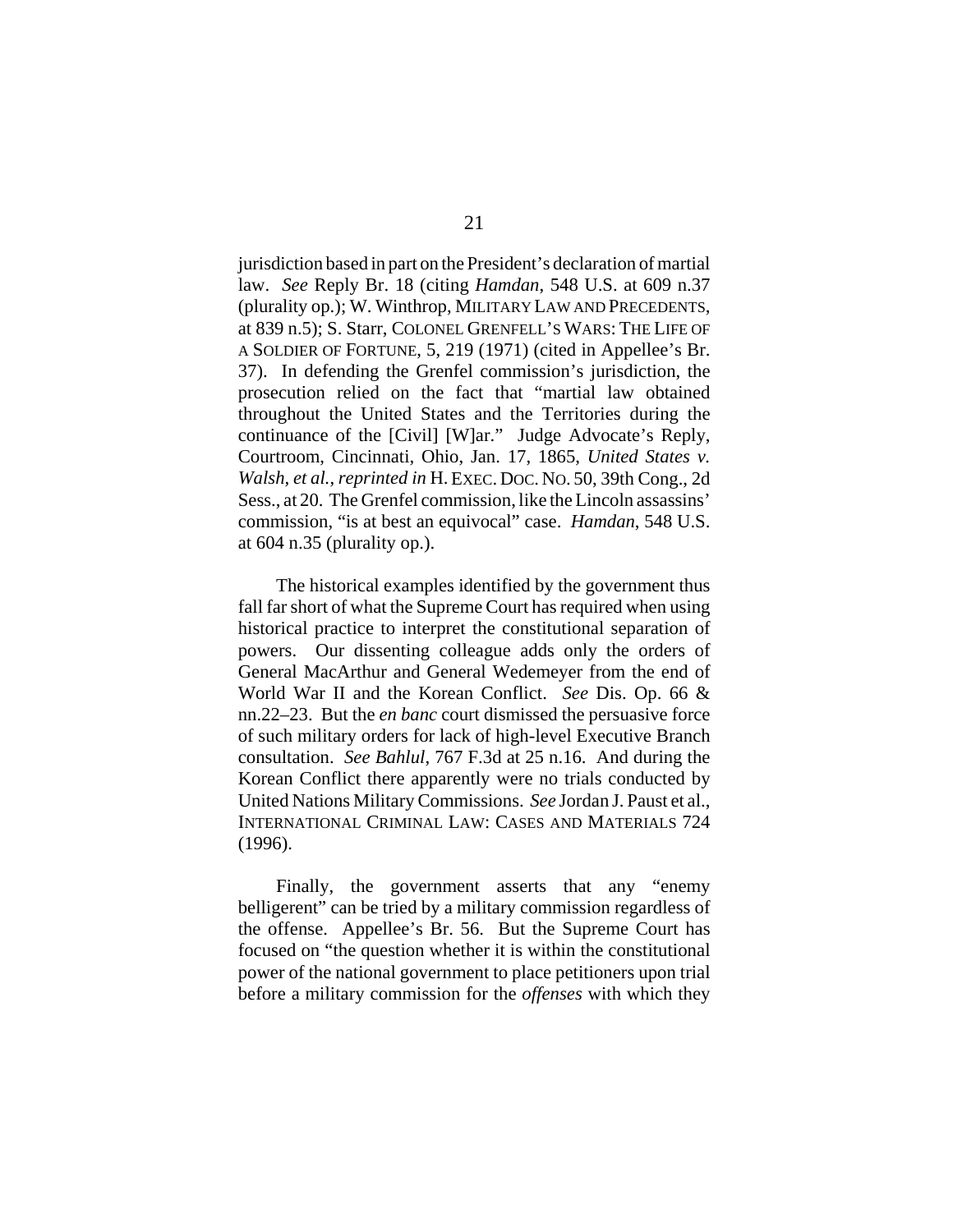are charged." *Quirin*, 317 U.S. at 29 (emphasis added). Thus, in *Quirin*, the Court "assume[d] that there are *acts*" that could not be tried by military commission "because they are of that class of *offenses* constitutionally triable only by a jury." *Id.* (emphasis added). Likewise, in *Yamashita*, the Court "consider[ed] . . . only the lawful power of the commission to try the petitioner for the *offense* charged." 327 U.S. at 8 (emphasis added). In *Hamdan*, the Court explained that the status of the offender (being a member of a foreign armed force) and the nature of the offense were *both* necessary conditions for the exercise of jurisdiction by a law of war military commission. *See Hamdan*, 548 U.S. at 597–98 (plurality op.) (citing W. Winthrop, MILITARY LAW AND PRECEDENTS, at 836–39); *accord* id. at 2826 (Thomas, J., dissenting).

### **C.**

This court need not decide the precise relationship between Bahlul's Article I and Article III challenges. In *Quirin*, the Supreme Court's Article III analysis did not look to Article I at all. *See Quirin*, 317 U.S. at 38–46. In some contexts, however, Article III exceptions have turned on the extent of congressional power. *See Palmore v. United States*, 411 U.S. 389, 402–04 (1973); *Kinsella v. United States ex rel. Singleton*, 361 U.S. 234, 236–38 (1960).Upon examining the government's Article I contentions, we conclude that they do not call into question the conclusion that the Article III exception for law of war military commissions does not extend to the trial of domestic crimes in general, or inchoate conspiracy in particular.

**1.** The government maintains that the war powers in Article I vest Congress with broad authority to subject war-related offenses to the jurisdiction of military commissions. *See* Appellee's Br. 27–30. The war powers include the power to "define and punish . . . Offences against the Law of Nations," U.S. CONST. art. I, § 8, cl. 10, "declare War," *id.* § 8, cl. 11,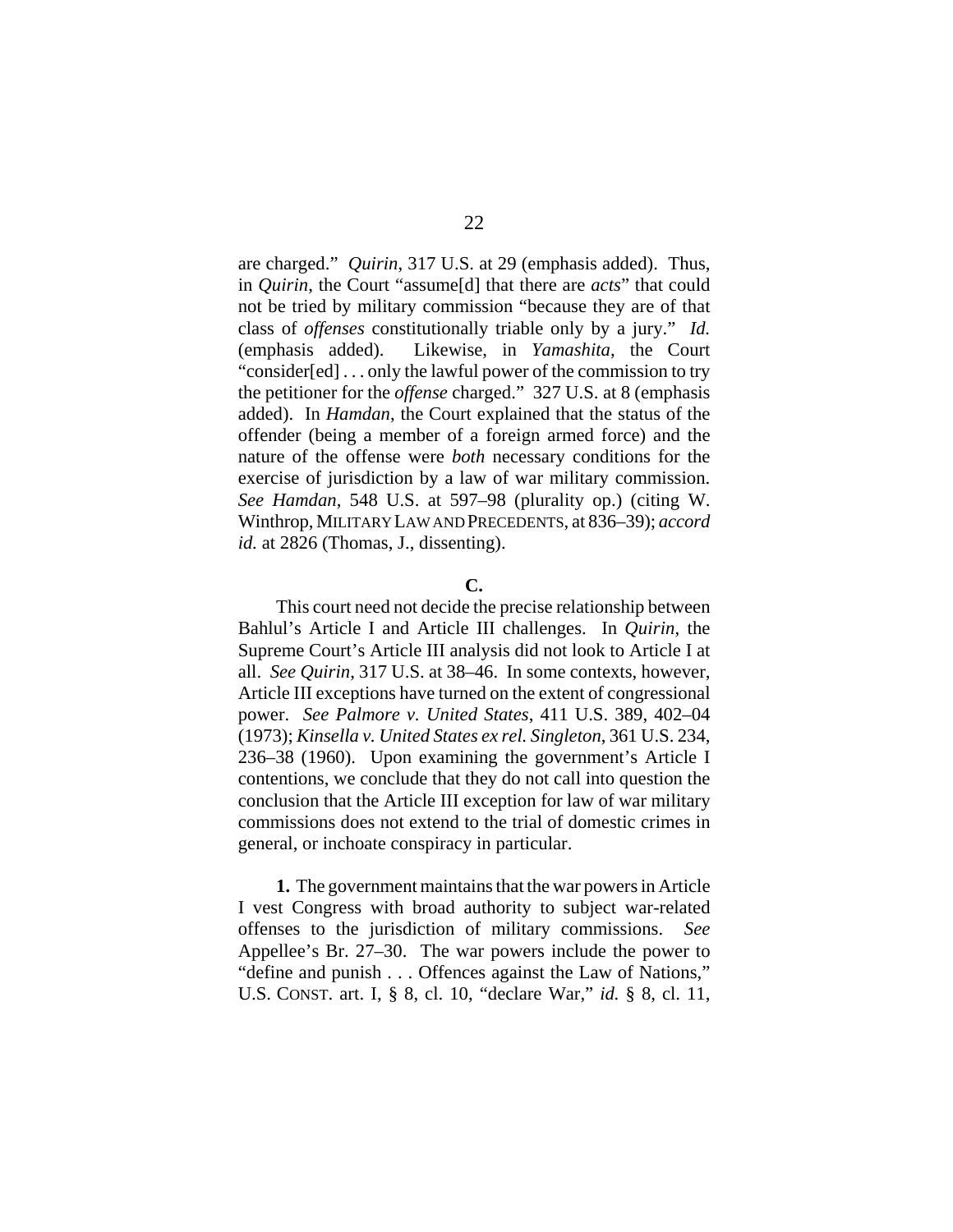"raise and support Armies," *id.* § 8, cl. 12, "provide and maintain a Navy," *id.* § 8, cl. 13, "make Rules for the Government and Regulation of the land and naval Forces," *id.* § 8, cl. 14, "provide for calling forth the Militia," *id.* § 8, cl. 15, and to "make all Laws which shall be necessary and proper for carrying into Execution the foregoing Powers," *id.* § 8, cl. 18. Because the war powers contain no textual limitation based on international law, the government concludes there is no such restriction on military commission jurisdiction. *See* Appellee's Br. 29–30. In the government's view, the war powers support military jurisdiction over any offense "committed by an enemy belligerent during and in relation to an armed conflict with the United States [that] . . . has a palpable effect on the nature of that conflict." Oral Arg. Tr. 49.

The Supreme Court has looked to the Define and Punish Clause in determining whether Congress may designate particular offenses within the jurisdiction of a law of war military commission. The Court in *Quirin*, *Yamashita*, and *Hamdan* did look to the war powers in discussing congressional authority to establish military commissions. *See Hamdan*, 548 U.S. at 591 (plurality op.); *Yamashita*, 327 U.S. at 12; *Quirin*, 317 U.S. at 26; *see also* W. Winthrop, MILITARY LAW AND PRECEDENTS, at 831 (stating that Congress's power "to 'declare war' and 'raise armies'" provided the "original sanction" for military commissions). But in addressing Congress's authority to confer jurisdiction over particular offenses, the Court has consistently looked to the Define and Punish Clause alone. *See Hamdan*, 548 U.S. at 601–02 (plurality op.); *Yamashita*, 327 U.S. at 7; *id.* at 26 (Murphy, J., dissenting); *Quirin*, 317 U.S. at 28. In *Yamashita*, the Court emphasized the distinction, explaining that "the [military] commission derives its *existence*" from the war powers, 327 U.S. at 12 (emphasis added), but that its jurisdiction over specific offenses comes from Congress's "exercise of the power conferred upon it by Article I, § 8, Cl. 10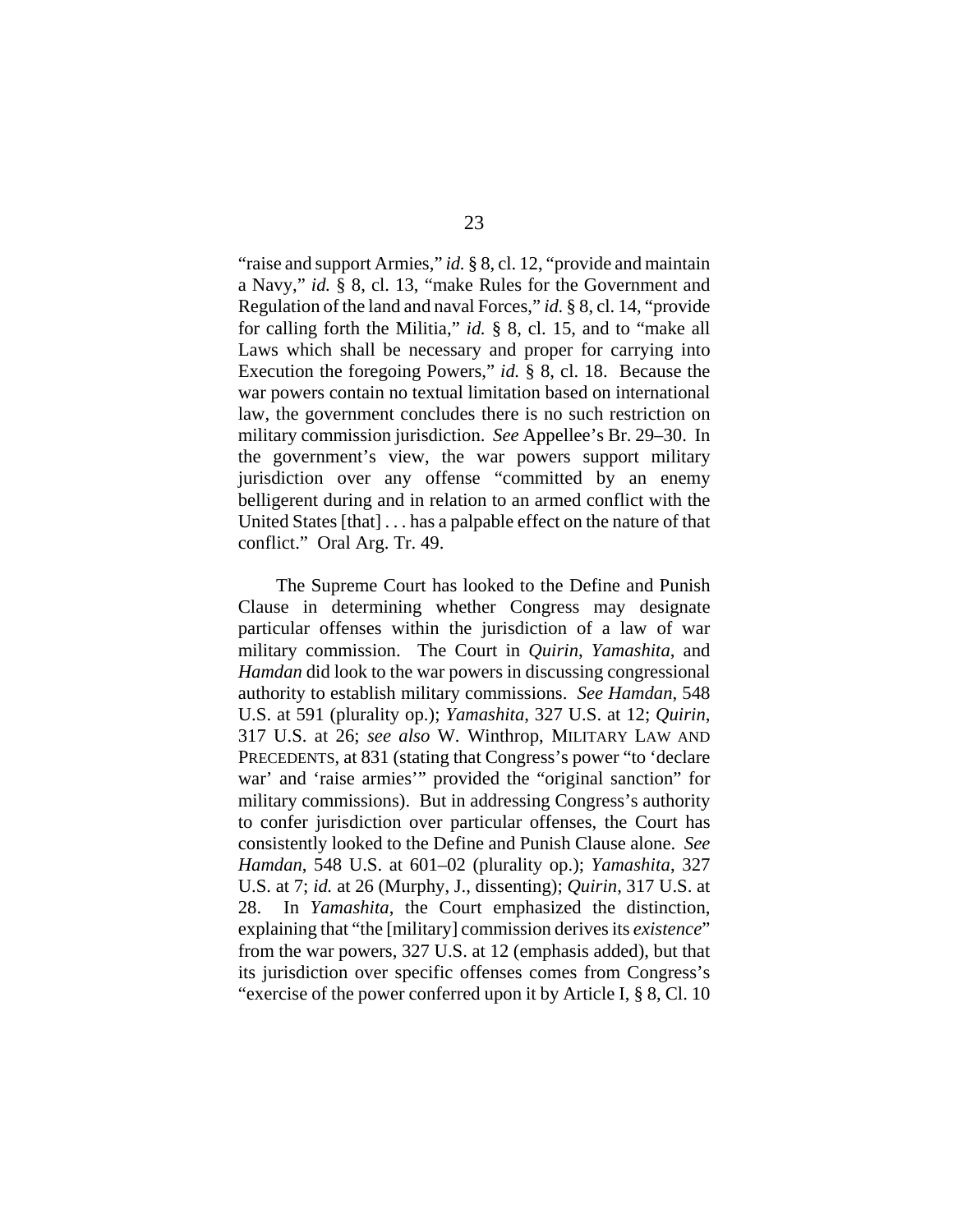of the Constitution to 'define and punish \* \* \* Offenses against the Law of Nations \* \* \*,' of which the law of war is a part." *Id.* at 7. Winthrop endorsed this distinction in stating that Civil War-era legislation subjecting "spies and guerillas" to military jurisdiction "may be regarded as deriving its authority from" the Define and Punish Clause. W. Winthrop, MILITARY LAW AND PRECEDENTS, at 831.

In applying the Define and Punish Clause, the Supreme Court long ago cautioned that "[w]hether the offense as defined is an offense against the law of nations depends on the thing done, not on any declaration to that effect by [C]ongress." *United States v. Arjona*, 120 U.S. 479, 488 (1887). As noted, the government has conceded that conspiracy is not an international war crime. Notwithstanding the atrocities at issue, the International Military Tribunal at Nuremberg considered and rejected conspiracy to commit war crimes as an international law of war offense. *See* 22 TRIAL OF THE MAJOR WAR CRIMINALS BEFORE THE INTERNATIONAL MILITARY TRIBUNAL: NUREMBERG, 14 NOVEMBER 1945–1 OCTOBER 1946, at 469 (1948). Conspiracy to commit war crimes is included neither in the major treaties on the law of war,<sup>1</sup> nor in the jurisdiction of

<sup>1</sup> *See, e.g.*, *Protocol Additional to the Geneva Conventions of 12 August 1949, and Relating to the Protection of Victims of Non-International Armed Conflicts*, June 8, 1977, 1125 U.N.T.S. 609; *Protocol Additional to the Geneva Conventions of 12 August 1949, and Relating to the Protection of Victims of International Armed Conflicts*, June 8, 1977, 1125 U.N.T.S. 3; *Geneva Convention Relative to the Protection of Civilian Persons in Time of War*, Aug. 12, 1949, 6 U.S.T. 3516, 75 U.N.T.S. 287; *Geneva Convention Relative to the Treatment of Prisoners of War*, Aug. 12, 1949, 6 U.S.T. 3316, 75 U.N.T.S. 135; *Geneva Convention for the Amelioration of the Condition of Wounded, Sick and Shipwrecked Members of Armed Forces at Sea*, Aug. 12, 1949, 6 U.S.T. 3217, 75 U.N.T.S. 85; *Geneva Convention for the Amelioration of the Condition of the Wounded and*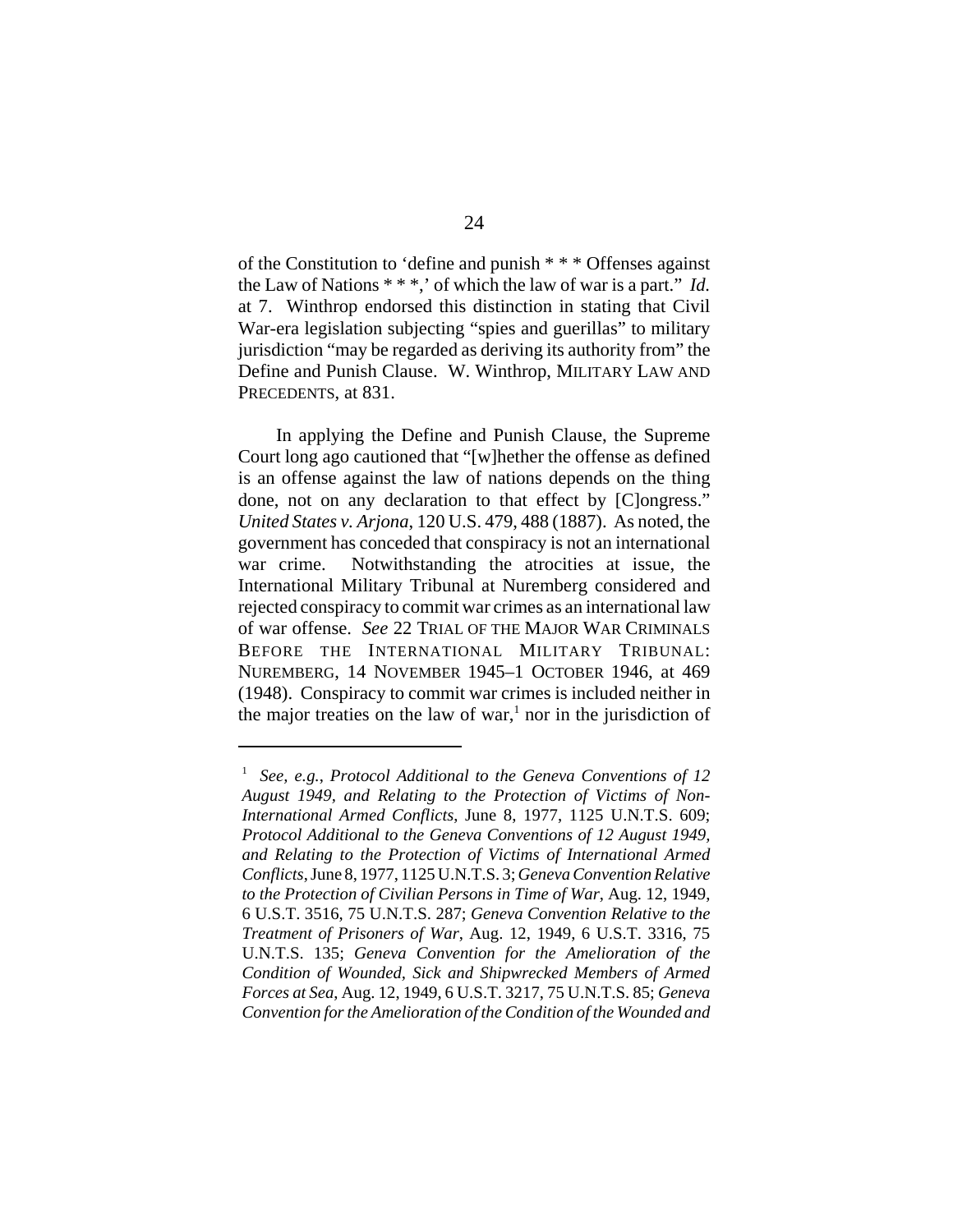modern war crimes tribunals.<sup>2</sup> Congress cannot, pursuant to the Define and Punish Clause, declare an offense to be an international war crime when the international law of war concededly does not. *See United States v. Furlong*, 18 U.S. (5 Wheat.) 184, 198 (1820). The exceptions — conspiracy to commit genocide and common plan to wage aggressive war, *see Hamdan*, 548 U.S. at 610 (plurality op.) — are not at issue here, for Bahlul was charged with neither. In light of the international community's explicit and repeated rejection of conspiracy as a law of war offense, we are puzzled by our dissenting colleague's statement that "[t]he international community does recognize that Bahlul violated the principles of the law of nations," Dis.

*Sick in Armed Forces in the Field*, Aug. 12, 1949, 6 U.S.T. 3114, 75 U.N.T.S. 31; *Convention Respecting the Laws and Customs of War on Land*, Oct. 18, 1907, 36 Stat. 2277, 1 Bevans 631; *Convention with Respect to the Laws and Customs of War on Land*, July 29, 1899, 32 Stat. 1803, 1 Bevans 247.

<sup>2</sup> *See Statute of the Special Court for Sierra Leone*, Jan. 16, 2002, 2178 U.N.T.S. 138; *Rome Statute of the International Criminal Court*, July 17, 1998, 2187 U.N.T.S. 90; *Statute of the International Tribunal for Rwanda*, adopted by S.C. Res. 955, U.N. Doc. S/RES/955 (1994), *reprinted in* 33 I.L.M. 1598, 1602; *Statute of the International Tribunal for the Former Yugoslavia*, adopted by S.C. Res. 827, U.N. Doc. S/RES/827 (1993), *reprinted in* 32 I.L.M. 1159, 1192. Some modern tribunals recognize war crimes liability through participation in a joint criminal enterprise, *see Prosecutor v. Milutinovic*, Case No. IT–99–37–AR72, Decision on Dragoljub Ojdanic's Motion Challenging Jurisdiction—Joint Criminal Enterprise, ¶ 26 (Int'l Crim. Trib. for the Former Yugoslavia, Appeals Chamber, May 21, 2003); *Rwamakuba v. Prosecutor*, Case No. ICTR–98–44–AR72.4, Decision on Interlocutory Appeal Regarding Application of Joint Criminal Enterprise to the Crime of Genocide, ¶ 30 (Oct. 22, 2004), but the prosecutor at Bahlul's military commission withdrew that charge against him, *see* Trial Tr. 110, 881 (cited in *Bahlul*, 767 F.3d at 39, 40–41 (Rogers, J., concurring in the judgment in part and dissenting)).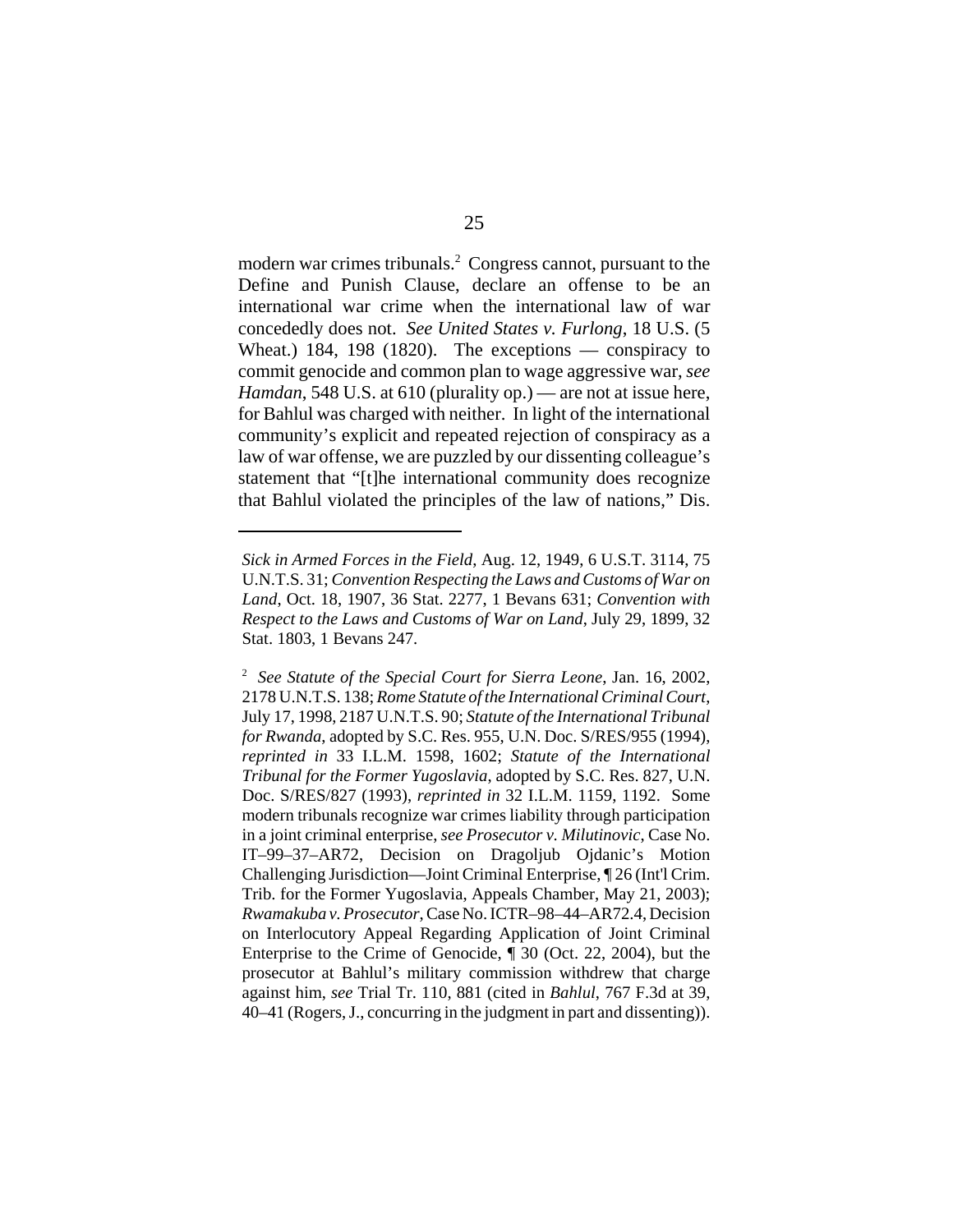Op. 31 (internal quotation marks and italics omitted), and by its reference to "the international community's agreement that those who conspire to commit war crimes can be punished as war criminals," *id.* at 53. There is no such "agreement." The dissent offers nothing to support this claim.

Our dissenting colleague also maintains that this court must accord Congress "'extraordinary deference when it acts under its Define and Punish Clause powers.'" Dis. Op. 34 (quoting *Bahlul*, 767 F.3d at 59 (Brown, J., concurring in the judgment in part and dissenting in part)). This court has no occasion to decide the extent of that deference because the government has never maintained that Congress defined conspiracy in the 2006 MCA as a violation of the law of nations. The legislative history of the 2006 MCA is not to the contrary. *See id.* at 46 n.17. In maintaining otherwise, the dissent confuses acting pursuant to the Define and Punish Clause with identifying the content of the law of nations, *see id.* at 45–47; Congress purported to do the former, not the latter. In Bahlul's case, the "law of nations" is not "too vague and deficient to be a rule," *id.* at 32 (quotation marks omitted); to the contrary, it quite clearly does not view conspiracy to be an independent war crime, as the government has conceded.

To the extent our colleague would interpret the Define and Punish Clause to confer open-ended congressional authority to create *new* war crimes, *see* Dis. Op. 38–43, the Supreme Court has rejected such an approach. In *Furlong*, 18 U.S. (5 Wheat.) 184, the Court explained with regard to piracy, the other object of the Define and Punish Clause: "If by calling murder *piracy*, [Congress] might assert a jurisdiction over that offence committed by a foreigner in a foreign vessel, what offence might not be brought within their power by the same device?" *Id*. at 198 (emphasis in original). The same reasoning applies to "Offenses against the Law of Nations," the other object of the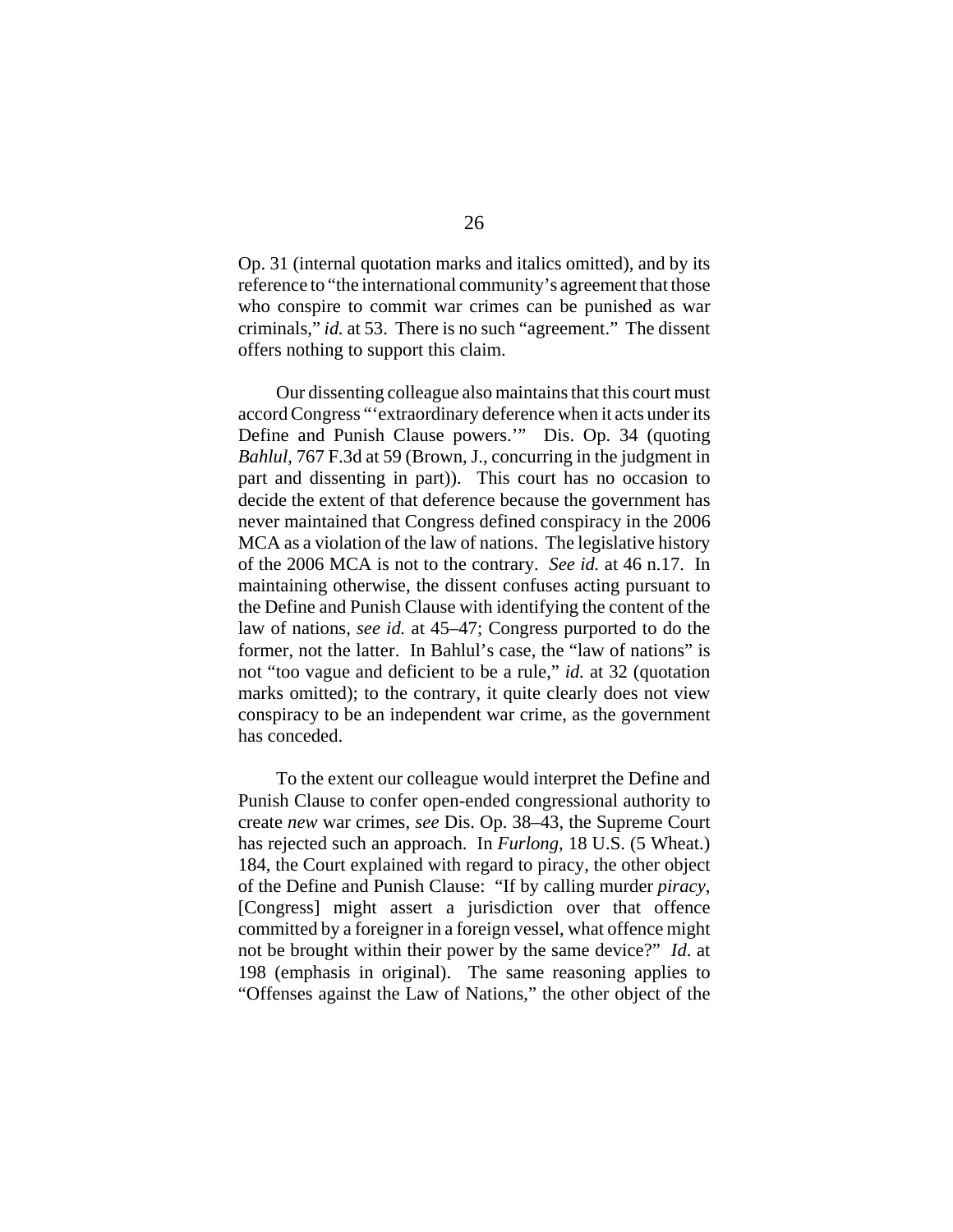Define and Punish Clause. U.S. CONST. art. I, § 8, cl. 10. Congress can neither define as piracy a crime that is clearly not piracy, nor define as a law of nations offense a crime that is avowedly not a law of nations offense. In other contexts as well, the Supreme Court has rejected the limitless form of congressional power the dissent proposes. *Cf. City of Boerne v. Flores*, 521 U.S. 507, 529 (1997). Contrary to our dissenting colleague, international law itself affords no limit because it does not purport to identify which non-international offenses can and cannot be treated as domestic war crimes; the dissent points to no offenses whose trial by military commission are "inconsistent with" or not "permit[ted]" by international law. Dis. Op. 53, 38 (italics omitted). In urging such a limitation, however, the dissent does reveal one shared premise: that the content of international law constrains congressional authority under the Define and Punish Clause. According to the dissent, congressional action under the Clause must be "consistent with international law," *id.* at 47, such that Congress may only "track *somewhat* ahead of the international community," *id.* at 43 (emphasis added). Thus, despite some rhetorical protestations to the contrary, *see id.* at 1, 42, 73, the dissent's disagreement is not about *whether* international law constrains congressional authority, only *to what extent*.

The dissent's reliance on *Yamashita* as support for its understanding of the Define and Punish Clause, *see* Dis. Op. 35–37, is misplaced. In *Yamashita*, the Supreme Court did not address the nature of Define and Punish Clause authority at all, because Congress had not defined any specific offenses. *See Yamashita*, 327 U.S. at 7. The Court therefore had to undertake its own analysis of international law, and it concluded that the Hague and Geneva Conventions "plainly imposed on petitioner" a duty that he had violated. *Id.* at 16. It is therefore difficult to understand how *Yamashita* affects the type of deference owed to Congress one way or the other.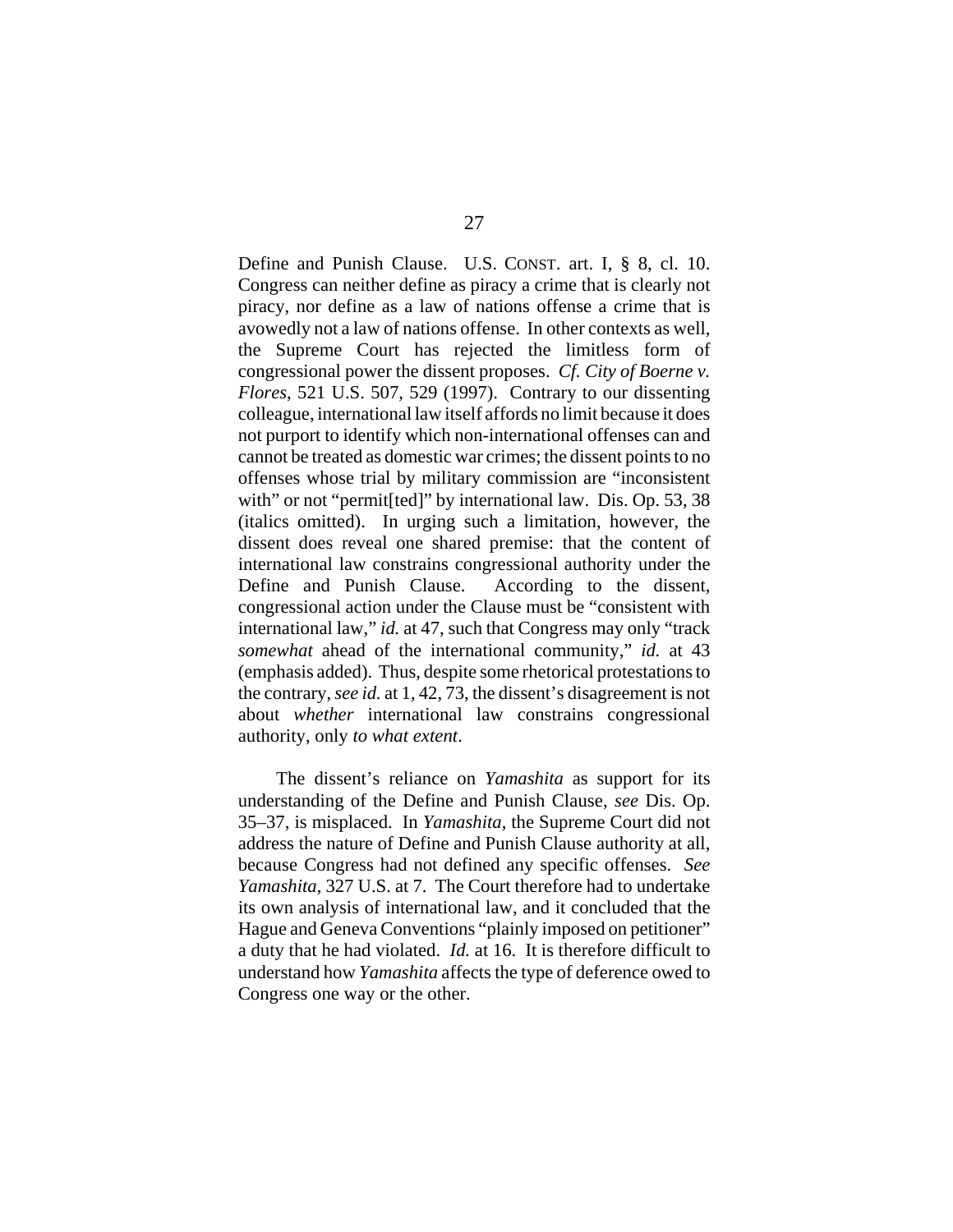**2.** Nor does the Necessary and Proper Clause allow Congress to do what its express powers do not. *See Toth*, 350 U.S. at 21–22. The government maintains that even if Congress's authority arose only under the Define and Punish Clause, "Congress is not restricted under that Clause only to criminal offenses that are violations of international law." Appellee's Br. 43. "Rather, Congress may, under the Necessary and Proper Clause, proscribe conspiracy to commit war crimes, such as terrorist attacks against civilians, that are themselves violations of the law of nations as a necessary and proper implementation of its power and responsibility to prevent and punish such violations." *Id.* The Supreme Court has adopted a different view.

In *Toth*, 350 U.S. at 22, the Supreme Court explained that it was "not willing to hold that power to circumvent [jury] safeguards should be inferred through the Necessary and Proper Clause." It described the "great difference between trial by jury and trial by selected members of the military forces," *id.* at 17, and explained that "[t]here are dangers lurking in military trials which were sought to be avoided by the Bill of Rights and Article III of our Constitution," *id.* at 22. In *Singleton*, the Court rejected expansion of military jurisdiction through the Necessary and Proper Clause because "[t]his Court cannot diminish and expand that power, either on a case-by-case basis or on a balancing of the power there granted Congress against the safeguards of Article III and the Fifth and Sixth Amendments." 361 U.S. at 246. The Court explained: "If the exercise of the power is valid it is because it is granted in Clause 14 [the Make Rules Clause], not because of the Necessary and Proper Clause." *Id.* at 247. "We are therefore constrained to say that since this Court has said that the Necessary and Proper Clause cannot expand Clause 14 so as to include prosecution of civilian dependents for capital crimes, it cannot expand Clause 14 to include prosecution of them for noncapital offenses." *Id.* at 248.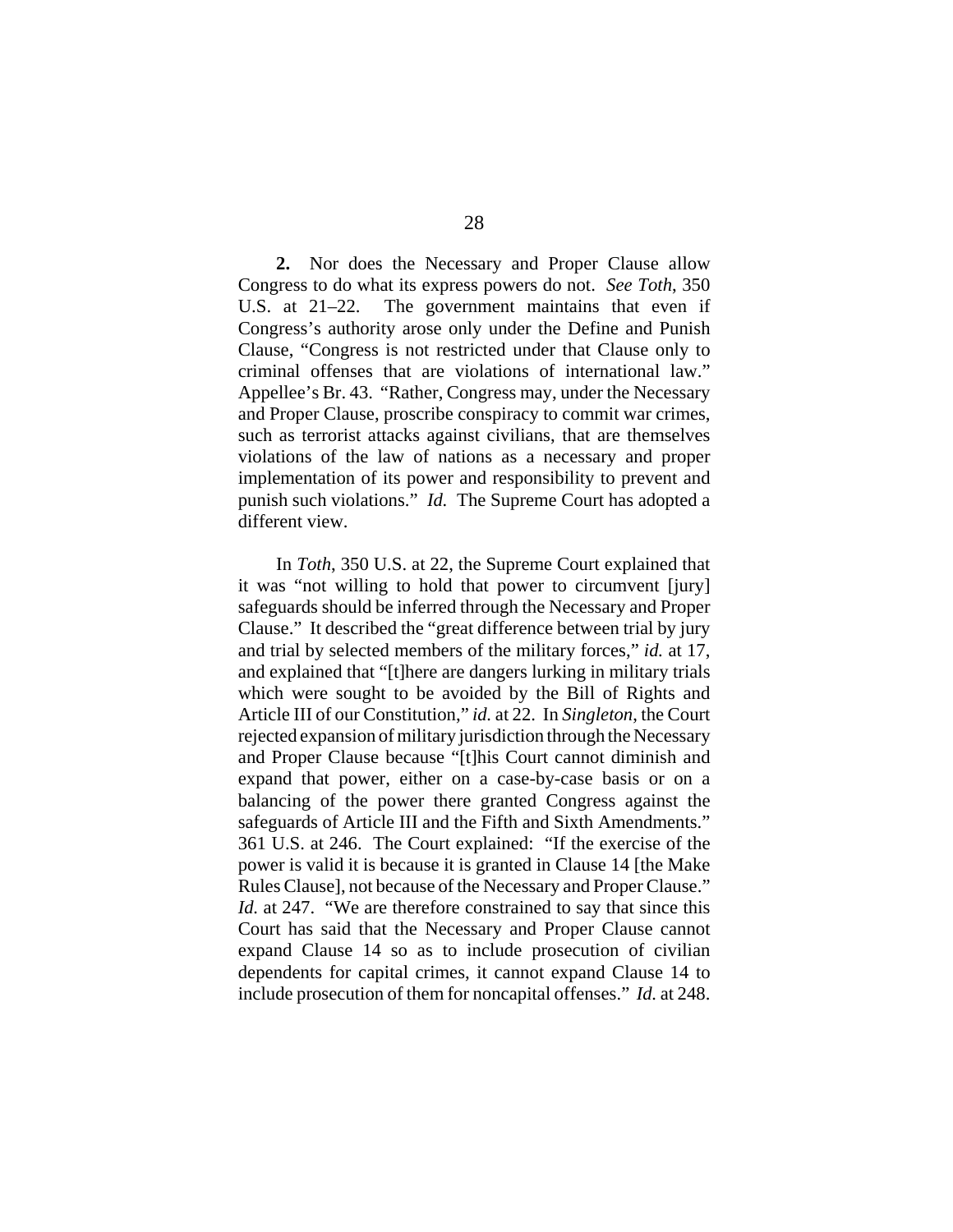As the plurality in *Reid* emphasized, "the jurisdiction of military tribunals is a very limited and extraordinary jurisdiction derived from the cryptic language in Art. I,  $\S$  8, and, at most, was intended to be only a narrow exception to the normal and preferred method of trial in courts of law." 354 U.S. at 21; *see Hamdan*, 548 U.S. at 590 (plurality op.). Consequently, "the Necessary and Proper Clause cannot operate to extend military jurisdiction to any group of persons beyond that class described in" an enumerated Article I power. *Reid*, 354 U.S. at 20–21 (plurality op.). "Under the grand design of the Constitution civilian courts are the normal repositories of power to try persons charged with crimes against the United States." *Id.* at 21.

The government's response is that Congress may enact legislation "necessary to comply with our nation's international responsibilities." Appellee's Br. 45. In *Arjona*, 120 U.S. at 484, the Supreme Court upheld a counterfeiting prohibition because "[t]he law of nations requires every national government . . . to punish those who, within its own jurisdiction, counterfeit the money of another nation." The Court observed that without the criminal statute, the United States would "be unable to perform a duty which they may owe to another nation, and which the law of nations has imposed on them as part of their international obligations." *Id.* at 487. Here, the government points to the *Geneva Convention Relative to the Protection of Civilian Persons in Time of War*, Aug. 12, 1949, 75 U.N.T.S. 287, 6 U.S.T. 3516 ("*Geneva IV*"), which prohibits "[c]ollective penalties and likewise all measures of intimidation or of terrorism." *Id.* art. 33. The Convention requires signatories to "undertake to enact any legislation necessary to provide effective penal sanctions for persons committing, or ordering to be committed, any of the grave breaches of the present Convention," *id.* art. 146, which include the "willful killing . . . of a protected person," *id.* art. 147, defined as "those who . . . find themselves, in case of a conflict or occupation, in the hands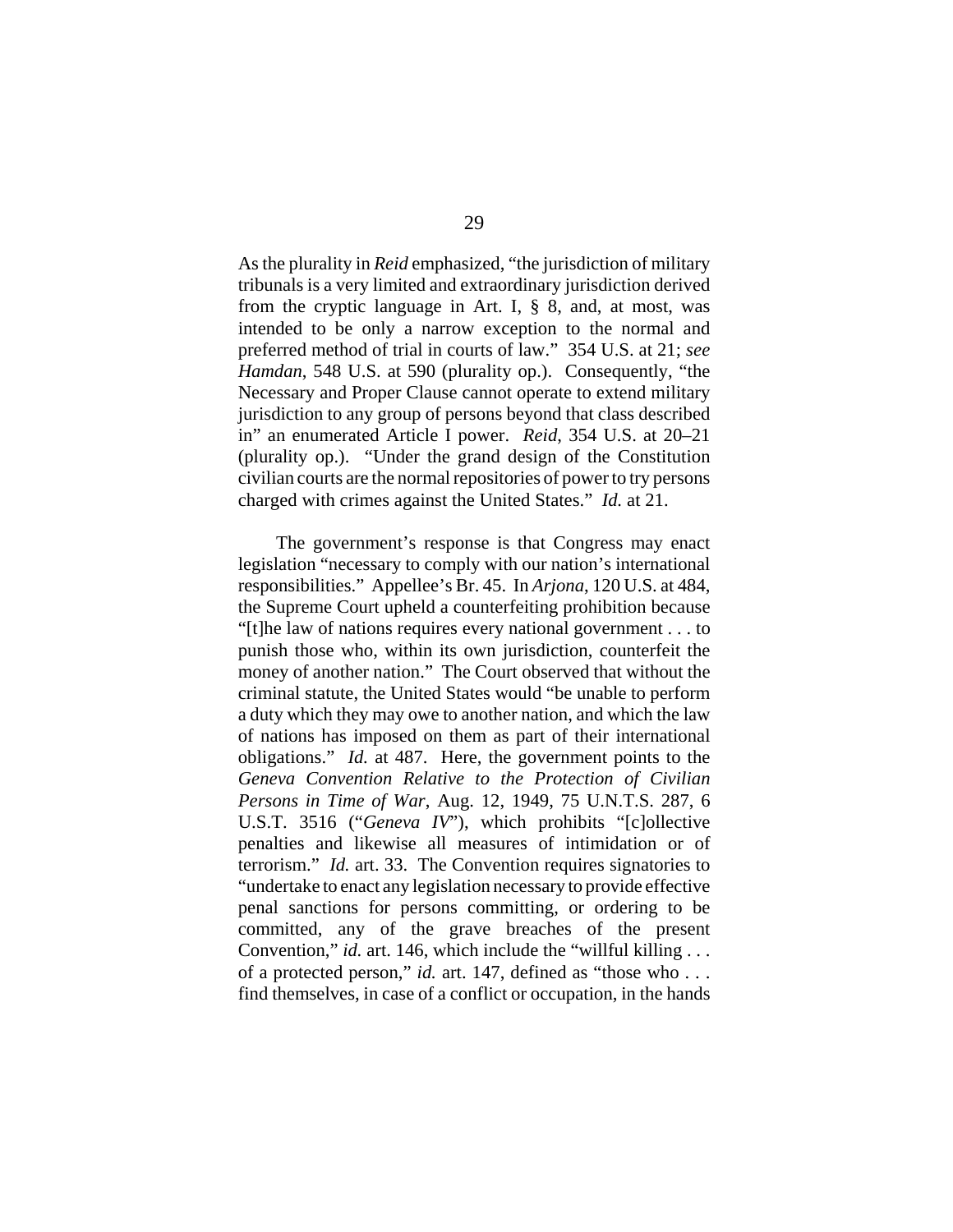of a Party to the conflict or Occupying Power of which they are not nationals," *id.* art. 4. Each signatory "shall take measures necessary for the suppression of all acts contrary to the provisions of the present Convention." *Id.* art. 146.

Even if Congress has authority to criminalize noninternational offenses pursuant to the Define and Punish Clause, as supplemented by the Necessary and Proper Clause, the government fails to explain why such congressional power to prohibit conduct implies the power to establish military jurisdiction over that conduct. Military jurisdiction over the offenses that the Supreme Court has previously upheld under the Define and Punish Clause — such as spying and sabotage have a textual basis in the Constitution: The "Law of Nations," U.S. CONST. art. I, § 8, cl. 10, *itself* makes those offenses "cognizable by [military] tribunals." *Quirin*, 317 U.S. at 28; *see id.* at 41 & n.13; Act of Apr. 10, 1806, 2 Stat. 359, 371; 11 Op. Att'y Gen. at 316; W. Winthrop, MILITARY LAW AND PRECEDENTS, at 769. Court-martial jurisdiction similarly has a textual basis in the Constitution, which authorizes Congress to "make Rules for the Government and Regulation of the land and naval Forces," U.S. CONST. art. I, § 8, cl. 14, and exempts those offenses from trial by jury, *see id.* amend. V. The sabotage offense in *Quirin* was subject to military jurisdiction based on "a construction of the Constitution which has been followed since the founding of our government." 317 U.S. at 41. Military jurisdiction over conspiracy, by contrast, has neither an express textual basis nor an established historical tradition.

The government maintains that under the Necessary and Proper Clause, "[i]f commission of the substantive crime that is the conspiracy's object would be within the scope of permissible congressional regulation, then so is the conspiracy." Appellee's Br. 45. But again, Bahlul's Article III challenge is not that Congress lacks authority to prohibit his conduct; rather, he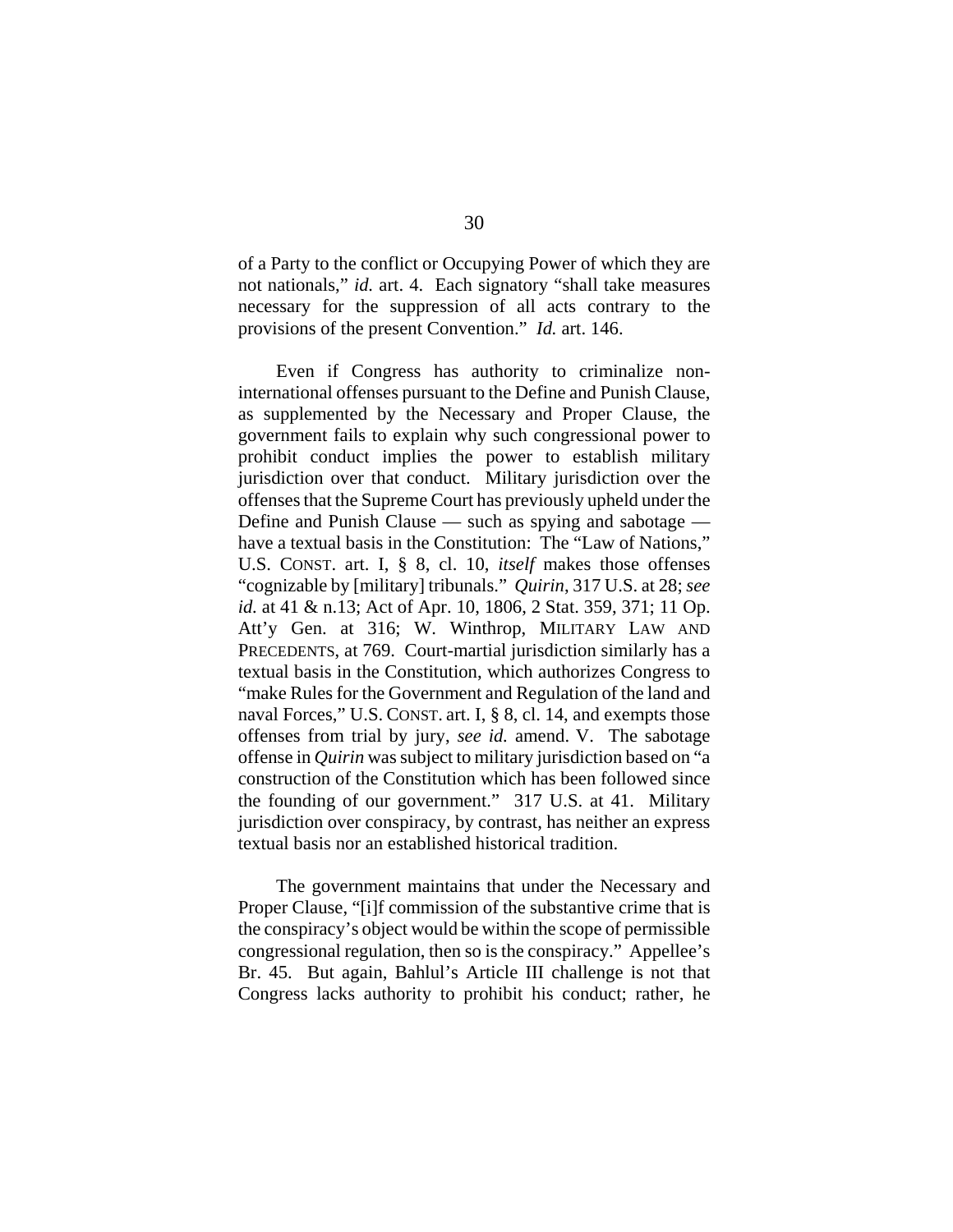challenges Congress's authority to confer jurisdiction in a military tribunal. Absent a textual or historical basis for prosecuting conspiracy as a standalone offense in a law of war military commission, the government's position is confounded by the Supreme Court's repeated reluctance to extend military jurisdiction based on the Necessary and Proper Clause. *See, e.g., Singleton*, 361 U.S. at 246–48; *Reid*, 354 U.S. at 20–21 (plurality op.); *Toth*, 350 U.S. at 21–22. The cases on which the government relies, such as *Callanan v. United States*, 364 U.S. 587, 593–94 (1961), and *United States v. Feola*, 420 U.S. 671, 694 (1975), involve criminal conspiracy prosecutions in civil courts. *See* Appellee's Br. 45–46 (also citing *United States v. Price*, 265 F.3d 1097, 1107 n.2 (10th Cir. 2001); *United States v. Jannotti*, 673 F.2d 578, 591–94 (3d Cir. 1982)).

### **D.**

Before concluding we address some further flaws in our dissenting colleague's opinion.

First, the dissent relies on inapposite authorities regarding the source of congressional authority for law of war military commissions. Its citations refer to military commissions exercising jurisdiction far beyond the law of war. Thus, in *Ex parte Milligan*, 71 U.S. 2 (1866), the four Justices cited by the dissent, *see* Dis. Op. 55, were discussing courts martial and military commissions whose jurisdiction was based on military government and martial law. *See Milligan*, 71 U.S. at 141–42 (Chase, C.J., concurring in the result); *see generally Hamdan*, 548 U.S. at 595–98 (plurality op.), 683 (Thomas, J., dissenting); *Bahlul*, 767 F.3d at 7. The constitutional authority for those commissions, whose jurisdiction may include domestic crimes, *see Hamdan*, 548 U.S. at 595–96 (plurality op.); *Bahlul*, 767 F.3d at 7, does not extend to law of war commissions. The dissent's reliance on *Madsen v. Kinsella*, 343 U.S. 341 (1952); *see* Dis. Op. 55, 58, 61, is likewise misplaced; that case involved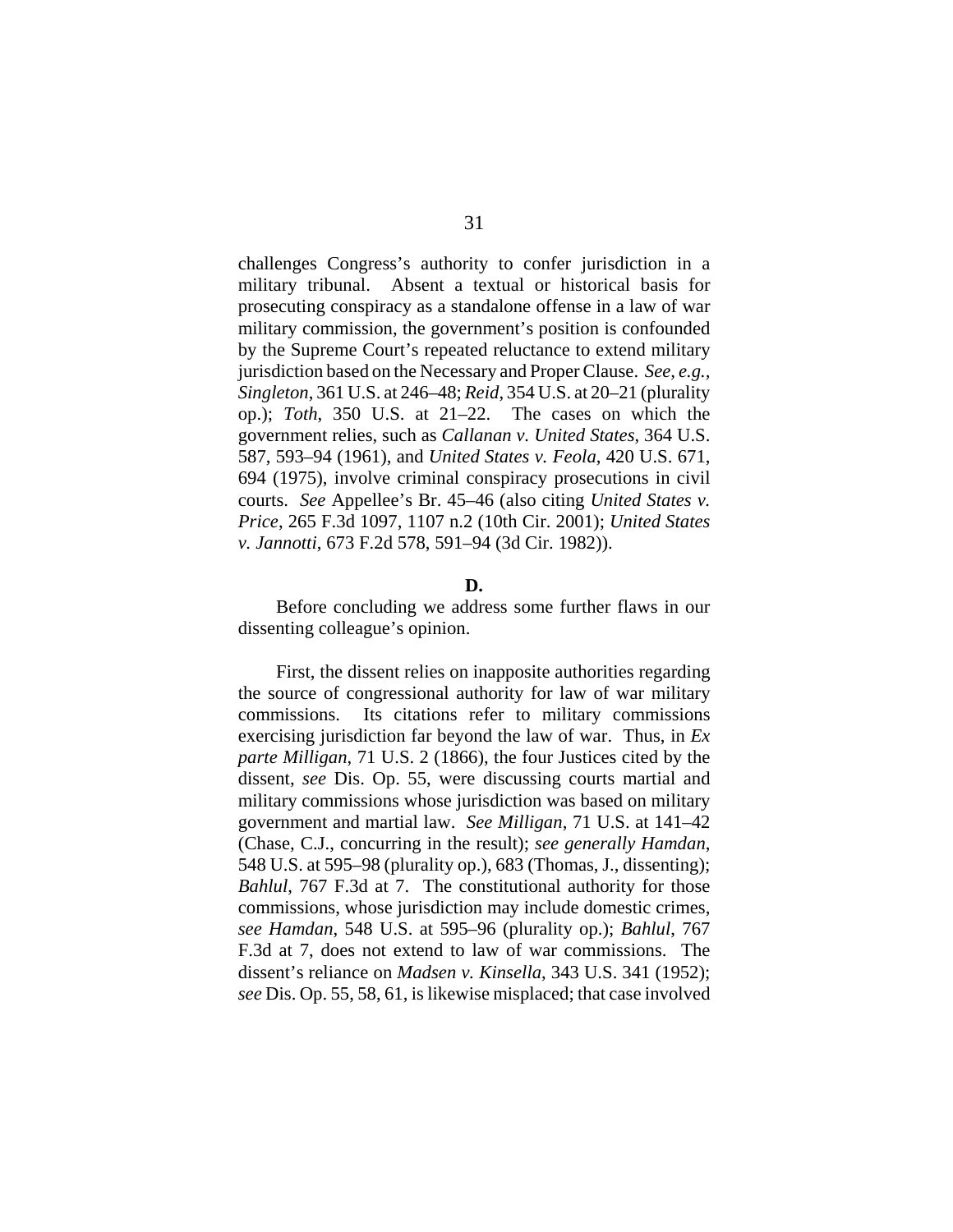a military-government commission, not a law of war military commission. *Madsen*, 343 U.S. at 343–44, 345–48. And the dissent's reliance on Winthrop's statement that "in general, it is" the war powers "from which the military tribunal derives its original sanction," Dis. Op. 60 (alterations omitted) (quoting W. Winthrop, MILITARY LAW AND PRECEDENTS, at 831), ignores both that Winthrop was discussing *all three kinds* of military commission, stating the commission's "authority is thus the same as the authority for the making and waging of war and for the exercise of military government and martial law," and that Winthrop looked *exclusively* to the Define and Punish Clause as the source of authority for law of war commissions to try spying and aiding the enemy, *see* W. Winthrop, MILITARY LAW AND PRECEDENTS, at 831.

Second, the dissent maintains that if conspiracy does not fall within the Article III exception for law of war military commissions, then Bahlul's conviction must be affirmed under *Schor*'s multi-factor balancing approach. *See* Dis. Op. 73–80. The Supreme Court has never suggested that an entire criminal adjudication outside an established Article III exception could ever satisfy the *Schor* analysis. The dissent cites *Palmore* to suggest otherwise, *see id*. at 72, but the Court conducted no balancing analysis in *Palmore* because the case involved a criminal adjudication *within* the established Article III exception for territorial courts. *Palmore*, 411 U.S. at 403; *see Northern Pipeline*, 458 U.S. at 55 & n.16 (plurality op.). But even accepting the dissent's premise, its analysis fails on its own terms. Bahlul's military commission is on the wrong side of nearly every balancing factor that the Supreme Court has applied.

With respect to what the dissent characterizes as the "most important[]" factor, Dis. Op. 74, the 2006 MCA provides for appellate review "only with respect to matters of law, including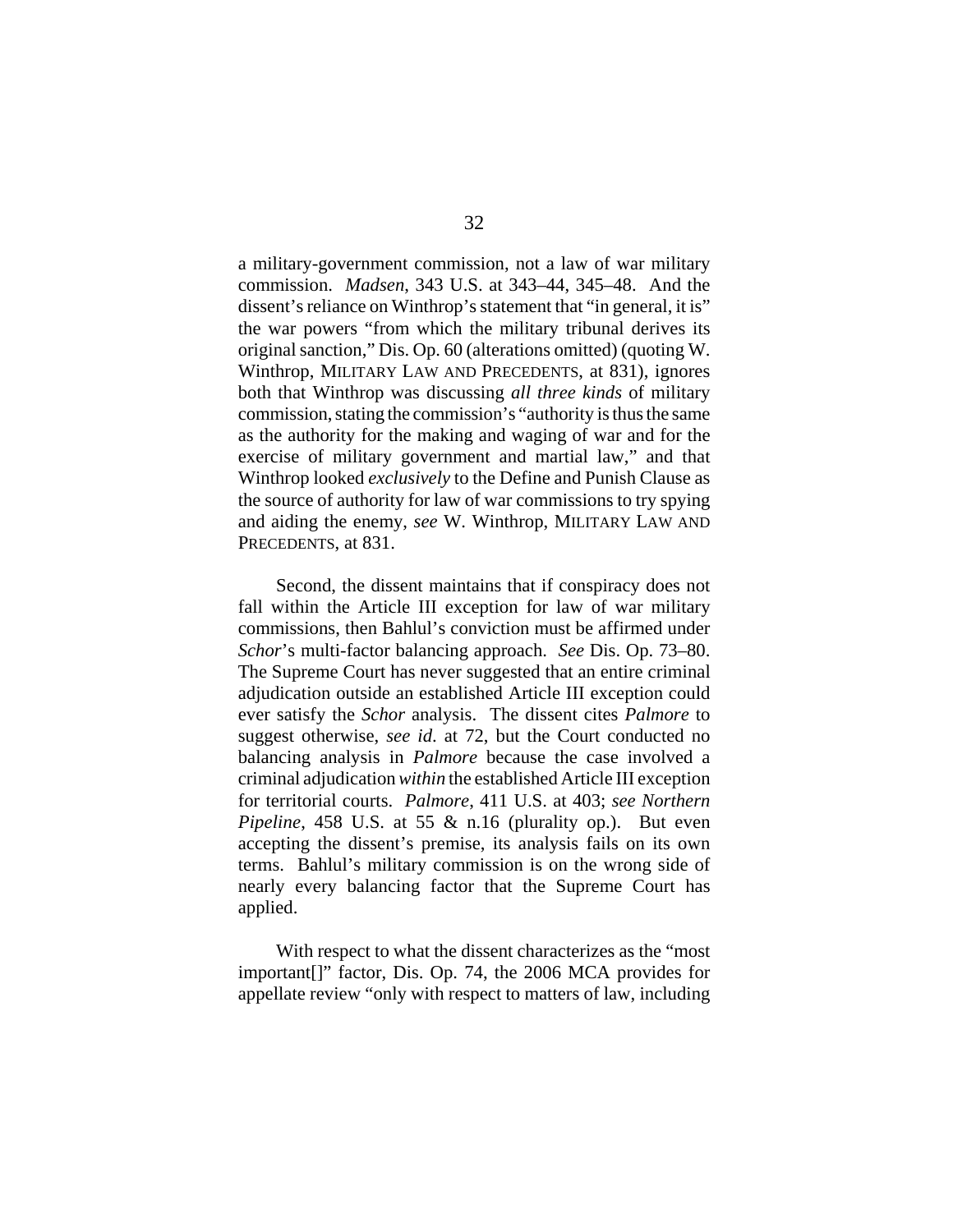the sufficiency of the evidence to support the verdict," 10 U.S.C. § 950g(d). Sufficiency review is "sharply limited," *Wright v. West*, 505 U.S. 277, 296 (1992), and "very deferential[]," *United States v. Harrison*, 931 F.2d 65, 71 (D.C. Cir. 1991). This is exactly the type of limited judicial review the Supreme Court has repeatedly held offends Article III. *See Stern*, 131 S. Ct. at 2611; *Schor*, 478 U.S. at 853; *Northern Pipeline*, 458 U.S. at 85, 86 n.39 (plurality op.); *id.* at 91 (Rehnquist, J., concurring in the judgment); *Crowell v. Benson*, 285 U.S. 22, 57 (1932). The dissent pretends otherwise, glossing over the details of *Schor* and ignoring *Stern* and *Northern Pipeline*. *See* Dis. Op. 74–76. In *Stern*, the Supreme Court faulted the bankruptcy statute for providing judicial review "only under the usual limited appellate standards," which "require[d] marked deference to, among other things, the [tribunal's] findings of fact." 131 S. Ct. at 2611. The Court reached the same conclusion in *Northern Pipeline*, 458 U.S. at 85, 86 n.39 (plurality op.); *id.* at 91 (Rehnquist, J., concurring in the judgment). In *Schor*, the Court noted that "CFTC orders are [] reviewed under the same 'weight of the evidence' standard sustained in *Crowell*, rather than the more deferential [clearly erroneous] standard found lacking in *Northern Pipeline*." 478 U.S. at 853. The "sufficiency of the evidence" standard in the 2006 MCA is more deferential than the "usual limited appellate standards" rejected in *Stern* and the "clearly erroneous" standard rejected in *Northern Pipeline* and *Schor.* Rather than addressing these holdings directly, the dissent relies on inapposite precedent involving (1) "adjunct" fact-finders within Article III courts, *see* Dis. Op. 75 (citing *Crowell*, 285 U.S. at 51); *see also Stern*, 131 S. Ct. at 2619; *Northern Pipeline*, 458 U.S. at 78 (plurality op.), (2) factual review in appeals from state courts and Article III district courts, *see* Dis. Op. 75–76 (citing *Jackson v. Virginia*, 443 U.S. 307, 318–19 (1979); *The Francis Wright*, 105 U.S. 381, 386 (1881)), and (3) cases within the "public rights" exception to Article III, where there is no reason to apply a balancing analysis, *see* Dis.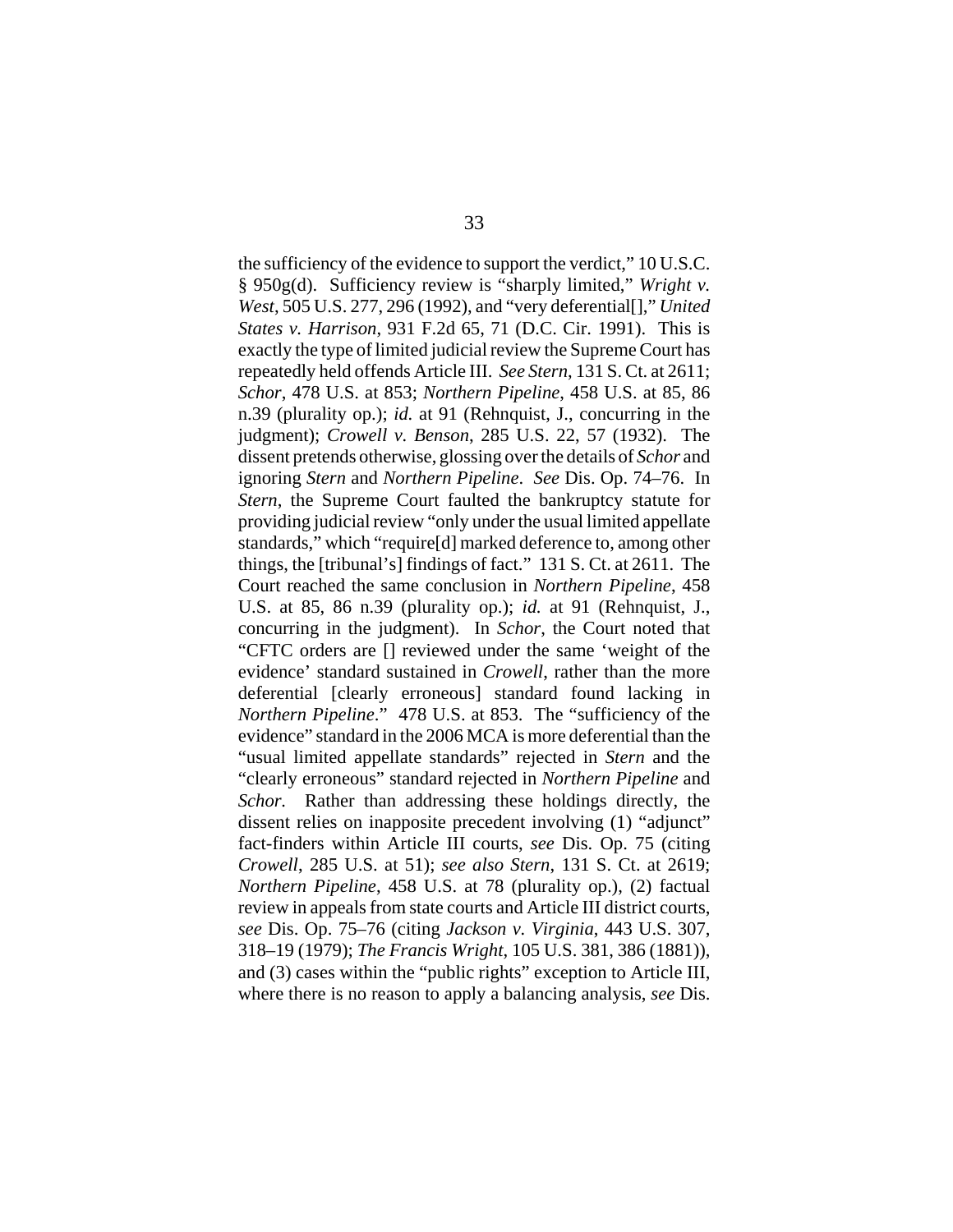Op. 76 (citing *Estep v. United States*, 327 U.S. 114 (1946)). No Article III issue was raised or addressed in *Estep* or *Jackson*. Thus, the dissent's "most important[]" factor — appellate review for legal error only, *id.* at 74 — is one the Supreme Court has expressly foreclosed.

In *Sharif*, where the Court upheld adjudication by bankruptcy courts outside the established Article III exception, the two necessary factors were the parties' consent to the adjudication, *and* the fact that "Article III courts retain[ed] supervisory authority over the process." *Sharif*, No. 13-935, slip op. at 12. Neither is true in Bahlul's case. First, the Court in *Sharif* emphasized that litigant consent has been a crucial factor in its prior decisions on non-Article III adjudication: In *Schor*, the Court "[l]ean[ed] heavily on the importance of Schor's consent." *Sharif*, No. 13-935, slip op. at 9; *see id.* at 14 n.10. Subsequent decisions by the Supreme Court involving the Federal Magistrates Act "reiterated the importance of consent to the constitutional analysis." *Id.* at 10. And in both *Stern* and *Northern Pipeline*, compliance with Article III "turned on" whether the litigant "truly consent[ed]" to the adjudication. *Id.* at 15 (internal quotation marks omitted). Bahlul plainly did not "consent" to his trial by military commission. As the *en banc* court observed, he "objected to the commission's authority to try him" and "flatly refused to participate in the military commission proceedings," even assuming his objections were "too general" to raise specific legal claims. *Bahlul*, 767 F.3d at 10 (internal quotation marks omitted); *see* Trial Tr. 96–97 ("Bahlul has made it very clear that he is boycotting and that he does not recognize this commission."); *contra* Dis. Op. 74. Second, the Court in *Sharif* relied on the fact that bankruptcy judges are appointed, referred cases, allowed to keep cases, supervised, and removable by Article III judges, who thus retain "total control and jurisdiction" over bankruptcy adjudication. *Sharif*, No. 13-935, slip op. at 13 (internal quotation marks omitted); *see id.* at 3–4.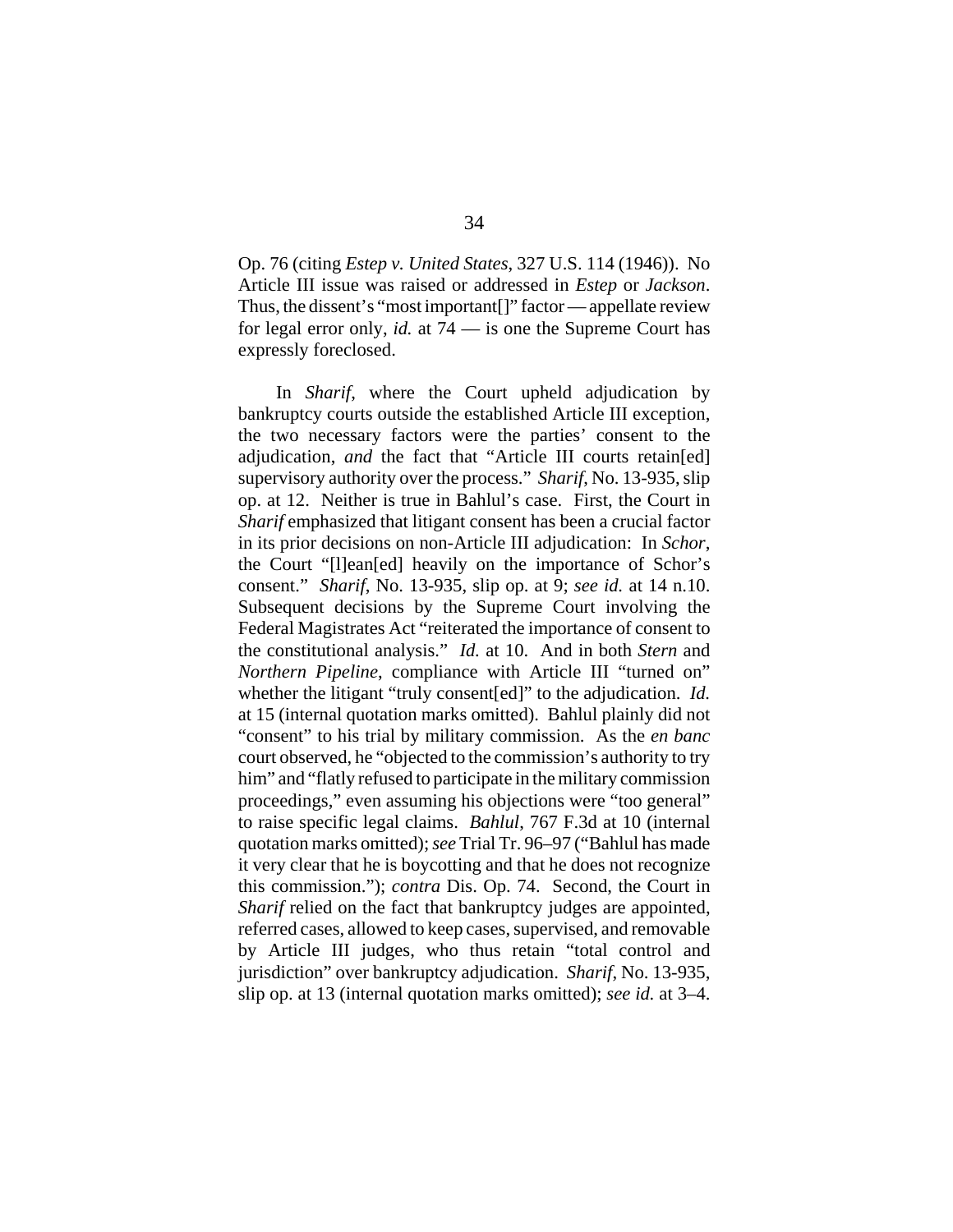The Court expressly conditioned its holding on this level of "control by the Article III courts." *Id.* at 12, 15. Nothing of the sort is true in Bahlul's case. Military commissions under the 2006 MCA are independent of the Article III courts except for very limited appellate review.

Another factor the Supreme Court has considered is the "concern[] that drove Congress to depart from the requirements of Article III." *Schor*, 478 U.S. at 851. In non-Article III adjudications upheld by the Supreme Court, Congress's "concern" was the fact that an ostensibly "private" claim was so "closely intertwined with a federal regulatory program," *Granfinanciera, S.A. v. Nordberg*, 492 U.S. 33, 54 (1989), that the program would be "confounded" without the ability to adjudicate that claim. *Schor*, 478 U.S. at 856; *see Sharif*, No. 13- 935, slip op. at 13; *Stern*, 131 S. Ct. at 2613–14; *Thomas v. Union Carbide Agric. Products Co.*, 473 U.S. 568, 593–94 (1985). Neither the government nor the dissent offer any reason to conclude that otherwise-valid military commission prosecutions will be "confounded" by the inability to prosecute non-law of war offenses.

Bahlul's military commission fails a number of other *Schor* factors the dissent neglects to mention. The military commission resolves "all matters of fact and law in whatever domains of the law to which" a charge may lead. *Stern*, 131 S. Ct. at 2610 (internal quotation marks and alterations omitted). It "'issue[s] final judgments, which are binding and enforceable,'" *id.* at 2610–11 (quoting *Northern Pipeline*, 458 U.S. at 85–86 (plurality op.)); *see Schor*, 478 U.S. at 853, and "subject to review only if a party chooses to appeal," *Stern*, 131 S. Ct. at 2619. As for the "origins and importance of the right to be adjudicated," *Schor*, 478 U.S. at 851, the right to "[f]reedom from imprisonment" is one of the oldest and most basic in our legal system. *Zadvydas v. Davis*, 533 U.S. 678, 690 (2001). The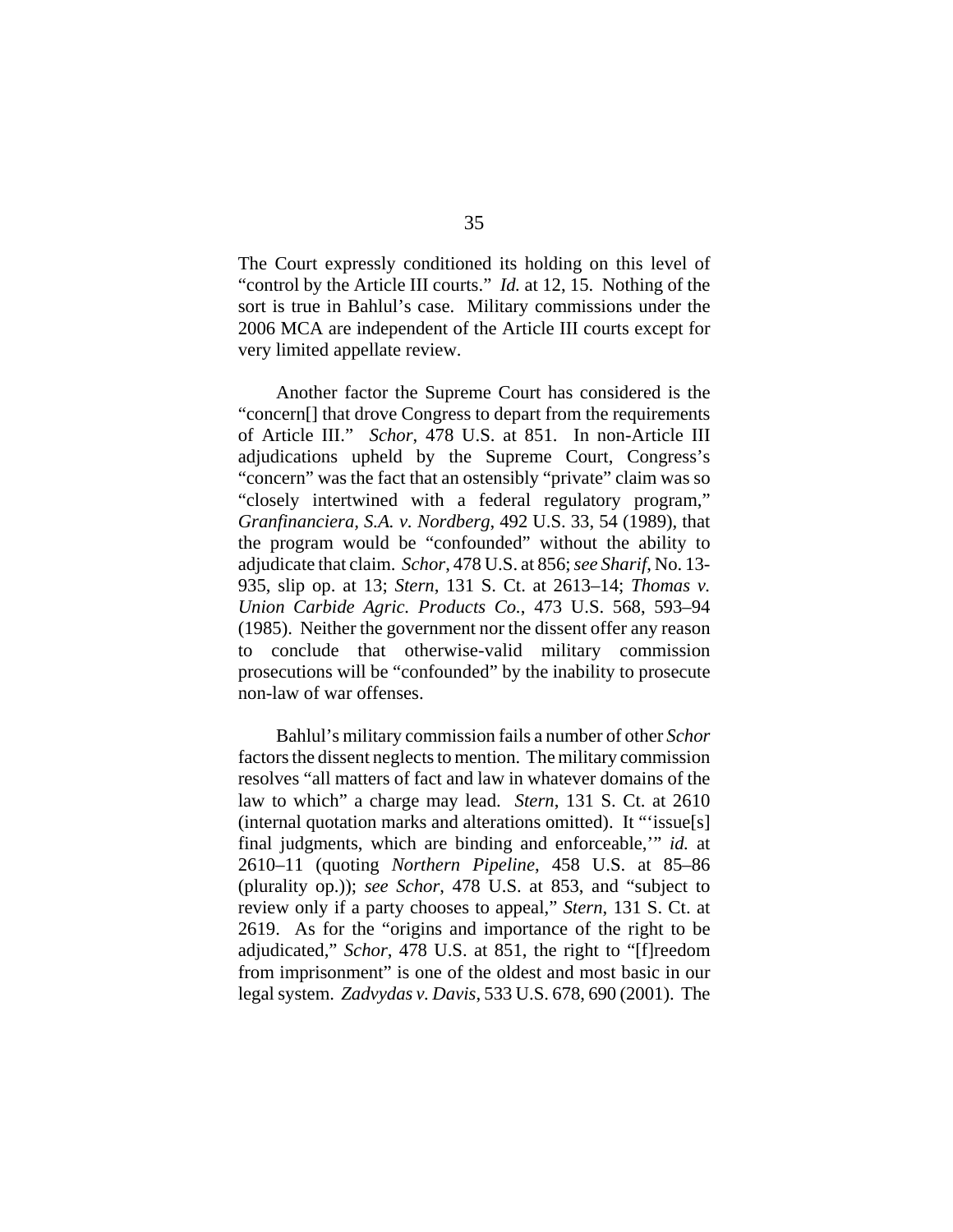circumstances of Bahlul's prosecution thus could not be further from *Schor*. There, Congress added to an Article I tribunal otherwise within an established Article III exception the authority to adjudicate a closely intertwined common-law cause of action, only with the consent of the parties, without authority to issue final enforceable judgements, and with meaningful factual review on appeal. Here, in Bahlul's case, Congress has created a *standalone* Article I tribunal to adjudicate his entire criminal case *without* his consent, *with* the ability to issue final enforceable judgments, and with *almost no* factual review on appeal.

If Bahlul's military commission falls outside the historical Article III exception for law of war military commissions, then there is no question that it usurps "the essential attributes of judicial power." *Schor*, 478 U.S. at 851 (internal quotation marks omitted). The Supreme Court unanimously agreed in *Stern* that "Congress may not vest in a non-Article III court the power to adjudicate, render final judgment, and issue binding orders in [an adjudication of private rights], without consent of the litigants, and subject only to ordinary appellate review." 131 S. Ct. at 2624 (Breyer, J., dissenting); *id.* at 2615 (majority op.); *see Thomas*, 473 U.S. at 584. The dissent struggles, unpersuasively, to avoid this conclusion. It suggests that military commissions somehow do not raise the same separation-ofpowers concerns as bankruptcy courts, *see* Dis. Op. 79; *contra Hamdan*, 456 U.S. at 638 (Kennedy, J., concurring in part), even though bankruptcy judges are appointed, supervised, and removable by Article III courts, *see Sharif*, No. 13-935, slip op. at 13; *Peretz v. United States*, 501 U.S. 923, 938–39 (1991). It points to the established Article III exception for military commissions, *see* Dis. Op. 79–80, even though the analysis in *Schor* is *premised* on the adjudication being outside of such an exception, as the dissent elsewhere acknowledges, *see id.* at 71,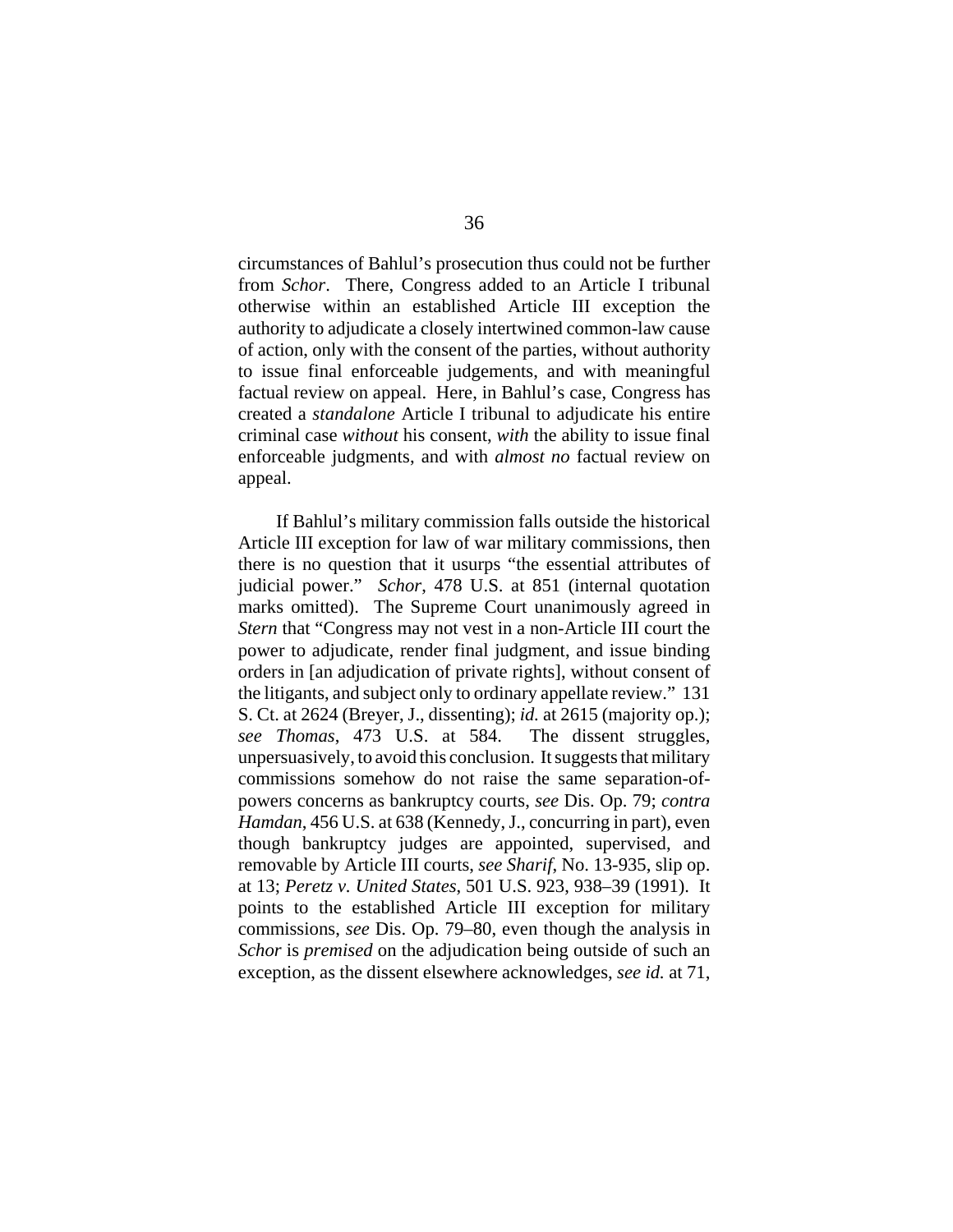73, 80. The government, unsurprisingly, has barely presented any balancing analysis, *see* Appellee's Br. 51.

## **III.**

For more than seventy years the Supreme Court has adhered to the definition of the law of war articulated in *Quirin*, which the government concedes does not prohibit conspiracy. The government has failed to identify a sufficiently settled historical practice for this court to conclude that the inchoate conspiracy offense of which Bahlul was convicted falls within the Article III exception for law of war military commissions. Absent further guidance from the Supreme Court, this court must apply the settled limitations that Article III places on the other branches with respect to the "judicial Power of the United States." U.S. CONST. art. III, § 1.

Contrary to the government's suggestion, vacating Bahlul's inchoate conspiracy conviction does not "cast doubt on the constitutional validity of the most prominent military commission precedents in our nation's history." Appellee's Br. 52. The Lincoln assassins and Colonel Grenfel were tried by mixed commissions, whose jurisdiction was based on martial law. The lawfulness of military commission jurisdiction over the charges against the Nazi saboteurs and Colepaugh was judicially upheld without having to reach the conspiracy charges. Neither does our holding "inappropriately restrict Congress's ability, in the absence of broad concurrence by the international community, to adapt the range of offenses triable by military commission in light of future changes in the practice of modern warfare and the norms that govern it." *Id.* at 38. Military commissions retain the ability to prosecute joint criminal enterprise, aiding and abetting, or any other offenses against the law of war, however it may evolve. Congress retains the authority it has always had to proscribe domestic offenses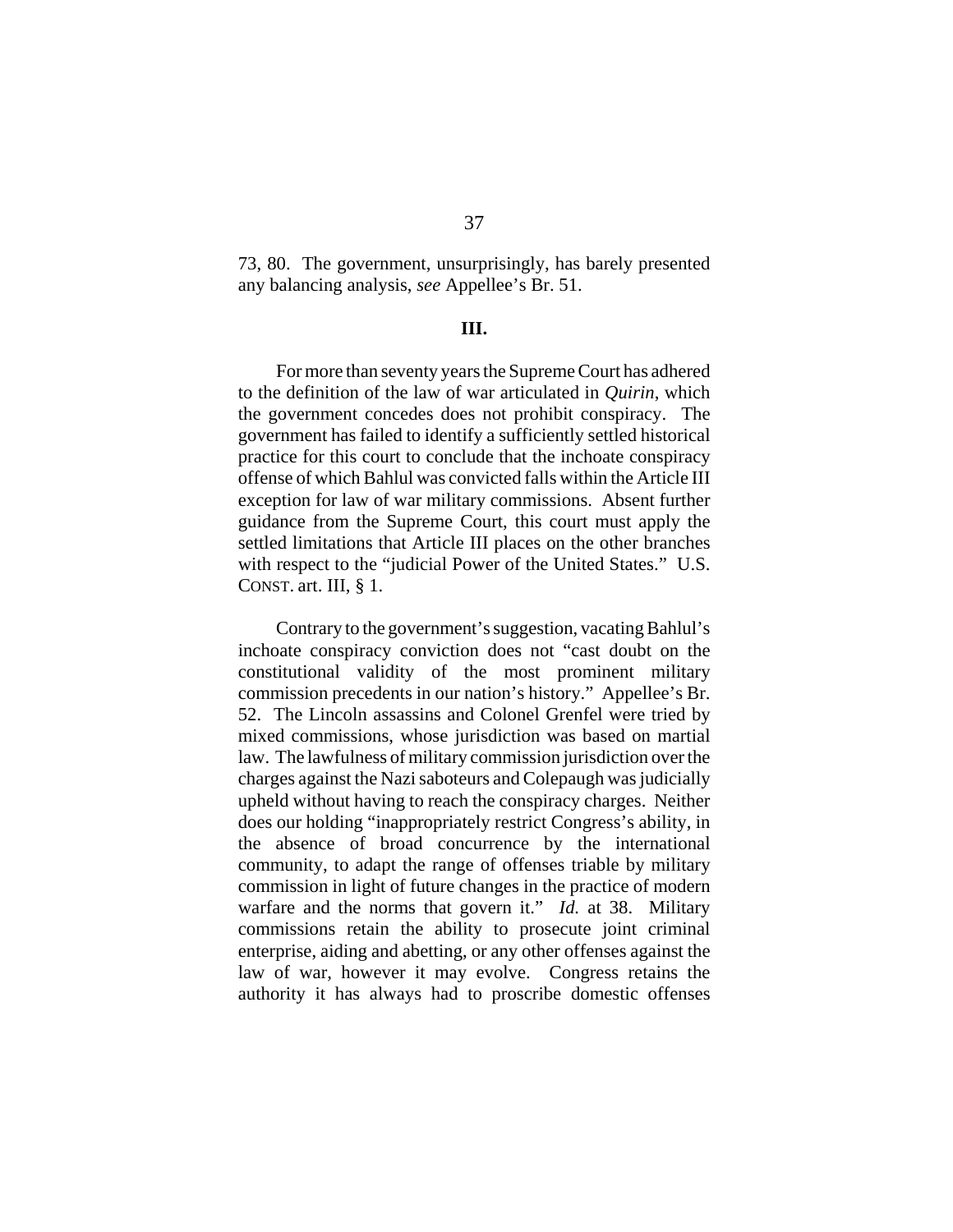through the criminal law in the civil courts. The international law of war limits Congress's authority because the Constitution expressly ties that authority to "the Law of Nations," U.S. CONST. art. I, § 8, cl. 10.

Accordingly, we hold that Bahlul's conviction for inchoate conspiracy by a law of war military commission violated the separation of powers enshrined in Article III § 1 and must be vacated. We need not and do not address Bahlul's other contentions.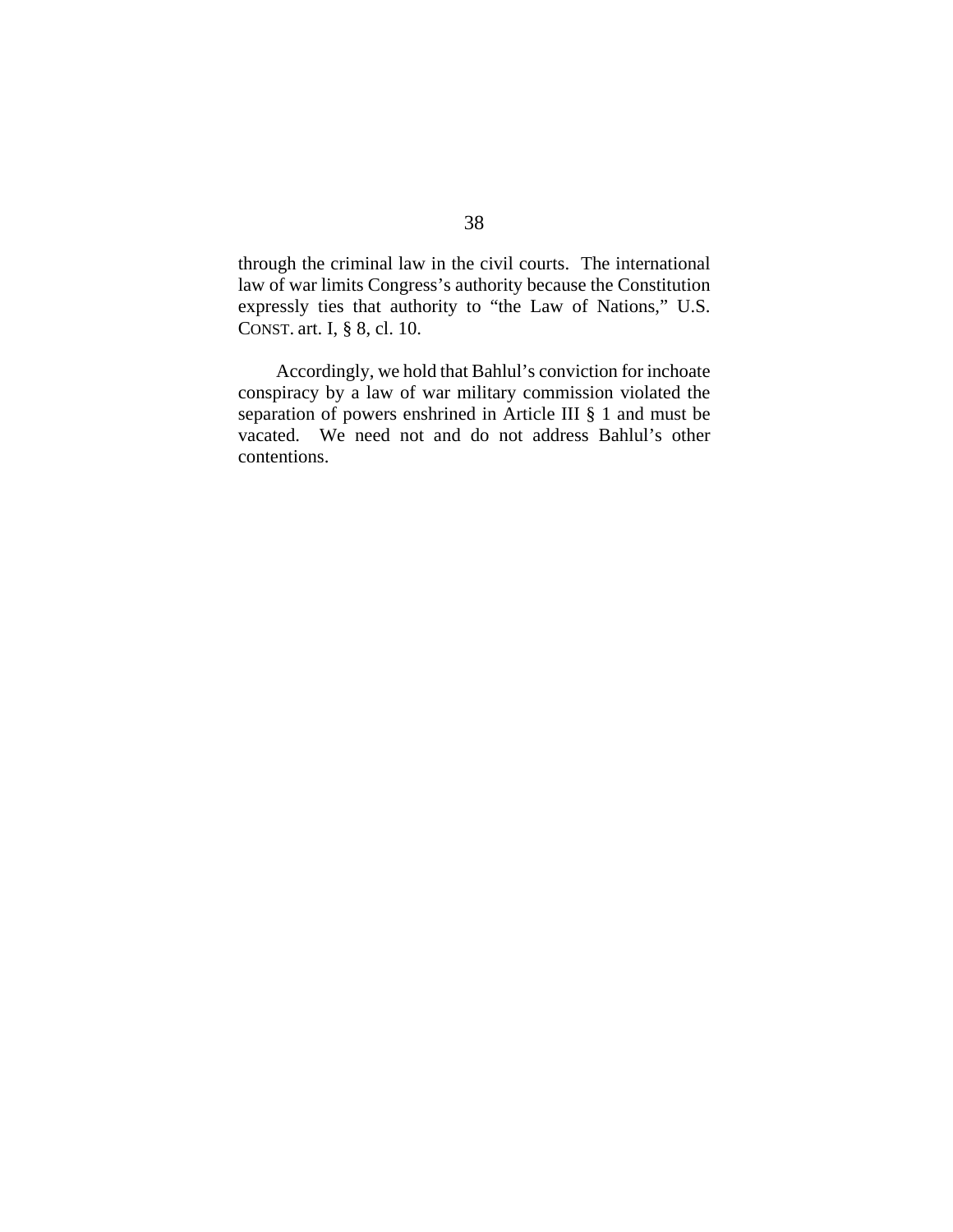TATEL, *Circuit Judge*, concurring: Although I agree that al Bahlul's conviction runs afoul of Article III of the Constitution, I write separately to explain why, having joined the en banc Court in upholding that conviction, I now join an opinion that invalidates it. I also wish to draw out a few points that are especially relevant to the separation-of-powers questions this case presents.

Sitting en banc, this Court decided last year that the Ex Post Facto Clause does not prevent Congress from granting military commissions jurisdiction over the crime of conspiracy. We began by noting that in the months leading up to the September 11th attacks, when al Bahlul committed his crimes, federal law gave military commissions jurisdiction over "offenders or offenses that *by statute or by the law of war* may be tried by military commissions." 10 U.S.C. § 821 (emphasis added). Because no statute on the books in 2001 allowed military commissions to try conspiracy, the en banc Court needed to determine whether that crime qualified as a "law of war" offense at that time and was thus triable by military commission. If so, the Court observed, al Bahlul's ex post facto argument would necessarily fail. Reviewing much of the same history and case law before us now, the en banc Court was unable to conclude that "conspiracy was not already triable by law-of-war military commissions" in 2001. *Al Bahlul v. United States*, 767 F.3d 1, 18 (D.C. Cir. 2014).

So why the different result here? The answer is the standard of review. The en banc Court came down the way it did, and I voted the way I did, because al Bahlul had forfeited his ex post facto challenge by failing to raise it before the Commission, so our review was for plain error. Applying that highly deferential standard, the Court concluded that it was "not 'obvious'" that conspiracy was "not . . . triable by law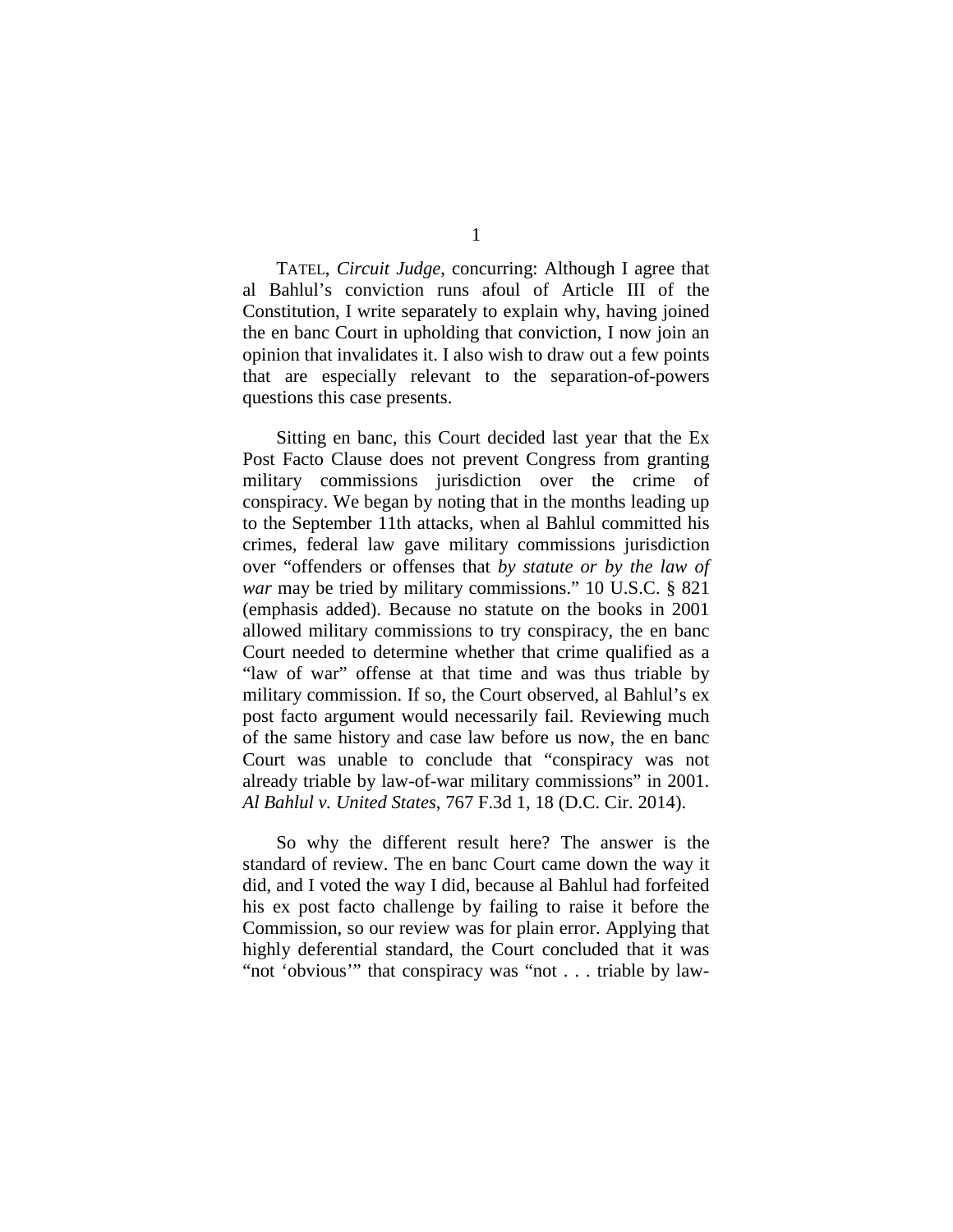of-war military commissions" at the time al Bahlul committed his crimes. *Id.* at 27.

The government insists that al Bahlul also failed to raise his Article III argument below. But even if that were true, the Article III claim is structural, *see Reid v. Covert*, 354 U.S. 1, 21 (1957) ("Every extension of military jurisdiction is an encroachment on the jurisdiction of civil courts . . . ."), and the Supreme Court held in *Commodities Futures Trading Commission v. Schor* that structural claims cannot be waived or forfeited, *see* 478 U.S. 833, 850–51 (1986) ("To the extent that [a] structural principle is implicated in a given case, the parties cannot by consent cure the constitutional difficulty."). This Court followed suit in *Kuretski v. Commissioner of Internal Revenue Service*, holding that "the Supreme Court has recognized an exception" to the "general rule" that a party may forfeit an argument it fails to raise below: we may nonetheless "hear 'a constitutional challenge' . . . if the 'alleged defect . . . goes to the validity of the . . . proceeding.'" 755 F.3d 929, 936 (D.C. Cir. 2014) (quoting *Freytag v. Commissioner of Internal Revenue Service*, 501 U.S. 868, 879 (1991)). The Supreme Court, moreover, recently reaffirmed *Schor*'s holding in *Wellness International Network, Ltd. v. Sharif*: "a litigant's waiver of his 'personal right' to an Article III court is not always dispositive[;] . . . [t]o the extent that [a] structural principle is implicated in a given case . . . the parties cannot by consent cure the constitutional difficulty." 575 U.S. \_\_ (2015), slip op. at 9 (quoting *Schor*, 478 U.S. at 850–51); *see id.*, dissenting op. at 12 (Roberts, C.J.) ("nobody disputes that Schor forbids a litigant from consenting to a constitutional violation when the structural component of Article III is implicated") (internal quotation marks omitted); Op. at 6–7. If, as the dissent argues, the Court instead intended to hold that structural claims *are* now forfeitable, *see* Dissenting Op. 14–15, thus overruling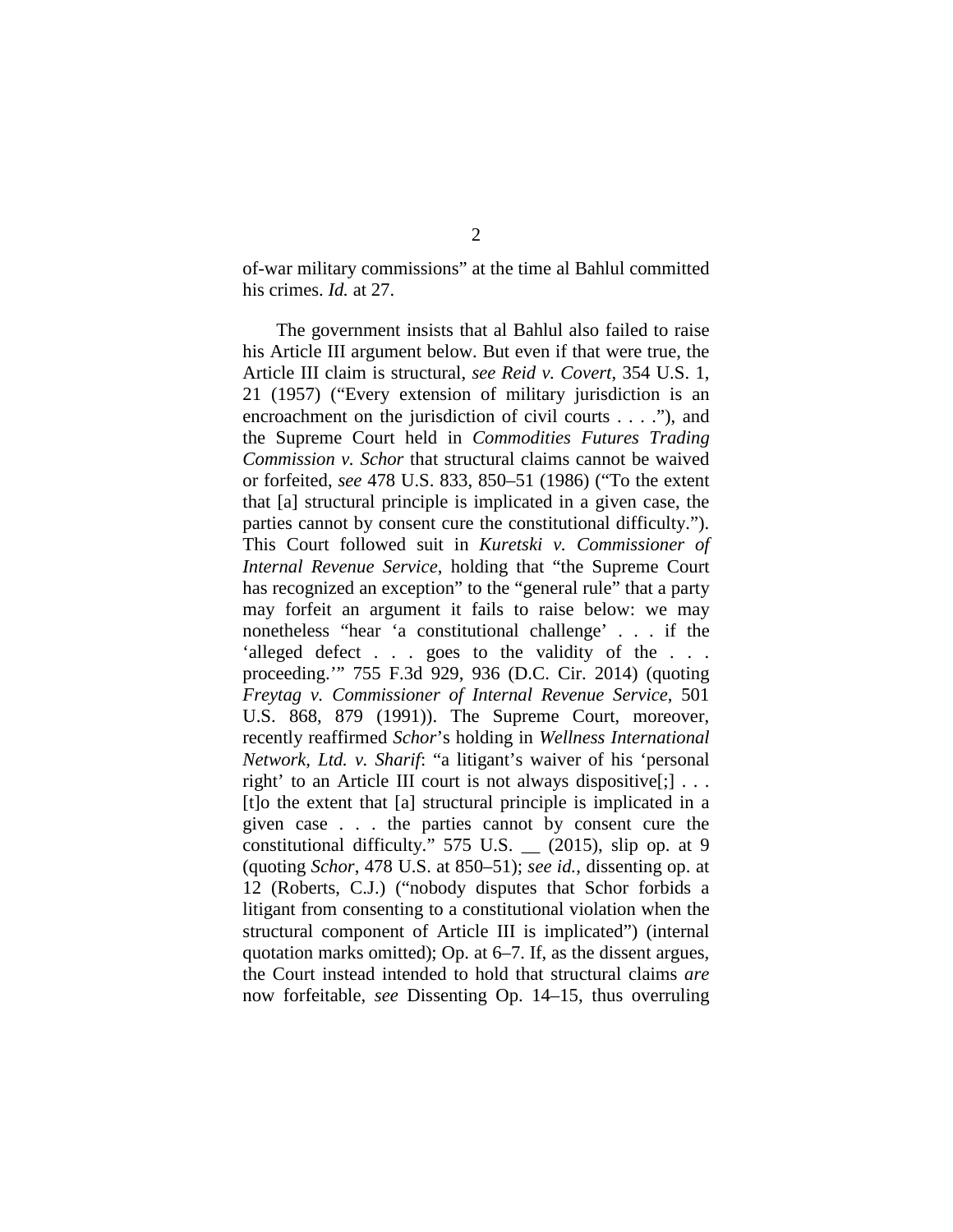decades of precedent and requiring us to depart from our own case law, then I suspect it would have made that point clear.

Under these circumstances, the en banc Court's conclusion that it was neither "clear" nor "obvious"—that is, not "plain"—that the law of war is purely international cannot determine the outcome of this case. However unclear the law and the evidence, we must decide not whether the error below was plain, but whether there was any error at all. In my view, whether Article III prohibits military commissions from trying conspiracy turns on what *Ex Parte Quirin* says and what *Hamdan* does not.

Article III provides that Congress "may vest[] . . . the judicial power of the United States . . . *only* in courts whose judges enjoy the protections set forth in that Article." *Stern v. Marshall*, 131 S. Ct. 2594, 2620 (2011) (emphasis added). The Supreme Court has ruled time and again that this mandate is essentially ironclad, allowing exceptions only where "delineated in [the Court's] precedents, rooted in history and the Constitution." *Northern Pipeline Construction Co. v. Marathon Pipe Line Co.*, 458 U.S. 50, 74 (1982). One such exception—the only one relevant here—permits Congress to assign certain criminal cases to military commissions. *See Al Bahlul*, 767 F.3d at 7. The question in this case is whether conspiracy to commit war crimes falls within the militarycommission exception to Article III *as articulated by the Supreme Court*.

The search for precedent on that question begins and, for the most part, ends with *Ex Parte Quirin*. Although the en banc Court considered *Quirin* in some depth, our review here must be more searching, and that heightened standard leads me to a different result.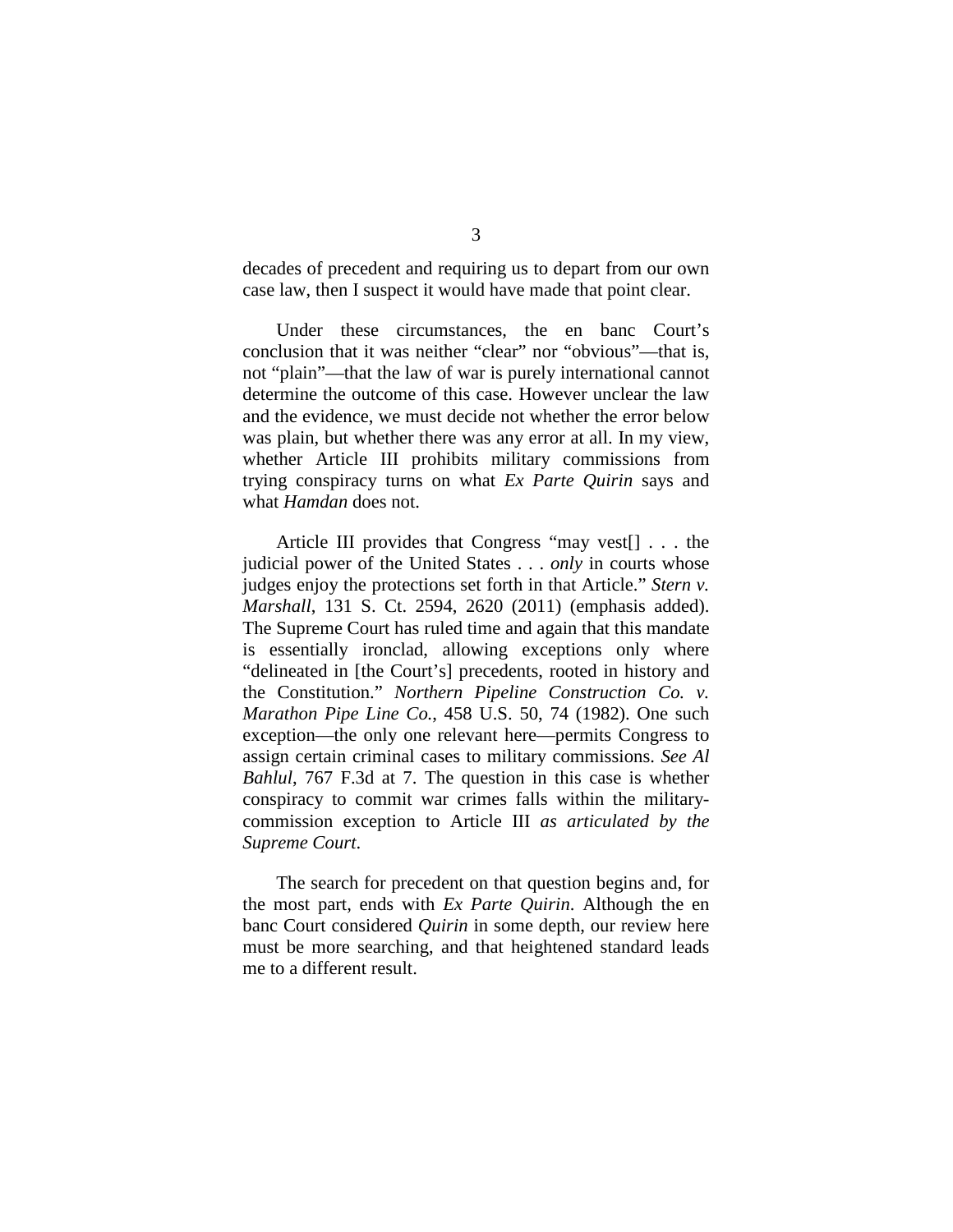In *Quirin*, the Supreme Court described the contours of the military-commission exception: commissions, the Court ruled, may try enemy belligerents for violations of the "law of war." *Ex Parte Quirin*, 317 U.S. 1 (1942). That holding, of course, goes only so far. Because the conviction the Court sustained was for passing behind enemy lines out of uniform in order to attack military assets, and because the Court assumed that that crime violated the international law of war—whatever the contemporary scholarly view—it had no reason to decide whether the law-of-war exception was *limited to* international law. *See Quirin*, 317 U.S. at 36–37; Op. at 10–11.

That question is critical here because in defending the constitutionality of MCA section 950, the government concedes that conspiracy does not violate the international law of war, thus implicitly acknowledging that by enacting that provision, Congress was not exercising its Article I authority to "define" the law of war. Given this, the issue before us is not whether this court must defer to Congress's "definition" of international law, but whether, as the government insists, the law of war includes some domestic crimes.

In my view, the weight of the Court's language in *Quirin*  strongly indicates that the law-of-war exception is exclusively international. Making this point repeatedly, the Court observed that in sending Quirin and his fellow saboteurs to a military commission, Congress had permissibly "exercised its authority . . . by sanctioning . . . the jurisdiction of military commissions to try persons for offenses which, according to the rules and precepts of *the law of nations*, and more particularly the law of war, are cognizable by such tribunals." *Id.* at 28 (emphasis added); *see also id.* at 29 (calling the law of war a "branch of international law"). The Court made the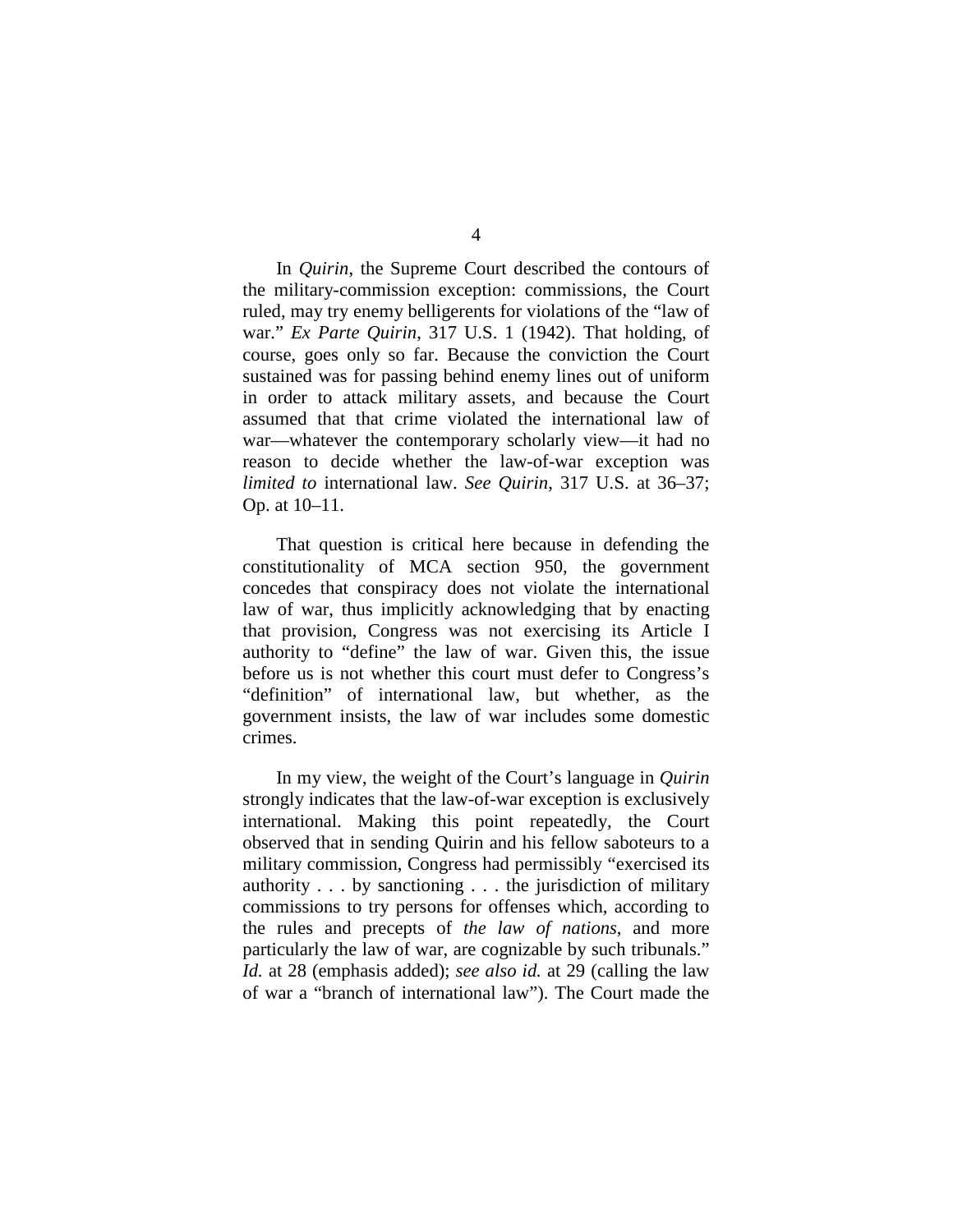point even clearer in *Yamashita*: military-commission authority derives from "the Law of Nations . . . *of which the law of war is a part*." 327 U.S. 1, 7 (1946) (alteration in original) (emphasis added); *see also* Op. at 12–14.

Still, the Supreme Court never *held*—because it had no need to—that military commissions are barred from trying crimes recognized only by domestic law. Instead, it left that question for another day. That day looked like it would come in 2006 when the Court took up the case of Salim Hamdan, Osama Bin Laden's personal driver, who was convicted of, among other things, conspiring to commit acts of terrorism. Like al Bahlul, Hamdan argued that the military commission that convicted him lacked jurisdiction because conspiracy was not a violation of the law of war. The Court, however, never reached that issue because it resolved the case on statutory grounds, i.e., it held that the commission's procedures ran afoul of the Uniform Code of Military Justice. In other words, the Court ruled that domestic law could *limit* military commission jurisdiction, but it had no reason to decide whether it could *extend* it.

The government, though agreeing that the *Hamdan* Court never directly held that the law of war includes domestic precedent, nonetheless argues that "seven justices . . . agreed that resolution of the question did not turn solely on whether conspiracy was a violation of international law." Respondent's Br. 41. As the government points out, Justice Thomas, writing on behalf of himself and two other Justices, did embrace this proposition. *See Hamdan*, 548 U.S. at 689 (Thomas, J., dissenting) ("The common law of war as it pertains to offenses triable by military commission is derived from the experience of our wars and our wartime tribunals, and the laws and usages of war as understood and practiced by the civilized nations of the world.") (citation and internal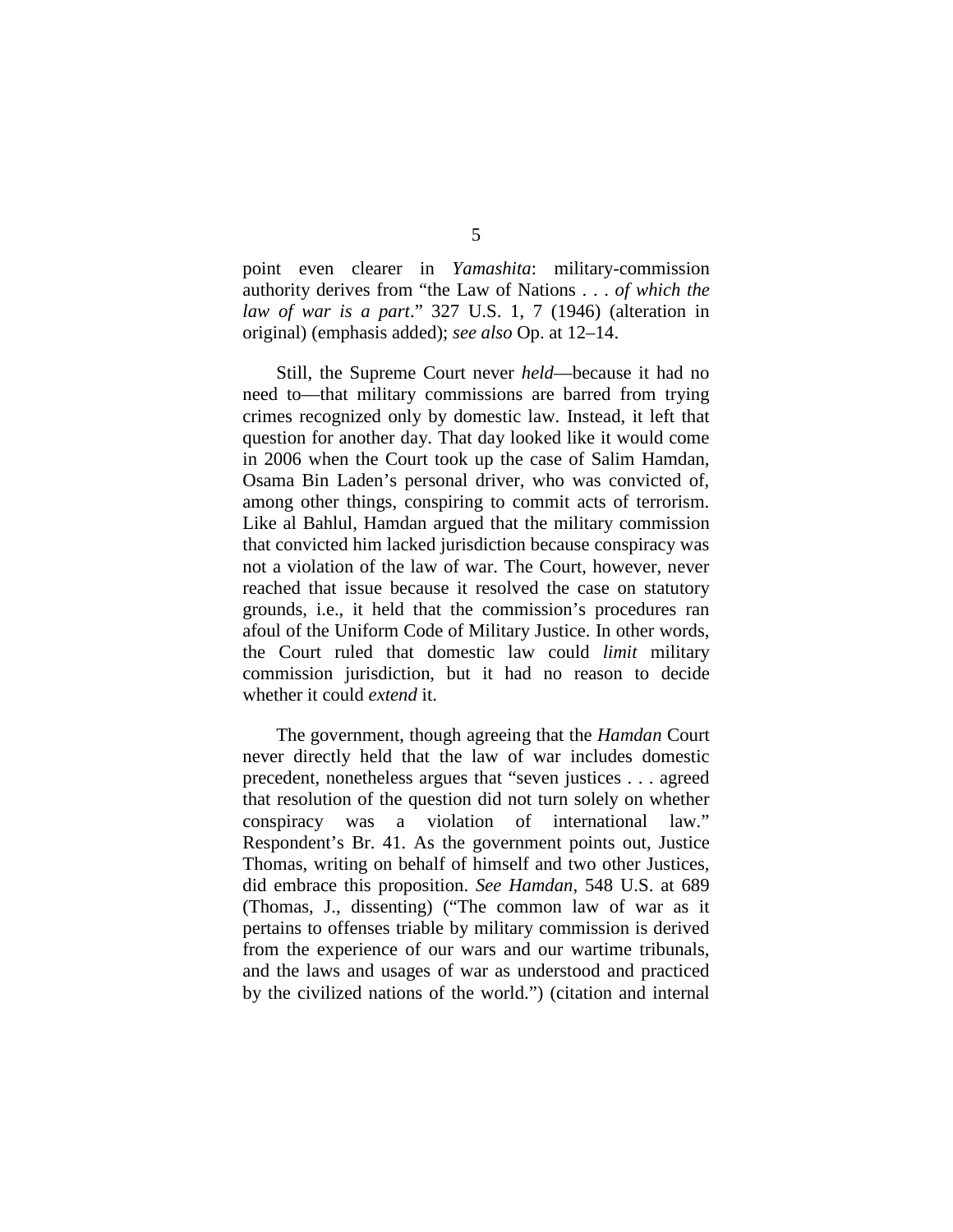quotation marks omitted). But Justice Kennedy, writing for himself and three other Justices, relied on *Quirin* for the proposition that the law of war "derives from 'rules and precepts *of the law of nations*'; it is the body of *international law* governing armed conflict," *id.* at 641 (Kennedy, J., concurring) (quoting *Quirin*, 317 U.S. at 28) (emphases added)—a definition that rules out resort to domestic law.

To be sure, Justice Stevens observed that "[t]he crime of 'conspiracy' has rarely if ever been tried as such in this country by any law-of-war military commission." *Id.* at 603 (Stevens, J., plurality opinion). The government, however, reads far too much into this reference to domestic practice, for in the very same sentence Justice Stevens emphasized that "international sources"—the Geneva Conventions and the Hague Conventions, which he described as "the major treaties on the law of war"—"*confirm*" that conspiracy "is not a recognized violation of the law of war." *Id.* at 610 (emphasis added). Justice Stevens described *Quirin* in similar terms: sabotage was triable by military commission in that case because it "was, by universal agreement and practice *both* in this country and internationally, recognized as an offense against the law of war." *Id.* at 603 (quoting *Quirin*, 317 U.S. at 30) (emphasis added) (internal quotation marks omitted). By stating that international law "confirms" that conspiracy is not a violation of the law of war, and by describing the *Quirin*  sabotage as a violation of the law of war because it was treated as such "both in this country and internationally," Justice Stevens was saying that, at a minimum, an act must violate the international law of war before Congress can grant military commissions jurisdiction over that crime. In other words, Justice Stevens did not conclude that domestic law *alone* could support military-commission jurisdiction over conspiracy. This interpretation of Justice Stevens's opinion seems especially obvious given that the three Justices who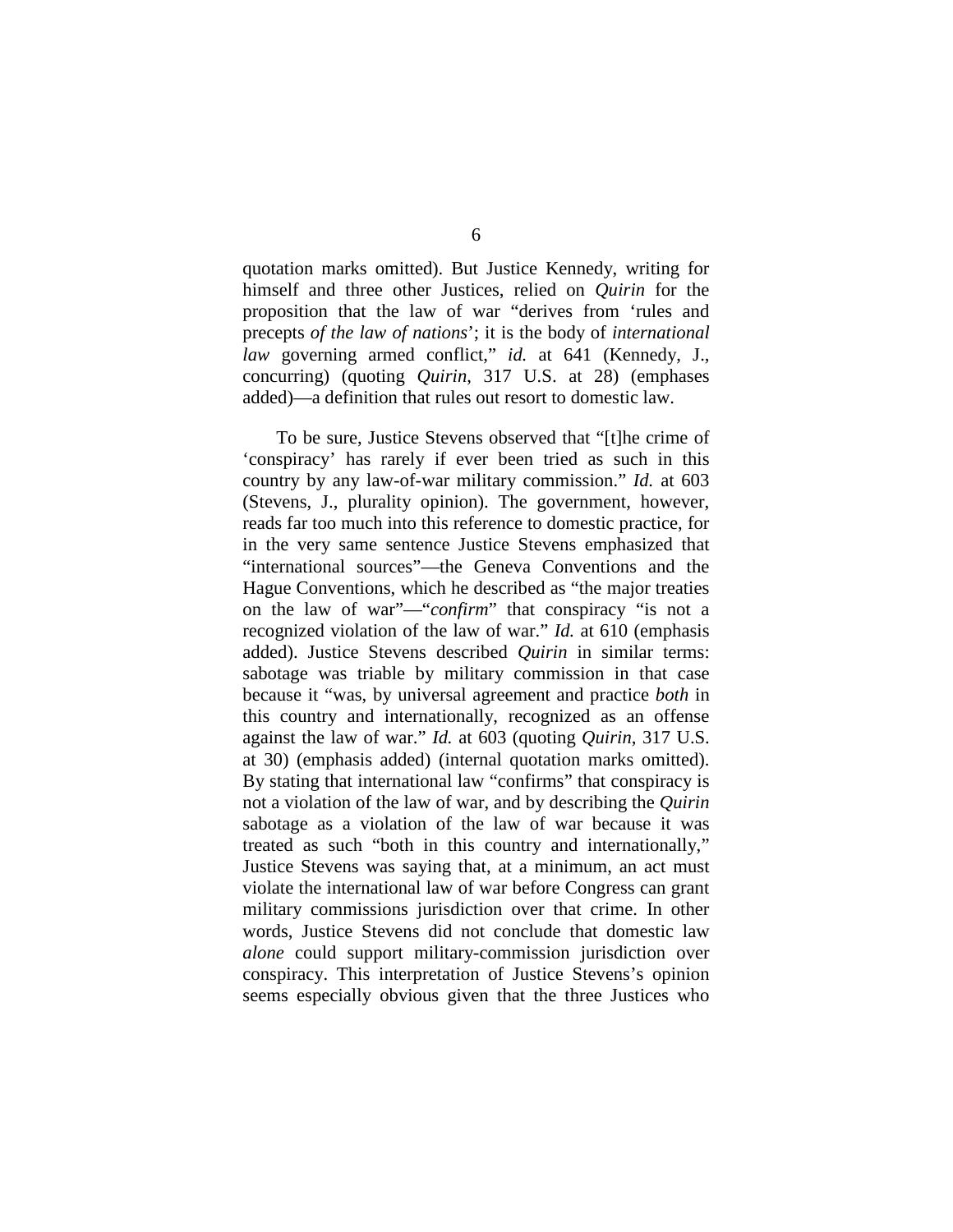signed onto his opinion also joined Justice Kennedy's statement that the law of war "is . . . international law," *id.* at 641 (Kennedy, J., concurring), and not Justice Thomas's opinion to the contrary.

Thus, although the Court held in *Hamdan* that domestic law—namely, the UCMJ—can *limit* the scope of militarycommission jurisdiction, only three Justices would have extended that jurisdiction beyond the international law of war to the "American common law of war." Given this, and given that Article III courts are the default, that exceptions must be "delineated in [the Court's] precedents," *Northern Pipeline*, 458 U.S. at 74, and that the *Schor* balancing factors favor al Bahlul, *see* Op. at 33–36, this "inferior" court is without authority to go beyond the Supreme Court's clear signal, sent first in *Quirin* and repeated in *Yamashita*, that militarycommission jurisdiction is limited to crimes that violate the *international law of war*. *See United States v. Dorcely*, 454 F.3d 366, 375 (D.C. Cir. 2006) (the Supreme Court's "carefully considered language . . . must be treated as authoritative"). Instead, we must leave it to the Supreme Court to take that step.

Moreover, and again proceeding on de novo review, I see nothing in Article I of the Constitution that requires a different result. Judge Rogers demonstrates this convincingly. *See* Op. at 19–26. I add only that were the government correct about Article I, Congress would have virtually unlimited authority to bring any crime within the jurisdiction of military commissions—even theft or murder—so long as it related in some way to an ongoing war or the armed forces. Congress could simply declare any crime to be a violation of the law of war and then vest military commissions with jurisdiction to try it, thereby gutting Article III's critical protections. The Supreme Court rejected that view of Article I in *Northern*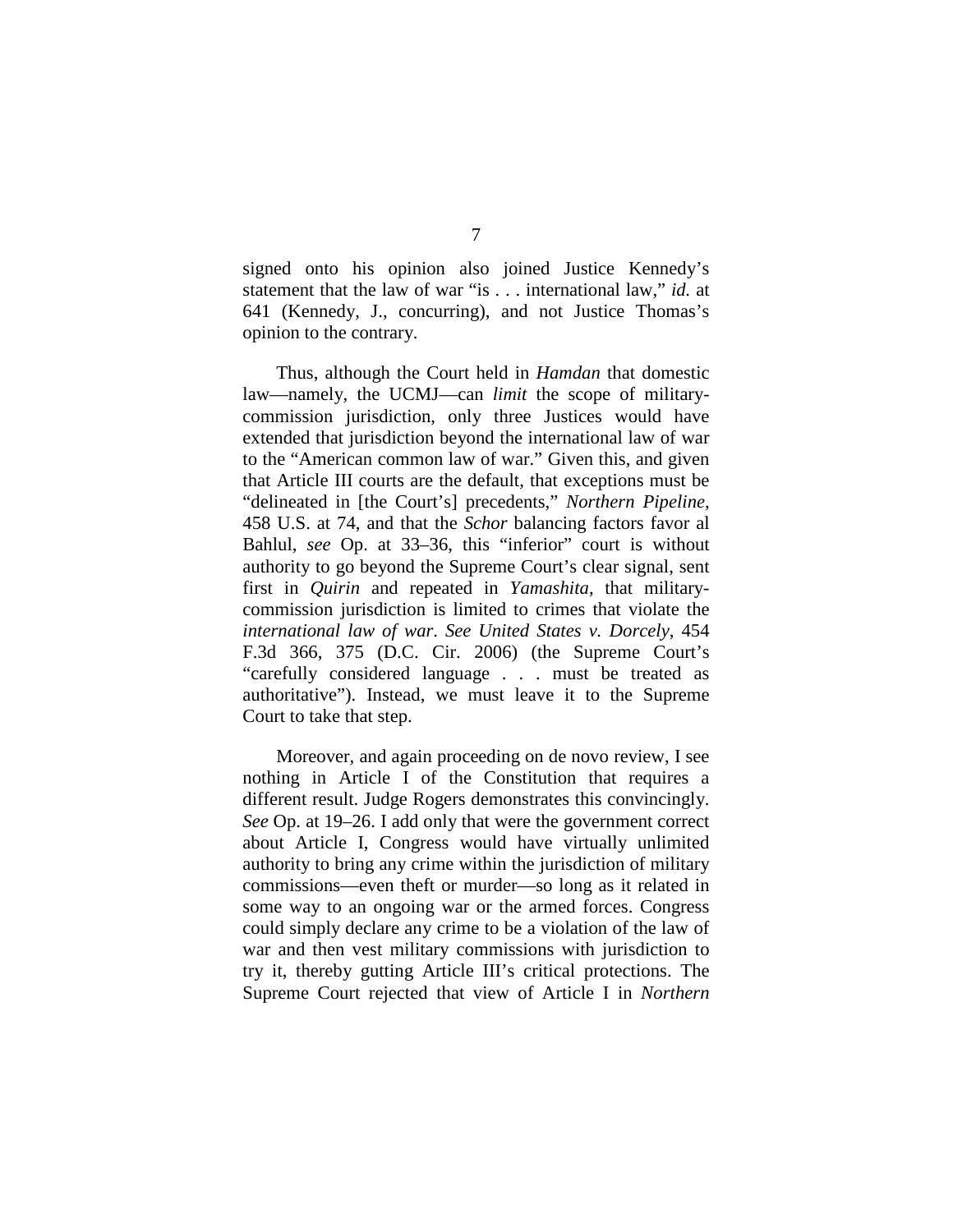*Pipeline*. There, the Court concluded that Congress had no authority to establish bankruptcy courts entirely outside of Article III's reach because any limit on such "broad legislative discretion" would prove "wholly illusory." *Northern Pipeline*, 458 U.S. at 73–74. Like the bankruptcy scheme the Court rejected in *Northern Pipeline*, the government's view of Article I would "effectively eviscerate [Article III's] guarantee of an independent Judicial Branch of the Federal Government." *Id.* at 74.

Although the foregoing is sufficient to resolve this case, the government makes one more argument that deserves attention. Limiting commission jurisdiction to offenses that violate international law, it asserts, "would . . . inappropriately restrict Congress's ability, in the absence of broad concurrence by the international community, to adapt . . . [to] future changes in the practice of modern warfare and the norms that govern it." Respondent's Br. 38; *see also*  Dissenting Op. at 30–31. I agree with the government's premise: that as a result of today's decision, Congress will be unable to vest military commissions with jurisdiction over crimes that do not violate the international law of war. But as explained above, that is precisely what the Constitution, as interpreted by the Supreme Court, requires.

Despite the government's protestations, moreover, this court's holding will not "inappropriately restrict" the nation's ability to ensure that those who conspire to commit terrorism are appropriately punished. After all, the government can always fall back on the apparatus it has used to try federal crimes for more than two centuries: the federal courts. *See* 18 U.S.C. § 371 (criminalizing conspiracy). Federal courts hand down thousands of conspiracy convictions each year, on everything from gun-running to financial fraud to, most important here, terrorism. *See* CENTER ON LAW AND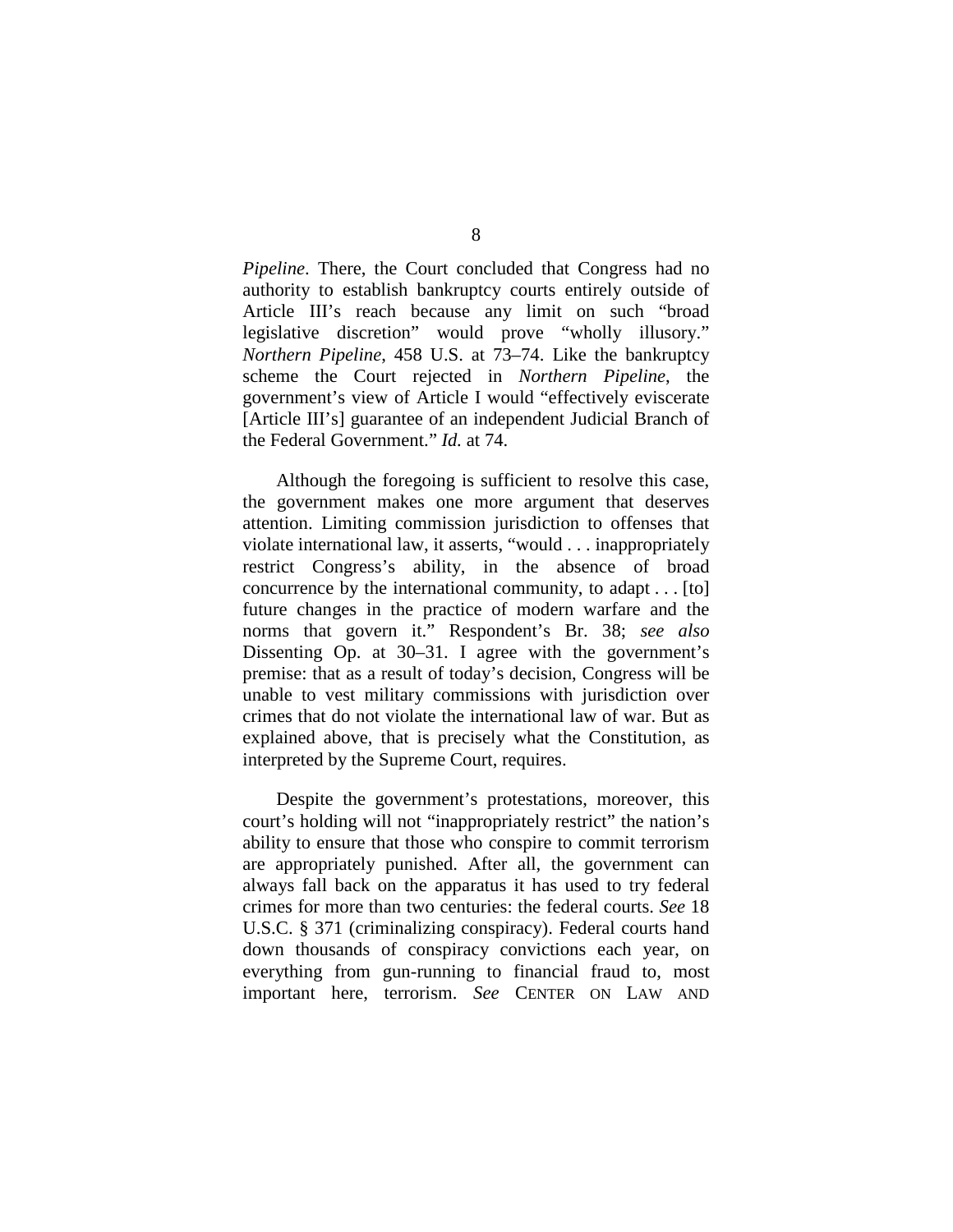SECURITY, NEW YORK UNIVERSITY SCHOOL OF LAW, TERRORIST TRIAL REPORT CARD: SEPTEMBER 11, 2001- SEPTEMBER 11, 2011 at 2, 7, table 1, *available at*  http://goo.gl/Ks3Okc (since September 11, 2001, prosecutors have prevailed in almost 200 "jihadist-related" terrorism and national-security cases in federal courts); *id.* at 13 ("the most commonly charged crimes" have included violations of 18 U.S.C. § 371, for "general criminal conspiracy"). For instance, Zacarias Moussaoui—the potential 20th 9/11 hijacker—pled guilty in federal court to six counts of conspiracy for his role in planning the 2001 attacks, *see United States v. Moussaoui*, 591 F.3d 263, 266 (4th Cir. 2010); a federal jury convicted Wadih el Hage, Mohamed Odeh, and Mohamed al Owhali for conspiring to bomb the American embassies in Kenya and Tanzania, *see In re Terrorist Bombings of U.S. Embassies in East Africa*, 552 F.3d 93, 107 (2d Cir. 2008); and Ahmed Abu Khattalah, who stands accused of conspiring to attack the American diplomatic mission in Benghazi, Libya, awaits trial in this very courthouse, *see* Superseding Indictment, *United States v. Ahmed Abu Khattala*, No. 14-cr-141 (D.D.C. Oct. 14, 2014), ECF No. 19.

By contrast, although the detention camp at the U.S. naval station at Guantánamo Bay has held at least 780 individuals since opening shortly after September 11th, and although military prosecutors have brought charges against some two hundred, the commissions have convicted only eight: al Bahlul, Hamdan, Noor Uthman Muhammed, David Hicks, Omar Khadr, Majid Khan, Ibrahim al Qosi, and Ahmed al Darbi. *See* MIAMI HERALD, *Guantánamo: By the Numbers*, http://goo.gl/SEPfV6 (last updated May 12, 2015). Furthermore, due to various questions about the militarycommission process itself, as of this writing only three of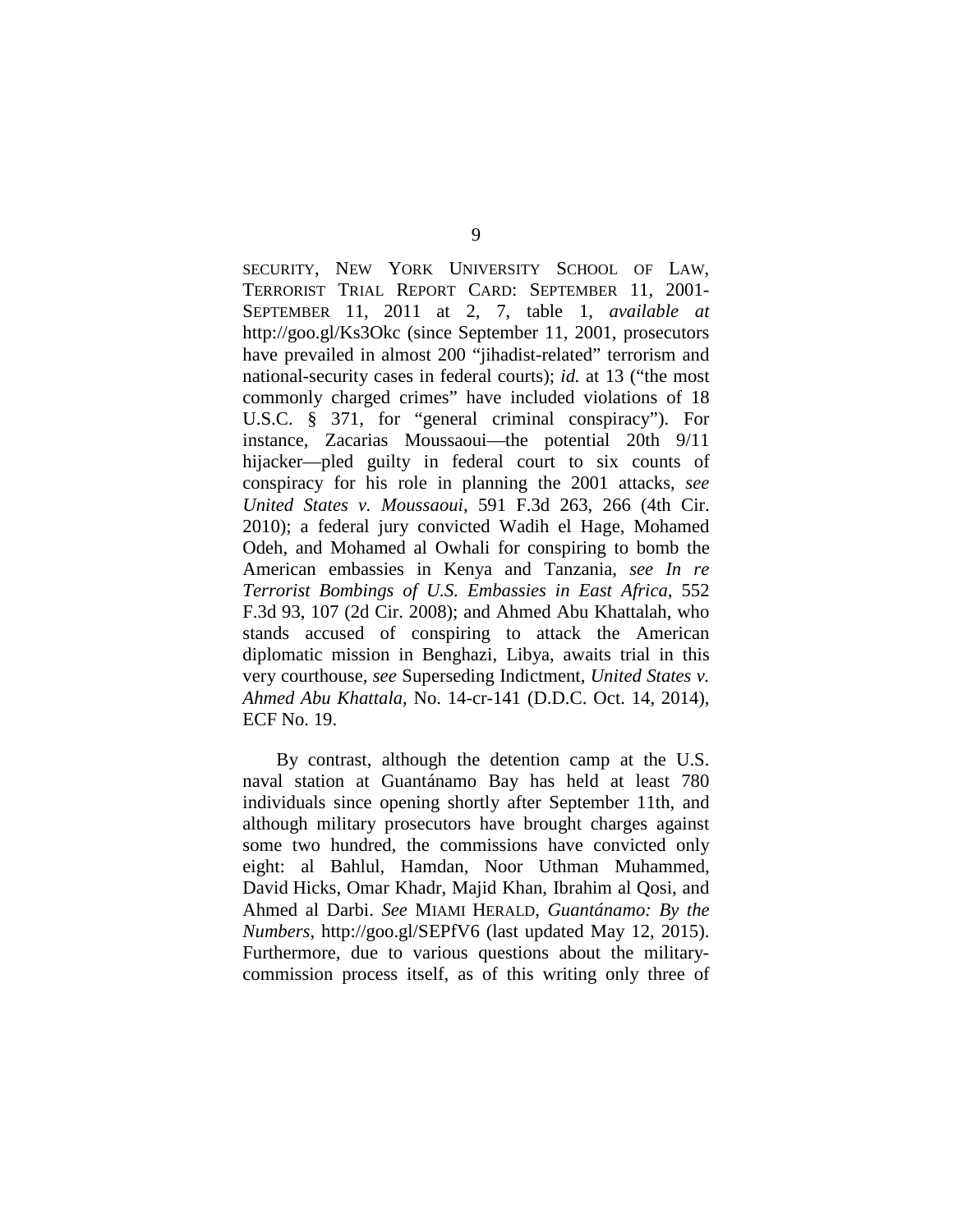those convictions—Khan's, al Darbi's, and al Qosi's—remain on the books and unchallenged.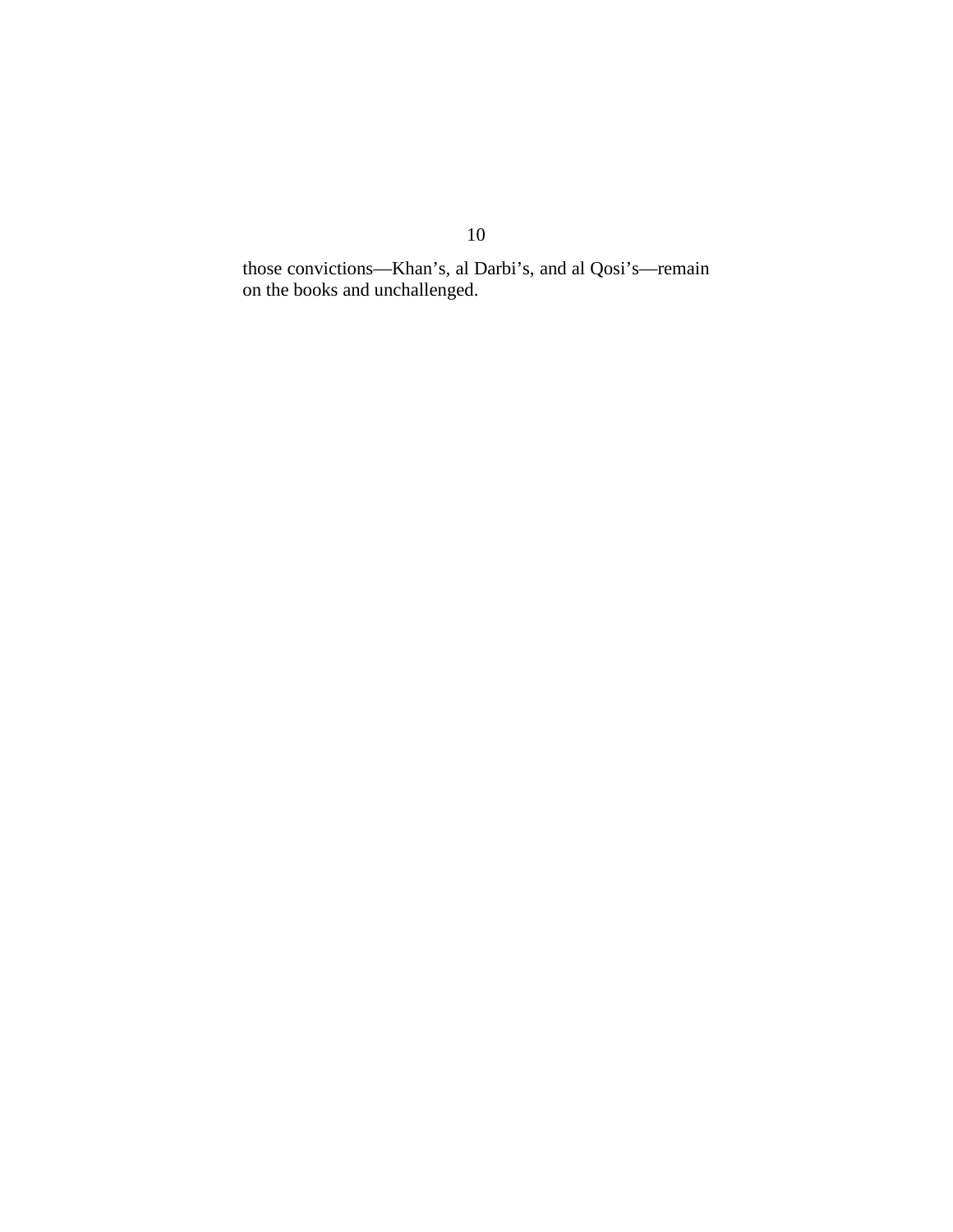KAREN LECRAFT HENDERSON, *Circuit Judge*, dissenting: In 1952, the Honorable Robert H. Jackson—Associate Justice of the United States Supreme Court and former chief prosecutor at Nuremberg—set out what has become the "accepted framework" for our constitutional jurisprudence in the areas of national security and military affairs. *Medellín v. Texas*, 552 U.S. 491, 524 (2008). Justice Jackson famously identified three categories of governmental action. *Youngstown Sheet & Tube Co. v. Sawyer*, 343 U.S. 579, 635– 38 (1952) (Jackson, J., concurring). When the President and the Congress disagree (Category 3), their powers are subtractive. *Id.* at 637–38. When the President and the Congress act in concert (Category 1), however, their powers are additive: "the United States is invested with all the attributes of sovereignty" and the courts "should hesitate long before limiting or embarrassing such powers." *Id.* at 635–37 & n.2 (quoting *Mackenzie v. Hare*, 239 U.S. 299, 311 (1915)) (emphasis omitted).

Yet, according to my colleagues, Justice Jackson didn't get the math quite right. He apparently failed to factor in an additional constraint on the political branches' combined war powers: international law. My colleagues contend—as a matter of *constitutional law*, not simple comity—that the Congress cannot authorize military-commission trials unless the international community agrees, jot and tittle, that the offense in question violates the law of war. And the content of international law is to be determined by—who else?—the Judiciary, with little or no deference to the political branches. *Contra Rostker v. Goldberg*, 453 U.S. 57, 65–66 (1981) ("perhaps in no other area has the Court accorded Congress greater deference" than "in the context of Congress' authority over national defense and military affairs"). But the definition and applicability of international law is, in large part, a political determination, *see Finzer v. Barry*, 798 F.2d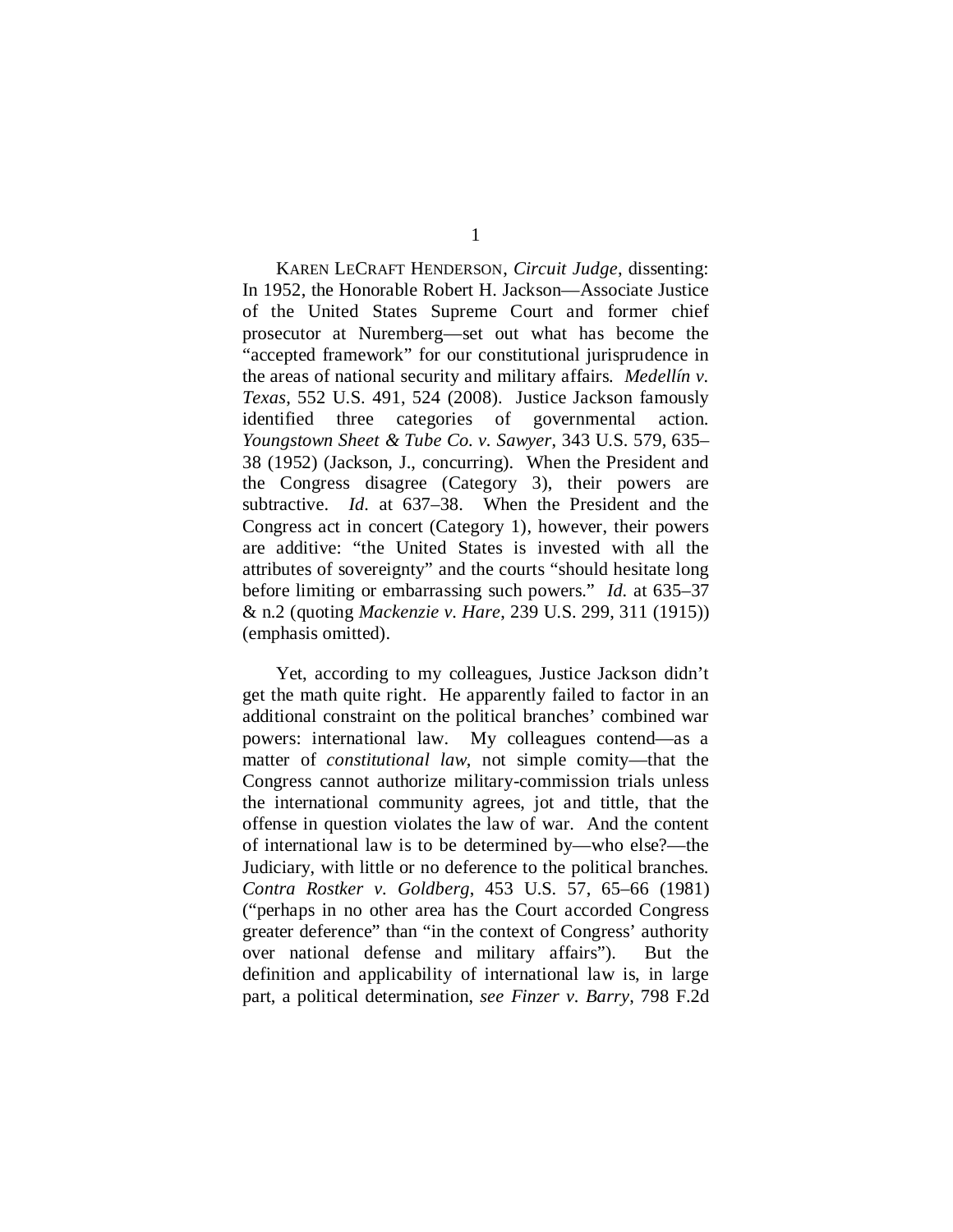1450, 1459–60 (D.C. Cir. 1986), *aff'd in part, rev'd in part sub nom. Boos v. Barry*, 485 U.S. 312 (1988), and the decision to try an alien enemy combatant by military commission is part and parcel of waging war, *see Application of Yamashita*, 327 U.S. 1, 11–12 (1946). The majority opinion thereby draws us into a thicket, one in which our "lack of competence . . . is marked," *Rostker*, 453 U.S. at 65, our democratic unaccountability glaring, *Gilligan v. Morgan*, 413 U.S. 1, 10 (1973), and the ramifications of our actions unpredictable, *Holder v. Humanitarian Law Project*, 561 U.S. 1, 34 (2010) ("most federal judges" do not "begin the day with briefings that may describe new and serious threats to our Nation and its people").

The immediate consequences of today's decision are serious enough: my colleagues bar the Government from employing military commissions to try individuals who conspire to commit war crimes against the United States. But the consequences moving forward may prove more alarming still. My colleagues' opinion means that, in future conflicts, the Government cannot use military commissions to try enemy combatants for *any* law-of-war offense the international community has not element-by-element condoned. Their timing could not be worse. *See* Letter from the President to the Congress of the United States – Authorization for the Use of United States Armed Forces in Connection with the Islamic State of Iraq and the Levant (Feb. 11, 2015). And the beneficiary of today's decision could not be less deserving. Ali Hamza Ahmad Suliman al Bahlul (Bahlul) "is an alien unlawful enemy combatant who—like Hitler's Goebbels—led Osama bin Laden's propaganda operation." *Bahlul v. United States*, 767 F.3d 1, 33–34 (D.C. Cir. 2014) (*en banc*) (Henderson, J., concurring). He "freely admitted"—indeed, bragged about—his role in the attacks of September 11, 2001. *Id.* at 34. During his military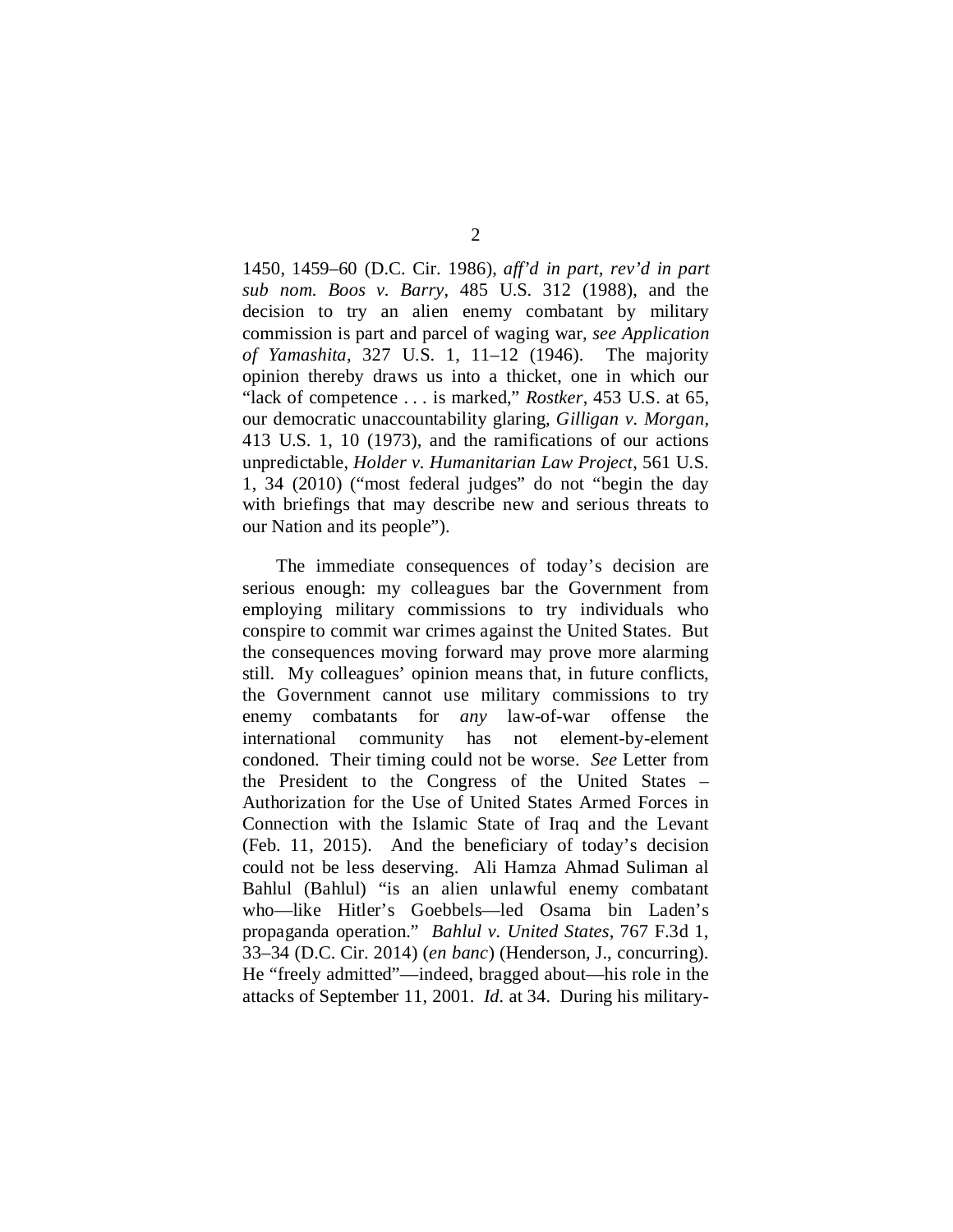commission trial, he never raised any of the arguments we today consider. The *en banc* court deemed his Ex Post Facto challenge forfeited and reviewed it for plain error only. *Id.* at 9–11. We should have taken the same approach here, rather than declaring unconstitutional a provision of the Military Commissions Act of 2006 (2006 MCA), Pub. L. No. 109-366, 120 Stat. 2600.

Accordingly, I must dissent.

## **I. STANDARD OF REVIEW**

<span id="page-50-0"></span>Beyond its troubling ramifications, one of the real tragedies of today's decision is just how *unnecessary* it is. Rather than reaching the merits, this case should begin and end with the "measuring stick" of appellate decisionmaking: the standard of review. John C. Godbold, *Twenty Pages and Twenty Minutes: Effective Advocacy on Appeal*, 30 SW. L.J. 801, 810 (1976). The measuring stick we should use to review Bahlul's arguments is plain error.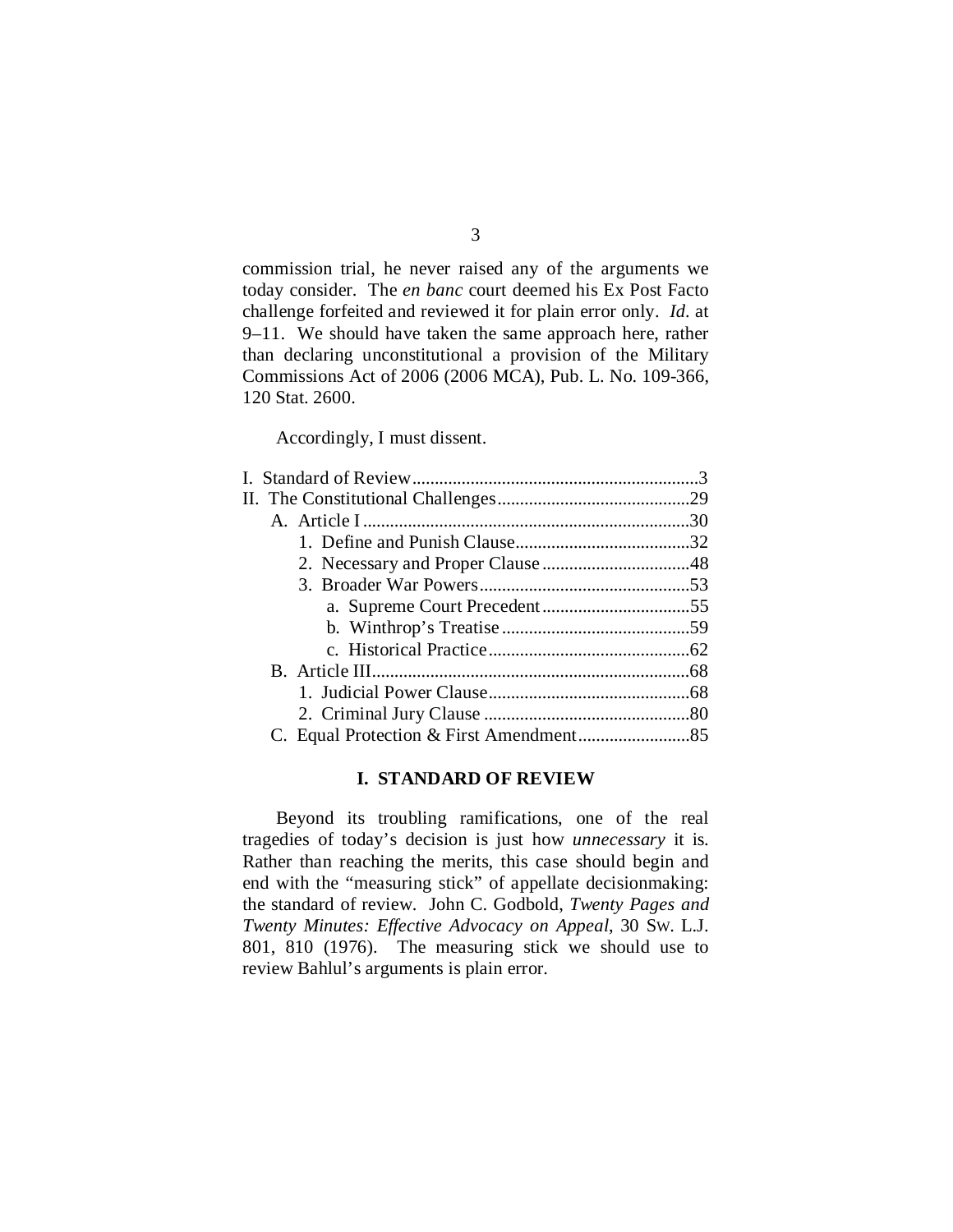Bahlul is an "alien unlawful enemy combatant" (enemy combatant) subject to trial by military commission under the 2006 MCA. 10 U.S.C. § 948c (2006). He contends that his conviction of conspiracy to commit war crimes, 10 U.S.C. § 950v(28) (2006) (the challenged provision), violates the Define and Punish Clause of Article I, the Judicial Power and Criminal Jury Clauses of Article III, the equal protection component of the Fifth Amendment Due Process Clause and the First Amendment. Had Bahlul properly preserved these questions of law, we would review them *de novo*. *See United States v. Popa*, 187 F.3d 672, 674 (D.C. Cir. 1999). But he failed to do so.

During the military-commission proceedings, as the *en banc* court determined, Bahlul "waived all pretrial motions, asked no questions during voir dire, made no objections to prosecution evidence, presented no defense and declined to make opening and closing arguments." *Bahlul*, 767 F.3d at 7. He "flatly refused to participate" and "instructed his trial counsel not to present a substantive defense." *Id.* at 10. When Bahlul did make objections, they were "couched entirely in political and religious terms." *Id.* He began by accusing the United States of being "an enemy [of] the Nation of Muslims" that supports "the great injustice that is carried out by . . . the Jews on the Muslims in Palestine." Appendix (App.) 112. He concluded by disclaiming concern with the proceedings because they were based on earthly law, not Allah's dictates. App. 116. Although he made stray references to "discrimination" and the "illegal" nature of his trial, App. 114–15, his remarks were "unquestionably 'too general to have alerted the trial court to the substance of his point.' " *Bahlul*, 767 F.3d at 10 (quoting, *inter alia*, *United States v. Bolla*, 346 F.3d 1148, 1152 (D.C. Cir. 2003) (alteration omitted)). Bahlul therefore forfeited every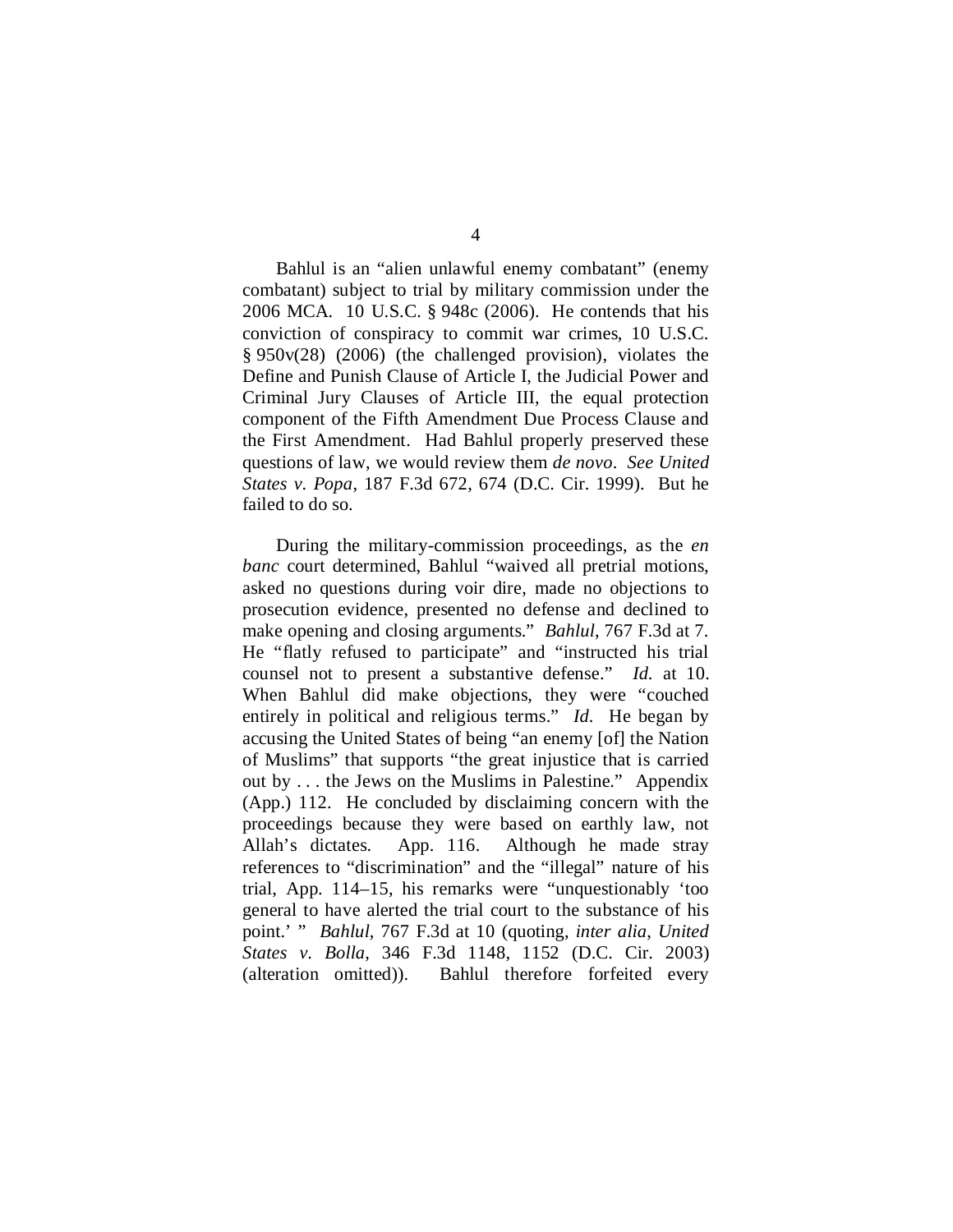substantive challenge to his conviction. *See Puckett v. United States*, 556 U.S. 129, 134 (2009).

In other words, Bahlul violated the contemporaneousobjection rule. That rule requires a party to, in a phrase, "speak now or forever hold your peace": if he fails to raise an argument in the trial court, he cannot raise it later on appeal. *See id.* at 135; *Miller v. Avirom*, 384 F.2d 319, 321–22 (D.C. Cir. 1967). The contemporaneous-objection rule serves at least two purposes. First, it encourages fairness by penalizing sandbagging—*i.e.*, "the intentional withholding of an objection by a party to be raised on appeal only if he loses at trial." *Bahlul*, 767 F.3d at 9 (citing, *inter alia*, *Wainwright v. Sykes*, 433 U.S. 72, 89 (1977)). Second, the rule promotes judicial efficiency by giving the trial court the first opportunity to correct errors, *Puckett*, 556 U.S. at 134, and by ensuring that "litigation remains, to the extent possible, an orderly . . . winnowing process," *Exxon Shipping Co. v. Baker*, 554 U.S. 471, 487 n.6 (2008) (quotation marks omitted). *See also Wainwright*, 433 U.S. at 90 (contemporaneous-objection rule makes trial "main event" rather than mere "tryout on the road").

The rule operates differently in civil and criminal cases. *See Salazar ex rel. Salazar v. Dist. of Columbia*, 602 F.3d 431, 437 (D.C. Cir. 2010). In civil cases, forfeiture is usually the end of the matter; the appellate court does not review the tardy argument *at all*, unless it excuses the forfeiture due to "exceptional circumstances." *Dist. of Columbia v. Air Fla., Inc.*, 750 F.2d 1077, 1085 (D.C. Cir. 1984). In criminal cases—including these unique enemy combatant cases forfeiture triggers plain-error review. *Bahlul*, 767 F.3d at 9 (citing, *inter alia*, FED. R. CRIM. P. 52(b); 10 U.S.C. § 950a(a)). The appellate court *automatically* excuses the defendant's forfeiture but reviews his argument under a more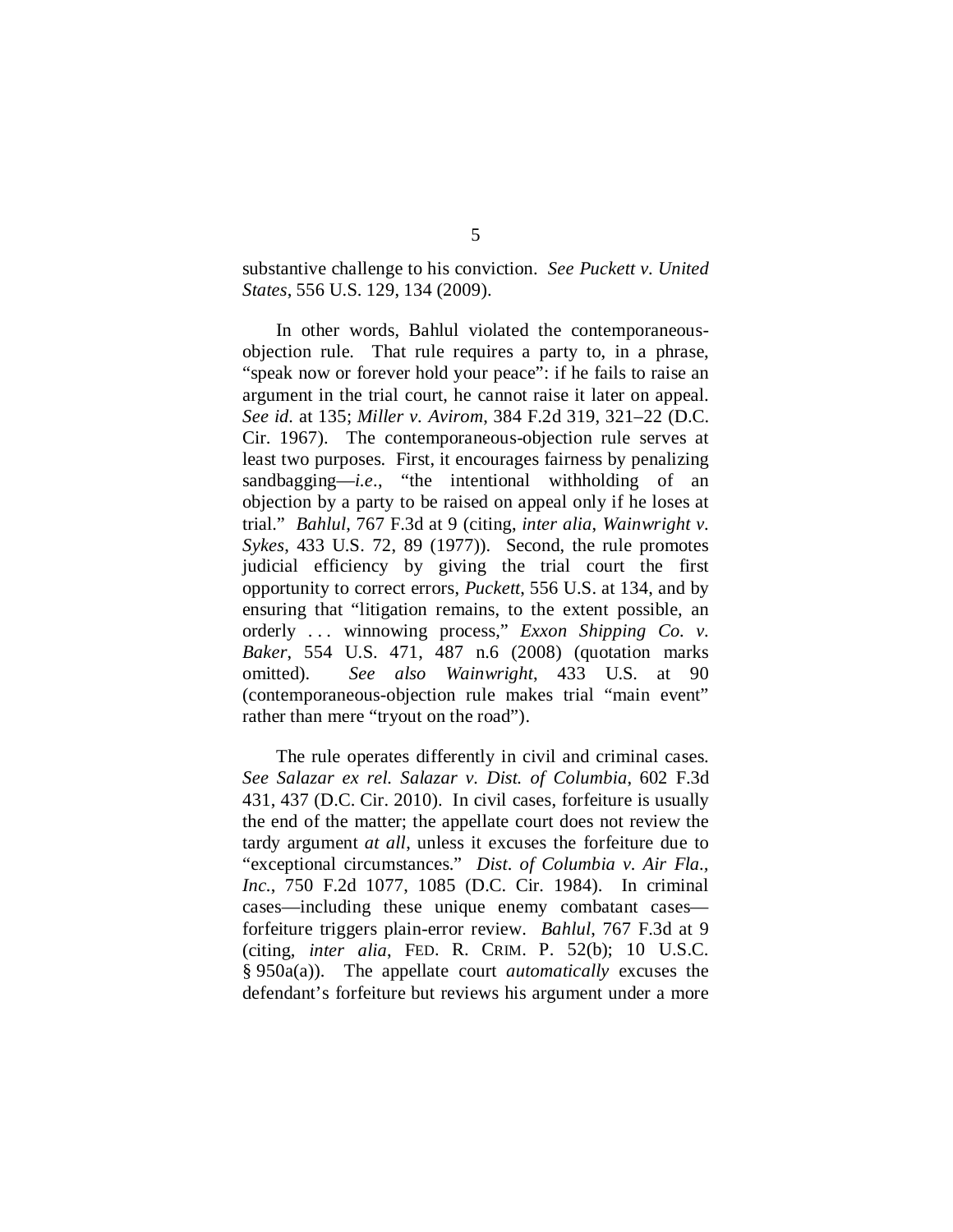exacting standard. *See United States v. Olano*, 507 U.S. 725, 732 (1993) ("[t]he appellate court must *consider* the error" but it "may *correct* the error ... only if" it is plain (first emphasis added)). In this way, the plain-error standard "tempers the blow" of the contemporaneous-objection rule for a criminal defendant. *United States v. Young*, 470 U.S. 1, 15 (1985). But it also "reflects a careful balancing of our need to encourage all trial participants to seek a fair and accurate trial the first time around against our insistence that obvious injustice be promptly redressed." *United States v. Frady*, 456 U.S. 152, 163 (1982).

The plain-error standard applies to "all" forfeited arguments in a criminal case. *Puckett*, 556 U.S. at 136; *accord United States v. Delgado*, 672 F.3d 320, 331 (5th Cir. 2012) ("[W]e do not read [the Supreme Court's cases] as allowing for any exceptions to the application of the plain-error test for forfeited claims.").<sup>[1](#page-53-0)</sup> There is only one type of argument that is nonforfeitable and therefore exempt from plain-error review: subject-matter jurisdiction. *See United States v. Cotton*, 535 U.S. 625, 631 (2002); *United States v. David*, 96 F.3d 1477, 1482 (D.C. Cir. 1996); *accord United States v. Washington*, 653 F.3d 1251, 1257–58 (10th Cir. 2011) ("if a court ordinarily would consider an argument . . .

<span id="page-53-0"></span> $\frac{1}{1}$  Most of Bahlul's arguments involve personal constitutional rights that are indisputably forfeitable. *See Peretz v. United States*, 501 U.S. 923, 936 (1991) ("[t]he most basic rights of criminal defendants" can be forfeited); *Yakus v. United States*, 321 U.S. 414, 444 (1944) ("No procedural principle is more familiar to this Court than that a constitutional right may be forfeited . . . ."); *see also, e.g.*, *Johnson v. United States*, 520 U.S. 461, 466 (1997) (right to petit jury); *United States v. Broxton*, 926 F.2d 1180, 1183 (D.C. Cir. 1991) (equal protection); *United States v. Accardi*, 669 F.3d 340, 343–44 (D.C. Cir. 2012) (First Amendment).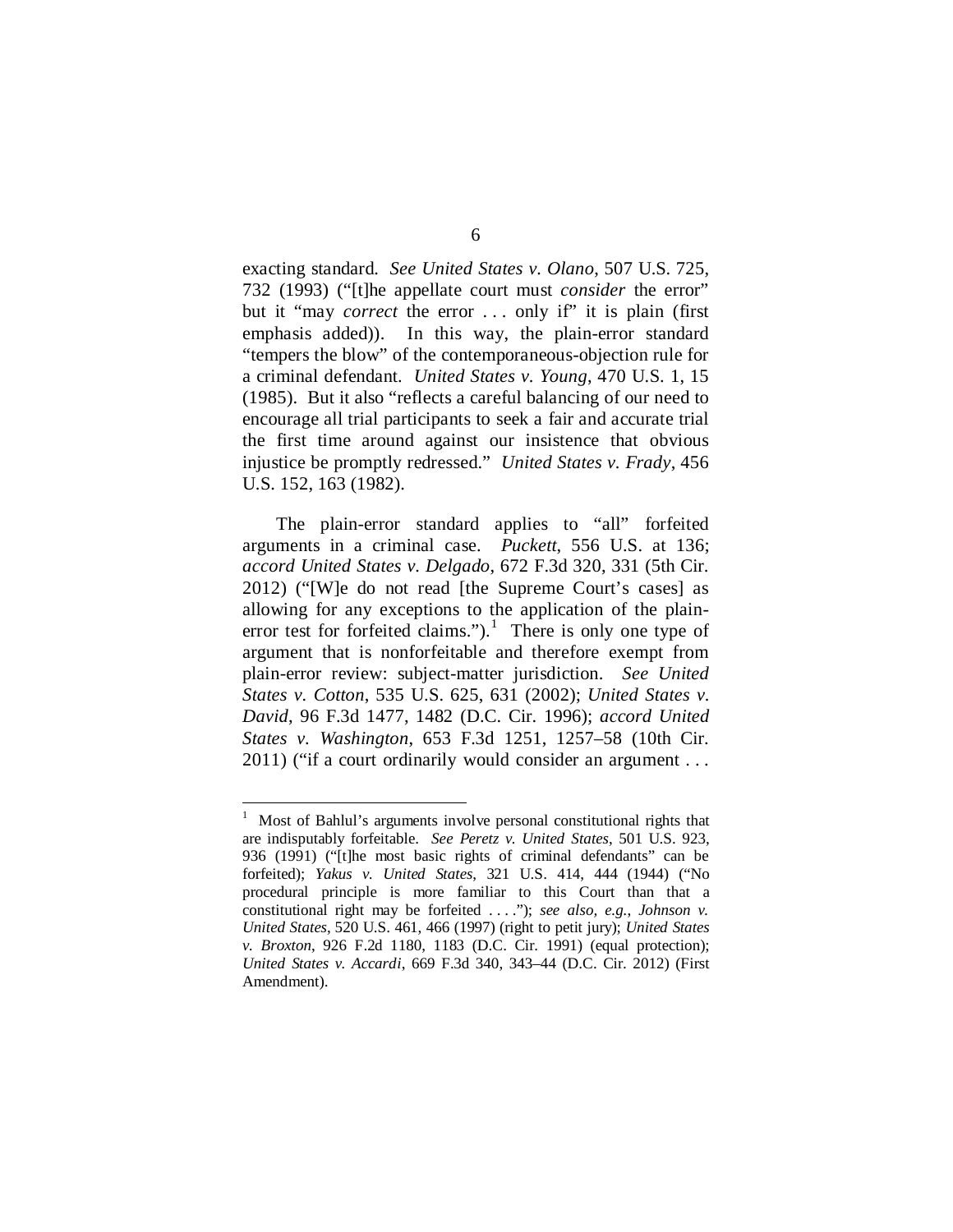to be forfeited, it should only refrain from doing so . . . when the alleged error is jurisdictional"). $^{2}$  $^{2}$  $^{2}$  Subject-matter jurisdiction "can never be forfeited" because "it involves a court's *power* to hear a case." *Cotton*, 535 U.S. at 630 (emphasis added); *see also United States v. Baucum*, 80 F.3d 539, 540 (D.C. Cir. 1996).

Bahlul cannot seriously contest the military commission's jurisdiction. The 2006 MCA authorizes trial by military commission of "any offense made punishable by this chapter," including "conspiracy." 10 U.S.C. §§ 948d(a), 950v(b)(28) (2006). It "explicitly confers jurisdiction on military commissions to try [Bahlul on] the charged offenses." *Bahlul*, 767 F.3d at 10 n.6. Granted, Bahlul challenges this jurisdictional grant as beyond the Congress's authority under the Define and Punish Clause. A challenge to the constitutionality of a jurisdictional statute, however, is not itself jurisdictional. *See United States v. Williams*, 341 U.S. 58, 66 (1951) ("Even the unconstitutionality of the statute

<span id="page-54-0"></span> $\frac{1}{2}$  *Nguyen v. United States*, 539 U.S. 69 (2003), and *Glidden Co. v. Zdanok*, 370 U.S. 530 (1962) (plurality), are not to the contrary. In both cases, the criminal defendants complained that a non–Article III judge sat by designation on the court that reviewed or issued their respective convictions. *Nguyen*, 539 U.S. at 72 (chief judge of District Court for Northern Mariana Islands); *Glidden*, 370 U.S. at 532 (retired judge of Court of Customs and Patent Appeals). Although the defendants failed to timely raise their objections, the Supreme Court nevertheless declined to apply the plain-error standard. *Nguyen*, 539 U.S. at 80–81; *Glidden*, 370 U.S. at 535–36. Both *Nguyen* and *Glidden*, however, fit comfortably within the "jurisdictional" exception to plain-error review. In *Glidden*, the plurality declared that it was "treat[ing] the alleged defect as 'jurisdictional.' " 370 U.S. at 536. And in *Nguyen*, the Court repeatedly described the alleged error as a challenge to the court's "authority." 539 U.S. at 79–80; *see also Rivera v. Illinois*, 556 U.S. 148, 161 (2009) (unanimous) (describing *Nguyen* as case where court of appeals "lacked *statutory authority* to adjudicate the controversy" (emphasis added)).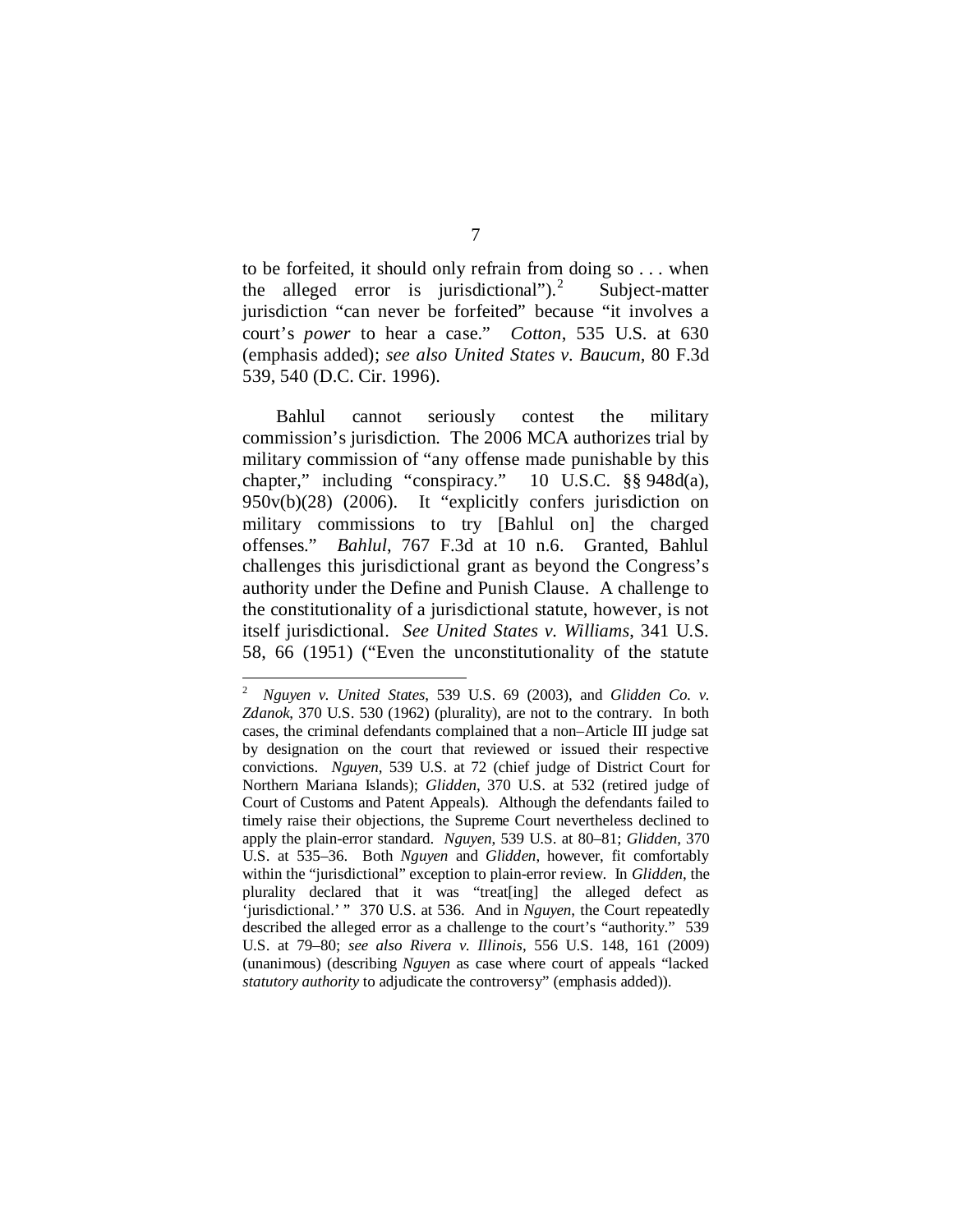under which the proceeding is brought does not oust a court of jurisdiction."); *United States v. Drew*, 200 F.3d 871, 876 (D.C. Cir. 2000) (noting "the error in labeling a challenge to the constitutionality of a statute a jurisdictional issue"); *Cotton*, 535 U.S. at 630 (same); *Baucum*, 80 F.3d at 540–41 (because every federal statute enjoys "a presumption of validity," the "assertion of a constitutional defect does not work to divest th[e] court of its original jurisdiction"). Bahlul's Article I Define and Punish Clause argument is no more jurisdictional than his Article I Ex Post Facto Clause argument, which the *en banc* court reviewed for plain error. *See Bahlul*, 767 F.3d at 10 n.6 ("The question whether [the 2006 MCA] is unconstitutional does not involve the court['s] statutory or constitutional *power* to adjudicate the case." (quotation marks omitted)); *see also, e.g.*, *United States v. Nueci-Peña*, 711 F.3d 191, 197 (1st Cir. 2013) (reviewing Define and Punish Clause challenge for plain error); *United States v. Urena*, 140 F. App'x 879, 881 (11th Cir. 2005) (same).

Bahlul's challenge under the Judicial Power Clause of Article III is also forfeitable. Like his Define and Punish Clause argument, his Judicial Power Clause challenge is to the constitutionality of a jurisdictional statute, a challenge that is itself, to repeat, plainly nonjurisdictional. *See Williams*, 341 U.S. at 66; *Bahlul*, 767 F.3d at 10 n.6; *Baucum*, 80 F.3d at 540–41. The "Article III" label changes nothing; by this Clause, Article III restricts *the Congress's* power, not the power of the courts or military commissions. *See CFTC v. Schor*, 478 U.S. 833, 850 (1986) ("Article III, § 1 . . . bar[s] *congressional* attempts to transfer jurisdiction to non-Article III tribunals" (emphasis added) (quotation marks and alterations omitted)). If a Judicial Power Clause challenge were in fact jurisdictional, a court would be required to raise it *sua sponte* each time it reviews a decision of a non–Article III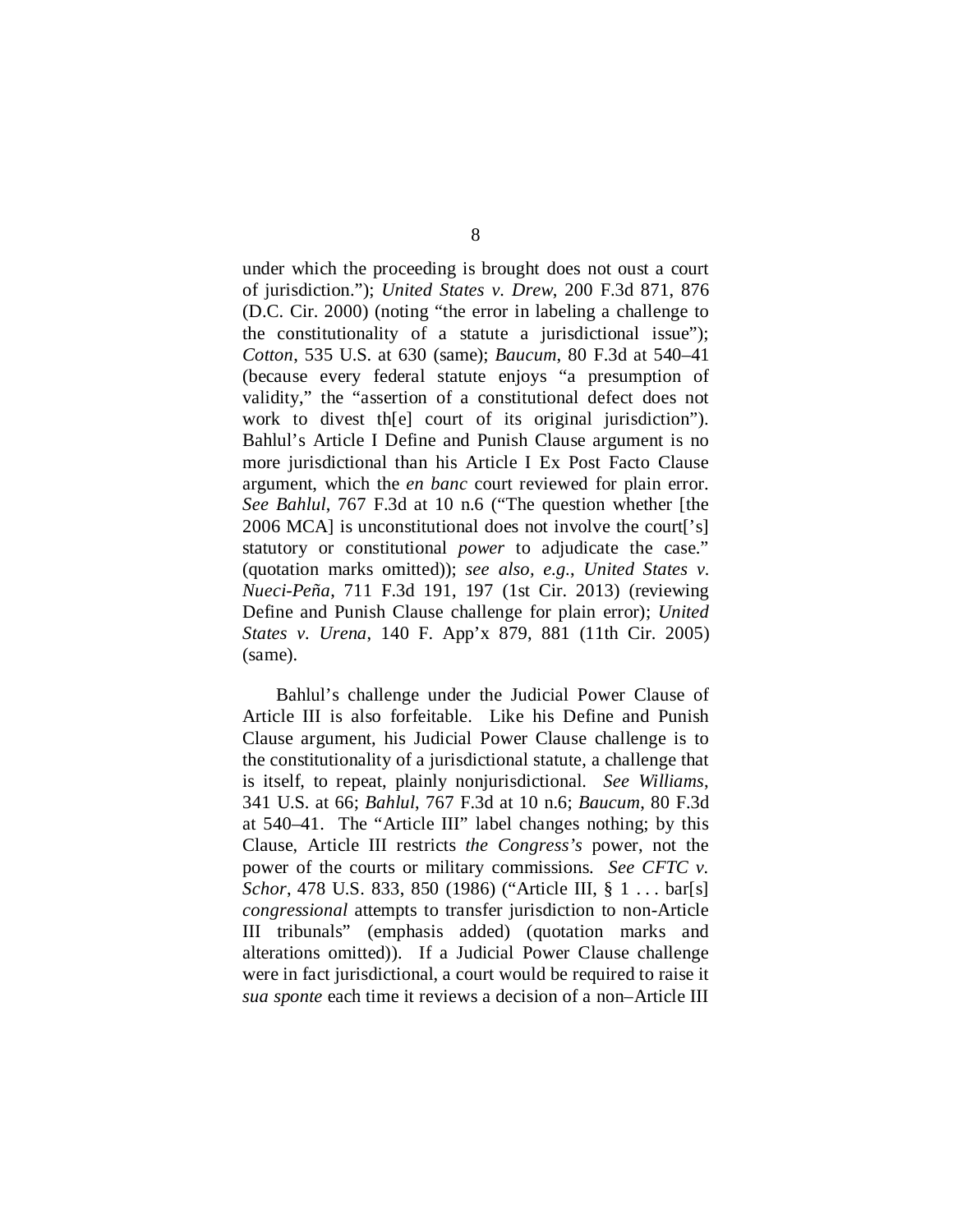tribunal (*e.g.*, agency adjudicator, magistrate judge, bankruptcy court). *See Baucum*, 80 F.3d at 541. Courts, of course, do not do this because they "would have to assure themselves of a statute's validity as a threshold matter," "run[ning] afoul of established Supreme Court precedent declining to address constitutional questions not put in issue by the parties." *Id.*; *see also, e.g.*, *Granfinanciera, S.A. v. Nordberg*, 492 U.S. 33, 64 n.19 (1989) (declining to reach Article III issue because "however helpful it might be for us to adjudge every . . . constitutional issue presented by [a statute], we cannot properly reach out and decide matters not before us"); *United States v. Spector*, 343 U.S. 169, 172 (1952) (declining to consider *sua sponte* Article III Judicial Power Clause issue); *Benjamin v. Jacobson*, 172 F.3d 144, 163 n.\*\* (2d Cir. 1999) (*en banc*) (same); *In re Constr. Equip. Co.*, 665 F.3d 1254, 1256 n.3 (Fed. Cir. 2011) (same).

Why, then, do my colleagues review Bahlul's Article III challenge *de novo*? As best I can tell, their answer is "because *Schor* says so." *See* Maj. Op. 3–9; Concur. Op. 2. I respectfully disagree. Here is the relevant passage from *Schor*:

[O]ur precedents establish that Article III, § 1, not only preserves to litigants their interest in an impartial and independent federal adjudication of claims within the judicial power of the United States, but also serves as an inseparable element of the constitutional system of checks and balances. Article III, § 1 safeguards the role of the Judicial Branch in our tripartite system by barring congressional attempts to transfer jurisdiction to non-Article III tribunals for the purpose of emasculating constitutional courts, and thereby preventing the encroachment or aggrandizement of one branch at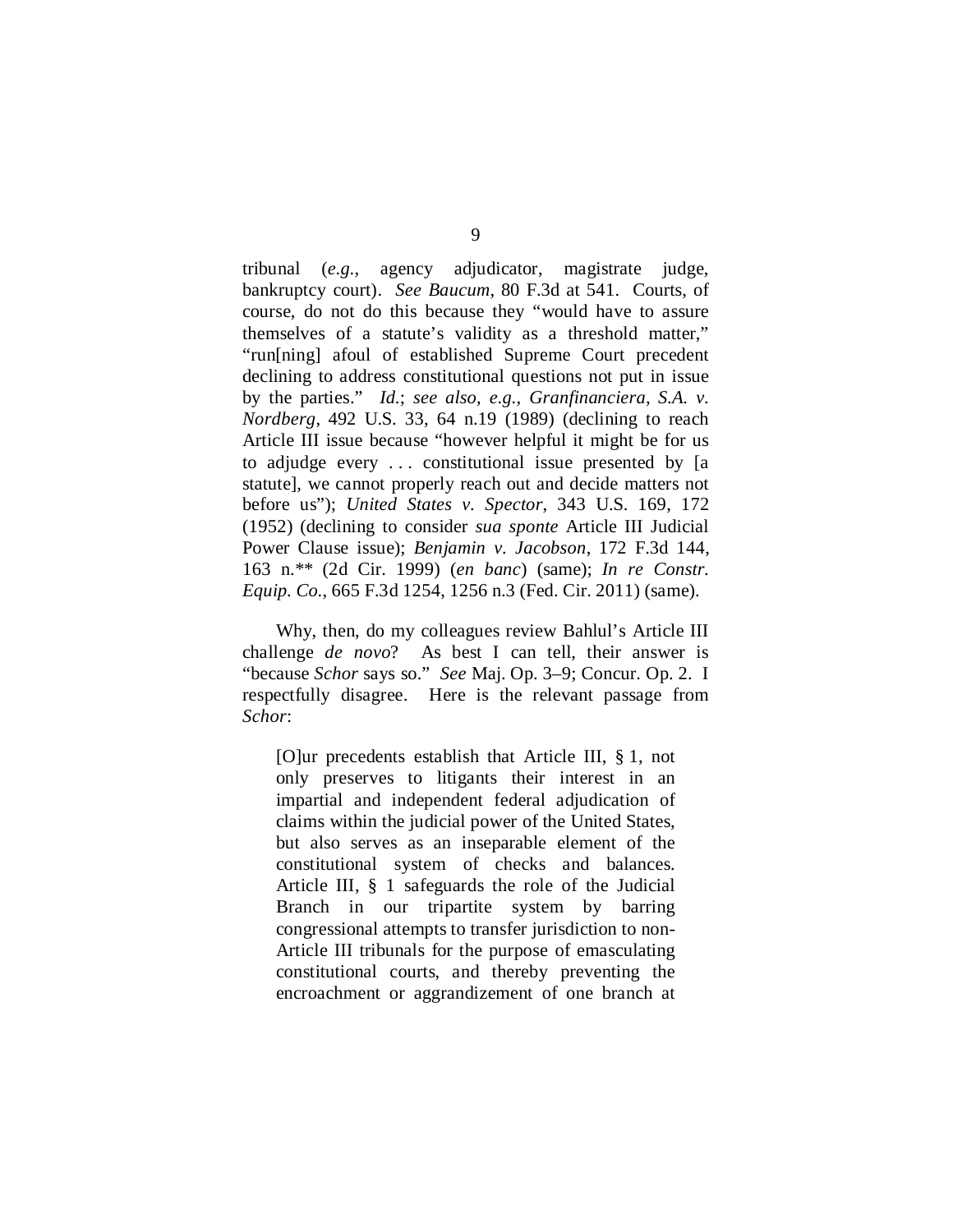the expense of the other. To the extent that this structural principle is implicated in a given case, *the parties cannot by consent cure the constitutional difficulty for the same reason that the parties by consent cannot confer on federal courts subjectmatter jurisdiction* beyond the limitations imposed by Article III, § 2. When these Article III limitations are at issue, notions of consent and *waiver* cannot be dispositive because the limitations serve institutional interests that the parties cannot be expected to protect.

478 U.S. at 850–51 (emphases added) (quotation marks, citations and alterations omitted). But the High Court did not, by this language, instruct courts to treat Judicial Power Clause challenges as nonforfeitable or to automatically review them *de novo*. [3](#page-57-0)

<span id="page-57-0"></span> <sup>3</sup> My colleagues note that the Government "conceded" their reading of *Schor* is correct. Maj. Op. 6. I do not take them to be saying, however, that the Government *waived* its plain-error argument. On the contrary, the Government "argued for plain-error review before the [United States Court of Military Commission Review (CMCR)], in its original brief to a panel of this Court and in its brief to the *en banc* court." *Bahlul*, 767 F.3d at 10 n.5. The Government again asked us to review Bahlul's Article III challenge for plain error. *See* Resp't's Br. 49–52, 60. And, even at oral argument, the Government objected to the notion that Bahlul was raising a nonforfeitable structural challenge—hardly a concession of the point. *See* Oral Arg. Recording 30:47 ("I do not acknowledge that he [Bahlul] was raising it [the structural Article III argument].").

In any event, to the extent the Government misinterprets *Schor*, I would decline to accept its interpretation. *See Young v. United States*, 315 U.S. 257, 259 (1942) ("The proper administration of the criminal law cannot be left merely to the stipulation of parties."). The Government cannot alter our *standard of review*—by concession, inadvertence, poor oral advocacy or otherwise. *See United States v. Delgado-Garcia*, 374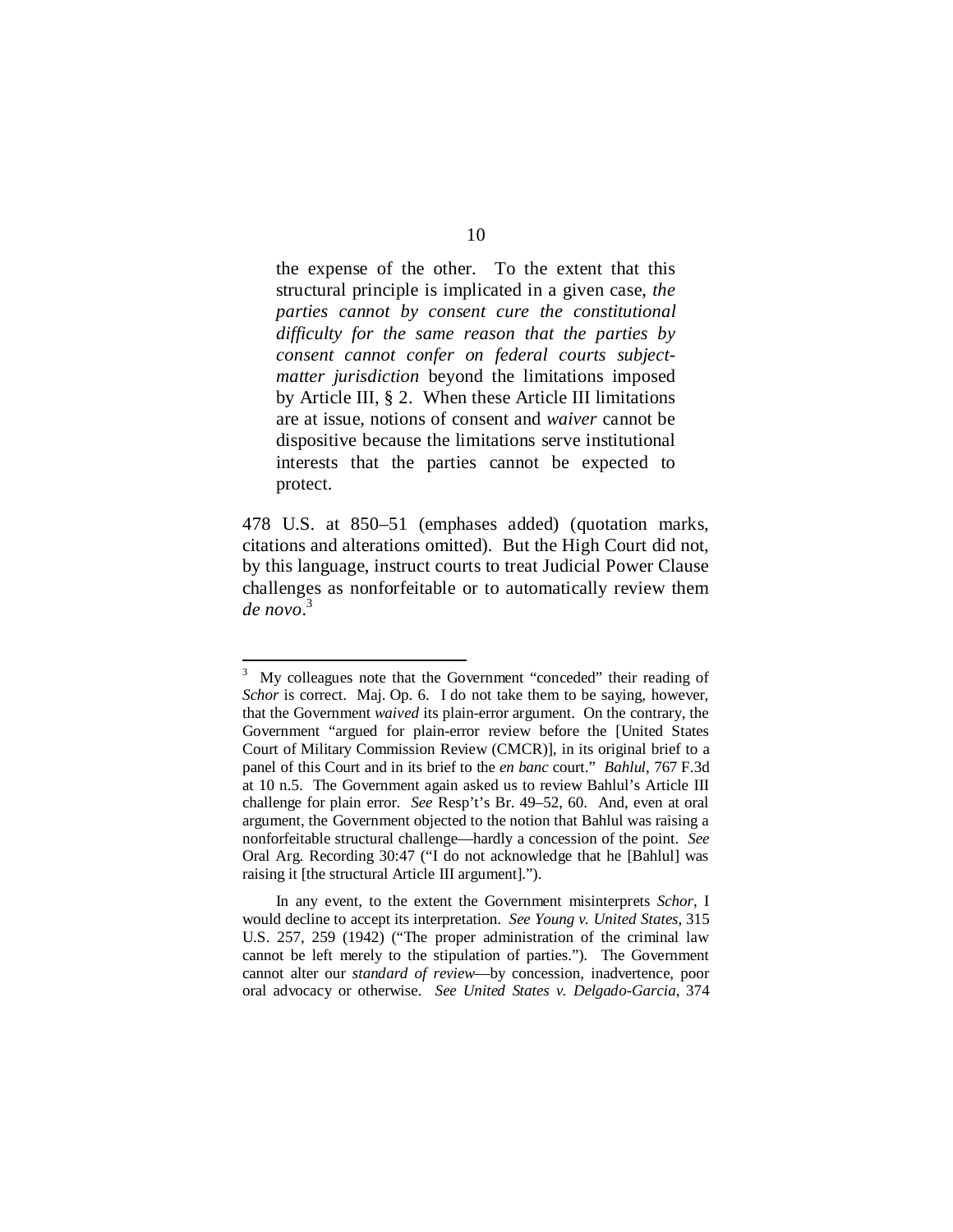Put simply, *Schor* is not a case about forfeitability at all. As already discussed, the only nonforfeitable argument is subject-matter jurisdiction. *See Cotton*, 535 U.S. at 631; *David*, 96 F.3d at 1482; *accord Freytag v. Comm'r*, 501 U.S. 868, 893–94 (1991) (Scalia, J., concurring) ("A party forfeits the right to advance on appeal a *nonjurisdictional* claim, structural or otherwise, that he fails to raise at trial." (emphasis added)). *Schor* did not hold that a Judicial Power Clause challenge is "jurisdictional." Granted, the Court said that "parties cannot by consent cure the constitutional difficulty *for the same reason* that the parties by consent cannot confer on federal courts subject-matter jurisdiction." *Schor*, 478 U.S. at 851 (emphasis added). In a later case, four Justices speculated that *Schor* drew an "analogy" between the Judicial Power Clause and subject-matter jurisdiction. *Freytag*, 501 U.S. at 897 (Scalia, J., concurring). But an issue's analogy to subject-matter jurisdiction does not make it jurisdictional; in fact, the very need for analogy suggests that the concepts are different. *See* William Fleming, *Vocabulary of Philosophy*, *in* A VOCABULARY OF THE PHILOSOPHICAL SCIENCES 21 (1878) ("*Analogy* implies a difference in sort, and not merely in degree . . . ."); *see also NFIB v. Sebelius*, 132 S. Ct. 2566, 2656 n.6 (2012) (Scalia, Kennedy, Thomas, Alito, JJ., dissenting) ("That the penalty is to be 'assessed and collected *in the same manner as* taxes' refutes the proposition that it *is* a tax . . . ." (emphases in original)). And the analogy is a poor one at that. Because there is nothing jurisdictional

F.3d 1337, 1341 (D.C. Cir. 2004) (declining to accept Government's concession that issue was jurisdictional and thus subject to *de novo* review); *Nueci-Pena*, 711 F.3d at 196 n.5 (declining to accept Government's concession that constitutional challenge should be reviewed *de novo*, rather than for plain error); *United States v. Vontsteen*, 950 F.2d 1086, 1091 (5th Cir. 1992) ("[N]o party has the power to *control* our standard of review." (emphasis in original)).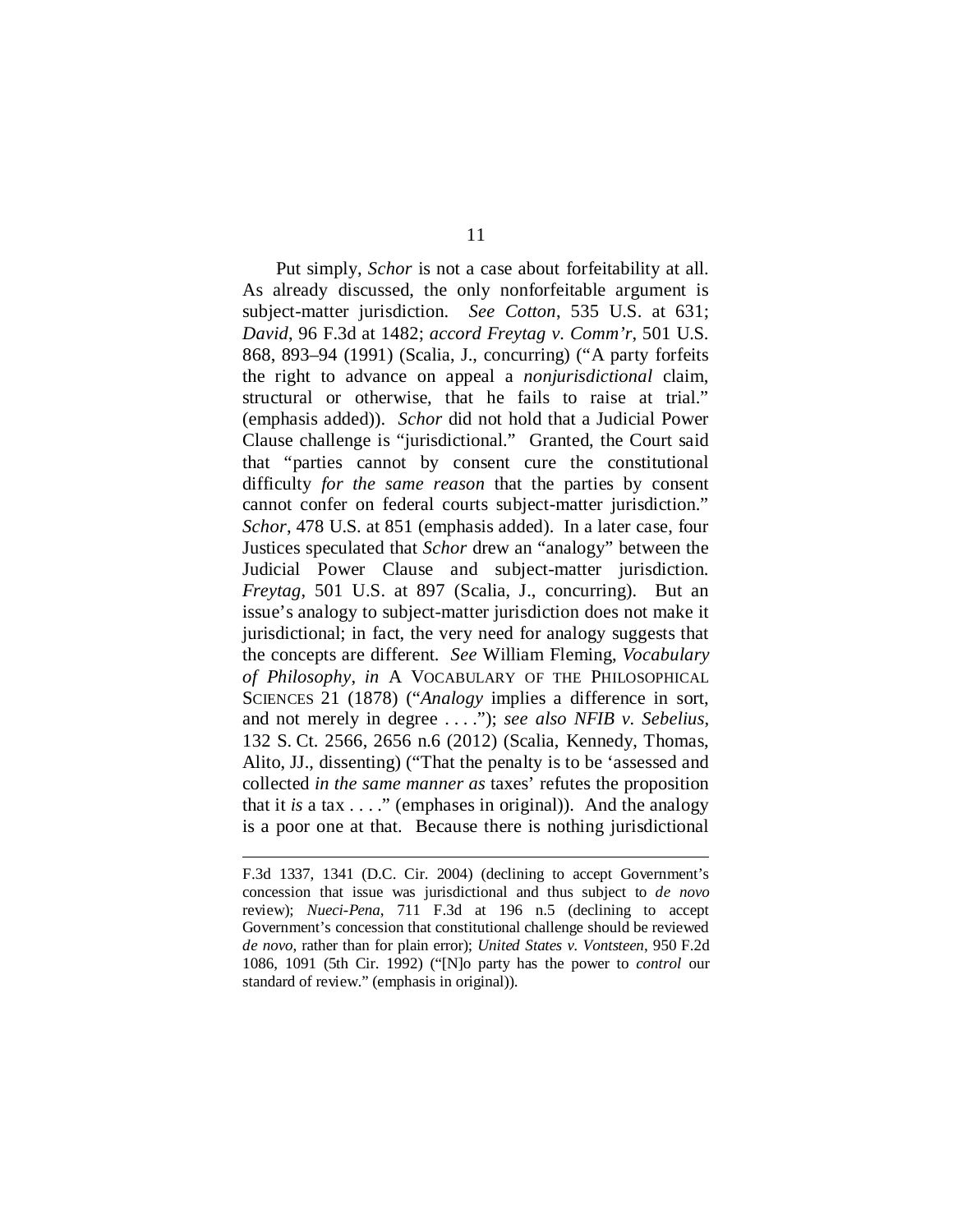about a challenge to the Congress's constitutional authority to enact a statute, *see Williams*, 341 U.S. at 66; *Bahlul*, 767 F.3d at 10 n.6; *Baucum*, 80 F.3d at 540–41, a one-sentence analogy is far too slim a reed to conclude that *Schor* carved out a "judicial power" exception to the Court's earlier—and consistent—precedent on the forfeitability of constitutional arguments. *See, e.g.*, *Williams*, 341 U.S. at 66; *Yakus*, 321 U.S. at 444. *See generally Shalala v. Ill. Council on Long Term Care, Inc.*, 529 U.S. 1, 18 (2000) ("This Court does not normally overturn, or so dramatically limit, earlier authority *sub silentio*.").

But don't take my word for it. The Supreme Court has since clarified that *Schor* did not declare Judicial Power Clause challenges to be nonforfeitable; instead, the Court in *Schor* at most exercised its *discretion* to excuse the forfeiture. In *Plaut v. Spendthrift Farms, Inc.*, the Government—like Bahlul—attempted to rely on *Schor* for the proposition that "parties cannot waive the structural principle of Article III." Brief for United States at 27, 514 U.S. 211 (1995) (No. 93- 1121), 1994 WL 387806. The Supreme Court expressly rejected this view:

[T]he proposition that legal defenses based upon doctrines central to the courts' structural independence can never be waived simply does not accord with our cases. Certainly one such doctrine consists of the "judicial Power" to disregard an unconstitutional statute; yet none would suggest that a litigant may never waive the defense that a statute is unconstitutional. . . . We held in *Schor* that, although a litigant had consented to bring a state-law counterclaim before an Article I tribunal, we would nonetheless *choose to consider* his Article III challenge, because "when these Article III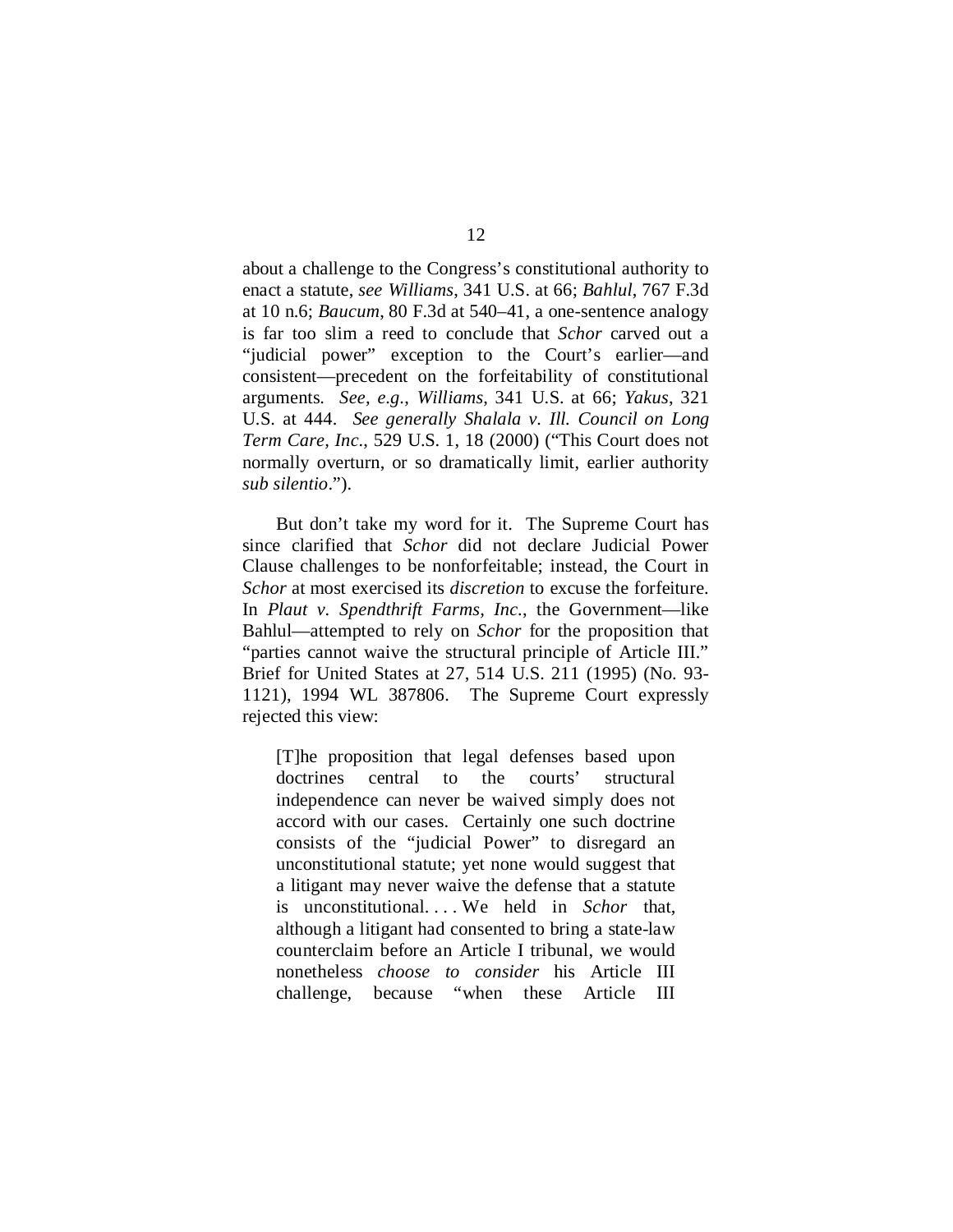limitations are at issue, notions of consent and waiver cannot be *dispositive*," *id*., at 851 (emphasis added). See also *Freytag v. Commissioner*, 501 U.S. 868, 878–879 (1991) (finding a "rare cas[e] in which we should exercise our discretion" to hear a waived claim based on the Appointments Clause, Art. II, § 2, cl. 2).

*Plaut*, 514 U.S. at 231–32 (first emphasis added) (some citations omitted). *Plaut* makes plain that a party can forfeit a Judicial Power Clause argument and there is no "*Schor* exception" to the rule that a "structural" constitutional challenge is forfeitable. Whether an appellate court entertains such a challenge is a matter of *discretion*, not an inexorable command from *Schor*. [4](#page-60-0)

Granted, in a series of bankruptcy cases, many of our sister circuits interpreted *Schor* to create a rule of nonforfeitability, despite the Supreme Court's clarification in *Plaut*. *See Wellness Int'l Network, Ltd. v. Sharif*, 727 F.3d 751, 767–73 (7th Cir. 2013), *rev'd*, No. 13-935, 2015 WL 2456619 (U.S. May 26, 2015); *In re BP RE, L.P.*, 735 F.3d 279, 286–87 (5th Cir. 2013); *Waldman v. Stone*, 698 F.3d

<span id="page-60-0"></span> $\frac{1}{4}$  My colleagues also cite *Stern v. Marshall*, 131 S. Ct. 2594 (2011), to support their reading of *Schor*. Maj. Op. 6. But *Stern* said nothing about the forfeitability of Judicial Power Clause challenges. In *Stern*, the Supreme Court reviewed *de novo* the respondent's Judicial Power Clause challenge to the bankruptcy court's adjudication of a state-law counterclaim. *See id.* at 2608. There is no indication, however, that the respondent ever *forfeited* this argument. Although he did forfeit his challenge to the bankruptcy court's adjudication of *his* defamation claim, *id.* at 2606, he "did not truly consent to" its adjudication of the *petitioner's* tortious-interference counterclaim, *id.* at 2614. And, in fact, the respondent *had* earlier objected to the bankruptcy court's jurisdiction of the counterclaim. *See id*. at 2601–02.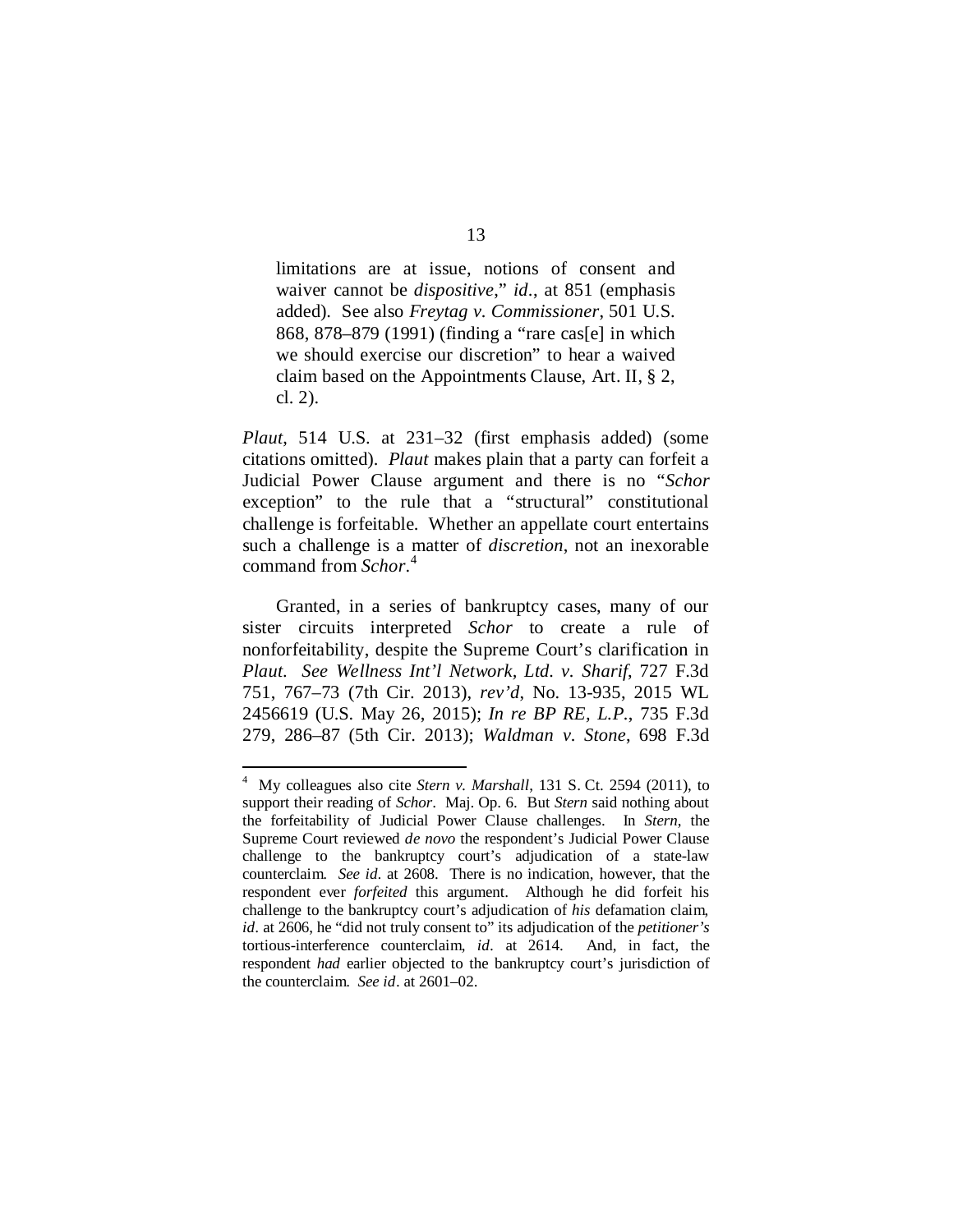910, 917–18 (6th Cir. 2012). *But see In re Bellingham Ins. Agency, Inc.*, 702 F.3d 553, 566 (9th Cir. 2012), *aff'd on other grounds sub nom. Exec. Benefits Ins. Agency v. Arkison*, 134 S. Ct. 2165 (2014). In *Kuretski v. Commissioner*, this Court—relying in part on the bankruptcy cases from our sister circuits—read *Schor* to mean that a party "did not (and *could not*) . . . waive his 'structural' claim" under the Judicial Power Clause of Article III. 755 F.3d 929, 937 (D.C. Cir. 2014) (emphasis added); *see also id.* at 938 (citing *Waldman*). No matter the correctness *vel non* of these cases when they were decided, their continued validity has been fatally undermined by two very recent Supreme Court decisions.

In *B&B Hardware, Inc. v. Hargis Indus., Inc.*, 135 S. Ct. 1293 (2015), the Supreme Court considered whether the decisions of the Trademark Trial and Appeal Board—a non– Article III tribunal—were entitled to issue-preclusive effect. *See id.* at 1299, 1303. If issue preclusion applied, the respondent claimed that the Judicial Power Clause would be violated. *See id.* at 1304. The Court expressly declined to consider the claim because the respondent had not briefed it. *See id.*; *see also id.* at 1305 n.2 ("[W]e do not decide whether such preclusion is unconstitutional because the issue is not before us."); *id.* at 1304 ("To the extent . . . there could be a meritorious constitutional objection, it is not before us."). In other words, the respondent forfeited the Article III argument—a holding that plainly contradicts the notion that Judicial Power Clause challenges are nonforfeitable. Significantly, the Court relied on *Plaut* to support its forfeiture determination. *See id.* at 1304 (citing *Plaut*, 514 U.S. at 231–32).

In *Wellness International Network, Ltd. v. Sharif*, No. 13- 935 (U.S. May 26, 2015), the Supreme Court made its view on the forfeitability of a Judicial Power Clause challenge as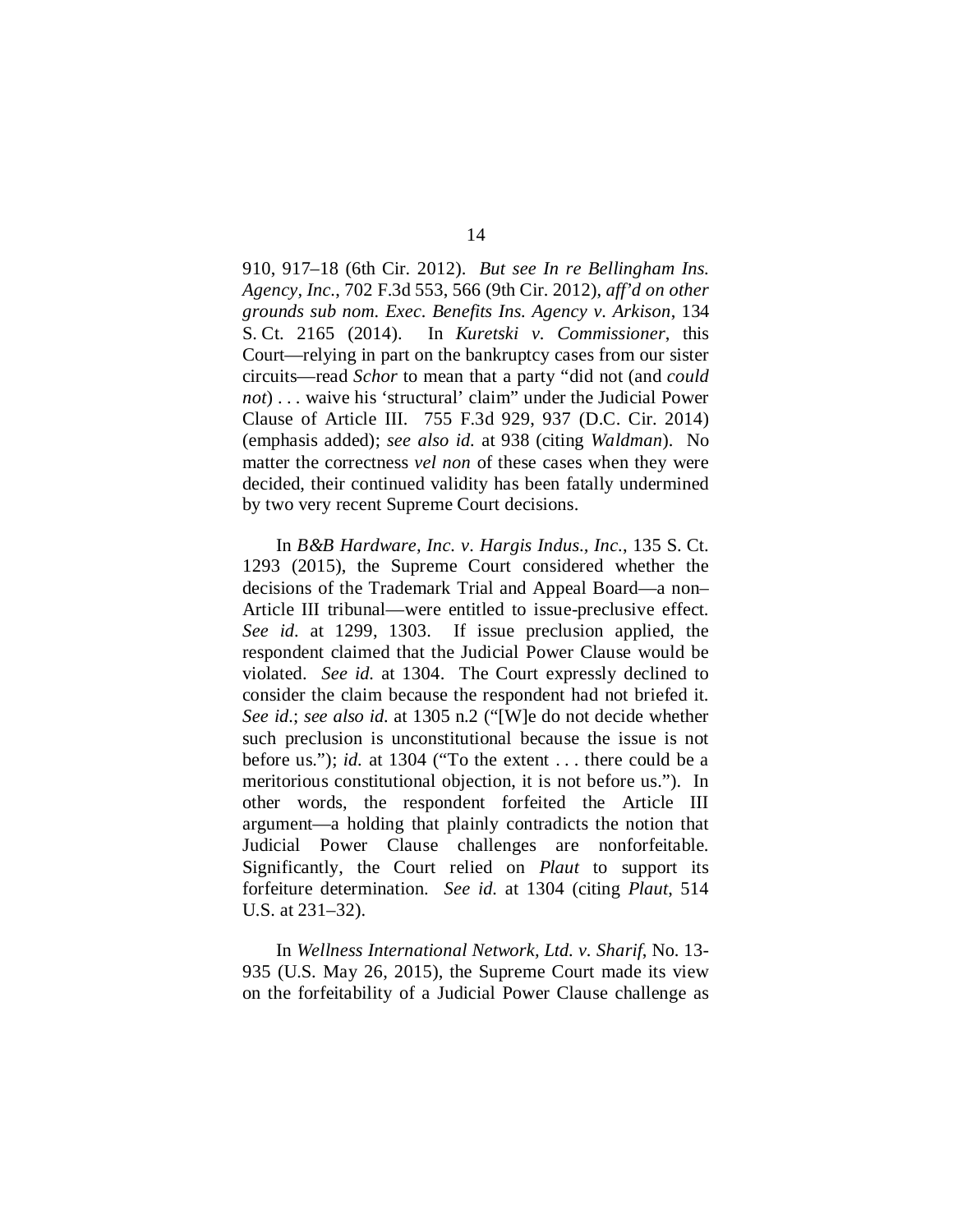plain as day. The main holding of *Sharif* is that a party's consent eliminates the Article III problem presented by bankruptcy court adjudication. *See* No. 13-935, slip op. at 2. But, near the end of the opinion, the Court also indicated that Judicial Power Clause challenges are forfeitable. In the decision under review, the Seventh Circuit had held that the "structural interests" protected by the Judicial Power Clause cannot be forfeited. *See id.* at 7 & n.5 (quoting *Sharif*, 727 F.3d at 771). The Supreme Court reversed that decision *in toto*. *See id.* at 8, 20. In fact, the Court remanded the case to the Seventh Circuit with instructions to conduct the "factbound analysis" necessary to determine "whether . . . Sharif forfeited his *Stern* argument below." *Id.* at 20. [A "*Stern* argument"—it should go without saying, *contra* Maj. Op. 7–8—is a "structural" Judicial Power Clause challenge. *See Arkison*, 134 S. Ct. at 2170 ("*Stern* claims" are "claim[s] designated for final adjudication in the bankruptcy court . . . but prohibited from proceeding in that way as a constitutional matter" because "Article III prohibits *Congress* from vesting a bankruptcy court with th[at] authority" (emphasis added)).] One Justice in *Sharif* went further, concluding that remand was unnecessary because the Judicial Power Clause challenge was indisputably forfeited:

[R]espondent forfeited any *Stern* objection by failing to present that argument properly in the courts below. *Stern* vindicates Article III, but that does not mean that *Stern* arguments are exempt from ordinary principles of appellate procedure.

*Id.*, concurring op. at 2 (Alito, J.). He, unsurprisingly, relied on *B&B Hardware* for this conclusion. *Id.* (citing *B&B Hardware*, 135 S. Ct. at 1304). The other five Justices in the *Sharif* majority necessarily agreed that "ordinary principles of appellate procedure" govern, *id.*: they would not have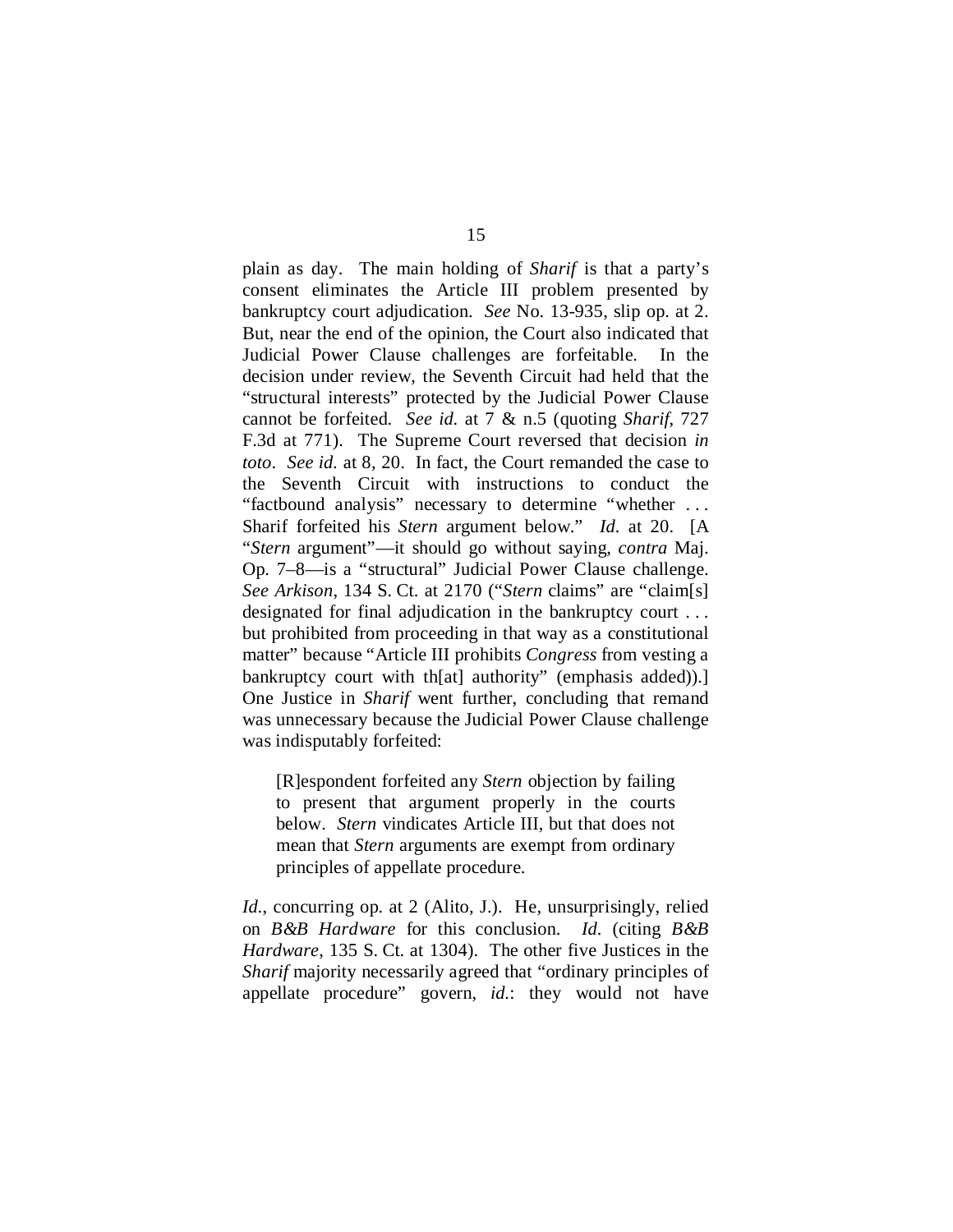remanded the forfeiture question if the Seventh Circuit were right all along that a "structural" Judicial Power Clause challenge cannot be forfeited. [5](#page-63-0) Accordingly, *Sharif* not only overruled our sister circuits' earlier bankruptcy cases, but, in my reading, it also undermined the relevant language from *Kuretski*. *Contra* Maj. Op. 5.

Notwithstanding the charge that I "misinterpret[]" *Sharif*, Maj. Op. 8, it is my colleagues' reading that misses the mark. They believe *Sharif* reinforced *Schor*'s supposed rule of nonforfeitability. To support this point, they rely on passages in *Sharif* that discuss the distinction between the "personal" and "structural" aspects of Article III. *See* Maj. Op. 5, 6, 8

<span id="page-63-0"></span> $\frac{1}{5}$  My colleagues emphasize that in *Sharif* the Supreme Court reviewed the Article III question *de novo.* Maj. Op. 6, 8. This is true but unhelpful to them. The Supreme Court granted certiorari in *Sharif* to determine whether a party's consent cures the structural Article III problem posed by bankruptcy court adjudication—a question that was decided by the Seventh Circuit and briefed in the Supreme Court. The Court answered the question in the affirmative. It then remanded to the Seventh Circuit to determine whether Sharif in fact consented to bankruptcy court adjudication and—if not—whether Sharif nonetheless forfeited his Judicial Power Clause challenge by not timely raising it. *See* No. 13-935, slip op. at 20; Pet'r's Wellness Int'l, *et al.* Br. 47–48, 2014 WL 4467356 (U.S. 2014) (arguing that "litigants may waive or forfeit constitutional rights that implicate structural concerns"); Pet'r's Wellness Int'l, *et al.* Reply Br. 26, 2014 WL 7272803 (U.S. 2014) (again arguing that "Sharif forfeited his *Stern* argument" (quotation marks and brackets omitted)). In other words, the Supreme Court answered an important question of law *de novo* but still allowed for the prospect that Sharif would ultimately lose his appeal because he forfeited his structural Article III challenge. My colleagues' decision to *vacate* Bahlul's conviction in fact contradicts, rather than hews to, this approach. If they wanted to be faithful to *Sharif*'s disposition in the criminal context, they could have resolved Bahlul's Article III claim *de novo* under the "error" prong of the plain-error standard but then affirmed his conviction because the error was not "plain." *See infra* p. 28.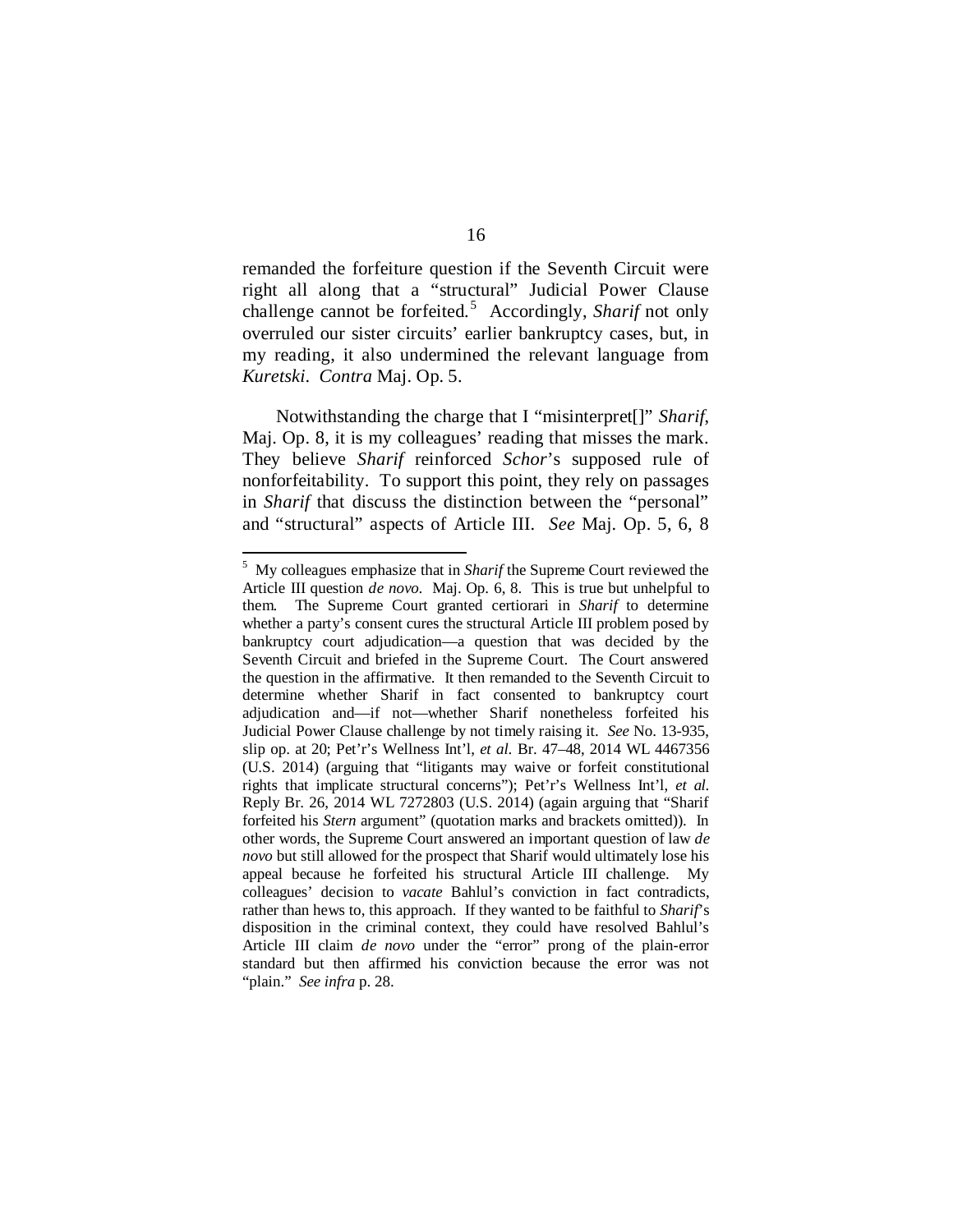(citing *Sharif*, No. 13-935, slip op. at 9, 11–12, 14 n.10; *id.*, dissenting op. at 12 (Roberts, C.J.)). These passages, however, have nothing to do with appellate *procedure*; they instead speak to *the merits*.

To put it another way, when *Sharif* speaks of "waiver," it means the waiver of *rights*, not the forfeiture of *arguments*. The question the Court addressed in *Sharif* is whether "consent" (sometimes referred to, interchangeably, as "waiver") can "cure the *constitutional difficulty*" presented by non–Article III adjudication. No. 13-935, slip op. at 9, 14 n.10 (quoting *Schor*, 478 U.S. at 851 (emphasis added)); *id*, dissenting op.*.* at 12 (Roberts, C.J.) (same). The idea is that, when a party knowingly and voluntarily waives certain constitutional rights, no constitutional violation occurs *in the first place*. *See id*., slip op. at 14 n.10; *see also id.*, dissenting op. at 2 (Thomas, J.) ("Although it may not authorize a constitutional violation, consent may prevent one from occurring in the first place."). This is true for "personal" rights, like the right to a jury, but—as *Schor* and *Sharif* make plain—it is not true for violations of the Article III Judicial Power Clause. *See id.*, slip op*.* at 9; *Schor*, 478 U.S. at 849– 51. A party's consent cannot, *by itself*, "excuse an actual violation of Article III" because the Judicial Power Clause protects "structural" interests *aliunde* the narrow concerns of the parties. *Sharif*, No. 13-935, slip op. at 14 n.10; *see also Schor*, 478 U.S. at 851 ("When these Article III limitations are at issue, notions of consent and waiver cannot be *dispositive* because the limitations serve institutional interests that the parties cannot be expected to protect." (emphasis added)). *Sharif*, however, clarified that consent can be one factor that keeps a violation of Article III from occurring, so long as it is not the only factor. *See* No. 13-935, slip op. at 14 n.10 ("[C]onsent remains highly relevant when determining . . . whether a particular adjudication in fact raises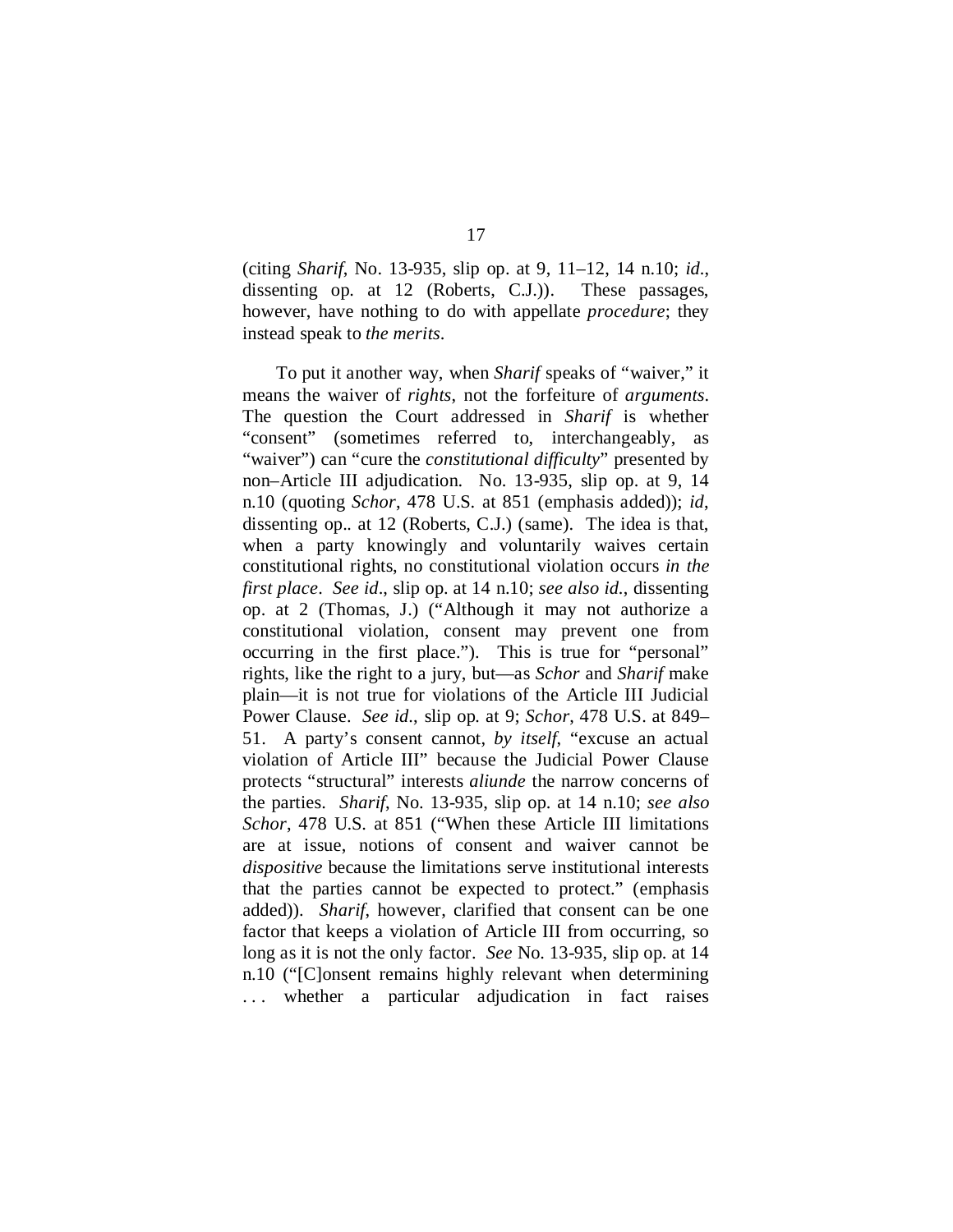constitutional concerns . . . . [C]onsent shows, in part, why no [structural] violation has occurred." (citation omitted)). This is an important holding: it clarifies the role of consent in the application of the *Schor* balancing test. Yet it says nothing about forfeiture, appellate procedure, preservation of arguments, standards of review or the like. It pertains only to the merits, *i.e.* the question whether Article III is in fact violated.<sup>[6](#page-65-0)</sup>

The Supreme Court eloquently explained the waiver-ofrights/forfeiture-of-arguments distinction in *Puckett*:

[The defendant's] argument confuses the concepts of waiver and forfeiture. Nobody contends that [the defendant's] counsel has *waived*—that is, intentionally relinquished or abandoned—[the defendant's] *right* . . . . The objection is rather that [the defendant] *forfeited* the claim of error through his counsel's failure to raise the argument in the District Court. This Court's precedents requiring that certain waivers be personal, knowing, and voluntary are thus simply irrelevant. Those holdings

<span id="page-65-0"></span> $\frac{1}{6}$ <sup>6</sup> Even if my colleagues were correct that *Sharif*'s discussion of "waiver" refers to forfeiture, they could not reconcile the Court's repeated admonitions that structural Article III challenges can, in fact, be waived. *See, e.g.*, *Sharif*, No. 13-935, slip op. at 16–17 n.11 ("[T]he proposition that legal defenses based upon doctrines central to the courts' *structural* independence can never be waived simply does not accord with our cases." (quoting *Plaut*, 514 U.S. at 231 (emphasis added) (alteration in original))); *id.* at 12–13 ("[A]llowing bankruptcy litigants to waive the right to Article III adjudication of *Stern claims* does not usurp the constitutional prerogatives of Article III courts." (emphasis added)); *id.* at 17 (distinguishing *Stern*—a structural Article III precedent—on basis that "[t]he Court has never . . . h[e]ld that a litigant who has the right to an Article III court may not waive that right through his consent.").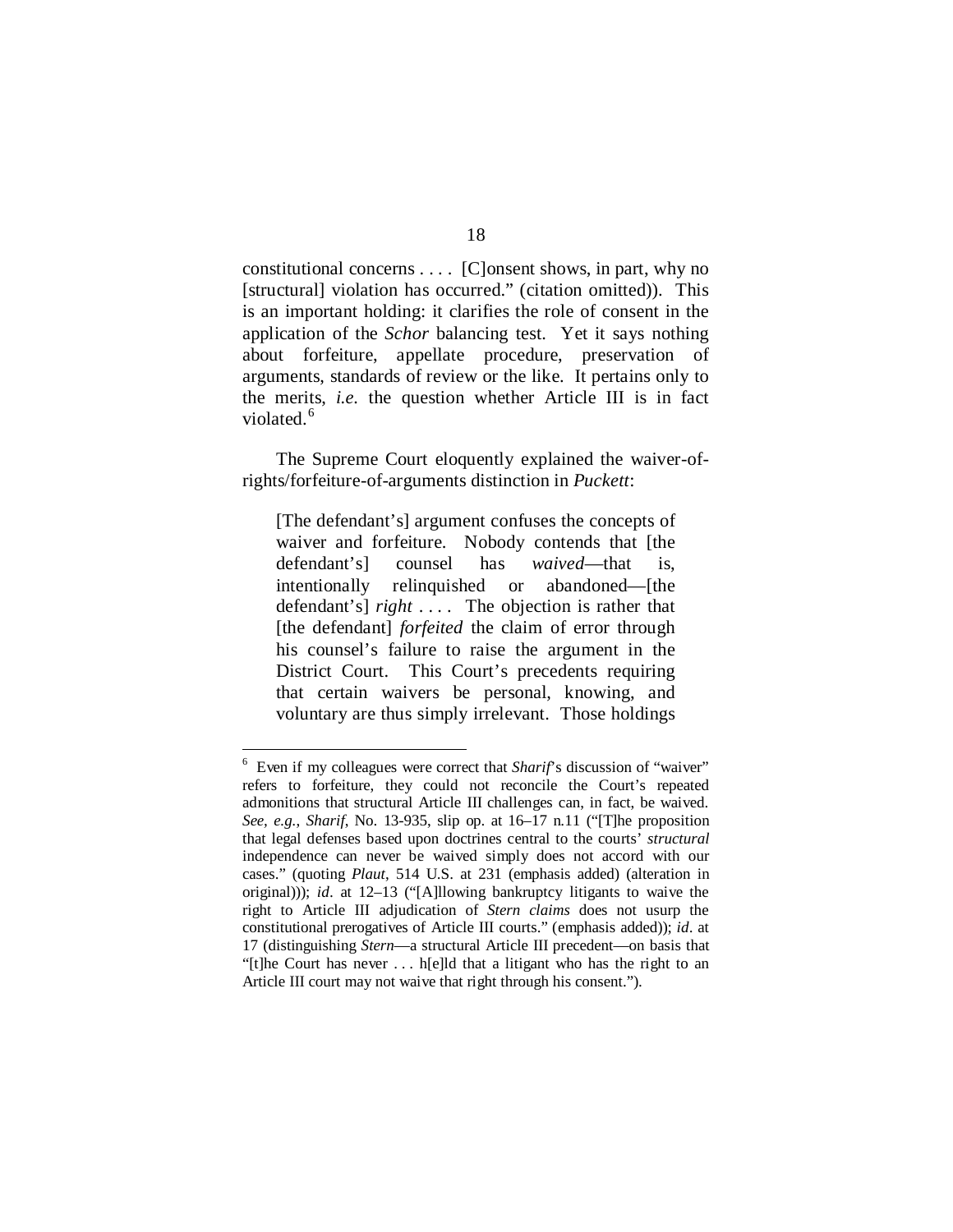determine *whether error occurred*, but say nothing about the proper standard of review when the claim of error is not preserved.

556 U.S. at 138 (citation omitted) (second emphasis added). The Court's analysis makes plain an obvious point when applied here. An enemy combatant must knowingly and voluntarily consent to non–Article III adjudication before his consent can ward off a violation of the Judicial Power Clause. *See Sharif*, No. 13-935, slip op. at 18–19. But we should not even review a Judicial Power Clause challenge if he forfeits the argument by failing to timely raise it.

To summarize, the Supreme Court has made triply clear in *Plaut*, *B&B Hardware* and *Sharif* that *Schor* did not label an Article III challenge as nonforfeitable; instead, the *Schor*  Court exercised its discretion to excuse a forfeiture of the Judicial Power Clause challenge. This distinction—between nonforfeitability, on the one hand, and discretion to excuse forfeiture, on the other—is crucial for two reasons.

First, in a *criminal* case like this one, an appellate court lacks the kind of discretion the Court exercised in *Schor*. As noted, appellate courts in civil cases can excuse a forfeiture in "exceptional circumstances." *Air Fla.*, 750 F.2d at 1085. The Supreme Court has expressly declined to limit this discretion. *See Exxon Shipping*, 554 U.S. at 487. Accordingly, courts occasionally exercise their discretion in civil cases to review "structural" separation-of-powers challenges *de novo*, notwithstanding they were not raised below. *See, e.g.*, *Freytag*, 501 U.S. at 879; *Schor*, 478 U.S. at 851; *Glidden*, 370 U.S. at 536–37 (plurality); *Kuretski*, 755 F.3d at 936–37. *But see Freytag*, 501 U.S. at 892–901 (Scalia, J., concurring) (explaining why "structural" constitutional challenges should not receive special treatment).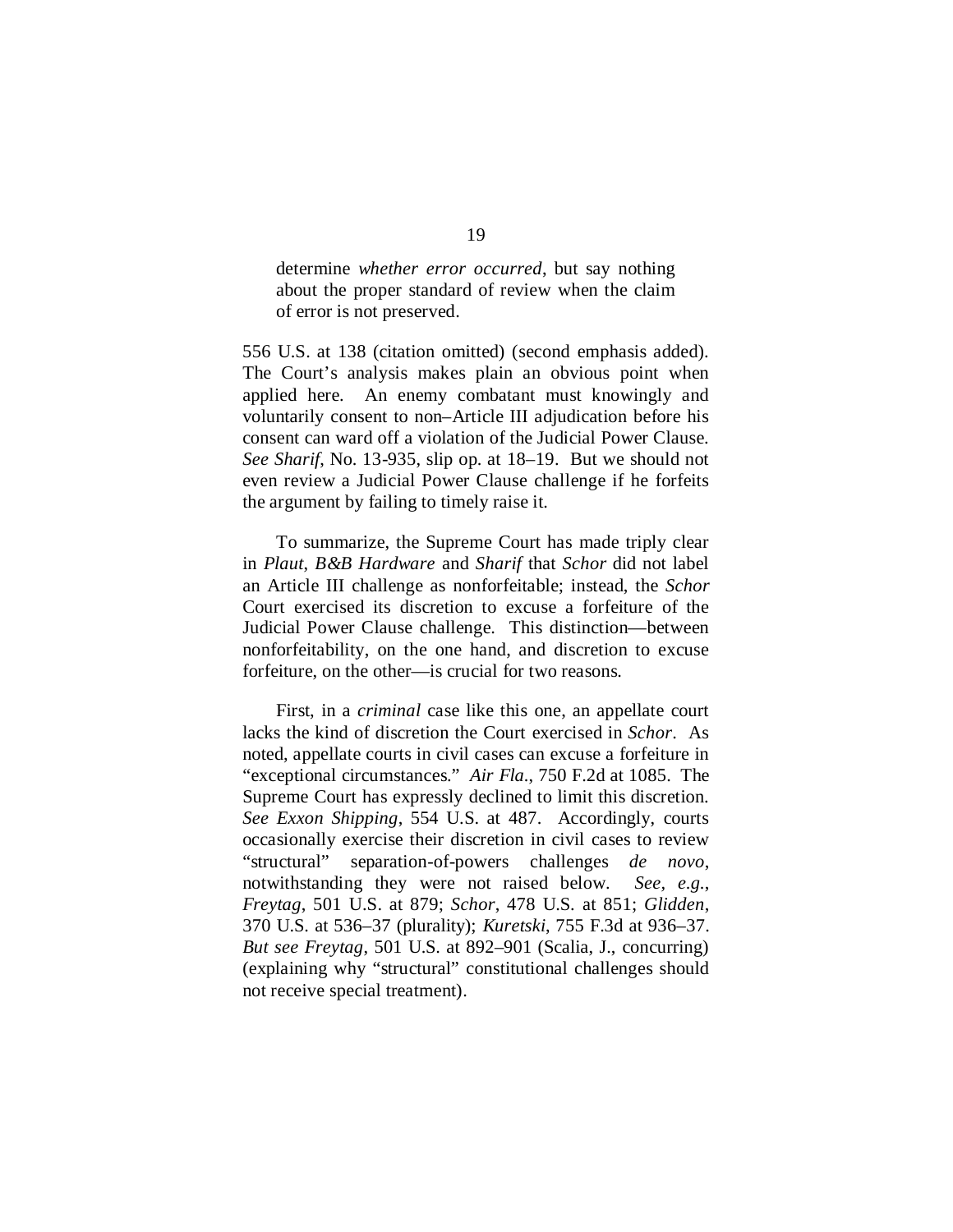The rules are different, however, in criminal cases. Over the last three decades, the Supreme Court has repeatedly restricted our authority to deviate from the plain-error standard. *See, e.g.*, *United States v. Marcus*, 560 U.S. 258, 262–66 (2010); *Puckett*, 556 U.S. at 134–43; *Cotton*, 535 U.S. at 629–34; *Johnson*, 520 U.S. at 466–70; *Olano*, 507 U.S. at 731–41; *Young*, 470 U.S. at 14–16 & nn.12, 14; *Frady*, 456 U.S. at 163 & nn.13–14. In criminal cases, the plain-error standard operates as a "limitation on appellate-court authority." *Puckett*, 556 U.S. at 134; *see also United States v. Farrell*, 672 F.3d 27, 36 (1st Cir. 2012). It "strictly circumscribe[s]" our ability to remedy forfeited errors, *Puckett*, 556 U.S. at 134; we "must" review them for plain error only. *Marcus*, 560 U.S. at 266; *United States v. Brown*, 508 F.3d 1066, 1076 (D.C. Cir. 2007). The plain-error standard strikes a "careful balance" between furthering the purposes of the contemporaneous-objection rule and remedying obvious injustice. *Puckett*, 556 U.S. at 135; *see also Johnson*, 520 U.S. at 466; *Young*, 470 U.S. at 15. "Any unwarranted extension" of the standard "skew[s]" this balance, *Young*, 470 U.S. at 15, and "the creation of an unjustified exception"—like the one Bahlul requests—is "even less appropriate." *Puckett*, 556 U.S. at 136 (alteration omitted); *see also Young*, 470 U.S. at 16 n.14 (criticizing practice of creating "*per se*" exceptions to plain-error review).

Courts apply plain-error review in criminal cases notwithstanding "the seriousness of the error claimed." *Johnson*, 520 U.S. at 466; *accord United States v. Padilla*, 415 F.3d 211, 220 (1st Cir. 2005) (*en banc*) ("forfeited errors, even if structural, are subject to [plain-error review]"). Notably, when the Supreme Court was presented with a "structural" Article III challenge in a *criminal* case, four Justices thought it should be reviewed for plain error—*Schor*  notwithstanding. *See Nguyen*, 539 U.S. at 88 (Rehnquist,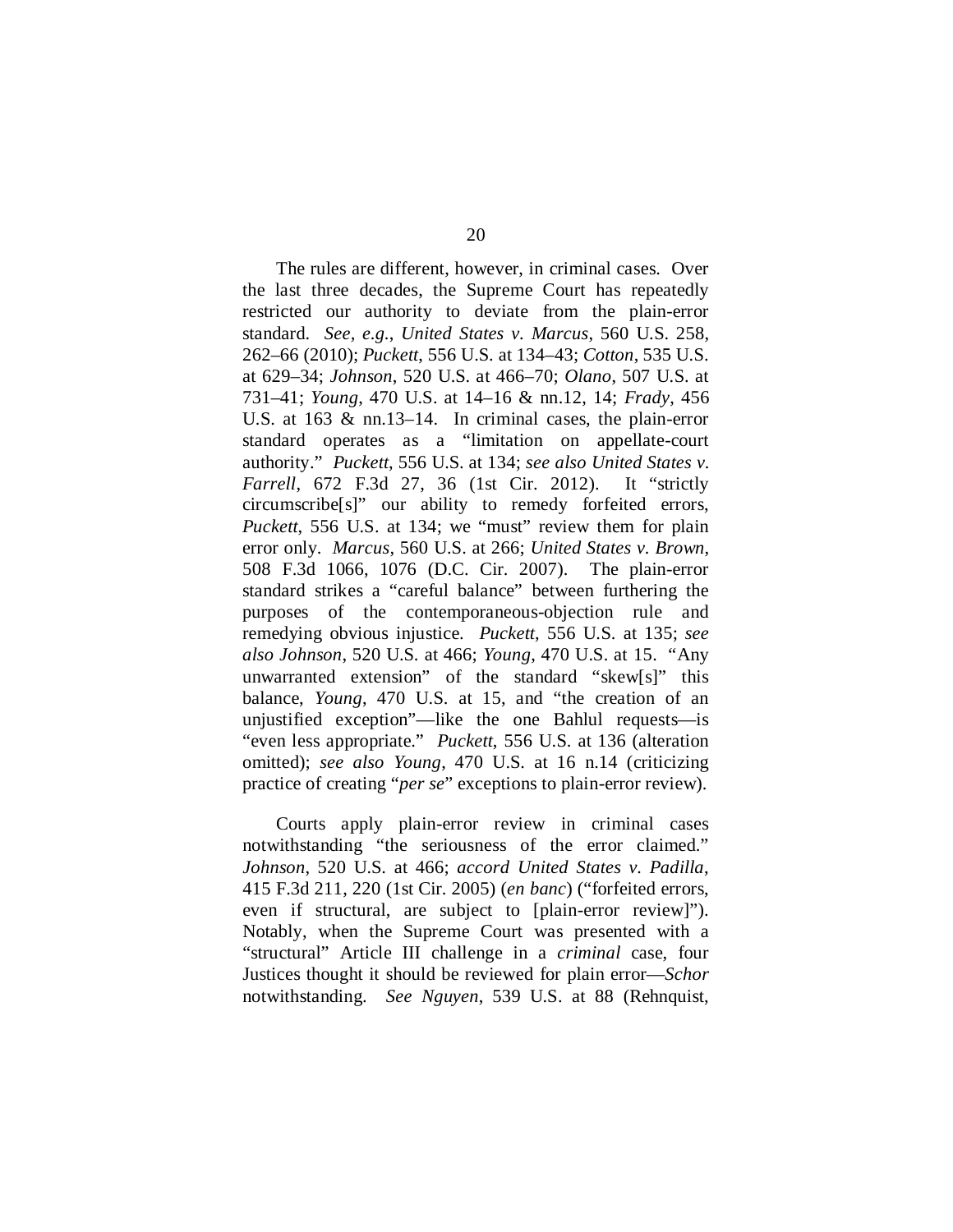C.J., dissenting).<sup>[7](#page-68-0)</sup> Likewise, our sister circuits frequently review Judicial Power Clause challenges in criminal cases for plain error only. *See, e.g.*, *United States v. Shultz*, 733 F.3d 616, 621 (6th Cir. 2013); *United States v. Woodard*, 387 F.3d 1329, 1331, 1333 (11th Cir. 2004); *United States v. Bishop*, 603 F.3d 279, 280 (5th Cir. 2010); *United States v. Tejeda*, 476 F.3d 471, 474 (7th Cir. 2007); *United States v. Torres*, 258 F.3d 791, 794 (8th Cir. 2001); *United States v. Mike*, 632 F.3d 686, 691–92, 700 (10th Cir. 2011); *United States v. Nash*, 438 F.3d 1302, 1304 (11th Cir. 2006); *United States v. Daniels*, 182 F.3d 910 (4th Cir. 1999) (table).

The distinction between criminal and civil cases may seem counterintuitive because, ordinarily, the plain-error standard places a criminal defendant in a *better* position than a civil litigant. *See Bahlul*, 767 F.3d at 9 (plain-error review "mitigate[s] the sometimes harsh results of the forfeiture rule in criminal cases"). But this intuition focuses myopically on one side of the plain-error "balance" to the exclusion of the other. *Puckett*, 556 U.S. at 135. Plain-error review gives the contemporaneous-objection rule its "necessary bite." Daniel J. Meltzer, *State Court Forfeitures of Federal Rights*, 99 HARV. L. REV. 1128, 1135 (1986); *see also id.* ("A requirement that a particular issue be raised in a particular fashion or at a particular time would hardly be effective if failures to comply were never punished."). As the Supreme Court has cautioned, "a reflexive inclination by appellate courts to reverse because of unpreserved error would be *fatal*" to the rationale of the contemporaneous-objection rule. *Puckett*, 556 U.S. at 134 (emphasis added). That rationale is "especially compelling" in criminal cases. *Cobbledick v.* 

<span id="page-68-0"></span><sup>&</sup>lt;sup>-</sup> The majority in *Nguyen* did not reach the Article III question because it decided the case on an alternate statutory ground. *See* 539 U.S. at 81.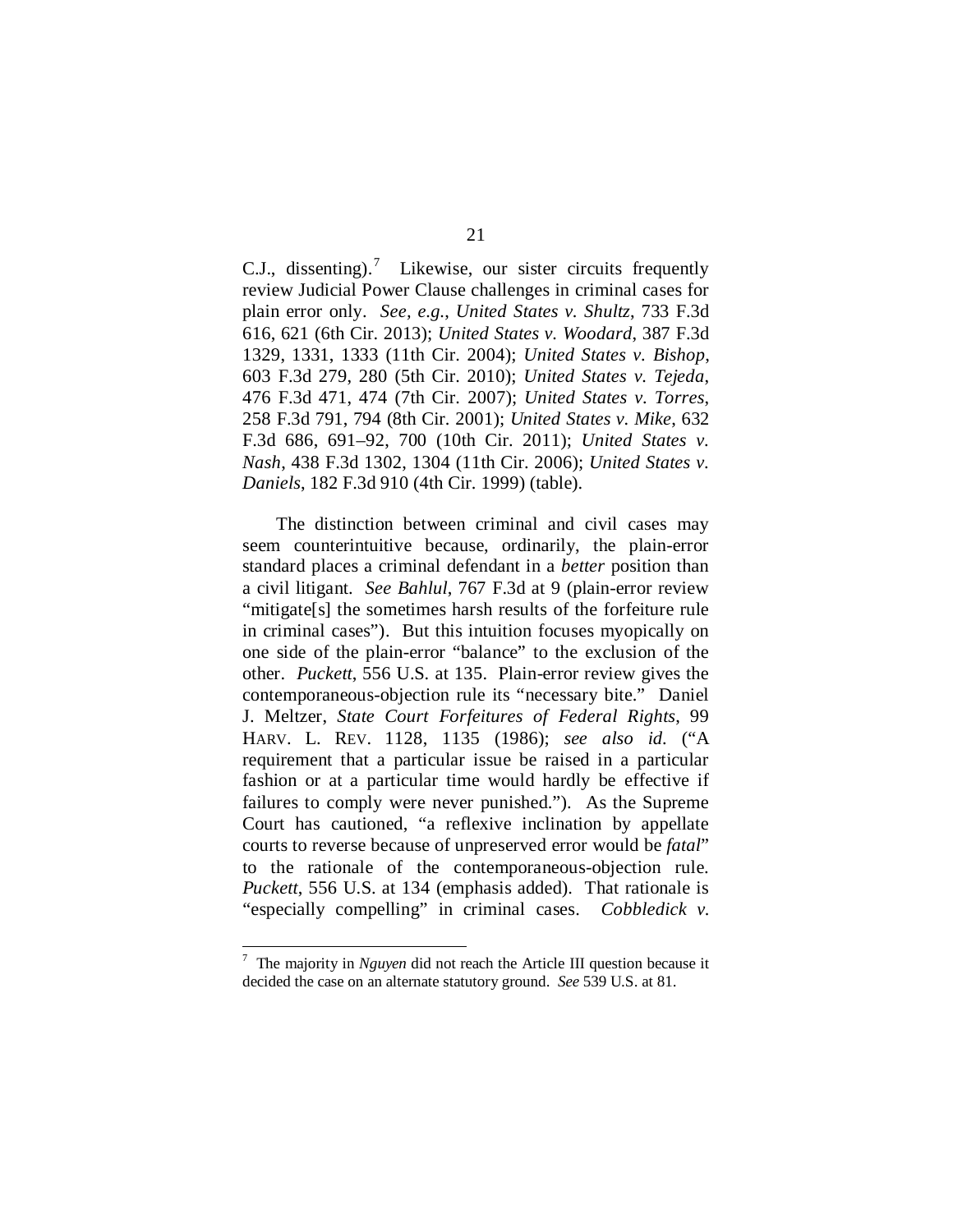*United States*, 309 U.S. 323, 325 (1940); *see also Di Bella v. United States*, 369 U.S. 121, 124 (1962) ("undue litigiousness and leaden-footed administration of justice [are] particularly damaging to the conduct of criminal cases"). Society has an especially strong interest in the finality of criminal proceedings because "[w]ithout [it], the criminal law is deprived of much of its deterrent effect." *Teague v. Lane*, 489 U.S. 288, 309 (1989); *see also id.* ("No one, not criminal defendants, not the judicial system, not society as a whole is benefited by a judgment providing that a man shall tentatively go to jail today, but tomorrow and every day thereafter his continued incarceration shall be subject to fresh litigation."); *Young*, 470 U.S. at 16 ("To turn a criminal trial into a quest for error no more promotes the ends of justice than to acquiesce in low standards of criminal prosecution."). In short, plain-error review reconciles multiple competing concerns in criminal cases and provides a rule to accommodate them *ex ante*. Absent jurisdictional error, we cannot do otherwise than apply this venerable standard.<sup>[8](#page-69-0)</sup>

<span id="page-69-0"></span> <sup>8</sup> <sup>8</sup> None of this analysis—contrary to my colleagues' contention, Maj. Op. 9—turns on the applicability of FED. R. CRIM. P. 52(b). The *en banc* court imported the plain-error standard into enemy combatant cases "whether or not Rule 52(b) directly governs." *Bahlul*, 767 F.3d at 9 n.4 (citing *Salazar*, 602 F.3d at 437). The plain-error standard strikes a delicate "balance" that is irrevocably "skew[ed]" whenever courts exempt litigants from its requirements. *Salazar*, 602 F.3d at 440. The Supreme Court's decisions to this effect bind us no matter the doctrinal source of the plainerror standard. *See Olano*, 507 U.S. at 731 (noting that Rule 52(b) is merely "a restatement of existing law" (quoting FED. R. CRIM. P. 52(b), advisory committee's note (1944))).

To the extent it makes a difference, the plain-error standard *does* have a statutory basis in enemy combatant cases. The 2009 MCA provides that "[a] finding or sentence of a military commission . . . may not be held incorrect on the ground of an error of law unless the error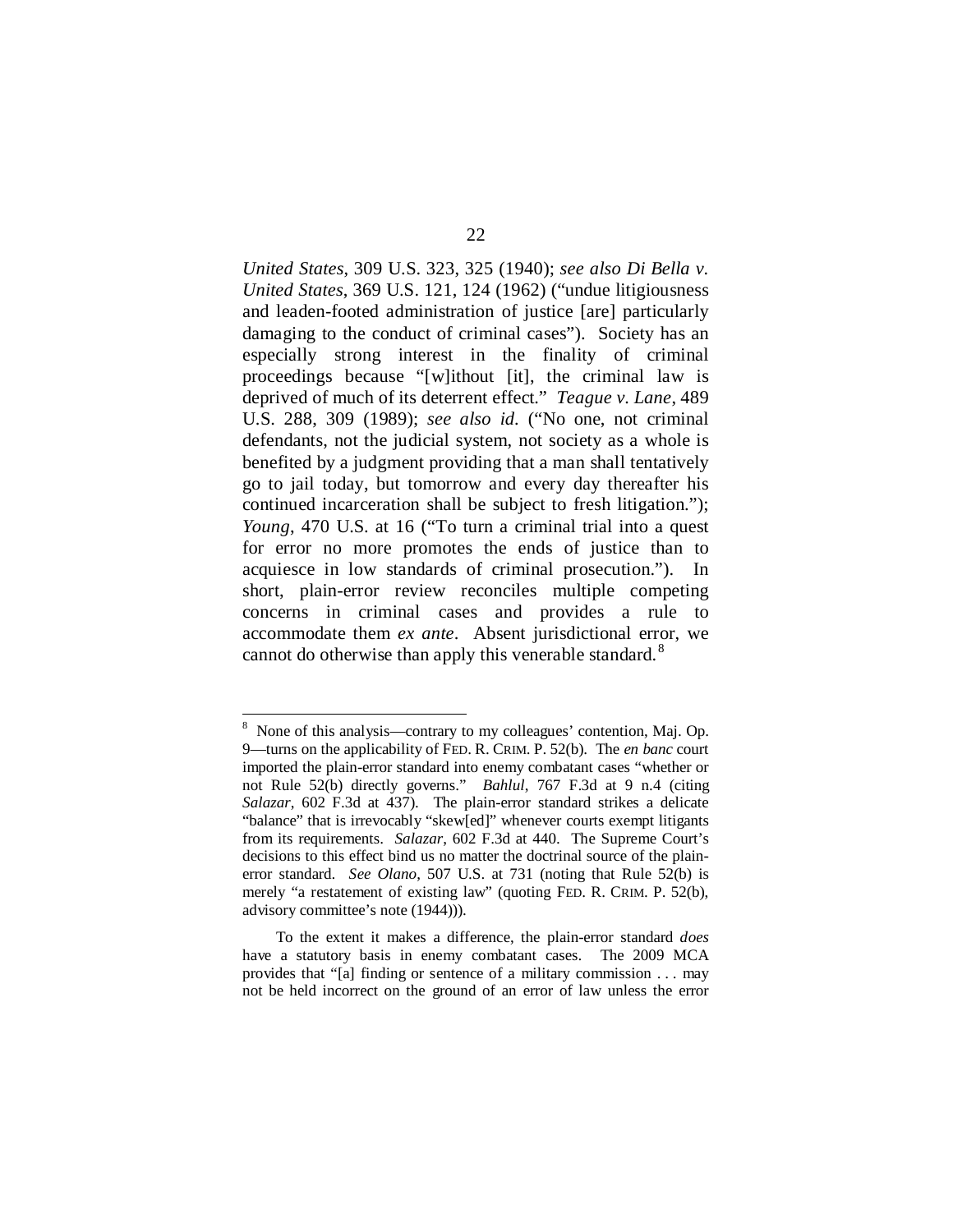materially prejudices the substantial rights of the accused." 10 U.S.C. § 950a(a). The Congress took this language from the review provision in the Uniform Code of Military Justice (UCMJ). *See id.* § 859(a); *see also id.* § 948b(c) ("[t]he procedures for military commissions . . . are based upon the procedures for trial by general courts-martial under . . . the [UCMJ]"). The U.S. Court of Appeals for the Armed Forces (CAAF) has long read the UCMJ's review provision to incorporate a plain-error standard that is identical, in all material respects, to Rule 52(b). *See United States v. Tunstall*, 72 M.J. 191, 197 n.7 (C.A.A.F. 2013); *see also id.* at 196 ("To establish plain error, an appellant has the burden to demonstrate: (1) there was error; (2) the error was plain or obvious; and (3) the error materially prejudiced a substantial right of the accused."). Given the CAAF's interpretive gloss on the UCMJ and the Congress's use of identical language in the 2009 MCA, the plain-error standard applies with the same statutory force here. *See* 10 U.S.C. § 948b(c) ("judicial construction and application" of UCMJ is "instructive" in interpreting 2009 MCA); *Sekhar v. United States*, 133 S. Ct. 2720, 2724 (2013) ("[I]f a word is obviously transplanted from another legal source, whether the common law or other legislation, it brings the old soil with it."); *Bragdon v. Abbott*, 524 U.S. 624, 645 (1998) ("When administrative and judicial interpretations have settled the meaning of an existing statutory provision, repetition of the same language in a new statute indicates, as a general matter, the intent to incorporate its administrative and judicial interpretations as well."). The sources cited by my colleagues, Maj. Op. 9, are inapposite because they deal with review by the Service Courts of Criminal Appeals (CCAs) and CMCR, rather than the "much more limited" review of the CAAF and this Court. *United States v. Claxton*, 32 M.J. 159, 162 (CMA 1991); *see also United States v. Powell*, 49 M.J. 460, 463 (CAAF 1998) ("[CCAs] enjoy much broader appellate authority than civilian intermediate courts or our Court."); *United States v. Riley*, 47 M.J. 276, 281 (CAAF 1997) (Gierke, J., concurring) (whereas "a [CCA] may take notice of errors of law, whether or not they were preserved by timely objection[, the CAAF] is constrained by the rules of waiver and the doctrine of plain error"). Indeed, the CAAF applies plain error even when the CCA reviewed a forfeited issue *de novo*. *See, e.g.*, *Riley*, 47 M.J. at 279–80 (majority op.); *United States v. Goings*, 72 M.J. 202, 203–04 (CAAF 2013); *Tunstall*, 72 M.J. at 193–96; *United States v. Sweeney*, 70 M.J. 296, 300 n.8, 304 (CAAF 2011).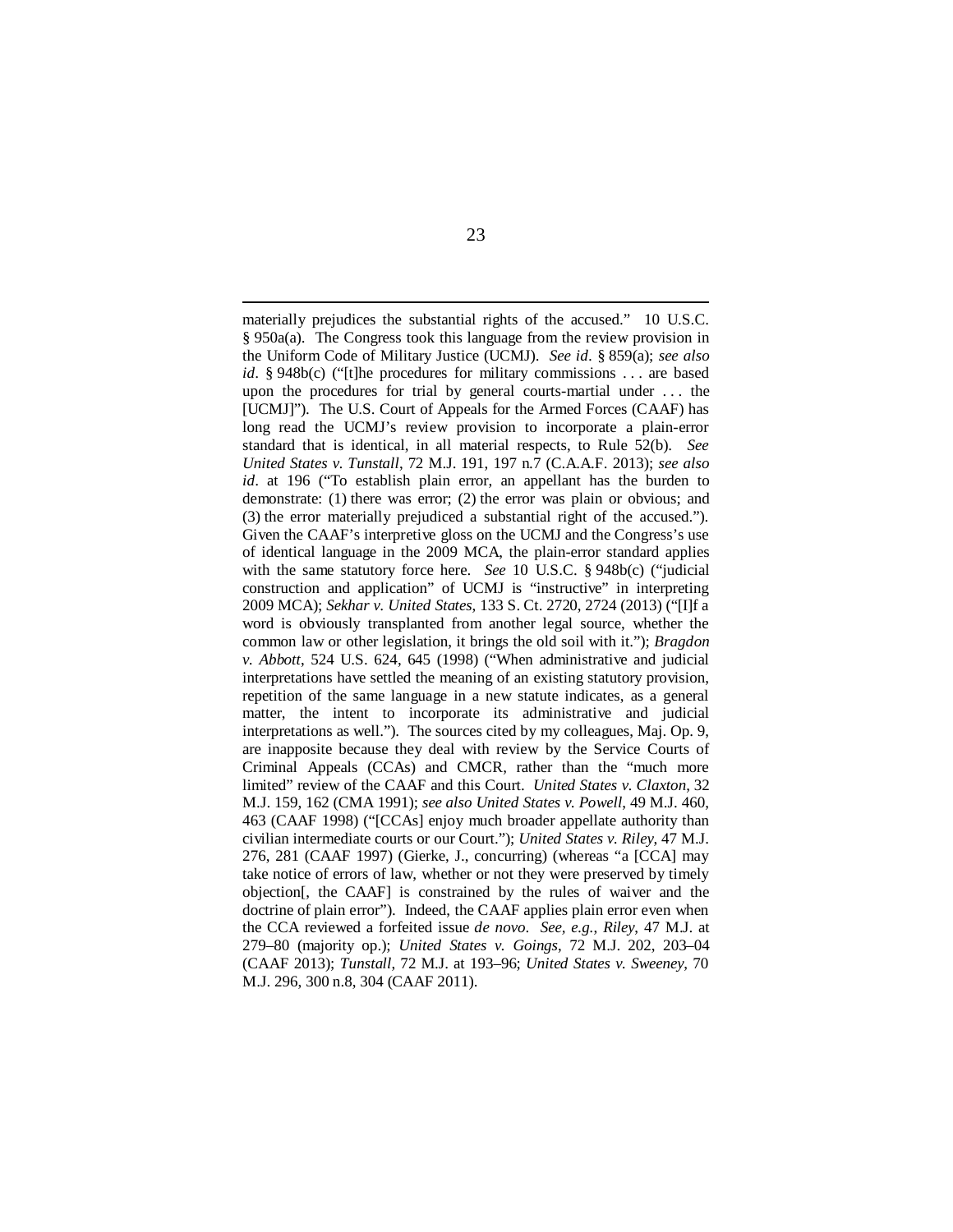Second, even if we *could* bypass the plain-error standard and review Bahlul's Article III challenge *de novo*, I would follow the *en banc* court and decline to do so here. Preliminarily, my colleagues are wrong to suggest that the Supreme Court has "instructed that courts *should* excuse waivers of Article III structural claims." Maj. Op. 8 (emphasis added). Quite the contrary: it is a "rare" case in which we entertain a forfeited Article III argument. *Plaut*, 514 U.S. at 232 (quoting *Freytag*, 501 U.S. at 878–79). Enforcing the traditional rules of waiver and forfeiture in the context of a Judicial Power Clause challenge, as in other contexts, serves the important interests of "increasing judicial efficiency and checking gamesmanship." *Sharif*, No. 13-935, slip op. at 19. Moreover, several factors unique to Bahlul's case make it a particularly inappropriate occasion to forgive his forfeiture.

Most notably, my colleagues' application of *de novo* review leads them to invalidate a provision of the 2006 MCA—a duly enacted statute produced by a coequal branch. *See Rostker*, 453 U.S. at 64 ("[W]e must have due regard to the fact that this Court is not exercising a primary judgment but is sitting in judgment upon those who also have taken the oath to observe the Constitution and who have the responsibility for carrying on government." (quotation marks omitted)). Examining the constitutionality of a statute is "legitimate only in the last resort, and as a necessity." *Chicago & G.T. Ry. Co. v. Wellman*, 143 U.S. 339, 345 (1892); *see also Pearson v. Callahan*, 555 U.S. 223, 241 (2009) (courts should not "pass on questions of constitutionality unless such adjudication is unavoidable" (ellipsis omitted)); *Lyng v. Nw. Indian Cemetery Protective Ass'n*, 485 U.S. 439, 445 (1988) ("A fundamental and longstanding principle of judicial restraint requires that courts avoid reaching constitutional questions in advance of the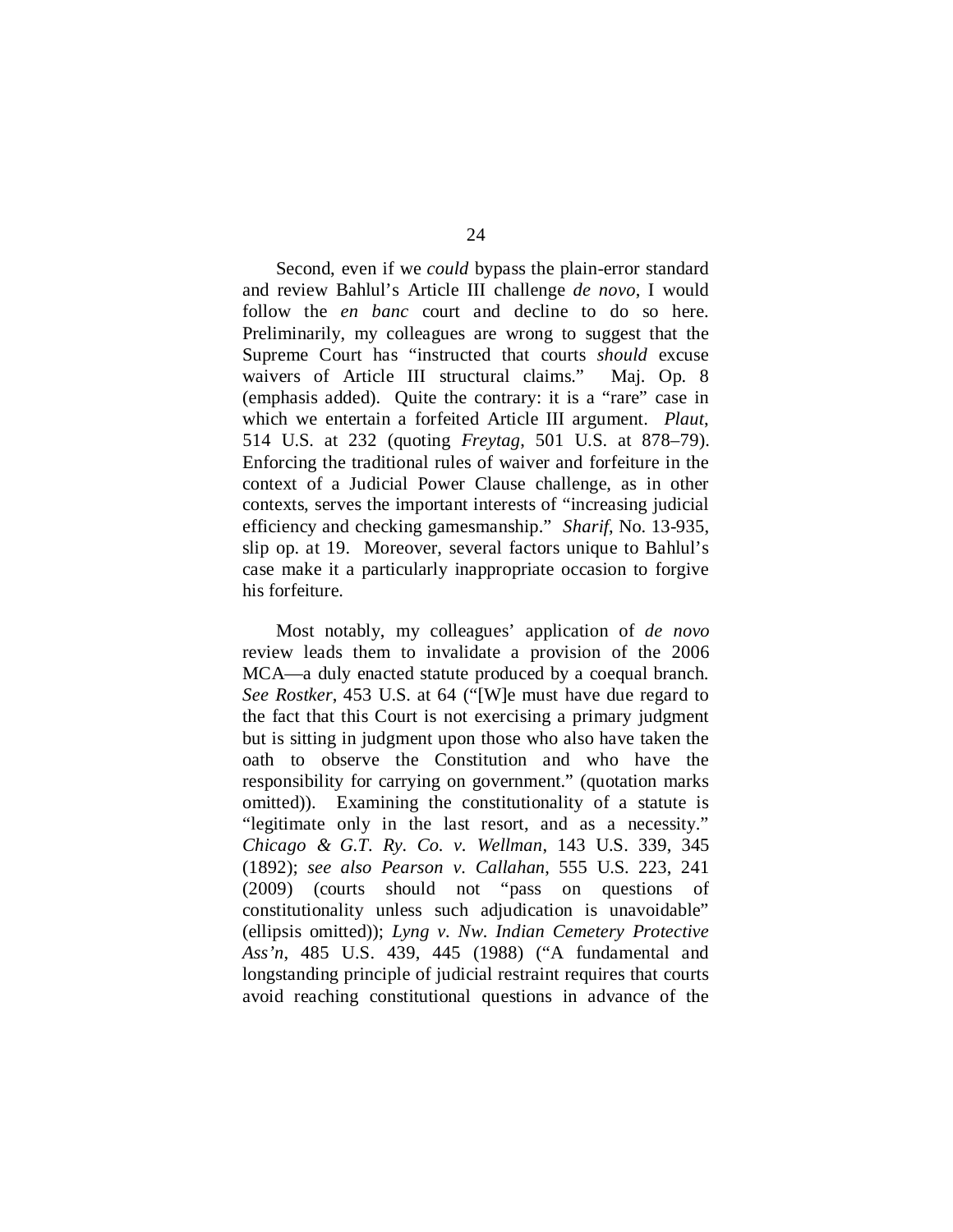necessity of deciding them."); *N. Pipeline Constr. Co. v. Marathon Pipe Line Co.*, 458 U.S. 50, 90 (1982) (Rehnquist, J., concurring in judgment) ("Particularly in an area of constitutional law such as that of 'Art. III Courts,' with its frequently arcane distinctions and confusing precedents, rigorous adherence to the principle that this Court should decide no more of a constitutional question than is absolutely necessary accords with both our decided cases and with sound judicial policy."). Restraint is particularly necessary here because our decision affects sensitive matters of national security, the consequences of which we have neither the information nor the perspicacity to predict. *See Dep't of Navy v. Egan*, 484 U.S. 518, 530 (1988) ("courts traditionally have been reluctant to intrude . . . in military and national security affairs"); *Latif v. Obama*, 677 F.3d 1175, 1182 (D.C. Cir. 2011) ("Both the Constitution and common sense support judicial modesty" in this area because "the judiciary has the least competence and the smallest constitutional footprint."); *Humanitarian Law Project*, 561 U.S. at 34 ("[N]ational security and foreign policy concerns arise in connection with efforts to confront evolving threats in an area where information can be difficult to obtain and the impact of certain conduct difficult to assess.").

Further, excusing Bahlul's forfeiture would not serve the interests of justice because he is concededly—and unapologetically—guilty of the charged offenses. Before the military commission, Bahlul candidly admitted to being a member of al Qaeda and engaging in all of the conduct attributed to him. *See* App. 190–94. Although he took one exception to the charge that he wore an explosive belt in order to protect bin Laden, he also noted, "[T]his doesn't mean that if I was given an explosive belt and bin Laden . . . asked me to explode myself, that I wouldn't do that. Of course, I would." App. 194. He promised to continue "to fight America" if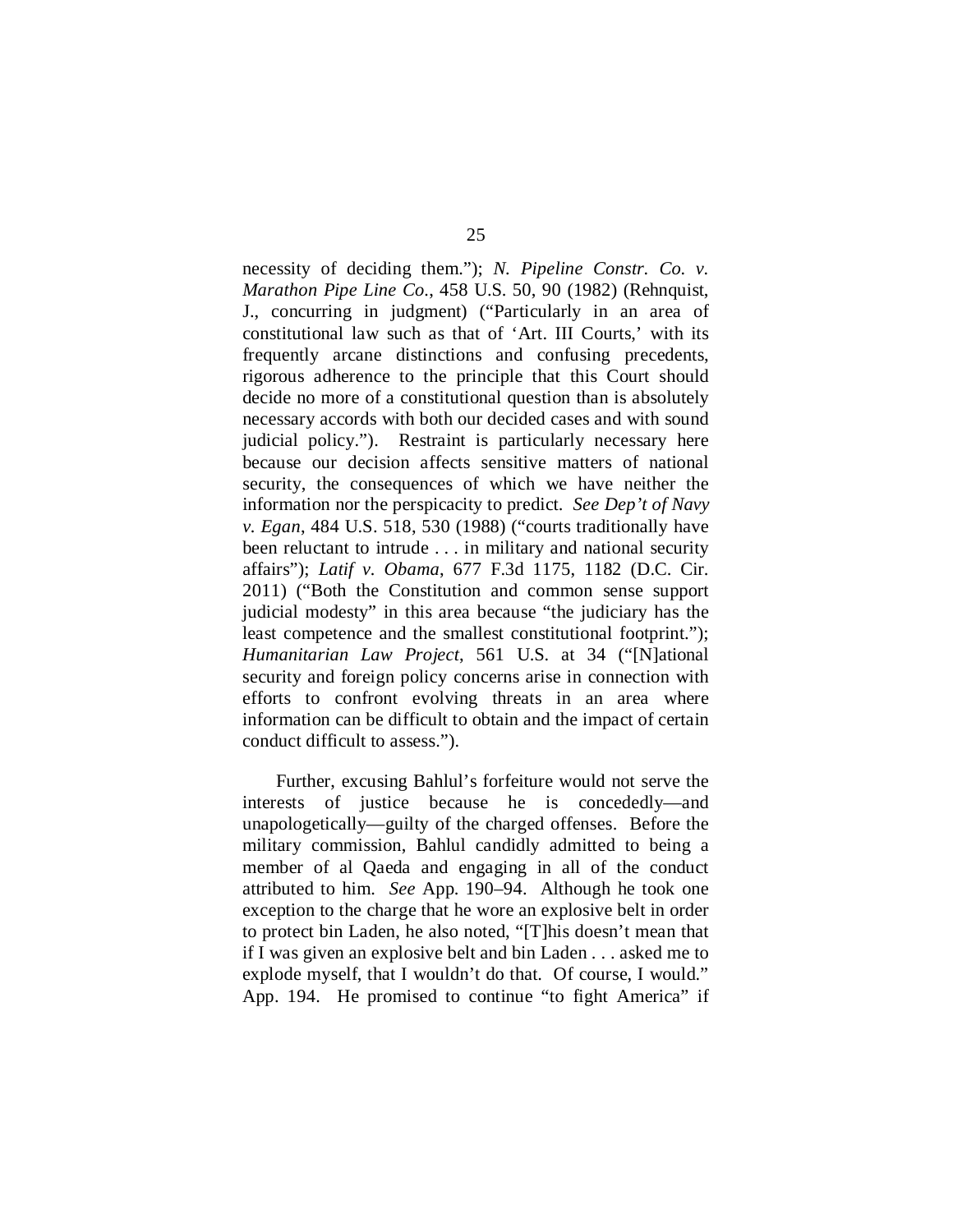released "until the last drop of blood." App. 161–62; *see also*  App. 161 ("I will not leave the American government anywhere on the face of this earth."). As I explain later, *infra*  pp. 38–42, Bahlul's *conduct* was indisputably illegal under international law, whether or not he was charged with an offense the international community expressly recognizes. *See Marcus*, 560 U.S. at 265 (declining to exempt from plainerror review "errors that create a risk that a defendant will be convicted based exclusively on noncriminal conduct"). The notion that we should pardon Bahlul's forfeiture is "so ludicrous as itself to compromise the public reputation of judicial proceedings." *Puckett*, 556 U.S. at 143; *see also Cotton*, 535 U.S. at 634 ("The real threat . . . to the 'fairness, integrity, and public reputation of judicial proceedings' would be if respondents, despite the overwhelming and uncontroverted evidence that they were [guilty], were to [benefit from] an error that was never objected to at trial.").

Finally, nothing prevented Bahlul from raising his constitutional challenges before the military commission. *See Intercollegiate Broad. Sys., Inc. v. Copyright Royalty Bd.*, 571 F.3d 69, 76 (D.C. Cir. 2009) (declining to forgive forfeiture because party "offer[ed] no justification for its delay"). Bahlul chose to "boycott" the proceedings in the hope it would "make the Muslims rise for [al Qaeda's] cause." App. 156, 162. By rejecting the assistance of counsel and voluntarily absenting himself from the proceedings, forfeiture was "one of the perils [Bahlul] assume[d]." *United States v. Vonn*, 535 U.S. 55, 73 n.10 (2002). Bahlul had every opportunity to raise his challenges and he must accept the consequences of his deliberate failure to do so. *See Puckett*, 556 U.S. at 136.

Nor is this a case where applying the ordinary rules of forfeiture would forever prevent *de novo* review of the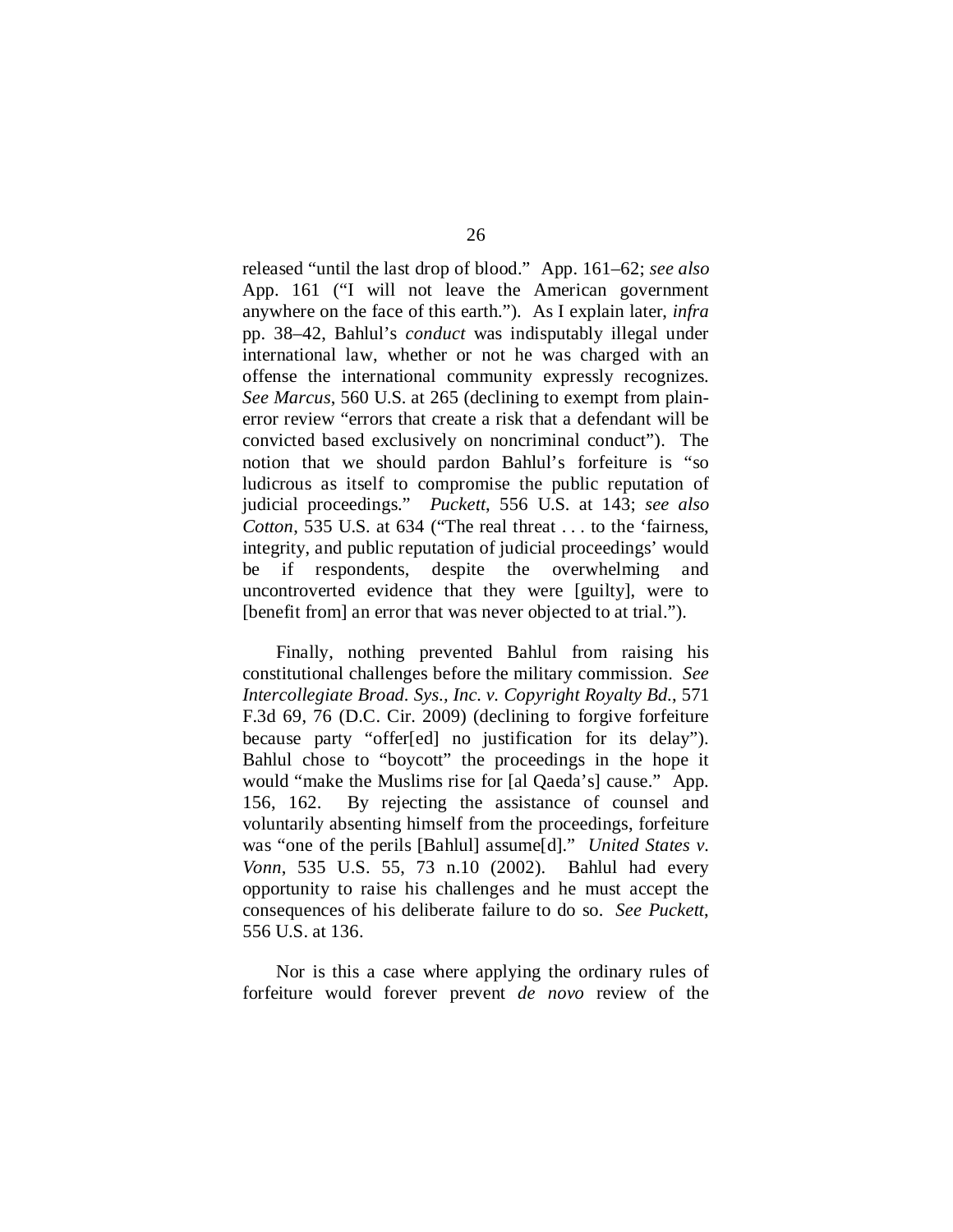constitutionality of the challenged provision. This concern may have been the principal motivation behind *Schor*. The law at issue in *Schor* permitted the CFTC to hear state-law counterclaims in reparations proceedings. 478 U.S. at 837. But the CFTC's jurisdiction was non-exclusive: parties remained free to bring reparations claims in federal court. *Id.* at 836. Thus, parties who *chose* to litigate before the CFTC arguably waived their right to complain about the CFTC's adjudication of state-law counterclaims. The same was true for the parties who raised the counterclaims—which were permissive, not compulsory, under the relevant law. *Id.* at 837. As a result, the Supreme Court faced a dilemma. If the ordinary rules of waiver applied, no court could ever determine whether the CFTC's adjudication of state-law counterclaims violated the Judicial Power Clause of Article III. This Catch-22 likely animated the *Schor* Court's decision to excuse the waiver and explains why it thought that "the parties cannot be expected to protect" the "institutional interests" behind Article III. *Id.* at 851. Here, that concern is plainly absent because every enemy combatant has the ability—and incentive—to challenge the military commission's jurisdiction. *See Bond v. United States*, 131 S. Ct. 2355, 2365 (2011) ("[T]he claims of individuals—not of Government departments—have been the principal source of judicial decisions concerning separation of powers and checks and balances."); Daniel J. Meltzer, *Legislative Courts, Legislative Power, and the Constitution*, 65 IND. L.J. 291, 304 (1990) ("[T]he strategic interests of litigants substantially coincide with institutional interests protected by article III."). We can indeed check "the power of the political branches to sideline the federal courts," Maj. Op. 6, once an enemy combatant properly preserves the argument. *See Sharif*, No. 13-935, slip op. at 19 ("the Article III right is substantially honored" notwithstanding courts "permitting waiver" in some cases).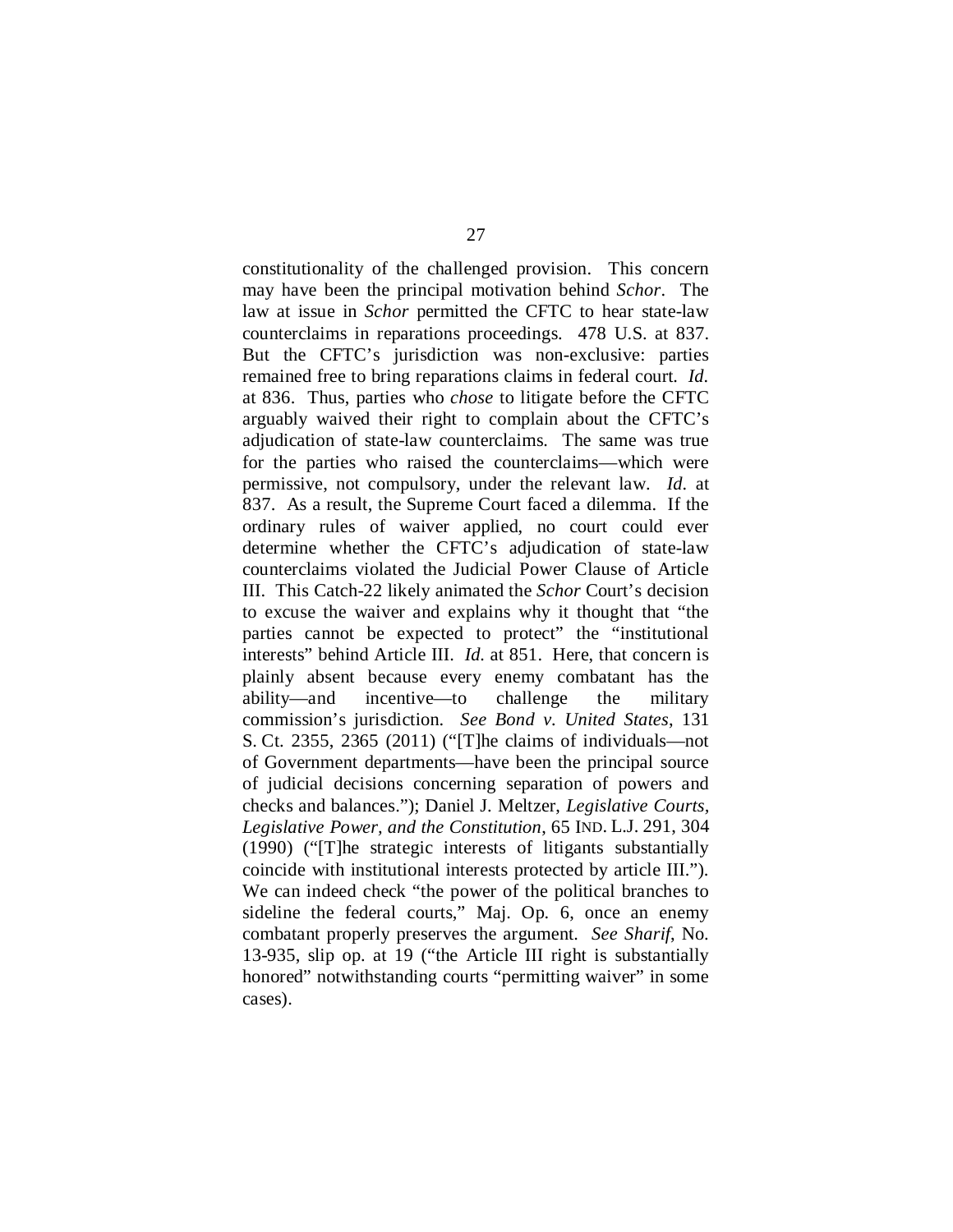In sum, I believe my colleagues err by parting ways with the *en banc* court and reviewing Bahlul's Article III challenge *de novo*. Their decision to sidestep the plain-error standard reads too much into an obscure passage from *Schor*—a reading the Supreme Court disavowed in *Plaut* and overruled in *Sharif*—and ignores important distinctions between civil and criminal cases. *Cf. Sharif*, No. 13-935, dissenting op. at 18 (Thomas, J.) (Article III issues "cannot—and should not be resolved through a cursory reading of *Schor*, which itself is hardly a model of careful constitutional interpretation").

Applying the plain-error standard of review, I would easily reject Bahlul's challenges to his conspiracy conviction. The plain-error standard is "difficult" to satisfy, "as it should be." *United States v. Dominguez Benitez*, 542 U.S. 74, 83 n.9 (2004). The forfeited error must be "so obvious" that "the trial judge and prosecutor were derelict in countenancing it." *Bolla*, 346 F.3d at 1153. Here, the Congress's decision to authorize the trial of conspiracy by military commission did not *plainly* transcend Article III, as the *en banc* court's decision and my colleague's concurrence impliedly recognize. *See Bahlul*, 767 F.3d at 18–27; Concur. Op. 1–2. At the very least, "the lack of prior precedent . . . and the novelty of the issue presented militate against calling th[is] mistake plain error." *United States v. Blackwell*, 694 F.2d 1325, 1342 (D.C. Cir. 1982); *see also United States v. Terrell*, 696 F.3d 1257, 1260 (D.C. Cir. 2012) (error not plain unless "a clear precedent in the Supreme Court or this circuit establishe[s] its erroneous character"). Thus, no matter one's view of the merits, Bahlul cannot satisfy the "plainness" requirement of the plain-error standard. *See Olano*, 507 U.S. at 732. Nor do I believe he can satisfy the "error" requirement, a topic I turn to now.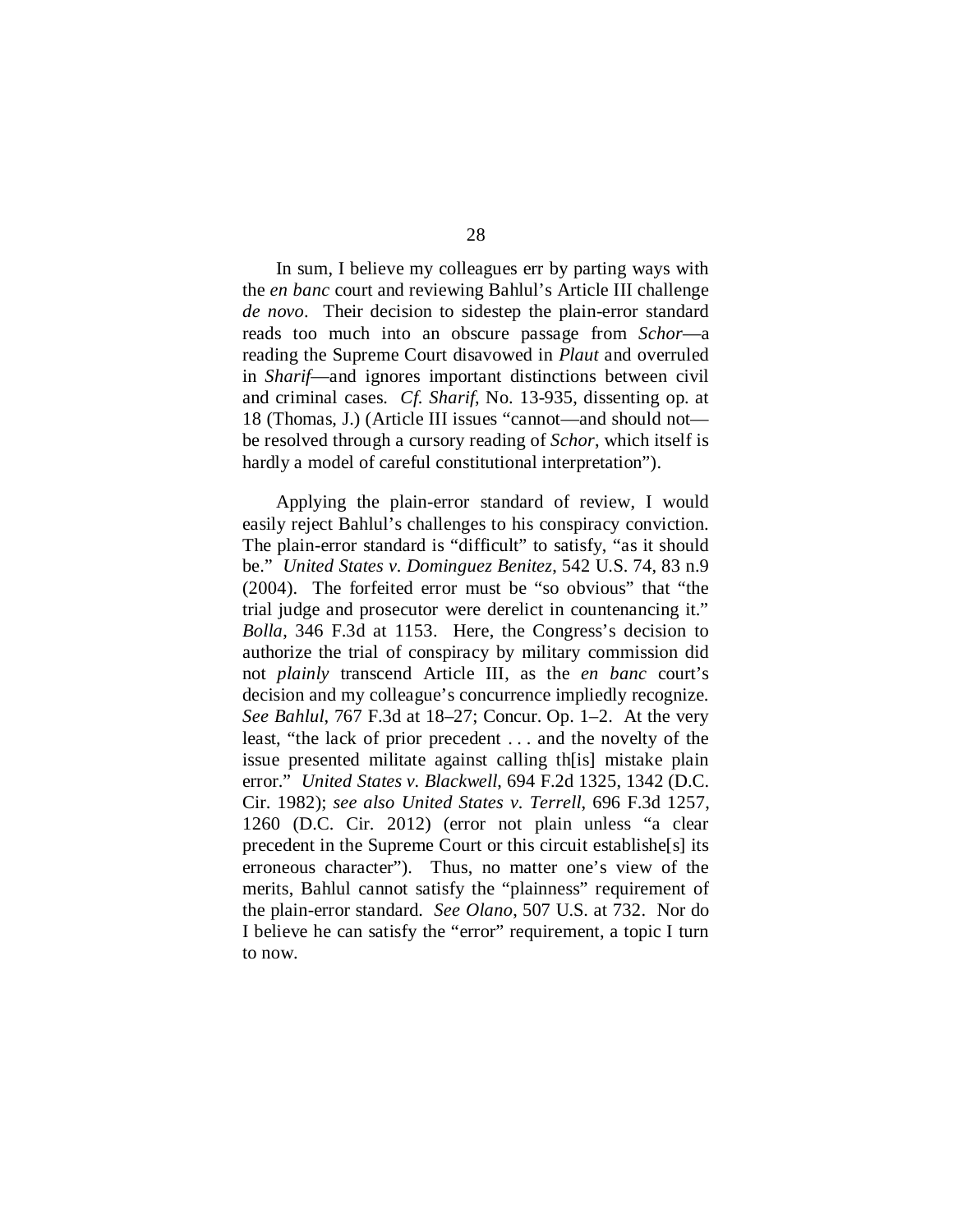# **II. THE CONSTITUTIONAL CHALLENGES**

Bahlul argues that (i) the Congress—in codifying conspiracy to commit war crimes as an offense triable by military commission—exceeded its Article I powers and independently violated Article III; (ii) he was convicted based on his thoughts, beliefs and ideals in contravention of the First Amendment; and (iii) the 2006 MCA discriminates against him as an alien in violation of the equal protection component of the Fifth Amendment. The latter two arguments are frivolous on their face. *See infra* Part II.C. Bahlul's Article I and Article III arguments, however, warrant a more thorough examination.

As detailed below, the Congress acted within its Article I authority and did not contravene any personal or structural Article III principles in codifying conspiracy as an offense triable by military commission. Bahlul's conspiracy trial and conviction were sanctioned by the President,  $9 \text{``pursuant to an}$  $9 \text{``pursuant to an}$ express . . . authorization of Congress." *Youngstown*, 343 U.S. at 635 (Jackson, J., concurring). Their constitutionality is therefore "supported by the strongest of presumptions and the widest latitude of judicial interpretation, and the burden of persuasion . . . rest[s] heavily upon" Bahlul to rebut it. *Id*. at 637. Additionally:

[T]he detention and trial of petitioner[]—ordered by the President in the declared exercise of his powers as Commander in Chief of the Army in time of war and of grave public danger—are not to be set aside

<span id="page-76-0"></span><sup>-&</sup>lt;br>9 *See Bahlul*, 767 F.3d at 6 ("In 2003, the President designated Bahlul eligible for trial by military commission and in 2004 military prosecutors charged him with conspiracy to commit war crimes.").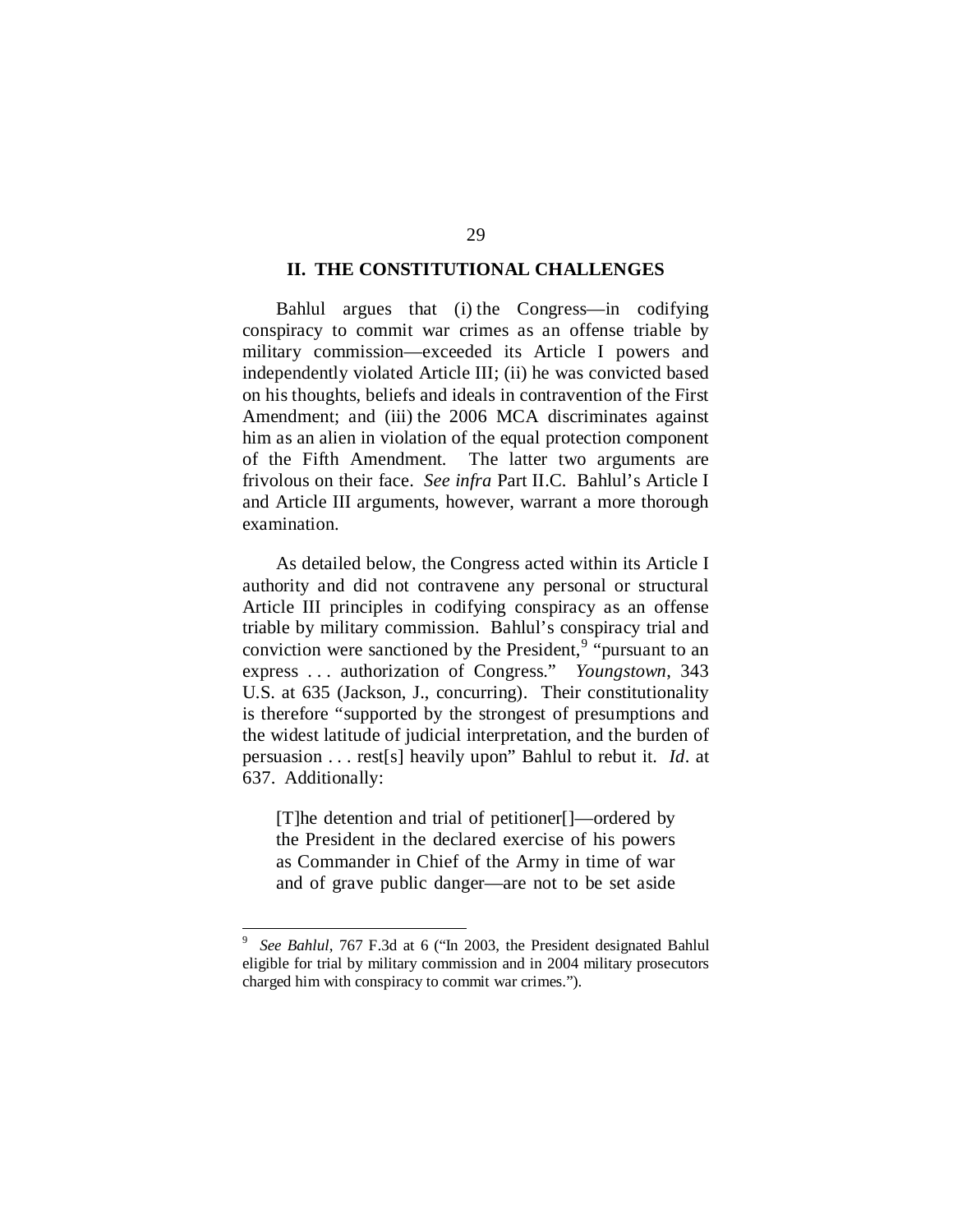by the courts without the *clear conviction* that they are in conflict with the Constitution . . . .

*Ex parte Quirin,* 317 U.S. 1, 25 (1942) (emphasis added).<sup>[10](#page-77-0)</sup>

# **A. ARTICLE I**

Bahlul begins with an uncontroversial premise: "law-ofwar military commissions" can try only those "offenses against the law of war." Pet'r's Br. 12 (quoting *Bahlul*, 767 F.3d at 7). But he then embroiders that premise with needlework that produces naught but knots. First, he insists that the Congress's power to codify a law-of-war offense derives exclusively from the Define and Punish Clause, U.S. CONST. art I, § 8, cl. 10. Second, he argues that the Define and Punish Clause allows the Congress to codify a law-of-war offense only if the international community has expressly agreed, element-by-element, that the offense is cognizable. And based on the Government's concession that "conspiracy has not attained recognition at this time as an offense under customary international law," Gov't's *En Banc* Br. at 34, Bahlul insists that "[t]he answer . . . is both plain and

<span id="page-77-0"></span> <sup>10</sup> In *Hamdan*, the plurality flipped *Quirin*'s "clear conviction" language, stating "[w]hen . . . neither the elements of the offense nor the range of permissible punishments is defined by statute or treaty, the precedent must be plain and unambiguous" because "[t]o demand any less would be to risk concentrating in military hands a degree of adjudicative and punitive power in excess of that contemplated either by statute or by the Constitution." *Hamdan*, 548 U.S. at 602 (plurality). Justice Thomas, in dissent, correctly pointed out that "[t]his is a pure contrivance, and a bad one at that. It is contrary to the [clear conviction] presumption we acknowledged in *Quirin*." *Id.* at 690 (Thomas, J., dissenting). In any event, the *Quirin* presumption, even by the *Hamdan* plurality's lights, applies here because Bahlul's offense *is* "defined by statute"—namely, the 2006 MCA. *See id.* at 602 (plurality).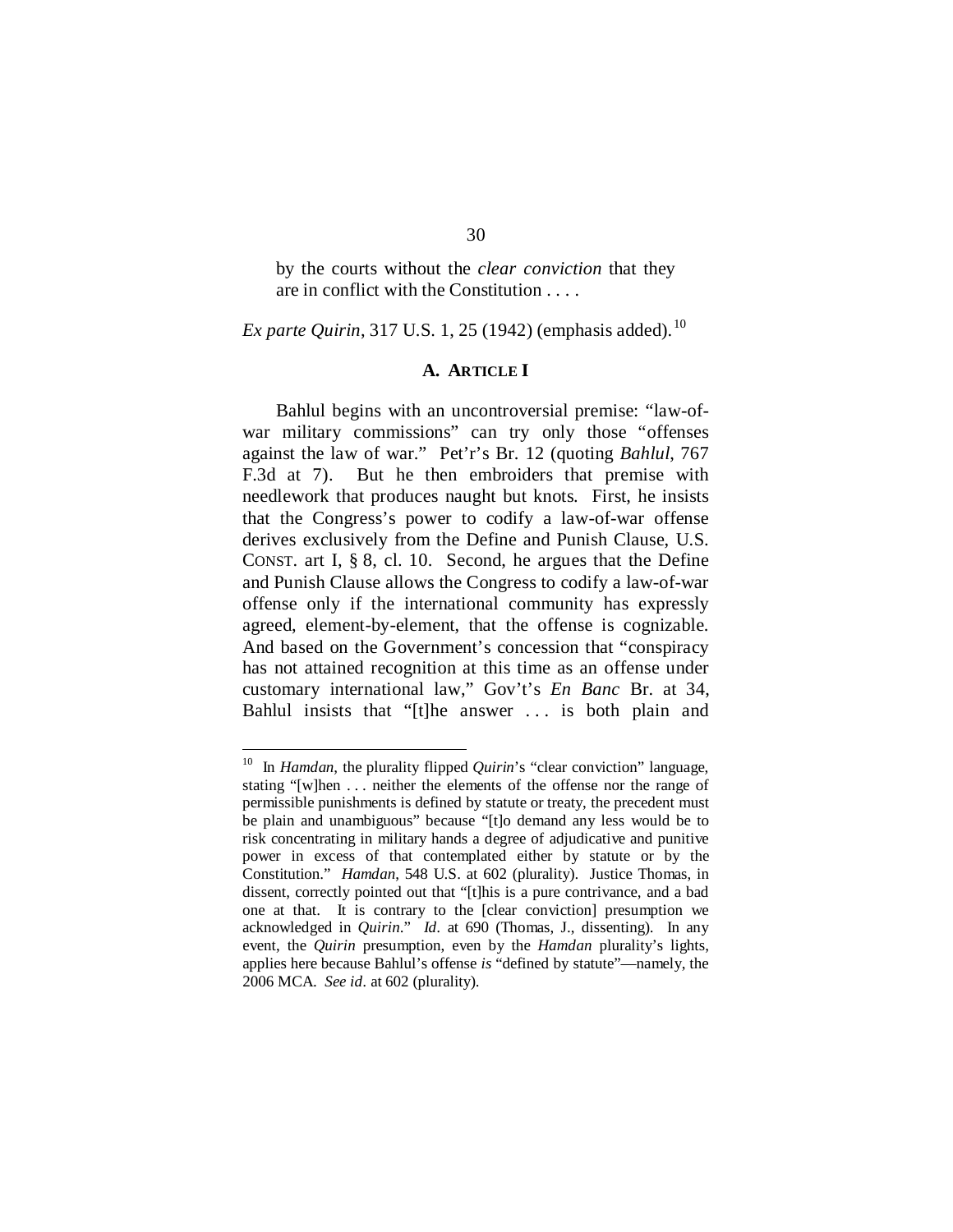uncontested": conspiracy falls outside the Congress's Article I power. Pet'r's Br. 24.

Both of Bahlul's embroidered premises are wrong. Even under the Define and Punish Clause alone, the Congress has the constitutional authority to codify conspiracy to commit war crimes by military commission. The international community *does* recognize that Bahlul violated "the principles of the law of nations, as they result from the usages established among civilized peoples, from the laws of humanity and the dictates of the public conscience," *Quirin*, 317 U.S. at 35, and the Congress has done nothing more than provide for "the limits or precise meaning" of those principles in authorizing the trial and sentencing by military commission for the violation thereof. 11 U.S. Op. Atty. Gen. 297, 299 (1865) (then–Attorney General James Speed's review of Lincoln conspirators' trial).

Bahlul's other embroidered premise fares no better. The Congress does not derive its power to enumerate war crimes triable by military commission solely from the Define and Punish Clause. As the Supreme Court has recognized, the "capture, detention, and *trial* of unlawful combatants" are " 'important incidents of *war*,' " *Hamdi v. Rumsfeld*, 542 U.S. 507, 518 (2004) (plurality) (quoting *Quirin*, 317 U.S. at 28 (emphases added) (alteration omitted)), and the Congress's power to conduct war, in all of its "incidents," necessarily derives from its several Article I war powers *mutatis mutandis*. "[U]nlike the Define and Punish Clause, . . . the other Article I war powers clauses do not refer to international law and are not defined or constrained by international law." *Bahlul*, 767 F.3d at 73 (Kavanaugh, J., concurring/dissenting).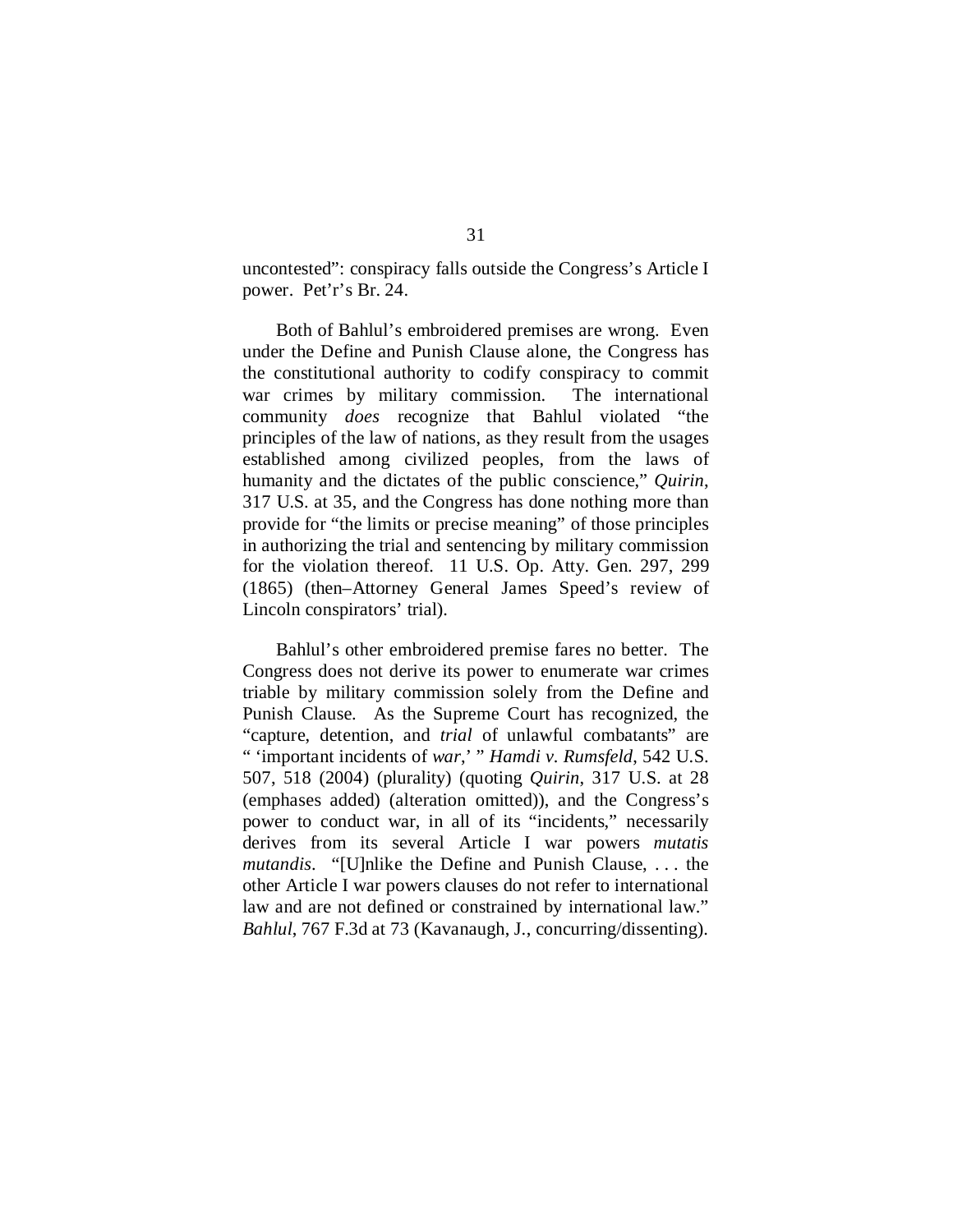### **1. Define and Punish Clause**

The Define and Punish Clause declares that "[t]he Congress shall have Power . . . [t]o define and punish Piracies and Felonies committed on the high Seas, and Offences against the Law of Nations." U.S. CONST. art. I, § 8, cl. 10. The power to "define" means that the Congress can "determine," "decide" or "lay down definitely" offenses against the law of nations. *Define*, OXFORD ENGLISH DICTIONARY (2d ed. 1989). The word "define"—especially joined by the conjunction "and"—has teeth.

At the Constitutional Convention, the debate over the Define and Punish Clause focused on whether the Congress should be given the power to do more than merely *punish* violations of the law of nations. An early draft of the Clause recited that the Congress could "define & punish piracies and felonies on the high seas" but could only "*punish* offenses agst. the law of nations." Charles D. Siegal, *Deference and Its Dangers: Congress' Power to "Define ... Offenses Against the Law of Nations"*, 21 VAND. J. TRANSNAT'L L. 865, 876 (1988) (quoting 2 THE RECORDS OF THE FEDERAL CONVENTION OF 1787, at 614 (Farrand ed. 1937) (Madison's notes) (emphasis added)). Gouverneur Morris, a Pennsylvania delegate to the Constitutional Convention, "moved to strike out 'punish' before the words 'offenses agst. the law of nations' " so that they would be "*definable* as well as punishable, by virtue of the preceding member of the sentence." *Id.* (emphasis in original). James Wilson, another Pennsylvania delegate, objected, arguing that "[t]o pretend to *define* the law of nations" would give the drafters a "look of arrogance" and "make us ridiculous." *Id.* (emphasis in original). In rejoinder, Morris explained that passive reliance on the international community was unworkable because "the law of nations [is] often too vague and deficient to be a rule."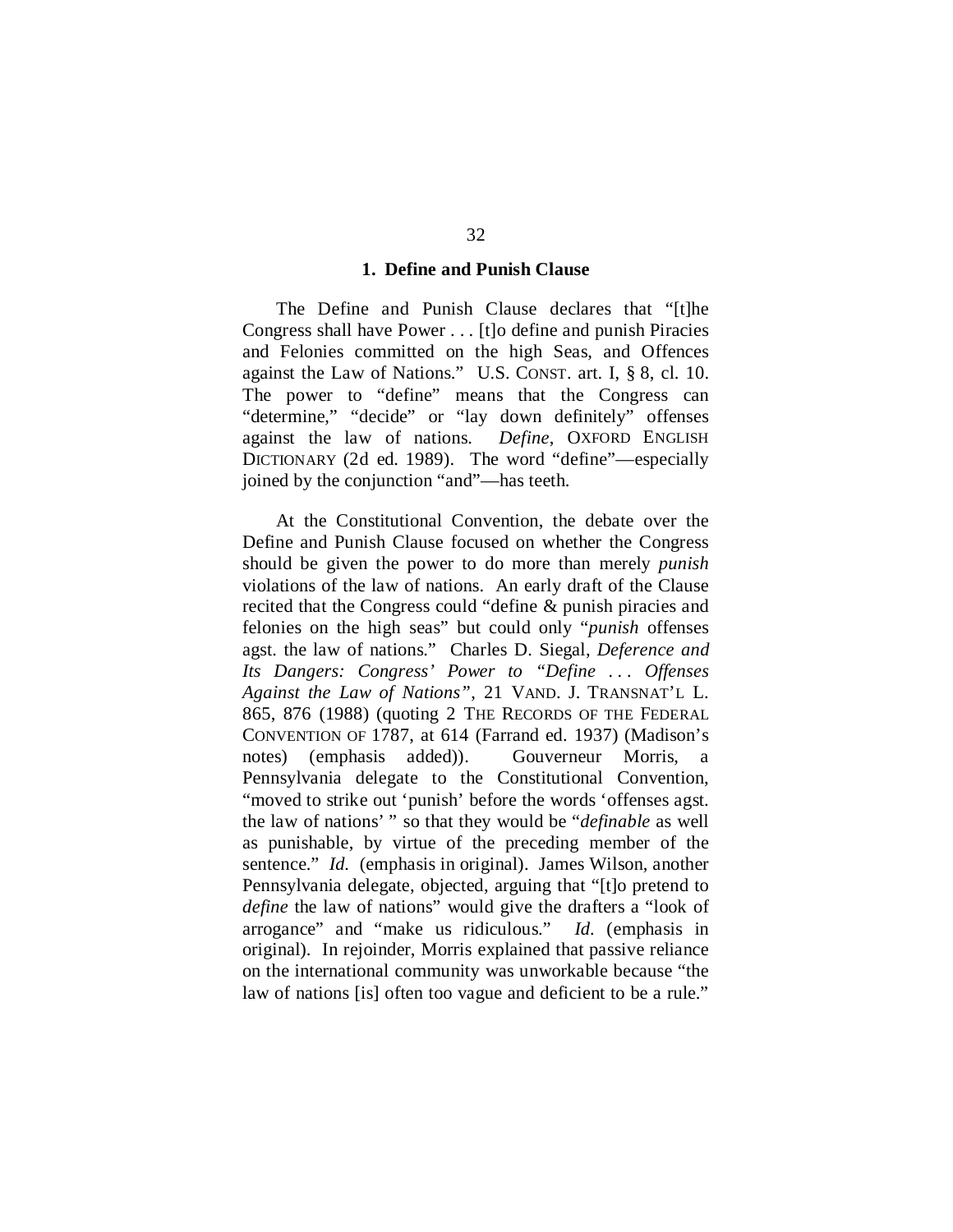*Id.* (alterations omitted); *see also* THE FEDERALIST NO. 42, at 266 (Madison) (explaining that "define" power was necessary to secure "certainty and uniformity"). Morris's approach carried the day, establishing that the Congress was not reflexively to follow other nations' lead in formulating offenses but instead to contribute to their formulation. *See*  Peter Margulies, *Defining, Punishing, and Membership in the Community of Nations: Material Support and Conspiracy Charges in Military Commissions*, 36 FORDHAM INT'L L.J. 1, 27 (2013) ("Morris's concern suggested that Congress would play a valuable role by not merely defining the law of nations in a mechanical fashion, but refining that occasionally turgid and murky stream of disparate sources."); *cf.* 2 THE RECORDS OF THE FEDERAL CONVENTION OF 1787, at 316 (Morris) ("define . . . was said by others to be applicable to the creating of offences").

The Clause's history and text suggest two principles helpful to our interpretive task. The first is that international law derives from "a myriad of sources" and is "vast and always changing." Margulies, *supra*, at 24; *see also Bahlul*, 767 F.3d at 54 (Brown, J., concurring/dissenting). Justice Joseph Story, in 1820, recognized the varying nature of international law, observing that "[o]ffences . . . against the law of nations, cannot, with any accuracy, be said to be completely ascertained and defined in any public code recognised by the common consent of nations," and therefore the Congress was given the "power to define." *United States v. Smith*, 18 U.S. 153, 159 (1820). The observation has stood the test of time. As declared at the Nuremburg International Military Tribunal that tried the World War II war criminals:

[I]nternational law is not the product of an international legislature, and . . . international agreements . . . have to deal with general principles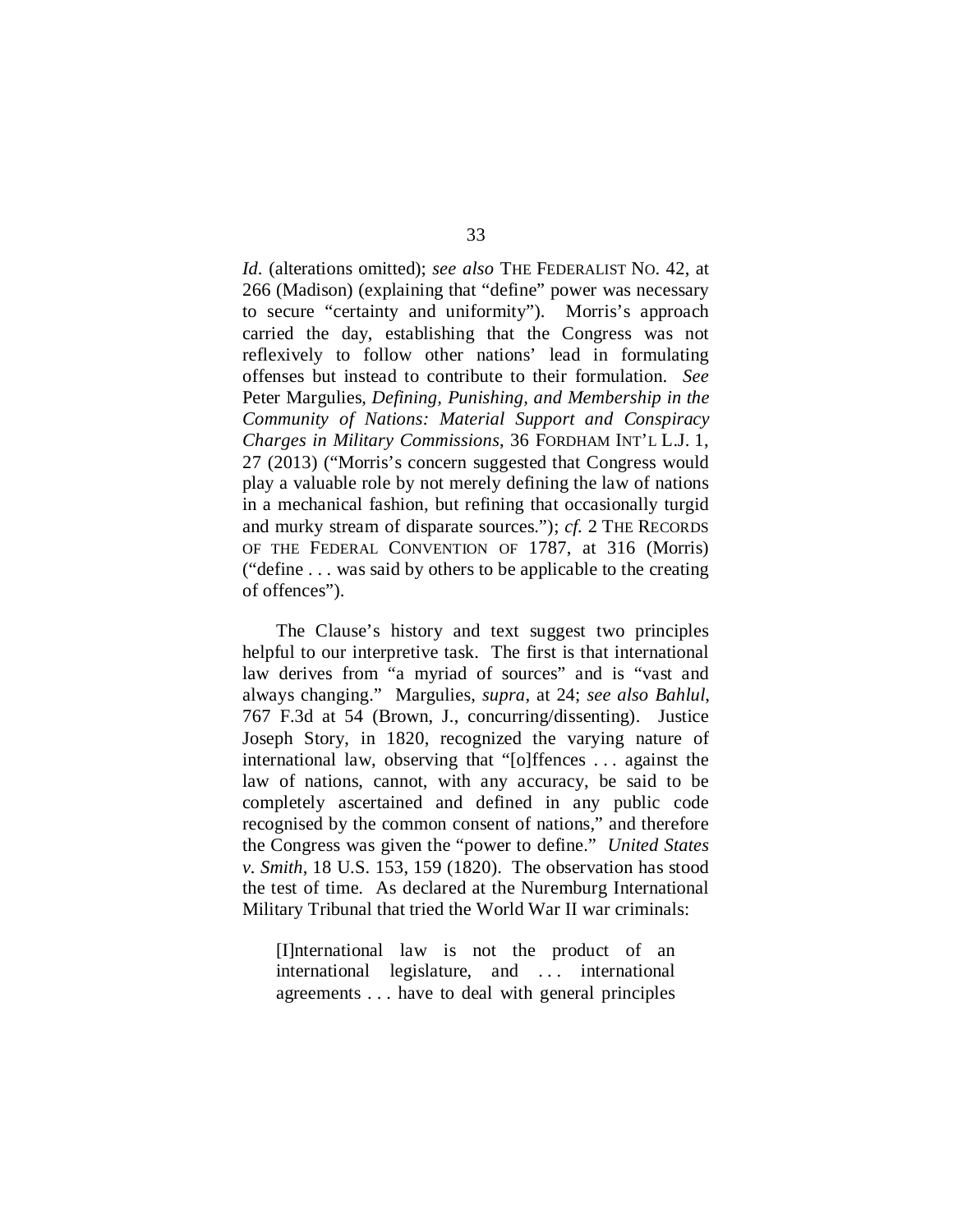of law. . . . The law of war is to be found not only in treaties, but in the customs and practices of states which gradually obtained universal recognition, and from the general principles of justice applied by jurists and practised by military courts. This law is not static, but by continual adaptation follows the needs of a changing world."

1 INT'L MILITARY TRIBUNAL (IMT), TRIAL OF THE MAJOR WAR CRIMINALS BEFORE THE INTERNATIONAL MILITARY TRIBUNAL: NUREMBERG 221 (1947).

The second principle is that "[t]he judiciary must give Congress extraordinary deference when it acts under its Define and Punish Clause powers." *Bahlul*, 767 F.3d at 59 (Brown, J., concurring/dissenting). The Framers recognized that "[d]efining and enforcing the United States' obligations under international law require the making of extremely sensitive *policy* decisions, decisions which will inevitably color our relationships with other nations." *Finzer*, 798 F.2d at 1458 (emphasis added). "[S]uch decisions 'are delicate, complex, and involve large elements of prophecy. . . . They are decisions of a kind for which the Judiciary has neither aptitude, facilities nor responsibility.' " *Id.* at 1458–59 (quoting *Chi. & S. Air Lines, Inc. v. Waterman Steamship Corp*., 333 U.S. 103, 111 (1948)). Indeed, "[j]udicial deference to such congressional definition is but a corollary to the grant to Congress of *any* Article I power." *Eldred v. Ashcroft*, 537 U.S. 186, 218 (2003) (emphasis added) (quotation marks omitted).

The Supreme Court has remained faithful to these principles in the few instances in which it has examined the prosecution of war crimes by military commission. The first instance was *Quirin*. There, the Court had no difficulty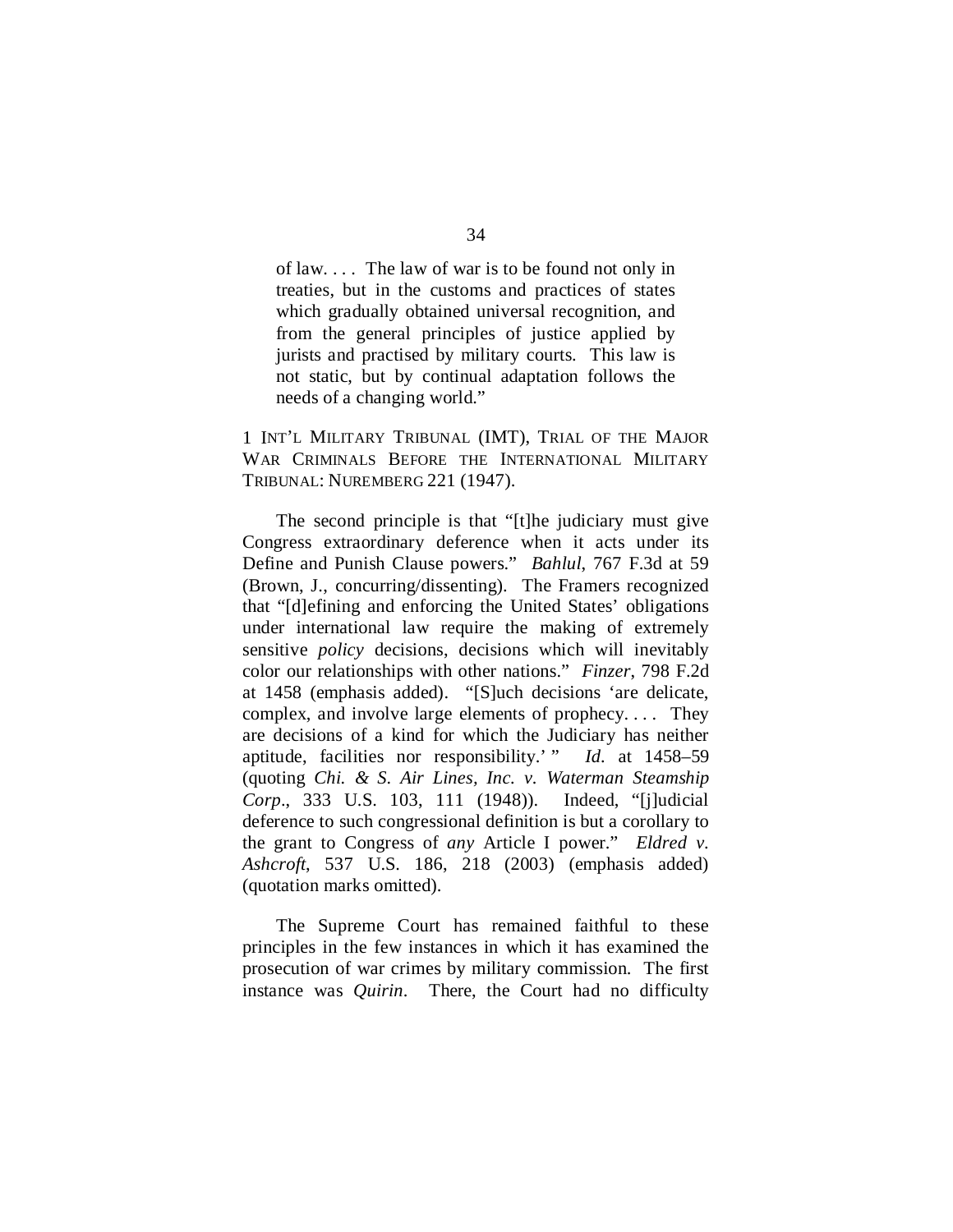concluding that the offenses charged against the Nazi saboteurs—espionage and sabotage—had "generally been accepted" as punishable by military commission under international law. *Quirin*, 317 U.S. at 31–36. The offenses with which the saboteurs were charged, according to the *Quirin* Court, resulted from conduct "plainly" recognized as violative of the law of war. *Id.* at 46.

But the precedent my colleagues *cannot* reconcile with their Define and Punish Clause holding is *Application of Yamashita*, 327 U.S. 1 (1946). At the time Japanese Commander Yamashita assumed command, General MacArthur's troops were waging their assault on, and ultimate liberation of, the Philippines. *Id.*. at 31–32 (Murphy, J., dissenting). Although Allied victory was imminent, Yamashita's army troops and naval forces "exterminate[d] a large part [more than 25,000] of the civilian population of Batangas Province." *Id.* at 14 (majority op.). While the crimes committed by Yamashita's *soldiers and sailors* were "recognized in international law as violations of the law of war," Yamashita *himself* was not charged with participating in, or directing, their commission but instead with "fail[ing] to discharge his duty as commander to control . . . the members of his command." *Id*. at 13–14. The difficulty, then, was that international law did not expressly provide that a war-time commander could be prosecuted for failing to stop those under his command from committing war crimes. *See* Siegal, *supra*, at 883 (noting international law "dealt only tangentially with the issue" and "no provision dealt specifically with a commander's obligation to control his troops"). Nevertheless, the Court affirmed Yamashita's conviction and capital sentence.

In so doing, the Court framed the question as follows: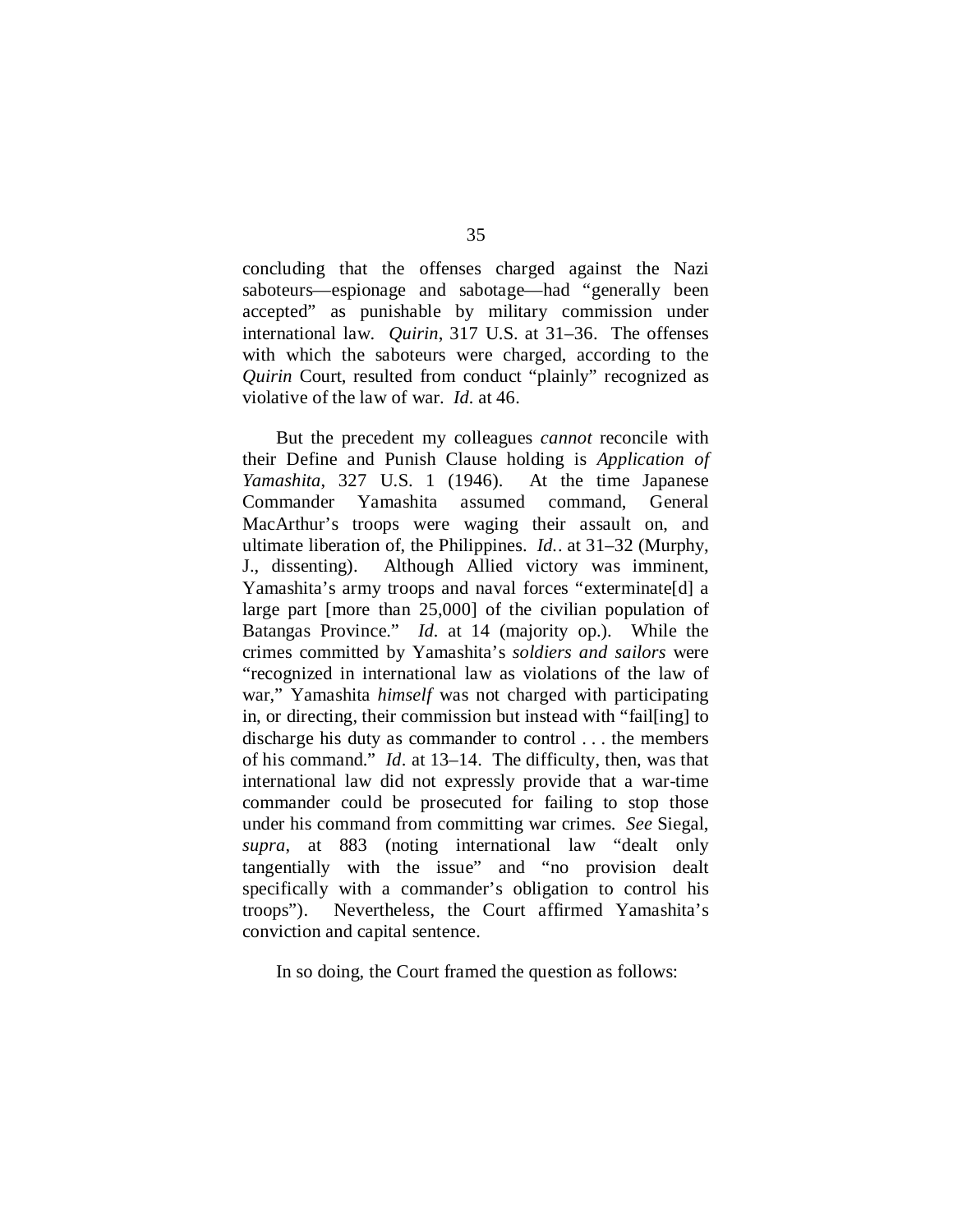[W]hether the law of war imposes on an army commander a duty to take such appropriate measures as are within his power to control the troops under his command for the prevention of the specified acts which are violations of the law of war and which are

likely to attend the occupation of hostile territory by an uncontrolled soldiery, and whether he may be charged with personal responsibility for his failure to take such measures when violations result.

*Yamashita*, 327 U.S. at 14–15. The Court looked to four international-law sources for an answer. Although none directly addressed whether a commanding officer's failure to affirmatively prevent his troops from committing war crimes was itself a war crime, the Fourth Hague Convention of 1907 established that armed forces could be considered lawful belligerents only if commanded by an individual "responsible for his subordinates." *Id.* at 15 (quoting 36 Stat. 2295). Article 43 of the Annex to the Fourth Hague convention required a commander occupying enemy territory to "take all the measures in his power to restore, and *ensure, as far as possible, public order and safety, while respecting*, unless absolutely prevented, *the laws in force in the country*." *Id.* at 16 (quoting 36 Stat. 2306) (emphases added).<sup>11</sup> Notwithstanding the absence of international authority outlawing a commander's failure to affirmatively prevent

<span id="page-83-0"></span><sup>&</sup>lt;sup>11</sup> The other two sources included Article 19 of the Tenth Hague Convention, which mandated that commanding officers of bombarding naval vessels must adhere to the principles of the Tenth Hague Convention, *Yamashita*, 327 U.S. at 15 (quoting 36 Stat. 2389), and Article 26 of the Geneva Red Cross Convention of 1929, which included rules related to wounded and sick in armies and made it the commander's duty to provide "details of execution of" his duties under that Convention. *Id*. at 15–16 (quoting 47 Stat. 2074, 2092).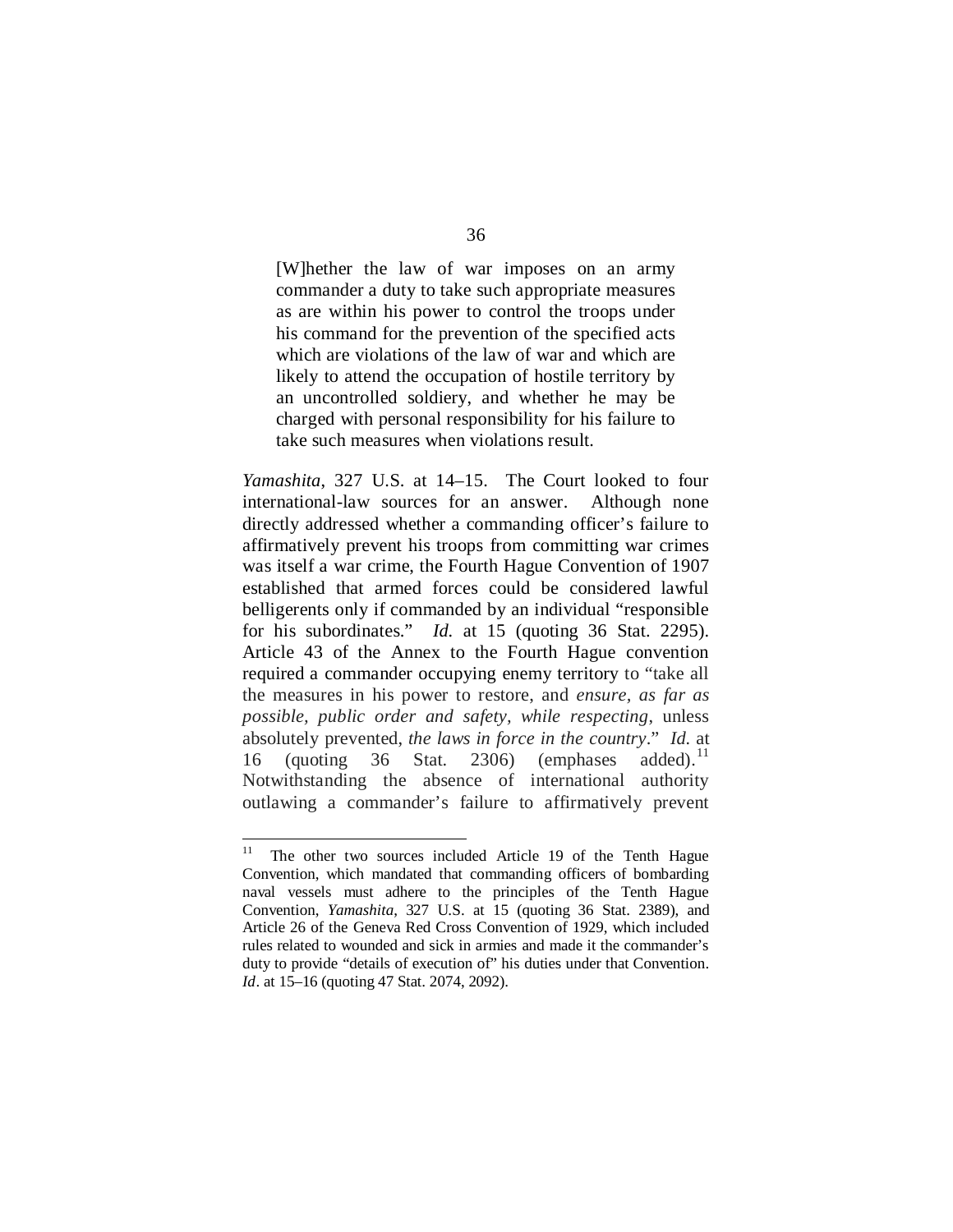those under his command from committing war crimes, the Court was not deterred, finding it "evident that the conduct of military operations by troops whose excesses are unrestrained by the orders or efforts of their commander would almost certainly result in violations which it is the *purpose* of the law of war to prevent." 327 U.S. at 15 (emphasis added). That "purpose . . . would largely be defeated if the commander . . . could with impunity neglect to take reasonable measures for their protection." *Id.* "Hence the law of war *presupposes* that its violation is to be avoided through the control of the operations of war by commanders who are to some extent responsible for their subordinates." *Id.* (emphasis added).

The holding was attacked—*molto agitato*—by the two dissenting Justices, *see id*. at 35 (Murphy, J., dissenting) (noting that "[i]nternational law ma[de] no attempt to define the duties of a commander of an army under constant and overwhelming assault; nor [did] it impose liability under such circumstances"); *id.* at 43 (Rutledge, J., dissenting), on the same ground Bahlul today urges. Justice Murphy's criticism was sweeping: "Nothing in all history or in international law" established that "such a charge against a fallen commander of a defeated force" constituted a war crime. *Id.* at 35 (Murphy, J., dissenting); *see also* Eugene Kontorovich, *Discretion, Delegation, and Defining in the Constitution's Law of Nations Clause*, 106 NW. U. L. REV. 1675, 1736 (2012) (charge in *Yamashita* was upheld "with some general and not quite on-point citations to the Hague Conventions.").<sup>[12](#page-84-0)</sup>

<span id="page-84-0"></span> <sup>12</sup> Contrary to my colleagues' suggestion, I do not rely on *Yamashita* as precedent that speaks directly to "the type of deference owed to Congress." Maj. Op. 27. Rather, in *Yamashita*, as in *Quirin* and *Hamdan*, the Court noted that the Congress did not "itself undertake[] to . . . define" the law of war. *See infra* p. 44. It is wrong, however, to suggest that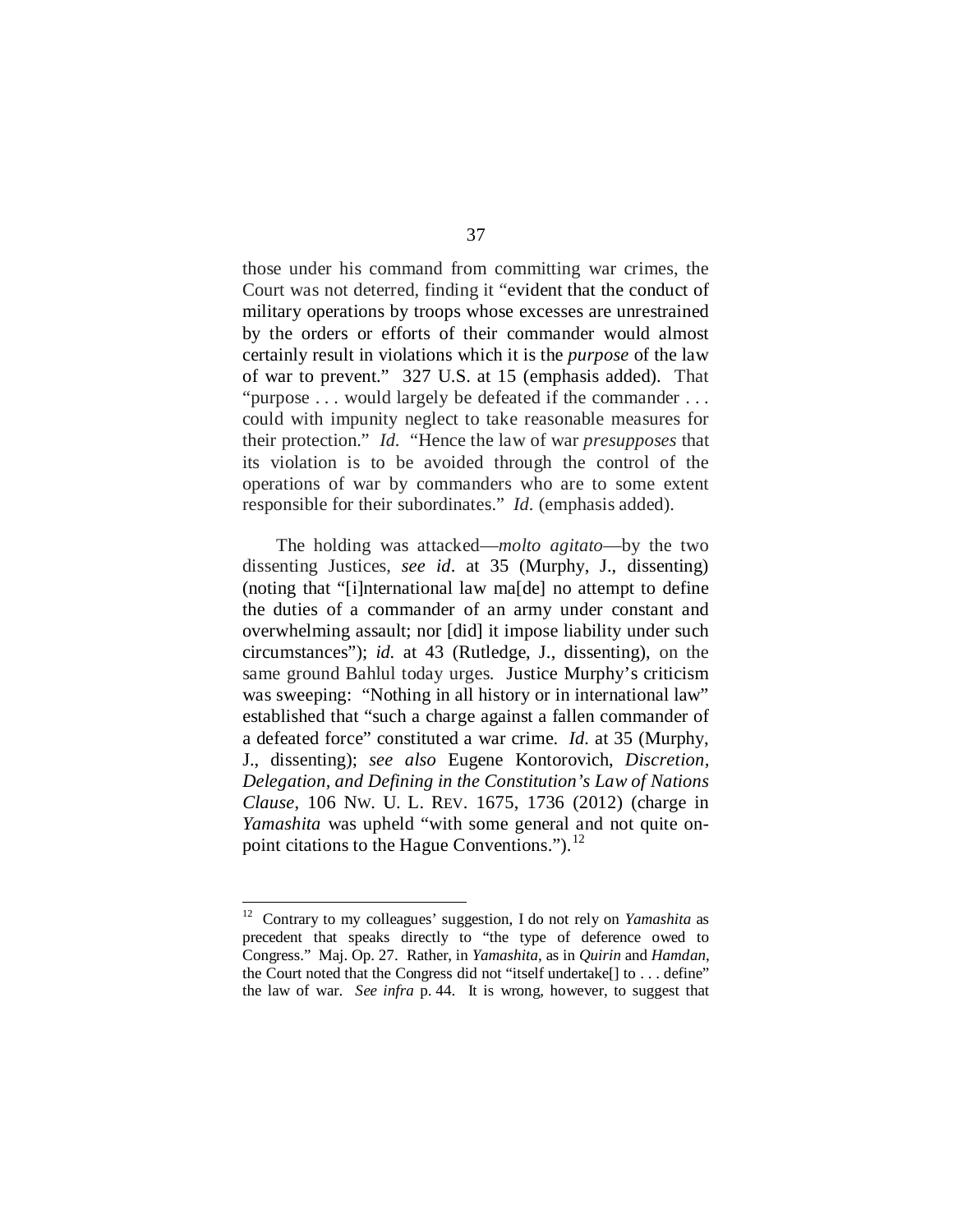Mindful of the two principles discussed above—the inherently fluid nature of international law and the deference owed to the Congress's power to define offenses against the law of nations—we should examine whether the international community *permits* Bahlul to be tried by military commission rather than requiring that the charge against him, as defined by the Congress, *matches* an offense expressly recognized by the law of nations as a war crime.

Bahlul was convicted of "conspiracy to commit war crimes." *Bahlul*, 767 F.3d at  $5^{13}$  The 2006 MCA defines conspiracy as including any enemy combatant "who conspires to commit one or more" law-of-war offenses and "who knowingly does any overt act" in furtherance thereof. 10 U.S.C. § 950v(28) (2006). As is common in the United States, the conspiracy offense set out in the 2006 MCA has two elements: an agreement to commit a war crime and an overt act in furtherance of that agreement. *Cf., e.g.*, 18 U.S.C. § 371.

In civil-law countries, conspiracy is instead viewed as a type of vicarious liability requiring proof of a completed offense. *See* Margulies, *supra*, at 84. Inchoate conspiracy has

1

*Yamashita* does not bear on the proper interpretation of the Define and Punish Clause. Far from it. *Yamashita* demonstrates that the Supreme Court, implicitly rejecting the rigid international-law veto my colleagues rely upon to vacate Bahlul's conviction, recognizes that military commissions may constitutionally try offenses that, like inchoate conspiracy, reflect broad international norms. My colleagues make no attempt to meet *Yamashita* on its terms and, given *Yamashita*'s significance, the silence is deafening.

<span id="page-85-0"></span><sup>&</sup>lt;sup>13</sup> Bahlul was also convicted of material support and solicitation, which convictions were earlier vacated by the *en banc* court. *See Bahlul*, 767 F.3d at 5, 29, 31.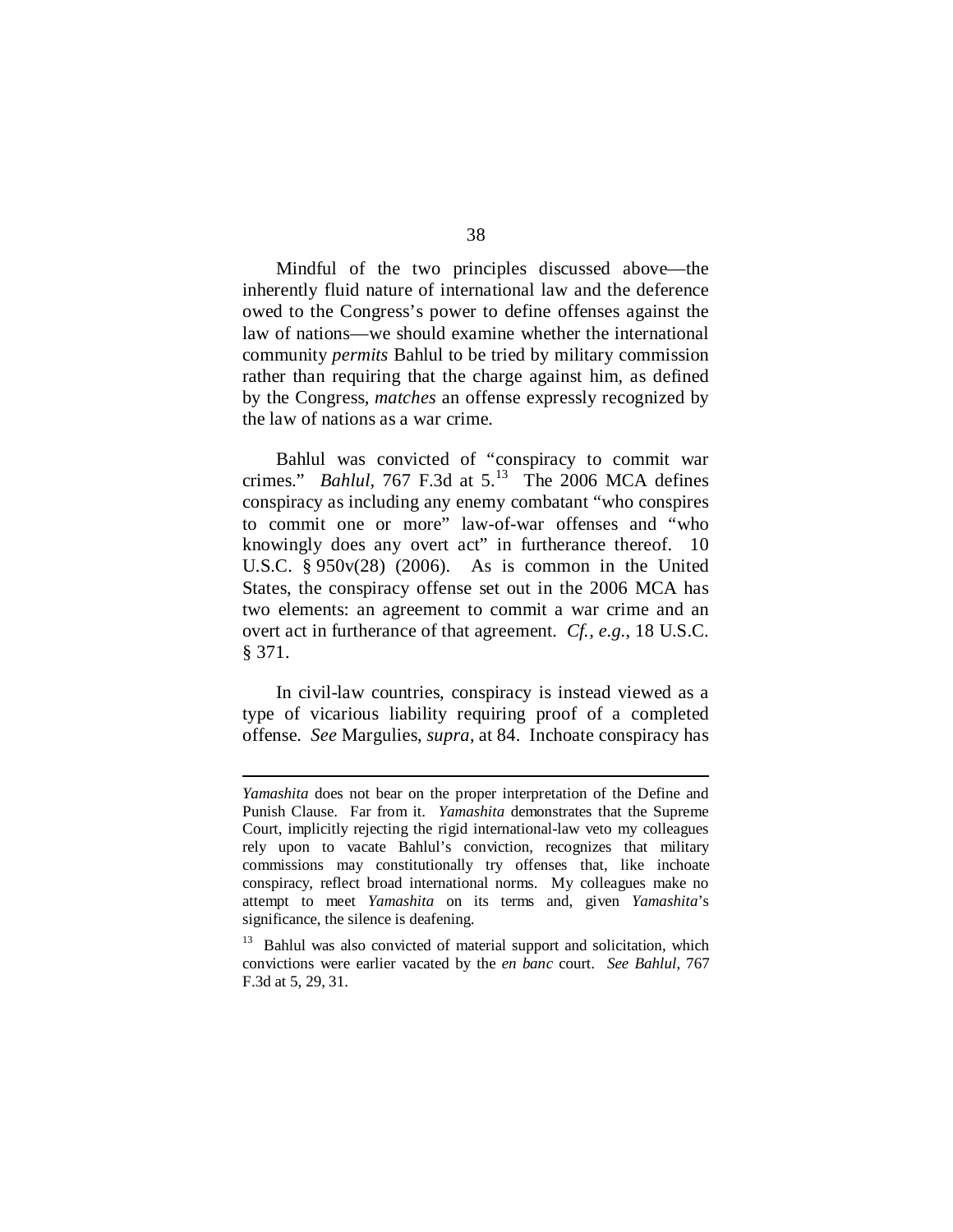been internationally recognized, however, in connection with certain war crimes. *See* 1 IMT, *supra*, at 224–26 ("common plan" to wage aggressive war); Updated Statute of the International Criminal Tribunal for the Former Yugoslavia, art. 4 (2009) (making punishable "conspiracy to commit genocide" as well as incitement or attempt to commit genocide and complicity in genocide); Statute of the International Criminal Tribunal for Rwanda, art. 2 (1994) (same); Convention on the Prevention and Punishment of the Crime of Genocide, art. 3 (1948) (same). Additionally, international law recognizes "joint criminal enterprise" (JCE). *See Prosecutor v. Tadic*, Case No. IT-94-1-A, Appeals Chamber Judgment, ¶ 220 (Int'l Crim. Trib. for the Former Yugoslavia July 15, 1999). JCE has three essential elements: "a plurality of persons participating in the criminal plan," "the existence of a common purpose which amounts to or involves the commission of a crime," and "the accused's participation in the common design." Giulia Bigi, *Joint Criminal Enterprise in the Jurisprudence of the International Criminal Tribunal for the Former Yugoslavia and the Prosecution of Senior Political and Military Leaders: The Krajišnik Case*, *in*  14 MAX PLANCK YEARBOOK OF UNITED NATIONS LAW 56 (A. von Bogdandy & R. Wolfrum eds. 2010).

At one point, my colleagues suggest that the conspiracy offense set out in the 2006 MCA is *inconsistent* (as opposed to not recognized *in haec verba*) with international law. They note that "[t]he International Military Tribunal at Nuremberg considered and rejected conspiracy to commit war crimes as an international law of war offense." Maj. Op. 24. The Nuremburg Tribunal, however, did recognize one inchoate conspiracy offense: "common plan" to wage aggressive war. 1 IMT, *supra*, at 224–26. The Congress is aware of this history and could have legitimately concluded that the international community would agree that the September 11,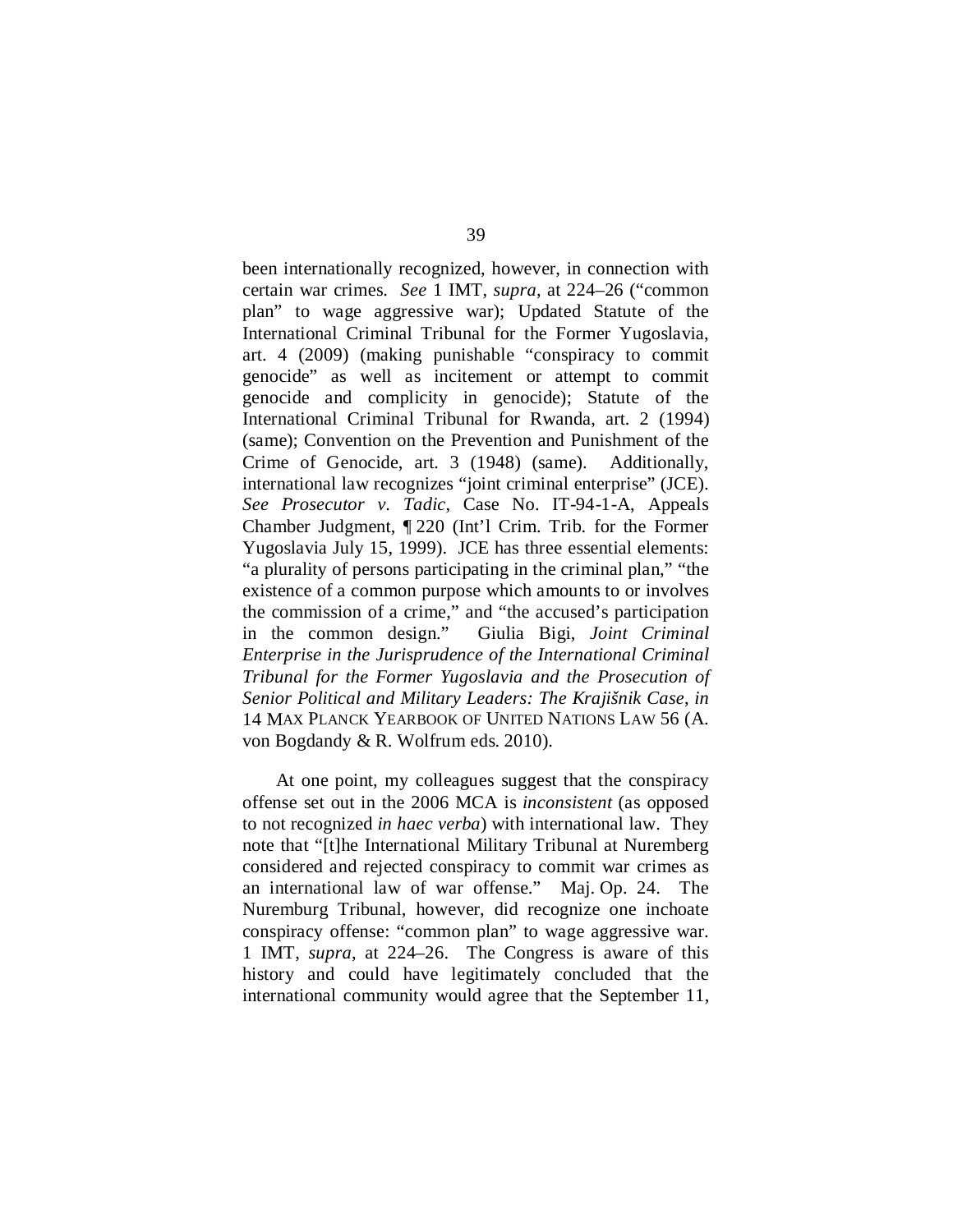2001 attacks are sufficiently abhorrent to impose inchoateconspiracy liability. Importantly, the "jurisdiction" of the military commission has traditionally been "adapted in each instance to the need that called it forth," *Madsen v. Kinsella*, 343 U.S. 341, 347–48 (1952),<sup>[14](#page-87-0)</sup> and international terrorism is "the global security challenge of the 21st Century." *Bahlul*, 767 F.3d at 61 (Brown, J., concurring/dissenting). Furthermore, international law has developed since the Nuremberg trials of seventy years ago. International tribunals now prosecute JCE, which "functions in ways virtually identical to" inchoate conspiracy. Allison Marston Danner & Jenny S. Martinez, *Guilty Associations: Joint Criminal Enterprise, Command Responsibility, and the Development of International Criminal Law*, 93 CAL. L. REV. 75, 119 (2005). Thus, the hesitation of certain Allies at Nuremberg—that "overbroad application of the conspiracy principle may drag innocent people into the prosecution's net," TELFORD TAYLOR, THE ANATOMY OF THE NUREMBERG TRIALS: A PERSONAL MEMOIR 553 (1992)—appears to have been removed by the international community. Indeed, JCE allows the prosecution as war criminals of those who join together and participate in a criminal plan, which plan's purpose "amounts to" the commission of a crime. Bigi, *supra*, at 56; *see also Tadic, supra*, at ¶ 199. Bahlul joined with other al Qaeda members and participated<sup>[15](#page-87-1)</sup> in the plan to attack our

<span id="page-87-0"></span> <sup>14</sup> My colleagues fault my reliance on *Madsen* because "that case involved a military government commission, not a law of war military commission." Maj. Op. 31–32. But *Madsen*'s reliance on *Yamashita*, in which case the Supreme Court expressly decided a law-of-war military commission had jurisdiction over a law-of-war offense, makes plain that *Madsen*'s discussion of "the history of United States military commissions" encompasses Bahlul's military commission. *See Madsen*, 343 U.S. at 346.

<span id="page-87-1"></span><sup>&</sup>lt;sup>15</sup> The charges against Bahlul, on which he was convicted, alleged that he: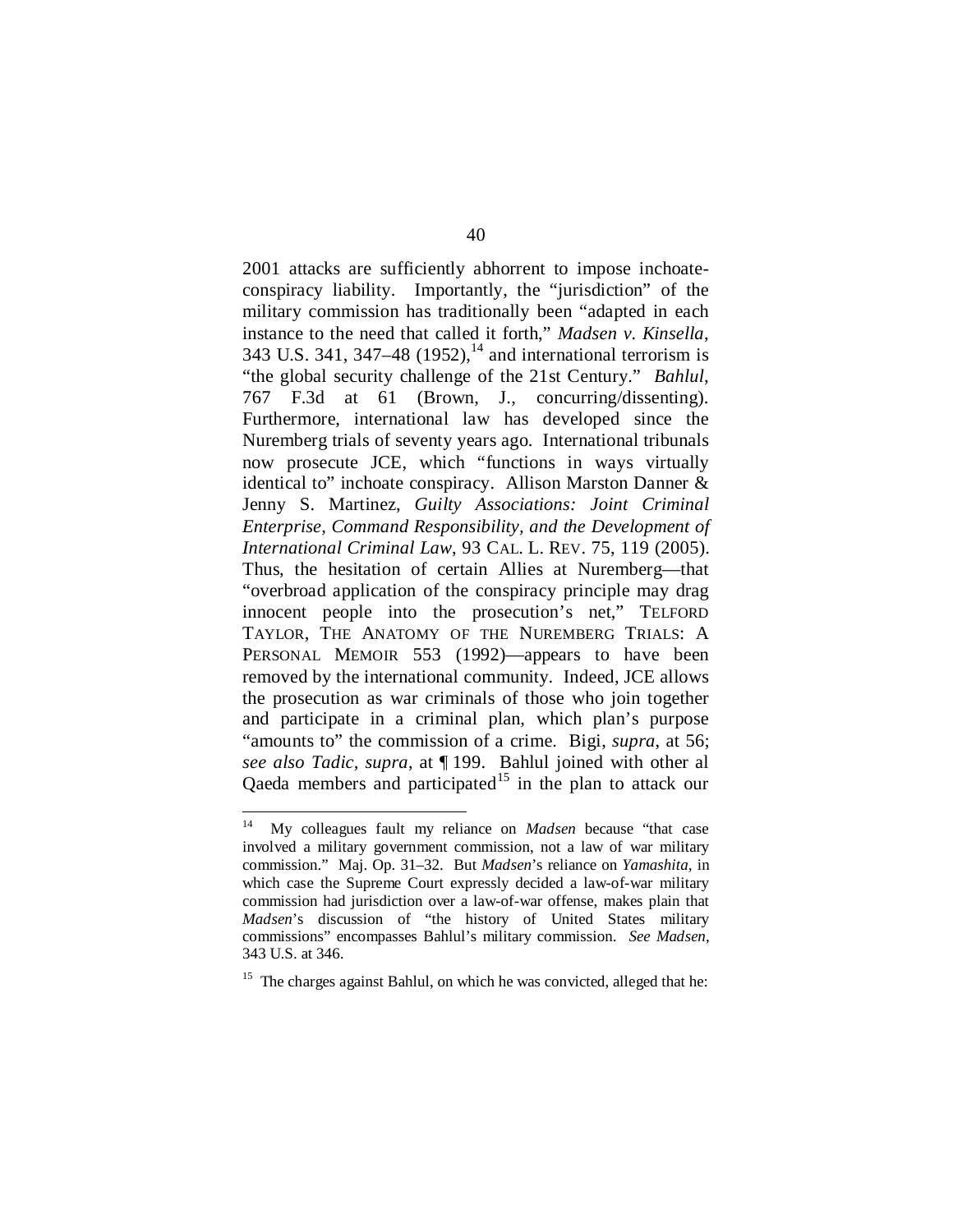- a. traveled to Afghanistan with the purpose and intent of joining al Qaeda;
- b. met with Saif al 'Adl, the head of the al Qaeda Security Committee, as a step toward joining the al Qaeda organization;
- c. underwent military-type training at an al Qaeda sponsored training camp then located in Afghanistan near Mes Aynak;
- d. pledged fealty, or "bayat," to the leader of al Qaeda, Usama bin Laden, joined al Qaeda, and provided personal services in support of al Qaeda;
- e. prepared and assisted in the preparation of various propaganda products, including the video "The Destruction of the American Destroyer U.S.S. Cole," to solicit material support for al Qaeda, to recruit and indoctrinate personnel to the organization and objectives of al Qaeda, and to solicit, incite and advise persons to commit Terrorism;
- f. acted as personal secretary and media secretary of Usama bin Laden in support of al Qaeda;
- g. arranged for Muhammed Atta, also known as Abu Abdul Rahman al Masri, and Ziad al Jarrah, also known as Abu al Qa'qa al Lubnani, to pledge fealty, or "bayat," to Usama bin Laden;
- h. prepared the propaganda declarations styled as martyr wills of Muhammed Atta and Ziad al Jarrah in preparation for the acts of terrorism perpetrated by the said Muhammed Atta, Ziad al Jarrah and others at various locations in the United States on September 11,2001;
- i. at the direction of Usama bin Laden, researched the economic effect of the September 11, 2001 attacks on the United States, and provided the result of that research to Usama bin Laden;
- j. operated and maintained data processing equipment and media communications equipment for the benefit of Usama bin Laden and other members of the al Qaeda leadership.

Charge Sheet 2–3; Findings Worksheet 3–4.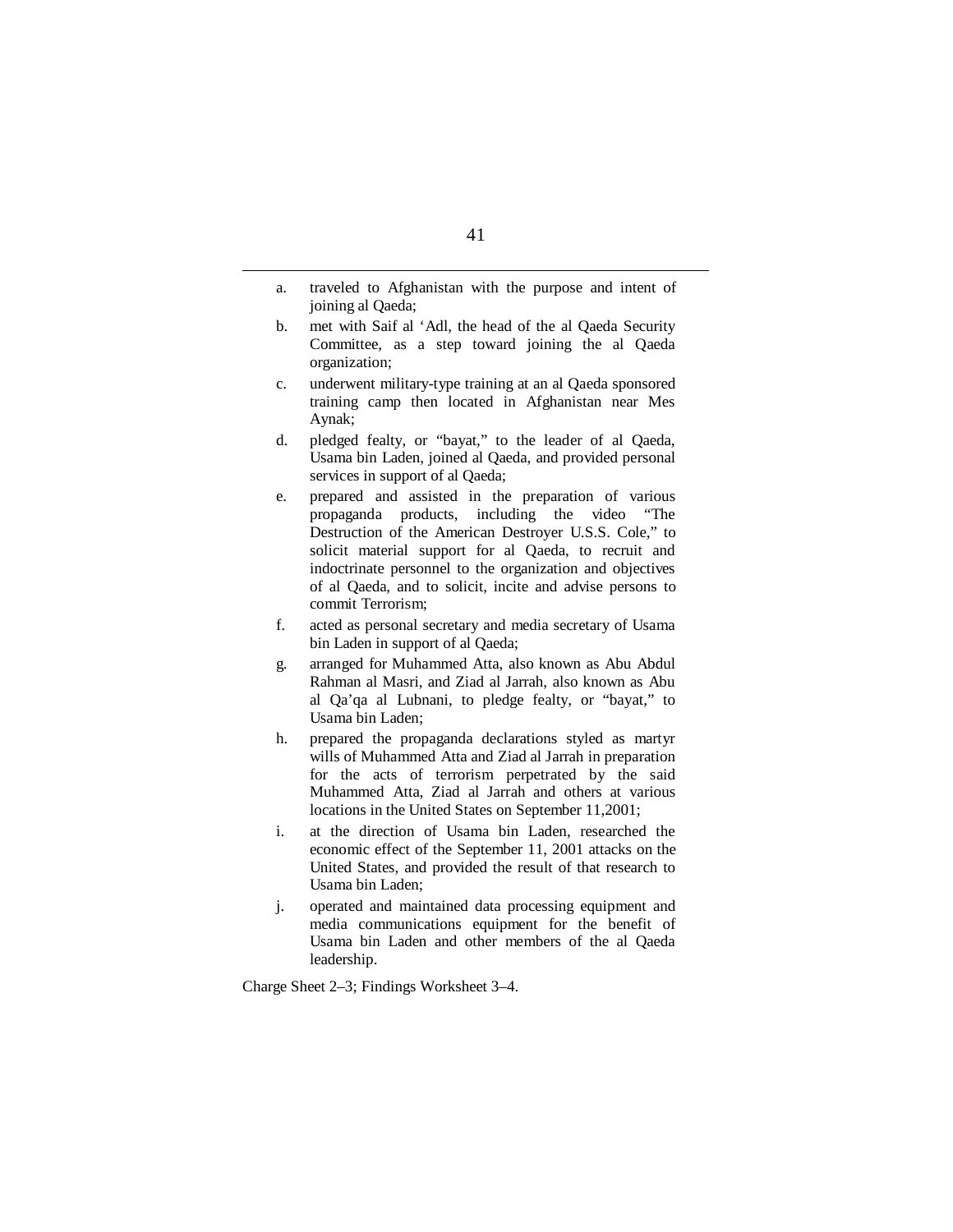country on September 11, 2001, which plan's purpose—to murder civilians—"amounts to" the commission of a war crime.

Discernible in this brief discussion is a common animating principle that, notwithstanding the differences in descriptive labels or elements, individuals who join together to further the commission of a war crime violate the law of war. Granted, the Congress did not include proof of a completed war crime as an element of the conspiracy offense included in the 2006 MCA. My colleagues characterize this omission as the *creation* of a new, purely "*domestic*" offense, as if it were made out of whole cloth. Maj. Op. 15. In my view, the Congress has taken a preexisting international lawof-war offense—conspiracy to commit war crimes—and eliminated one element. This it is constitutionally authorized to do within its "power to define" that Justice Story wrote about almost 200 years ago. *Smith*, 18 U.S. at 159; *see also Bahlul*, 767 F.3d at 57 (Brown, J., concurring/dissenting).

Nor does the Define and Punish Clause require the Congress to wait for the international community to catch up. The *Yamashita* Court did not play "Mother, may I" with established international law. *See* 327 U.S. at 15–16. Instead, it used what it viewed as the international law of war's "presuppos[ition]" and "purpose" in order to uphold Yamashita's conviction of "failure to prevent" war crimes, which failure "result[ed] in" war crimes it was "the purpose of the law of war to prevent." *Id.* at 15–16 & n.3. Moreover, it upheld Yamashita's war crimes convictions for *omissions to act*; even more cognizable as war crimes, then, are Bahlul's *commissions*. *See supra* pp. 40–41 n.15. And today, in our post-*Erie* world, we recognize that there is no "transcendental body of law outside of any particular State." *Erie R. Co. v. Tompkins*, 304 U.S. 64, 79 (1938). Law is created, not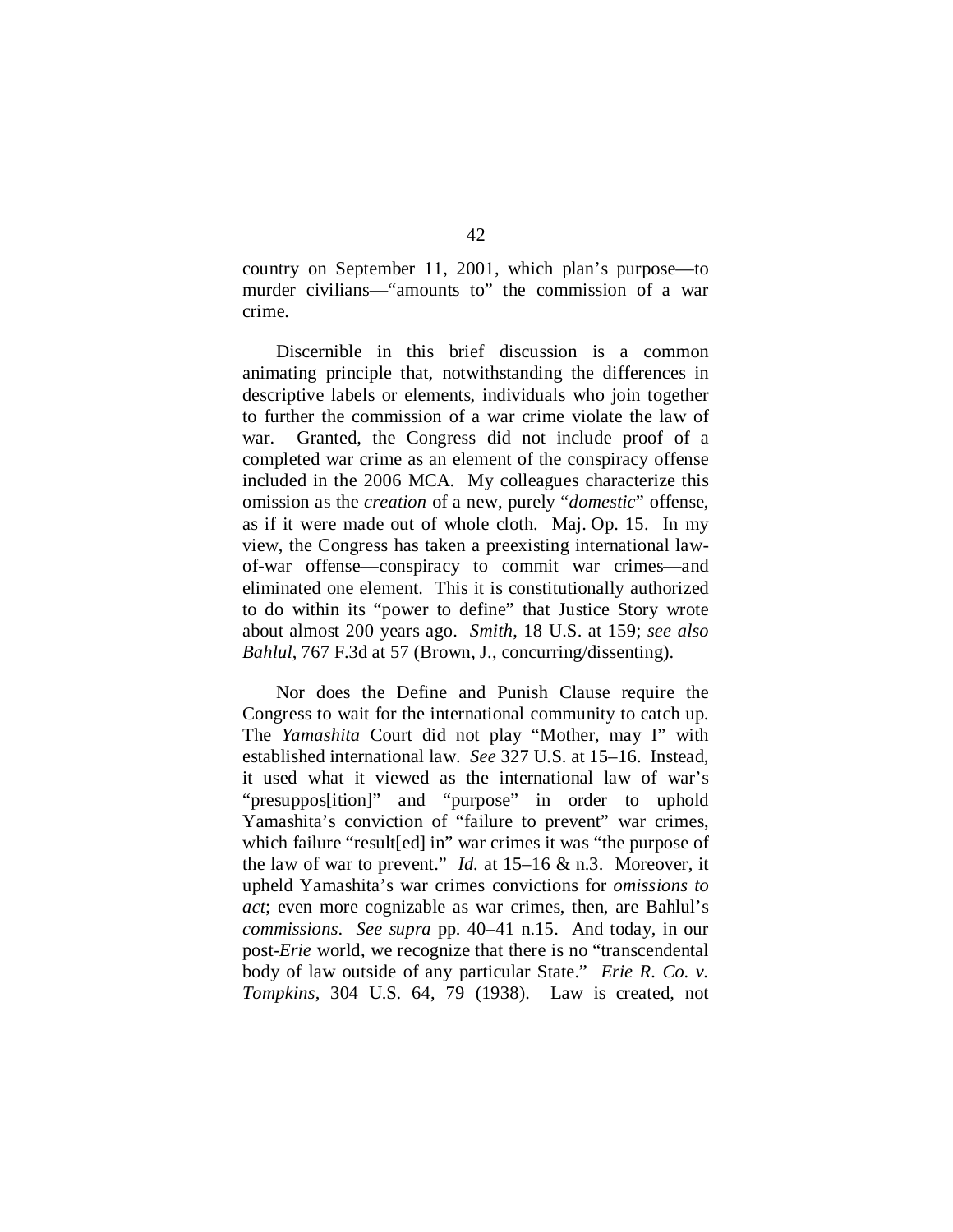discovered, and it changes based on the actions of individual sovereigns. As one commentator puts it:

[I]nternational law has grown more fluid and responsive to shifts in international consensus. The United States' influence on international law has changed as well: the twentieth century saw the nation develop into a superpower, one that, when it trims its sails, can cause the winds of international law to blow in a new direction.

Note, *The Offences Clause After* Sosa v. Alvarez-Machain, 118 HARV. L. REV. 2378, 2390 (2005); *see also* Stewart Jay, *The Status of the Law of Nations in Early American Law*, 42 VAND. L. REV. 819 (1989). In my view, the Congress can, consonant with the Define and Punish Clause, track somewhat ahead of the international community. The United States can be the standard bearer and take the reins in resolving difficult questions of international law related to the ongoing threat of international terrorism. *See Bahlul*, 767 F.3d at 61 (Brown, J., concurring/dissenting) ("Perhaps the United States should be a leader in this area—a leader in international law commensurate with its status as a military leader in the war on terror—recognizing the offense of conspiracy to commit acts of terrorism.").  $^{16}$  $^{16}$  $^{16}$ 

<span id="page-90-0"></span> <sup>16</sup> Unlike my colleagues, *see* Maj. Op. 24, 26–27, I do not find the dicta from *United States v. Furlong*, 18 U.S. 184 (1820), or *United States v. Arjona*, 120 U.S. 479 (1887), on point. *Furlong* merely held that the Congress could not declare "murder to be *piracy*" because "there exist well-known distinctions between the crimes of piracy and murder" and "[t]hese are things so essentially different in their nature[] that not even the omnipotence of legislative power can confound or identify them." 18 U.S. at 196, 198. The same bright line cannot be drawn here because, unlike piracy—"a crime of a settled and determinate nature"—"[o]ffences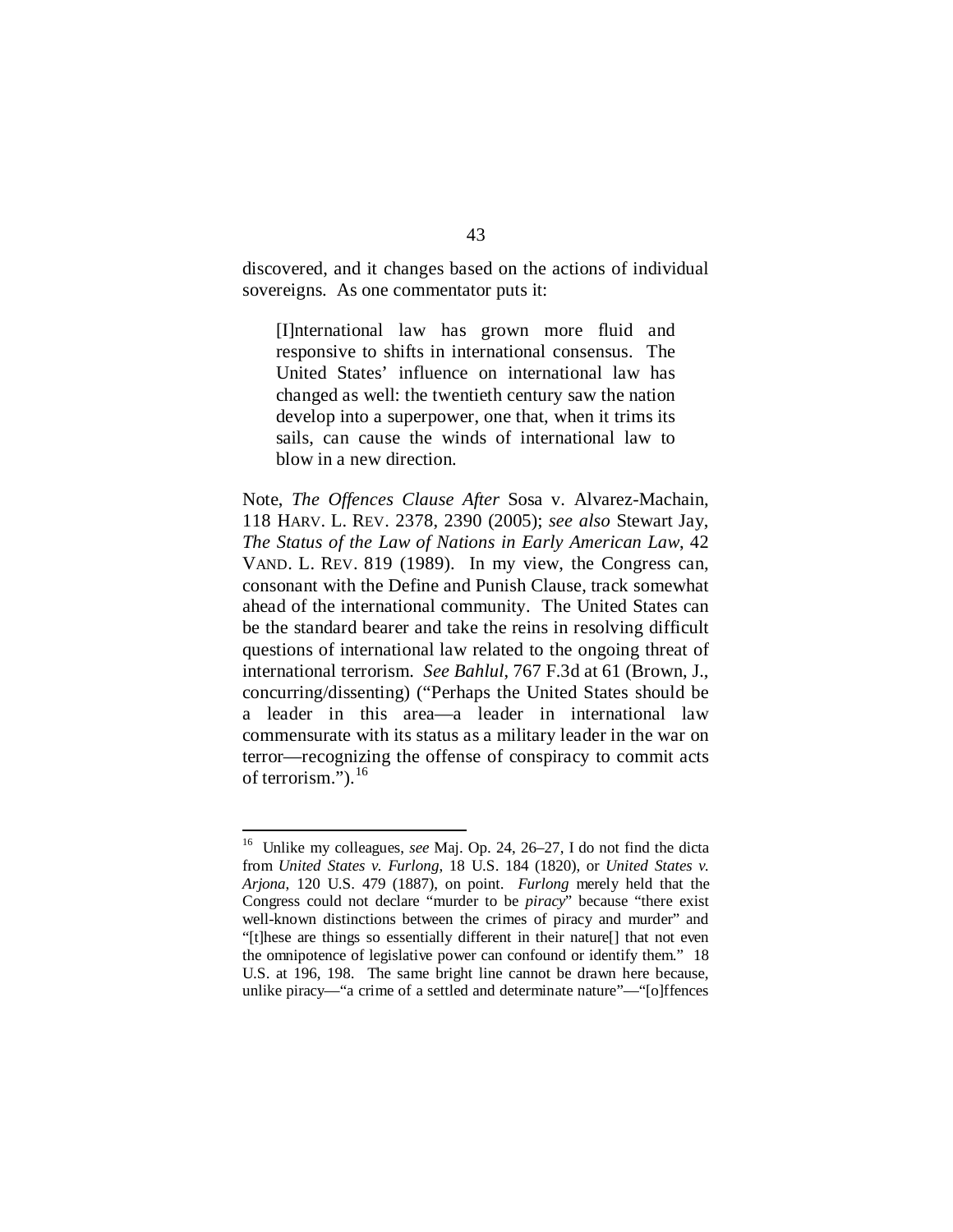My colleagues' narrow view of the Congress's authority under the Define and Punish Clause, requiring that a law-ofwar offense be *already* recognized by the international community on an element-by-element basis, follows, they believe, from *Quirin* and *Hamdan*. In my view, these two cases did not set the outer limits of the Congress's authority because neither involved an exercise of the Congress's power to "define" the law of nations. The military commissions in *Hamdan* and *Quirin* operated under section 821 (or its predecessor), giving military commissions jurisdiction of "offenses that by statute or *by the law of war* may be tried by military commissions." 10 U.S.C. § 821 (emphasis added). By enacting this statute, however, the Congress did not "itself undertake<sup>[]</sup> to ... define" the law of war but instead left its definition to the courts. *Quirin*, 317 U.S. at 29–30. Accordingly, to determine whether an offense was covered by section 821, the Supreme Court had to survey the "common law" of war, *id*. at 30; *Hamdan*, 548 U.S. at 593, which is necessarily limited to the offenses *already* recognized as triable by military commission. *See Hamdan*, 548 U.S. at 595 (plurality) ("The common law governing military commissions may be gleaned from past practice and what sparse legal precedent exists."); *see also Quirin*, 317 U.S. at

-

<sup>.</sup> . . against the law of nations, cannot, with any accuracy, be said to be completely ascertained and defined." *Smith*, 18 U.S. at 159, 161. *Arjona*, moreover, stands only for the proposition that a statute need not include the phrase "offense against the law of nations" to be a valid exercise of the Congress's Define and Punish Clause power. 120 U.S. at 488. It says nothing about the deference we owe the Congress when it exercises that power. *Cf. Boos*, 485 U.S. at 329 (deferring to "congressional judgment in this delicate area"); *Ware v. Hylton*, 3 U.S. 199, 224 (1796) (opinion of Chase, J.) ("If the right is conceded to be in Congress, it necessarily follows, that she is the judge of the exercise of the right, as to the extent, mode, and manner.").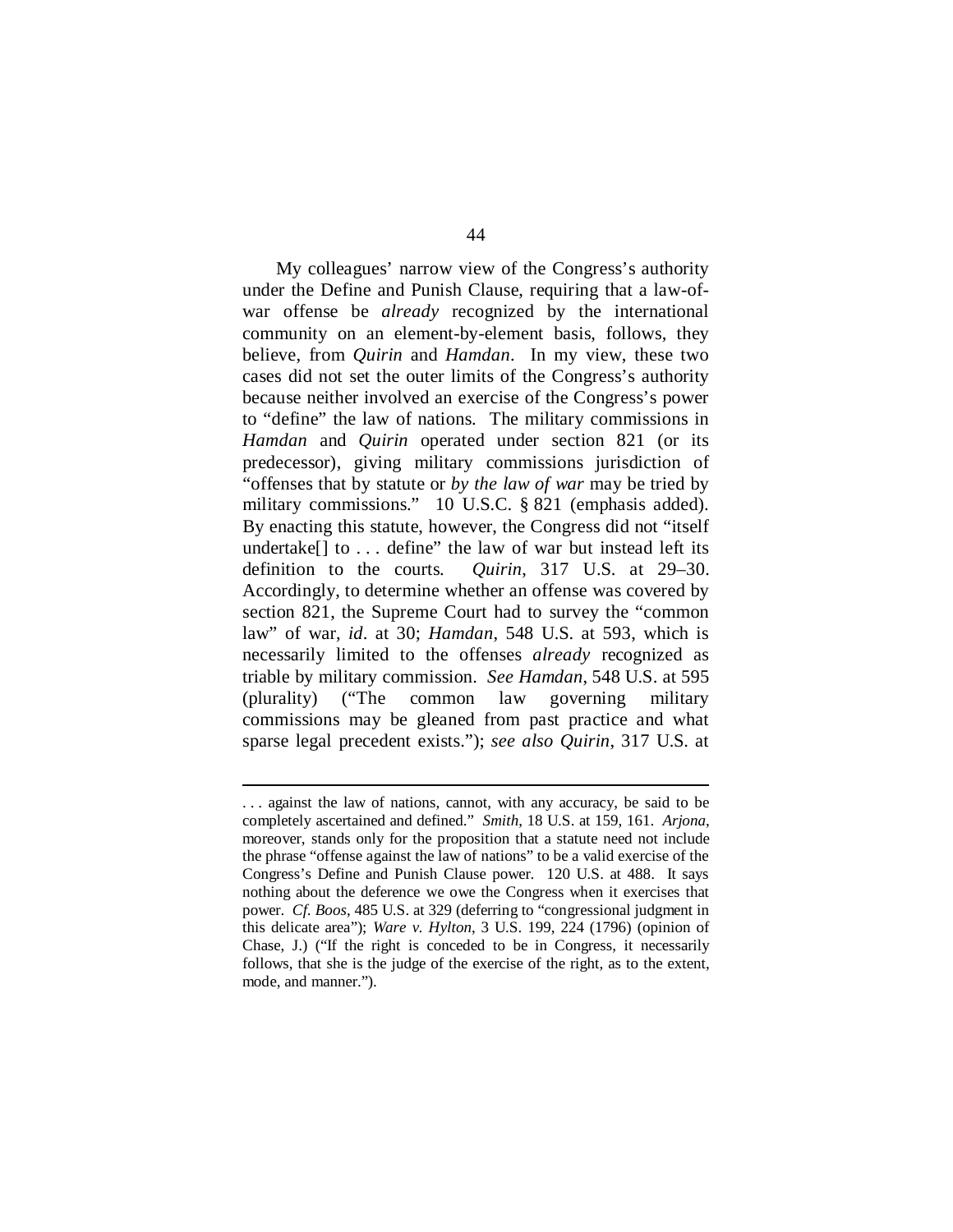29 (looking to what "our courts" have recognized as "violations of the law of war").

In *Hamdan*, however, five Justices emphasized that their task would have been considerably easier had the Congress affirmatively *defined* conspiracy as an offense against the law of war. *See* 548 U.S. at 601–02 (plurality) (noting Congress had not "positively identified 'conspiracy' as a war crime"); *id.* at 612 (noting "the absence of specific congressional authorization"); *id.* at 595 (majority op.) (same); *id*. at 636 (Breyer, J., concurring) ("Nothing prevents the President from returning to Congress to seek the authority he believes necessary."). As Justice Kennedy put it:

I ... see no need to address the validity of the conspiracy charge . . . . Congress may choose to provide further guidance in this area. Congress, not the Court, is the branch in the better position to undertake the "sensitive task of establishing a principle not inconsistent with the national interest or with international justice."

# *Id*. at 655 (Kennedy, J., concurring in part) (quoting *Banco Nacional de Cuba v. Sabbatino*, 376 U.S. 398, 428 (1964)).

Heeding this call, the Congress provided such guidance by enacting the 2006 MCA, which expressly enumerates conspiracy as a law-of-war offense triable by military commission. *See* 10 U.S.C. § 950v(28) (2006). Inexplicably, my colleagues suggest that the Congress was *not* exercising its power to "define" the law of nations in enacting the challenged provision. Maj. Op. 26; Concur. Op. 4. The *en banc* court, however, necessarily recognized that the Congress *was* exercising its power to "define" in the 2006 enactment. *See Bahlul*, 767 F.3d at 13 ("[T]he 2006 MCA . . . provides the President the very power he sought to exercise in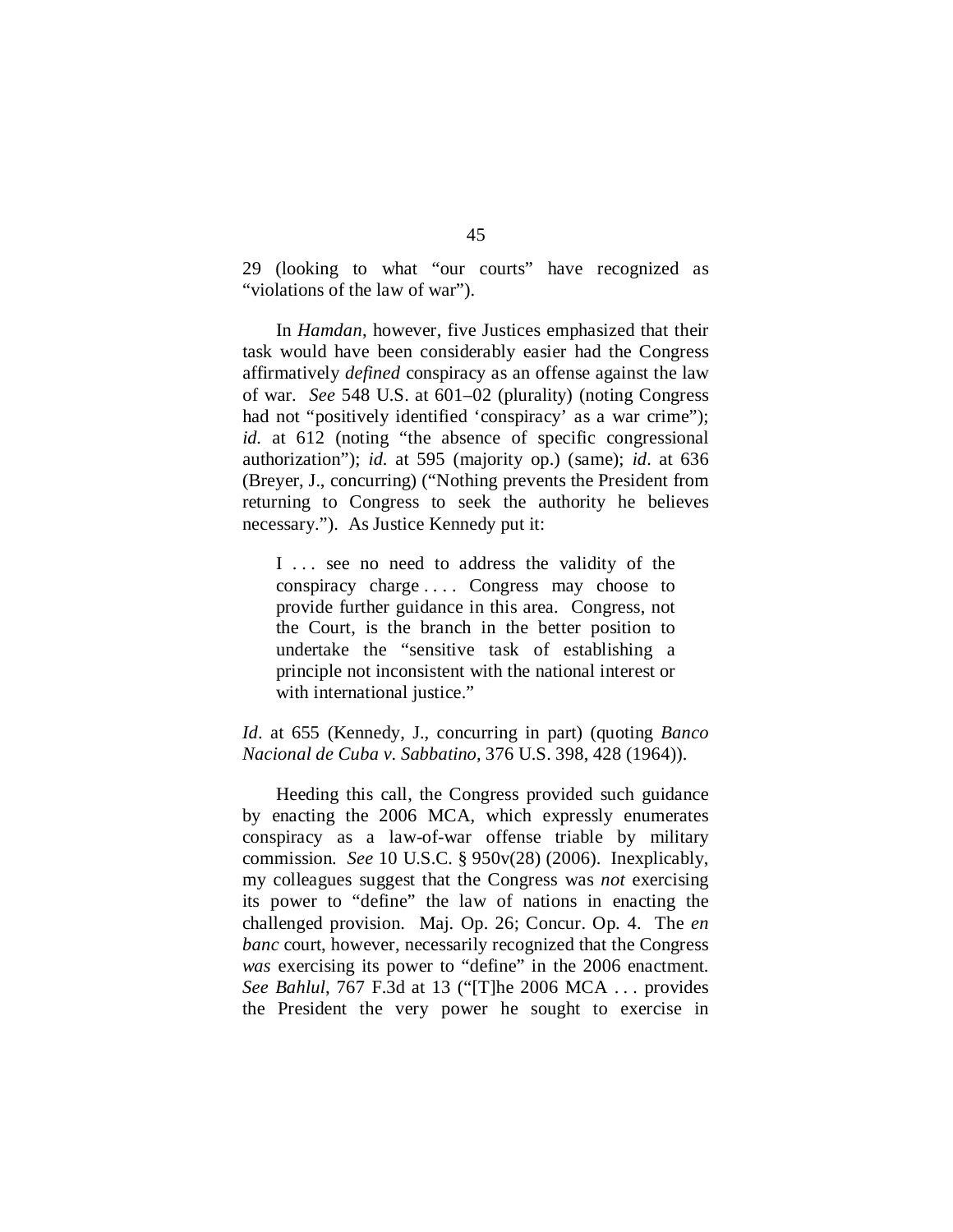*Hamdan*—the power to try the 9/11 perpetrators for conspiracy . . . by military commission . . . . We must heed this inter-branch dialogue." (citations omitted)); *id.* at 26 ("[T]he elements of the conspiracy charge were not defined by statute in *Hamdan* . . . . Here, the Congress has positively identified conspiracy as a war crime." (citation omitted)). Moreover, the legislative history accompanying the 2006 MCA makes plain that the Congress viewed itself as acting pursuant to its authority under the Define and Punish Clause.[17](#page-93-0) My colleagues rely on the Government's failure to argue this point but we "retain[] the independent power to identify and apply the proper construction of governing law." *U.S. Nat'l Bank of Oregon v. Indep. Ins. Agents of Am., Inc.*, 508 U.S. 439, 446 (1993). And, to the extent we consider the parties' characterizations of what the Congress did, Bahlul himself concedes that the Congress "codified a conspiracy offense . . . in a self-conscious exercise of its power under the Define & Punish Clause." Pet'r's Br. 22; *see also id.* at 21– 22 ("The Define & Punish Clause is the authority . . . to which Congress looked when enacting the 2006 Act." (citing H.R. REP. NO. 109-664, pt. 1, at 24)); *id.* at 25 ("Congress enacted

<span id="page-93-0"></span> <sup>17</sup> *See, e.g.*, H.R. REP. NO. 109-664, pt. 1, at 24 (2006) ("The offenses defined here . . . reflect the codification of the law of war into the United States Code pursuant to Congress's constitutional authority to 'Define and Punish \* \* \* Offences against the Law of Nations.' "); *id.*, pt. 2, at 15 ("[T]he Committee finds the authority for this legislation in article 1, section 8 of the Constitution, including clauses 10 [the Define and Punish Clause], 11, 14 and 18."); S. 3930, 109th Cong. § 102 (2006) ("Congress makes the following findings: (1) The Constitution of the United States grants to Congress the power 'To define and punish . . . Offenses against the Law of Nations', as well as the power 'To declare War . . . To raise and support Armies . . . < and > To provide and maintain a Navy'.... It is in the national interest for Congress to exercise its authority under the Constitution to enact legislation authorizing and regulating the use of military commissions to try and punish violations of the law of war.").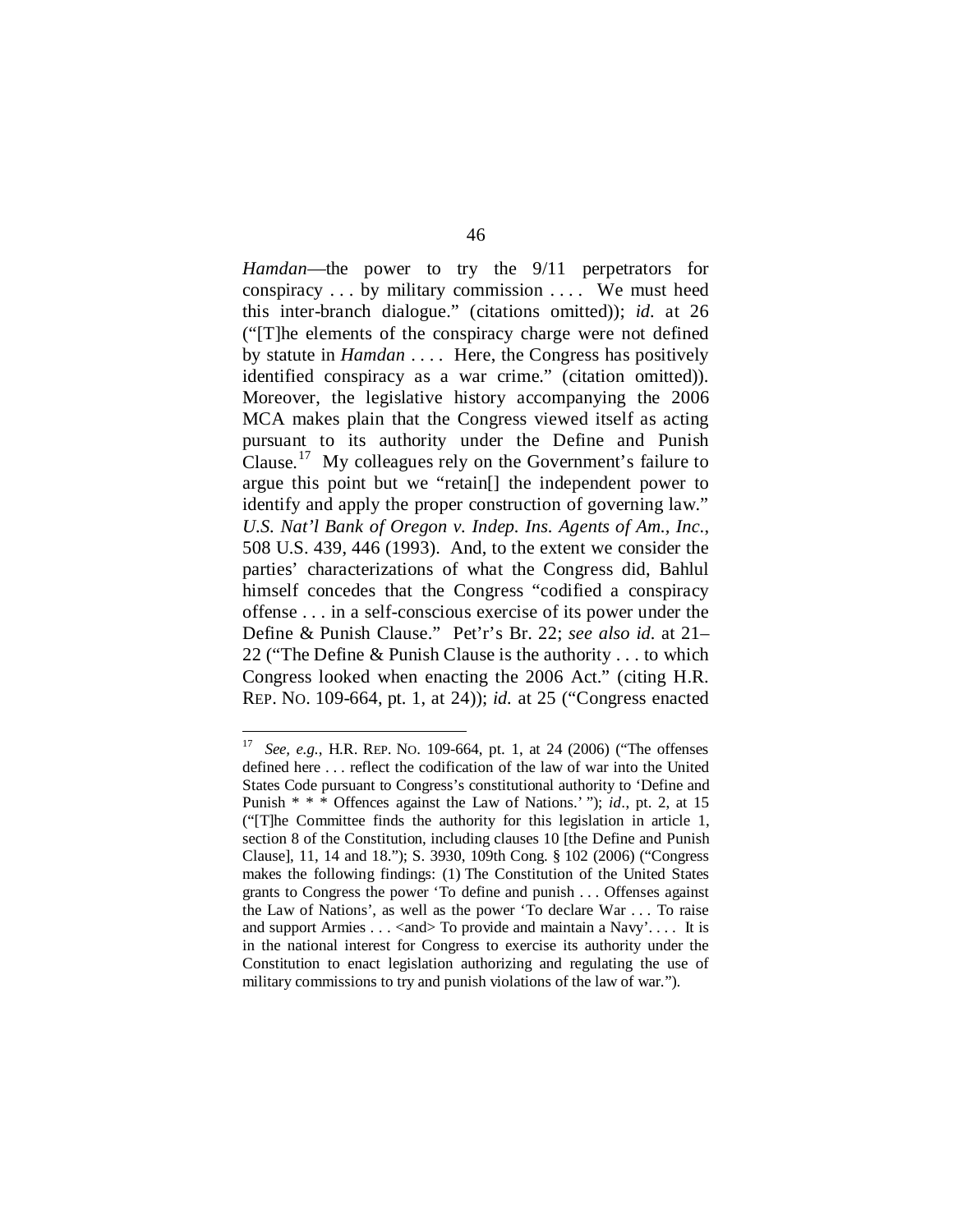[the challenged provision] in explicit reliance on its power under the Define & Punish Clause."). Contrary to my colleagues' suggestion, Maj. Op. 26, the Congress does not need to incant any magic words to invoke its "define" power. *See Arjona*, 120 U.S. at 488 (if "[a] statute defines the offense, . . . there is no more need of declaring in the statute that it is . . . an offense [against the law of nations] than there would be in any other criminal statute to declare that it was enacted to carry into execution any other particular power").

Bahlul's conspiracy conviction thus stands on firmer constitutional footing than Hamdan's, Quirin's or even Yamashita's convictions. The Congress has in fact *exercised* its Article I power to "define" conspiracy as an offense against the law of nations. The difference between this case and *Hamdan* is the difference between Justice Jackson's first and third categories, respectively. *See Youngstown*, 343 U.S. at 635–38 (Jackson, J., concurring). The Congress has *used* its expertise in national security and military affairs, *see Finzer*, 798 F.2d at 1458–59, which warrants the Judiciary's utmost deference. Unlike my colleagues, I would not treat this case as another *Quirin* or *Hamdan*. Every Justice in *Hamdan* who ruled against the Government necessarily recognized that a case like Bahlul's would present a much easier question. Here, the Congress and the President have acted in concert, cloaking their actions "with all the attributes of sovereignty." *Youngstown*, 343 U.S. at 635 n.2 (Jackson, J., concurring). We should "hesitate long before limiting or embarrassing such powers," *id.* (emphasis omitted)—much longer and harder than my colleagues have hesitated here.

Accordingly, the Congress's decision to define conspiracy to commit war crimes as an offense against the law of war triable by military commission is consistent with international law—even if not a perfect match. Add to that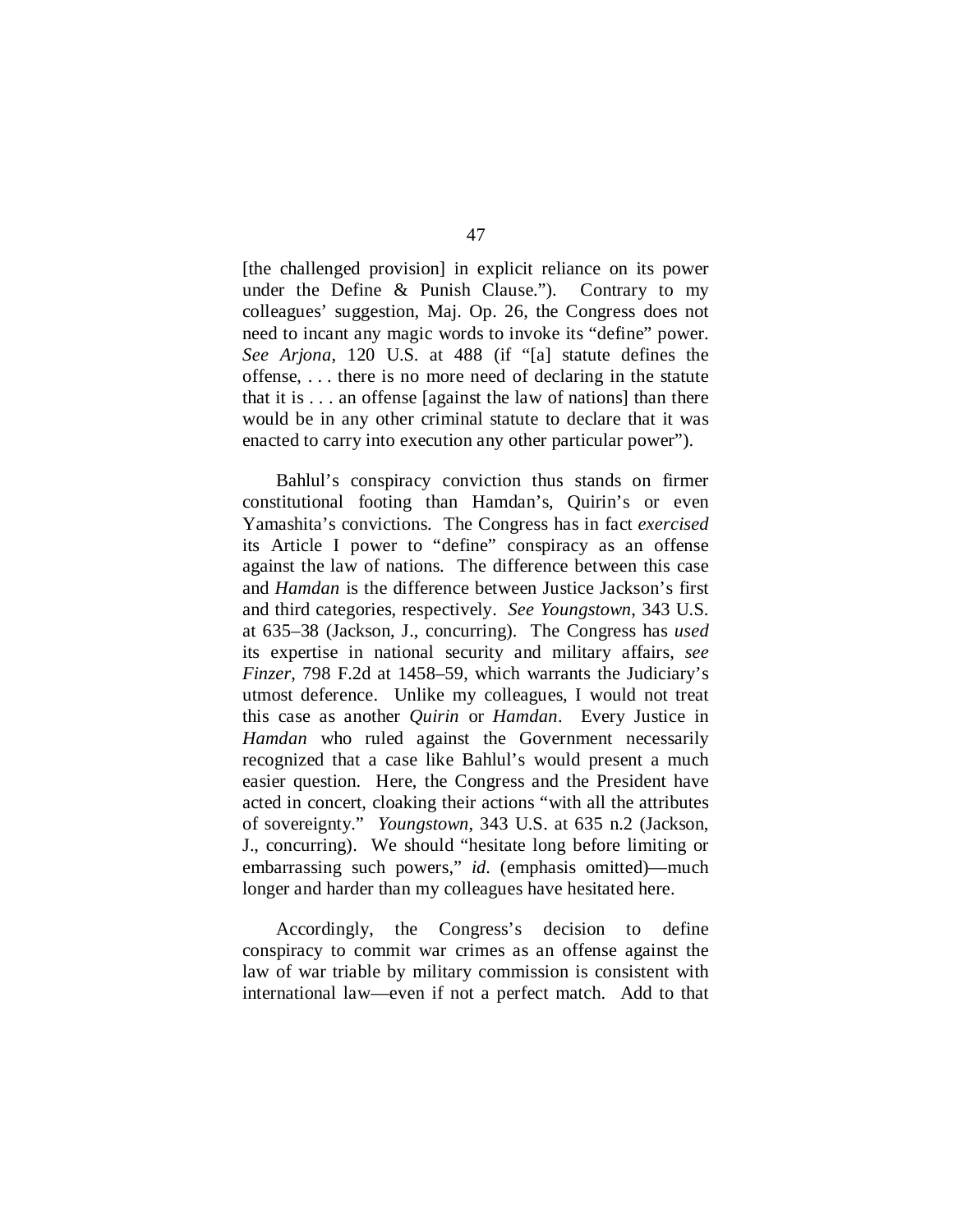the elevated level of deference we give the Congress in exercising its Article I powers and, to me, the inclusion of conspiracy to commit war crimes in the 2006 MCA is plainly within its authority under the Define and Punish Clause.

#### **2. Necessary and Proper Clause**

Next, the Necessary and Proper Clause augments the Congress's already ample Define and Punish Clause authority to codify conspiracy as a law-of-war offense triable by military commission. The Supreme Court has made plain that, "in determining whether the Necessary and Proper Clause grants Congress the legislative authority to enact a particular federal statute," courts "look to see whether the statute constitutes a means that is rationally related to the implementation of a constitutionally enumerated power." *United States v. Comstock*, 560 U.S. 126, 134 (2010); *see also Gonzales v. Raich*, 545 U.S. 1, 22 (2005) (statute falls within Necessary and Proper Clause if "Congress had a rational basis" for concluding statute implements another enumerated Article I power). The constitutionally enumerated power here—the Define and Punish Clause—allows the Congress, at a minimum, to codify Bahlul's object offenses (*e.g.*, murder in violation of the law of war) as war crimes triable by military commission. *See Quirin*, 317 U.S. at 29. Trying by military commission those who *conspire* to commit war crimes is "convenient," "useful," and " 'conducive' to the . . . 'beneficial exercise' " of the Congress's power to authorize the trial of substantive war crimes and doing so is abundantly rational. *Comstock*, 560 U.S. at 133–34 (quoting *M'Culloch v. Maryland*, 17 U.S. 316, 413, 418 (1819)).

In *Comstock*, the Supreme Court held that the Necessary and Proper Clause granted the Congress the authority to enact a civil-commitment statute allowing the Department of Justice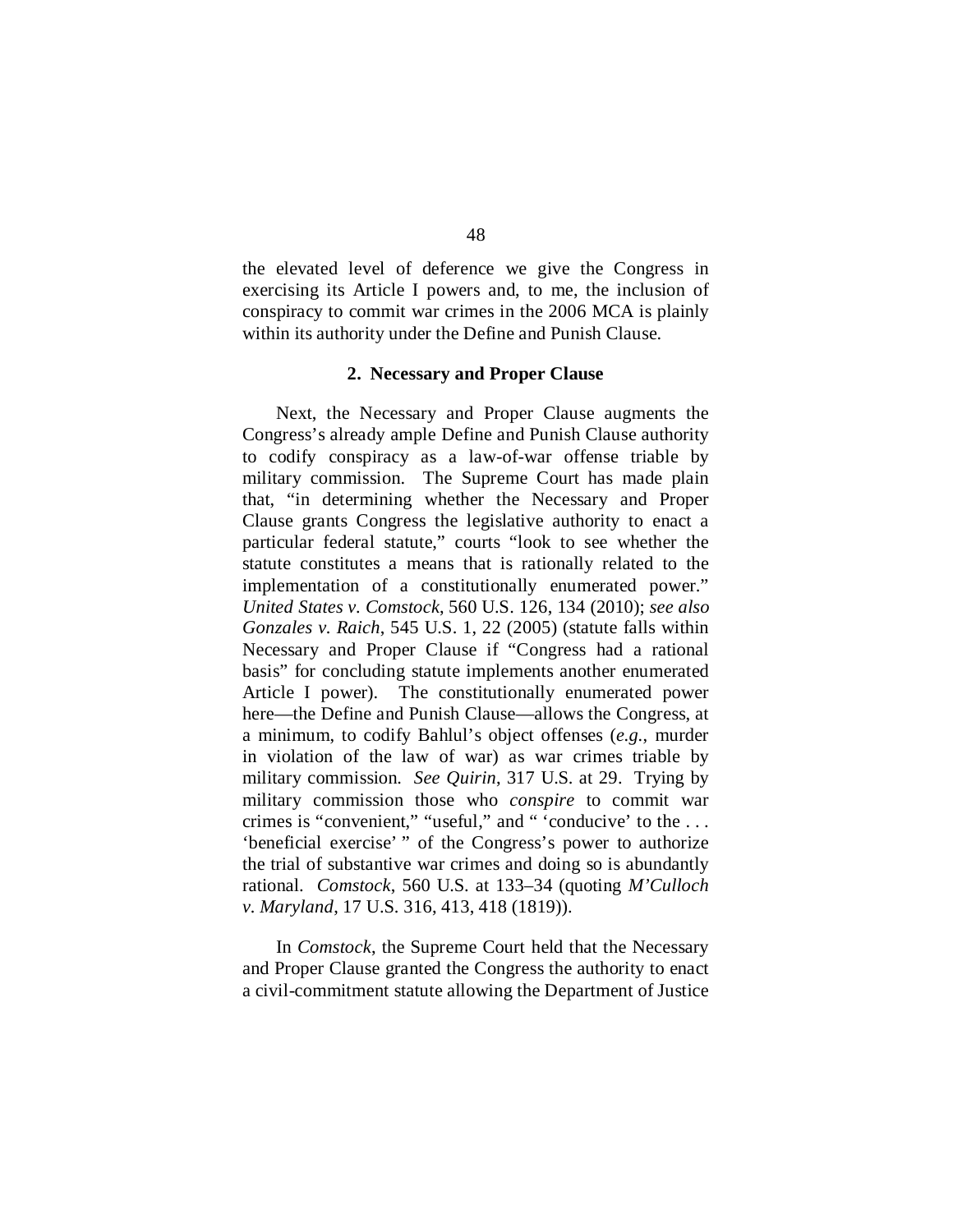to detain certain federal prisoners beyond their release date. *Id.* at 129–30. It based its holding on "five considerations": (1) the Necessary and Proper Clause "grants Congress broad authority to enact federal legislation," *id.* at 133; (2) the civilcommitment statute was a "modest addition" to preexisting law, *id.* at 137; (3) the Congress had sound reasons for the statute and the statute was "reasonably adapted" thereto, *id.* at 142–43; (4) the statute "properly accounts for state interests," *id.* at 143; and (5) the connection between the statute and an enumerated Article I power was "not too attenuated" and the statute was not "too sweeping in its scope," *id.* at 146. Here, each of these considerations indicates that the Congress acted within its constitutional authority.

*First*, as *Comstock* emphasized, the Congress's power under the Necessary and Proper Clause is broad. *See id.* at 133; *see also Armstrong v. Exceptional Child Center, Inc.*, 135 S. Ct. 1378, 1383 (2015) (Necessary and Proper Clause "vests Congress with broad discretion over the manner of implementing its enumerated powers"). Indeed, in *M'Culloch*, "Chief Justice Marshall emphasized that the word 'necessary' does not mean 'absolutely necessary.' " *Comstock*, 560 U.S. at 134 (quoting *M'Culloch*, 17 U.S. at 413–15 (emphasis omitted)). Rather, he wrote:

Let the end be legitimate, let it be within the scope of the constitution, and all means which are appropriate, which are plainly adapted to that end, which are not prohibited, but consist with the letter and spirit of the constitution, are constitutional.

*M'Culloch*, 17 U.S. at 421. For this reason, courts deciding whether the Necessary and Proper Clause supports a piece of legislation ask only "whether the statute constitutes a means that is rationally related to the implementation of a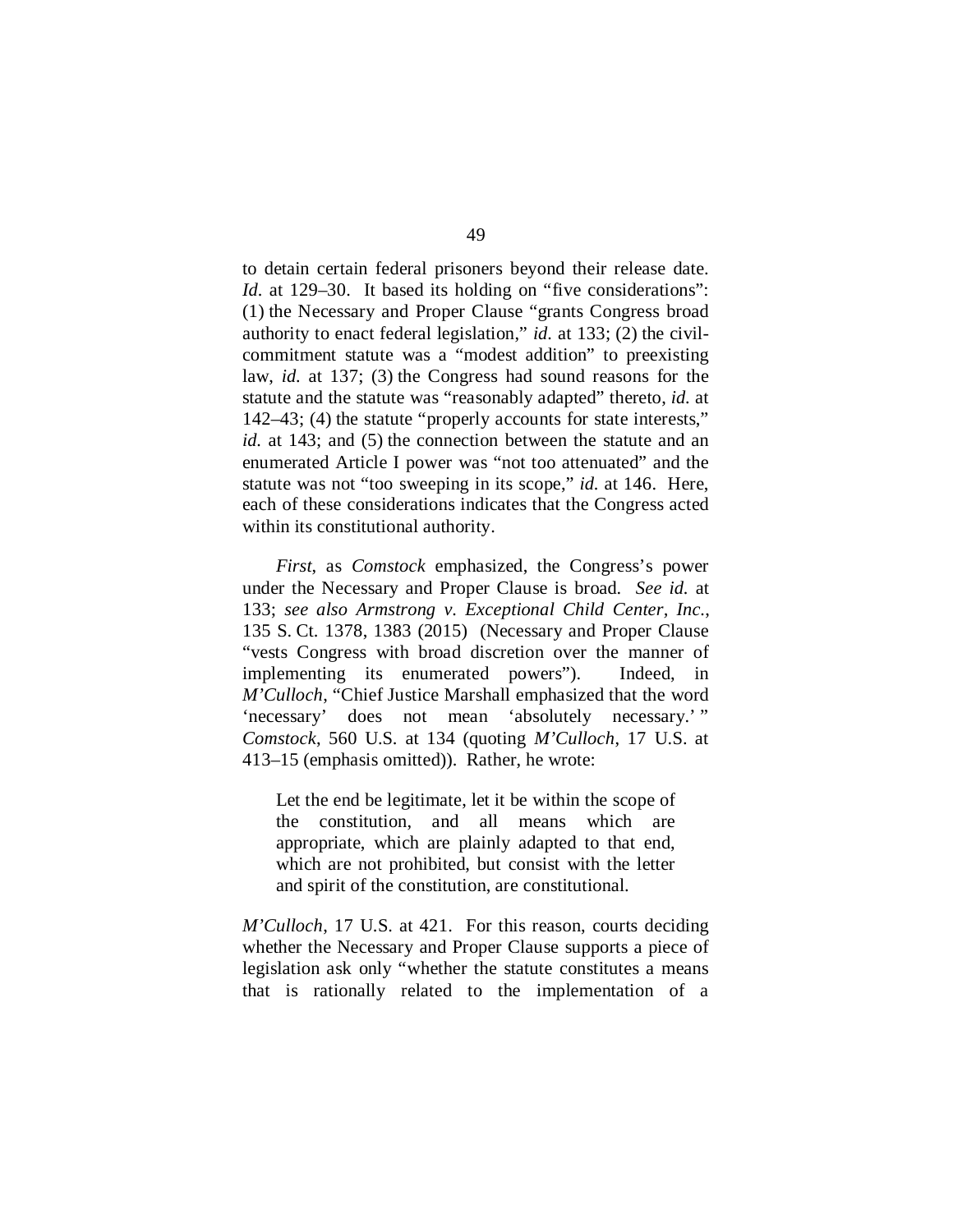constitutionally enumerated power." *Comstock*, 560 U.S. at 134; *see also Sabri v. United States*, 541 U.S. 600, 605 (2004) (using "means-ends rationality" to describe necessary relationship). Moreover, the "choice of means" lies "primarily" with "the judgment of Congress" and "the degree of their necessity, the extent to which they conduce to the end, the closeness of the relationship between the means adopted, and the end to be attained, are matters for congressional determination alone." *Burroughs v. United States*, 290 U.S. 534, 547–48 (1934).

*Second*, the Congress, through the 2006 MCA, legislated in an area that is *exclusively* federal, not simply one with a "long history of federal involvement." *Comstock*, 560 U.S. at 149. The Supreme Court has long held that "the government of the United States has been vested exclusively with the power of representing the nation in all its intercourse with foreign countries," *Arjona*, 120 U.S. at 483, and that states are "expressly prohibited from entering into any 'treaty, alliance, or confederation.' " *Id.* (quoting U.S. CONST. art. I, § 10, cl. 1). In fact, the Define and Punish Clause itself recognizes that "[t]he national government is . . . responsible to foreign nations for all violations by the United States of their international obligations." *Id.*

*Third*, the Congress has indisputably sound reasons for codifying conspiracy as a war crime triable by military commission. As the Supreme Court has explained, "[c]oncerted action both increases the likelihood that the criminal object will be successfully attained and decreases the probability that the individuals involved will depart from their path of criminality." *Callanan v. United States*, 364 U.S. 587, 593 (1961). Bahlul himself recognized this fact at his military-commission trial. He stated that he had "asked bin Laden for a martyrdom operation, a suicide operation; but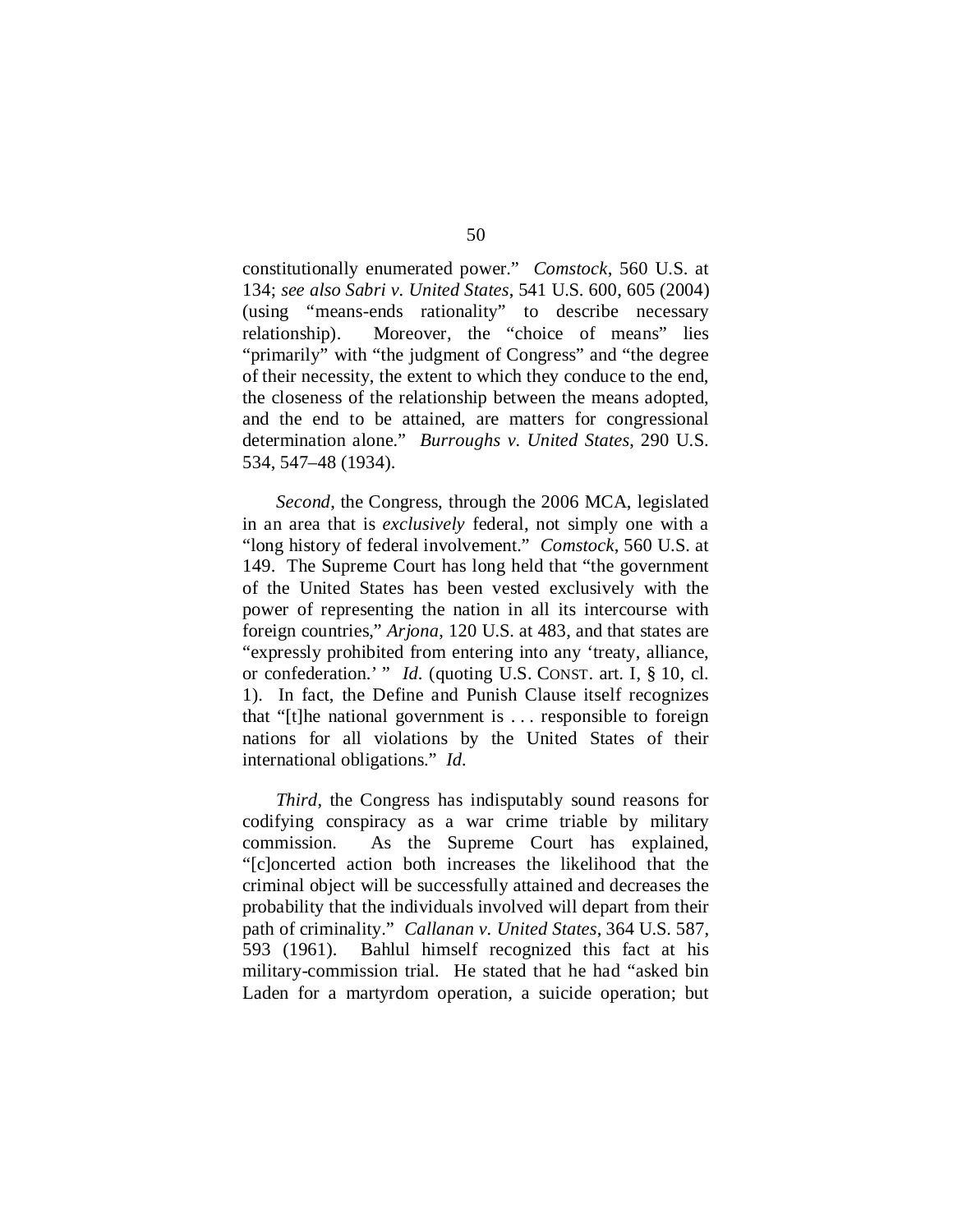[bin Laden] refused." App. 194. He was instead put in charge of propaganda because, according to bin Laden, "recruiting people through media gets you more people than suicidal attacks." *Id.* Furthermore, there is no principled reason to prevent the United States—or any member of the international community, for that matter—from subjecting to military justice those enemy combatants who plot, but fail, to commit war crimes. Once conspirators enter into an agreement, their "[c]riminal intent has crystallized, and the likelihood of actual, fulfilled commission warrants *preventive*  action." *United States v. Feola*, 420 U.S. 671, 694 (1975) (emphasis added).

*Fourth*, for the reasons discussed in the second point, *supra*, the challenged provision does not infringe on any state interest.

*Fifth*, the link between the Congress's decision to authorize trial of conspiracy to commit war crimes by military commission and its undisputed power to authorize trial of other war crimes by military commission is not attenuated. Indeed, under the challenged provision, an enemy combatant tried by military commission can be convicted of conspiracy only if the Government proves that he agreed to commit, and took acts in furtherance of committing, a war crime. There is no question that the object offenses underlying Bahlul's conspiracy conviction—which the Government proved or Bahlul conceded—violated the international law of war. *See, e.g.*, Findings Worksheet 2 (Bahlul convicted of conspiring to "murder ... protected persons"); Rome Statute of the International Criminal Court, art. 8, July 17, 1998, 2187 U.N.T.S. 90 (murder of civilians constitutes international war crime). Nor is the conspiracy provision of the 2006 MCA sweeping in scope.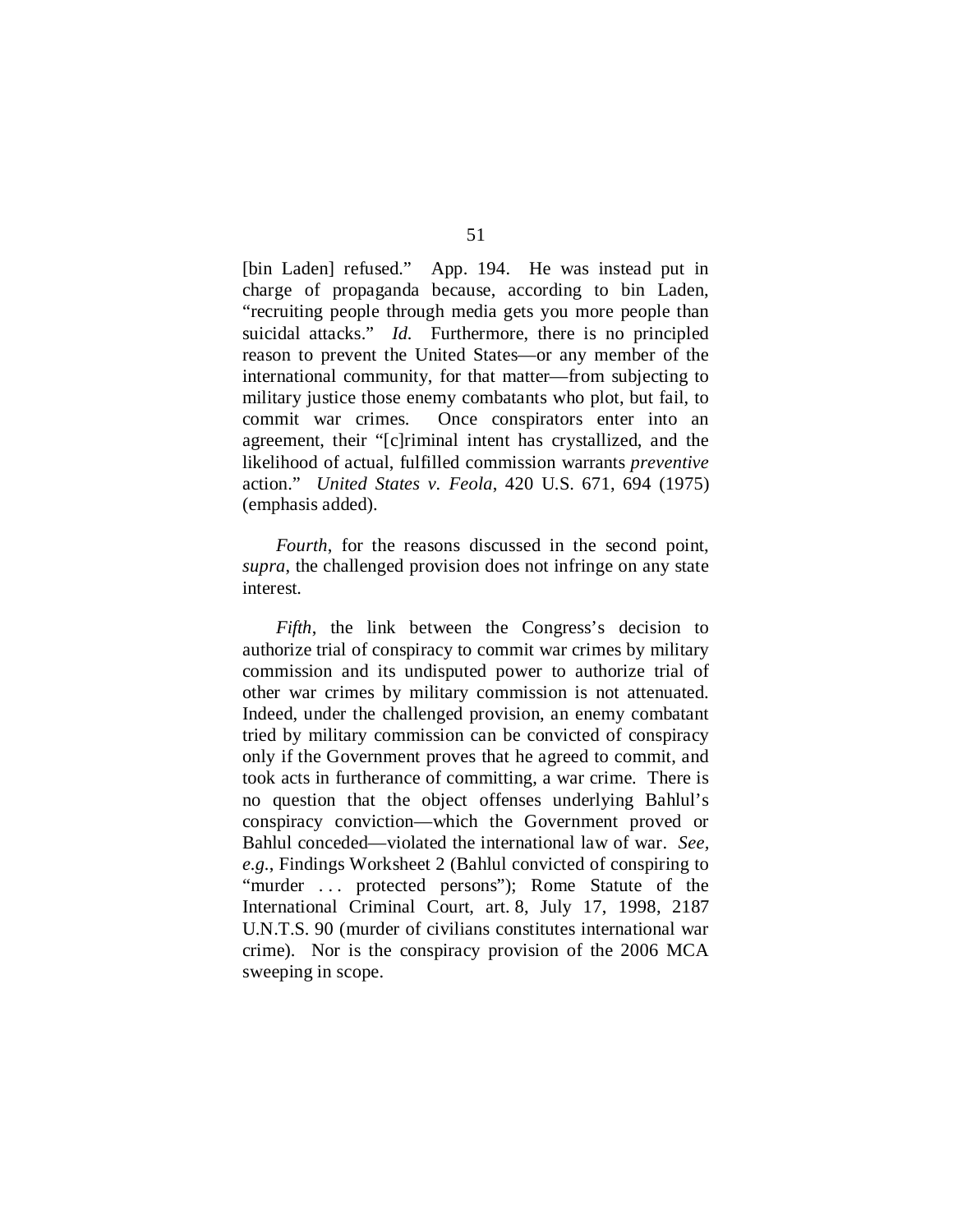Bahlul makes no attempt to distinguish *Comstock*, arguing instead that *United States ex rel. Toth v. Quarles*, 350 U.S. 11 (1955), forecloses application of the Necessary and Proper Clause. But *Toth*, a case involving the court-martial trial of an Army veteran who had been honorably discharged, *id*. at 13, is beyond inapposite. In *Toth*, the Supreme Court rejected an attempt to use the Necessary and Proper Clause to supplement the Congress's power "[t]o make Rules for the Government and Regulation of the land and naval Forces." *Id.* at 14 (quoting U.S. CONST. art. I, § 8, cl. 14). The Court declared that the Make Rules Clause "authorizes Congress to subject persons *actually in the armed service* to trial by courtmartial for military and naval offenses." *Id.* (emphasis added). It gave two reasons that the Congress had exceeded its Article I authority by trying Toth, by then a civilian, via court-martial: (1) the Necessary and Proper Clause did not empower the Congress "to deprive people of trials under Bill of Rights safeguards"; and (2) it was "impossible to think that the discipline of the Army [was] going to be disrupted, its morale impaired, or its orderly processes disturbed, by giving exservicemen the benefit of a civilian court trial when they [were] actually civilians." *Id.* at 22.

Neither of these concerns exists here. There is no risk that a countervailing constitutional right supersedes the Necessary and Proper Clause because Bahlul—an alien enemy combatant outside the sovereign United States—is not protected by the Bill of Rights. *See infra* Part II.B.2. In addition, the Supreme Court's holding that Toth could not be tried by court-martial was, by necessary implication, a determination that the trial of a citizen by court-martial was not "rationally related" to the Congress's authority under the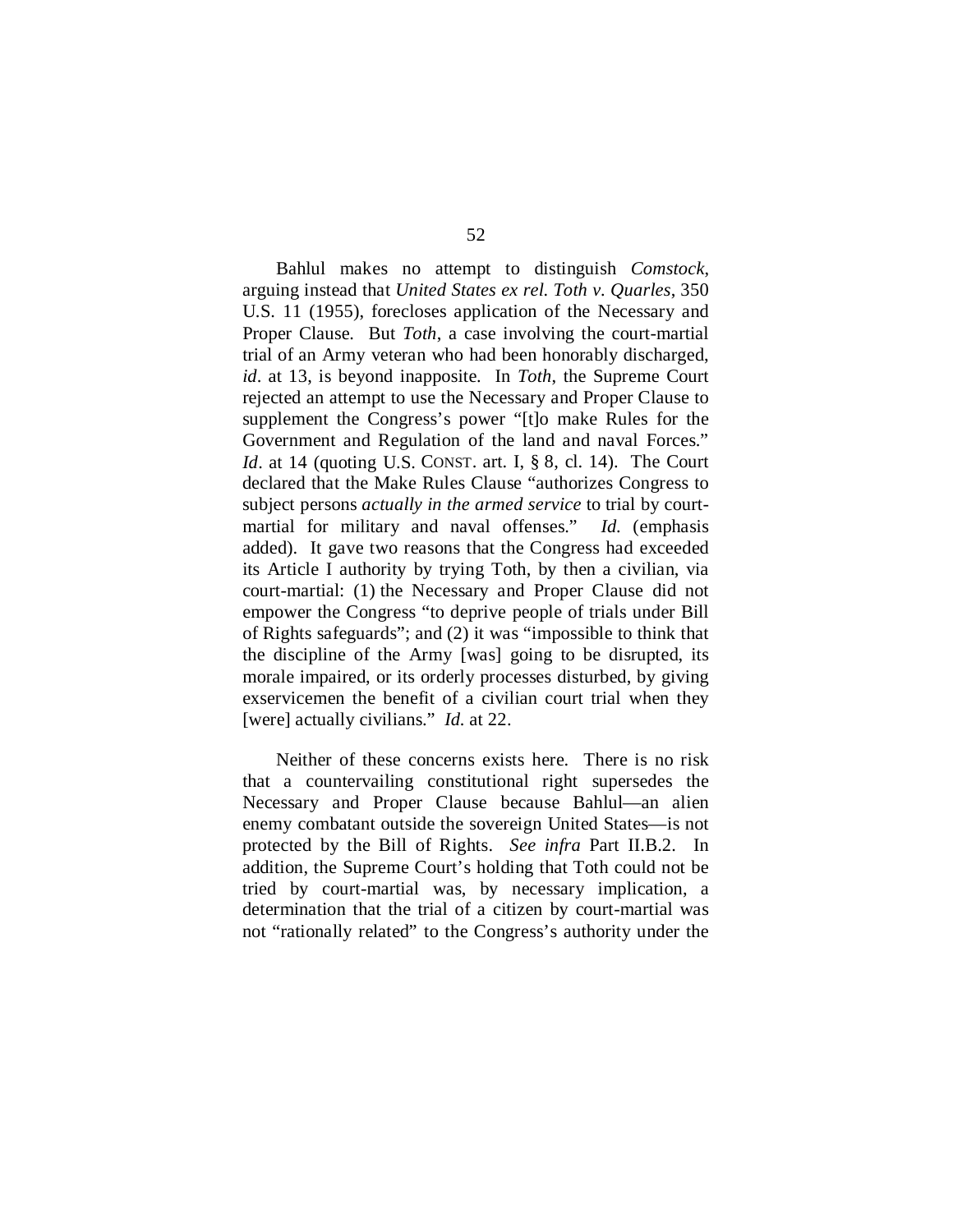Make Rules Clause. *Comstock*, 560 U.S. at 134.<sup>18</sup> The Army would gain nothing in discipline or morale by courtmartialing an individual who was no longer a service member. *See Toth*, 350 U.S. at 22. As just discussed, *supra* pp. 50–51, the Congress's inclusion of conspiracy to commit war crimes as an offense triable by military commission *is* rationally related to its unquestioned authority to make war crimes themselves triable by military commission. And trying conspiracy by military commission is not *inconsistent* with international law. *Cf. M'Culloch*, 17 U.S. at 421. Conspiracy to commit war crimes is not a purely "*domestic*" offense, Maj. Op. 15, but instead is in accord with the international community's agreement that those who conspire to commit war crimes can be punished as war criminals. *See supra* Part II.A.1.

To the extent there is any doubt that the Congress has the power to "define" conspiracy as a war crime and "punish" it by military commission, the Necessary and Proper Clause is more than sufficient to remove it.

# **3. Broader War Powers**

"[O]ut of seventeen specific paragraphs of congressional power, eight of them are devoted in whole or in part to specification of powers connected with warfare." *Johnson v. Eisentrager*, 339 U.S. 763, 788 (1950). Specifically, the Congress has the power:

<span id="page-100-0"></span> <sup>18</sup> My colleagues' reliance on *Kinsella v. United States ex rel. Singleton*, 361 U.S. 234 (1960), and *Reid v. Covert*, 354 U.S. 1 (1957) (plurality), suffers from the same deficiency as Bahlul's reliance on *Toth*. The only difference is that in *Singleton* and *Reid*, the subjects of the attempted courts martial were the civilian spouses of service members, not exservicemen. *See Singleton*, 361 U.S. at 235; *Reid*, 354 U.S. at 3.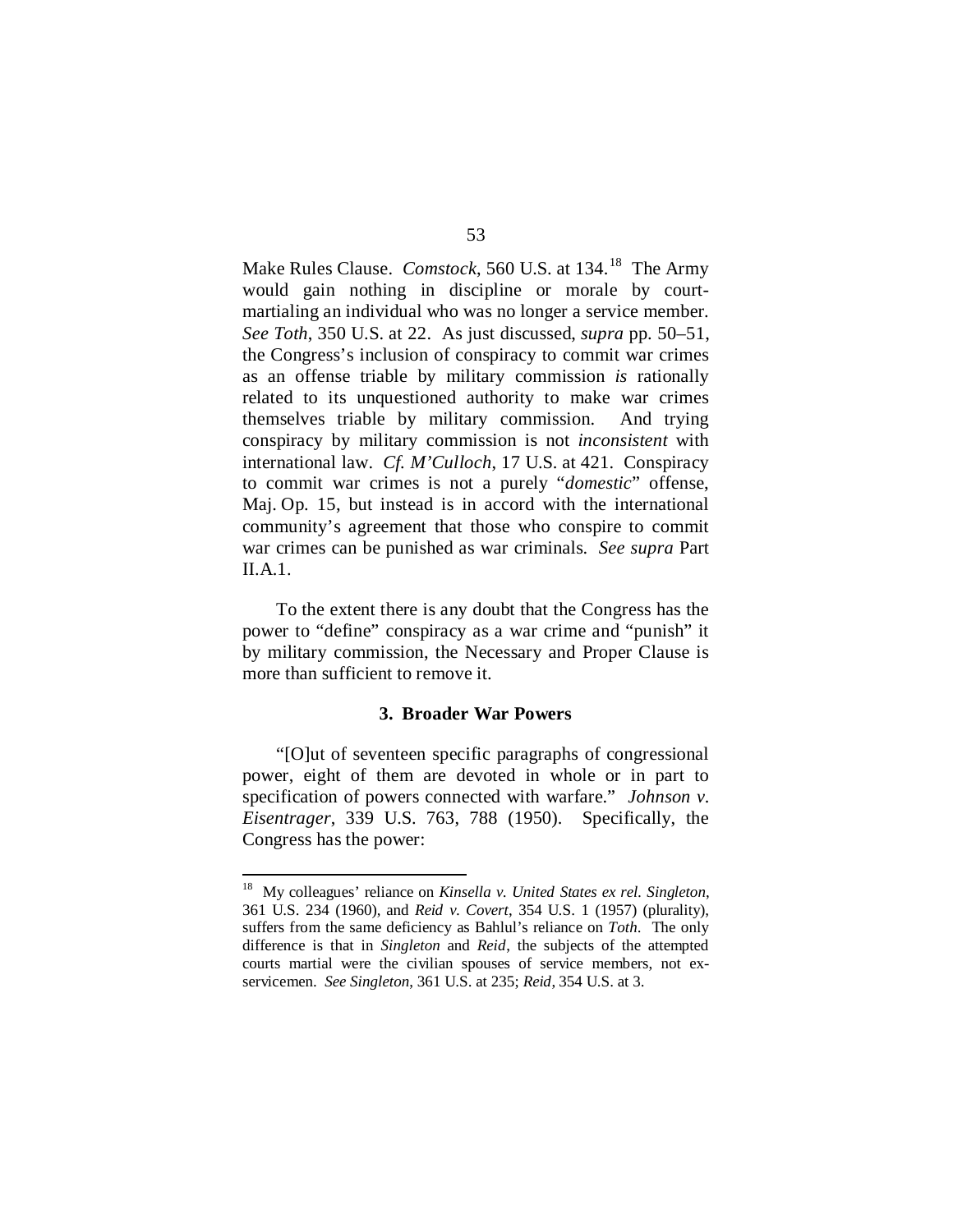- " $[T]$ o ... provide for the common Defence and general Welfare of the United States," U.S. CONST. art. I, § 8, cl. 1;
- "To define and punish Piracies and Felonies committed on the high Seas, and Offences against the Law of Nations," *id.* cl. 10;
- "To declare War, grant Letters of Marque and Reprisal, and make Rules concerning Captures on Land and Water," *id.* cl. 11;
- "To raise and support Armies," *id.* cl. 12;
- "To provide and maintain a Navy," *id.* cl. 13;
- "To make Rules for the Government and Regulation of the land and naval Forces," *id.* cl. 14;
- "To provide for calling forth the Militia to execute the Laws of the Union, suppress Insurrections and repel Invasions," *id.* cl. 15; and
- "To provide for organizing, arming, and disciplining, the Militia, and for governing such Part of them as may be employed in the Service of the United States, reserving to the States respectively, the Appointment of the Officers, and the Authority of training the Militia according to the discipline prescribed by Congress," *id.* cl. 16.

Supreme Court precedent, Colonel Winthrop's influential treatise and our constitutional history all support the proposition that the Congress's authority to specify law-ofwar offenses triable by military commission is also supported by its broader war powers.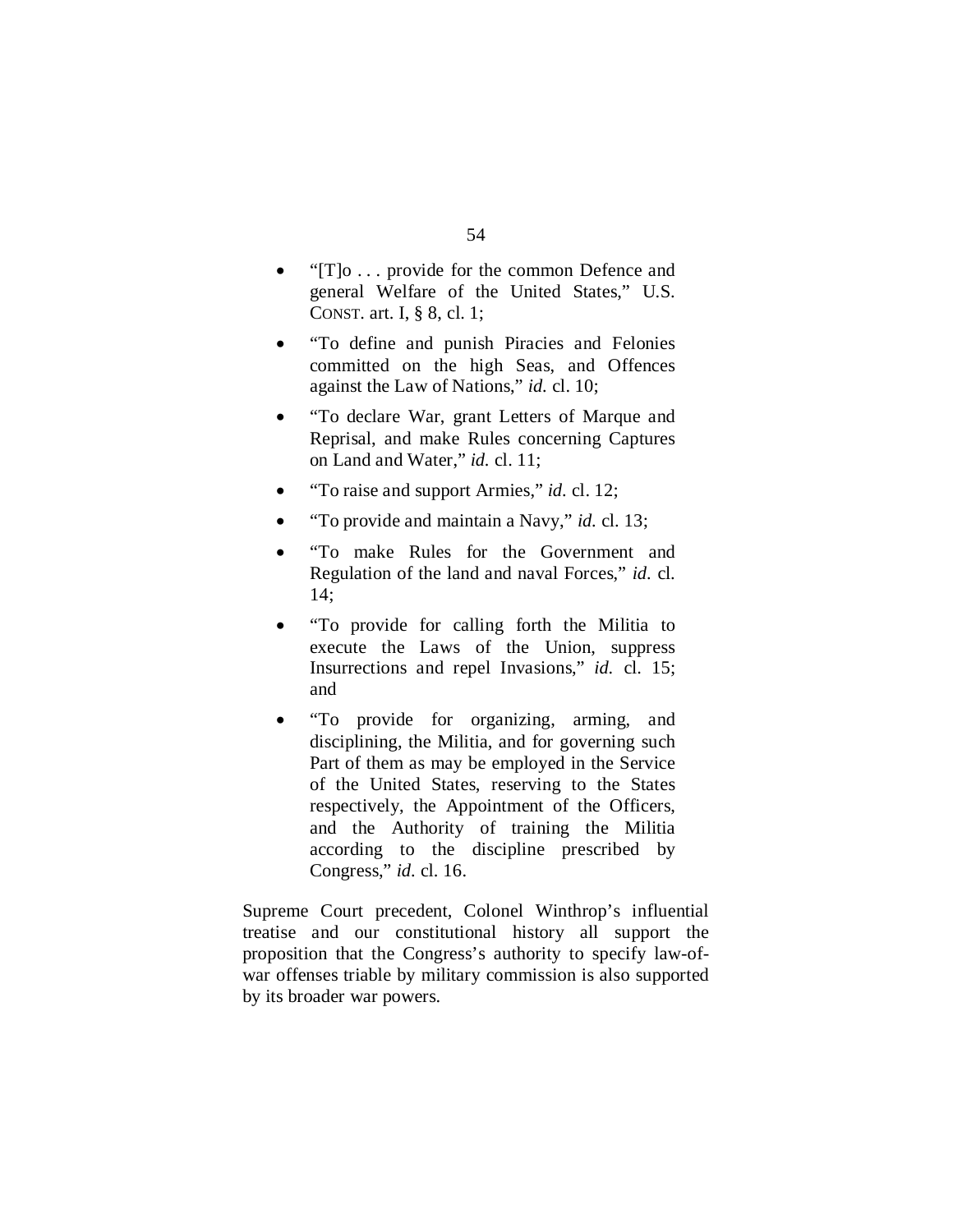#### *a. Supreme Court Precedent*

The Supreme Court has recognized the breadth of the Congress's war powers, both individually and in combination. *See, e.g.*, *Rostker*, 453 U.S. at 65 ("The constitutional power of Congress to raise and support armies and to make all laws necessary and proper to that end is broad and sweeping."); *Wayte v. United States*, 470 U.S. 598, 612 (1985) ("Unless a society has the capability and will to defend itself from the aggressions of others, constitutional protections of any sort have little meaning. Recognizing this fact, the Framers listed 'provid[ing] for the common defence' [in the Preamble] as a motivating purpose for the Constitution . . . ."). The Congress's war powers include the creation and use of military commissions. "Since our nation's earliest days, such commissions," also called "our commonlaw war courts," "have been constitutionally recognized agencies for meeting many urgent governmental responsibilities related to war." *Madsen*, 343 U.S. at 346–47. Historically, "their procedure" and "their *jurisdiction*" have been "adapted in each instance to the need that called [them] forth." *Id.* at 347–48 (citing *Yamashita*, 327 U.S. at 18–23 (emphasis added)).

The Supreme Court has never expressly held that the Congress's power to provide for law-of-war military commissions stems from the Define and Punish Clause alone. Instead, its limited jurisprudence indicates that the *combined* effect of the Congress's war powers allows for militarycommission trials as their need arises. A century before *Madsen*, four Justices opined that "the power of Congress . . . to authorize trials for crimes against the security and safety of the national forces, may be derived from its constitutional authority to raise and support armies and to declare war." *Ex parte Milligan*, 71 U.S. 2, 142 (1866) (Chase, C.J., concurring in judgment).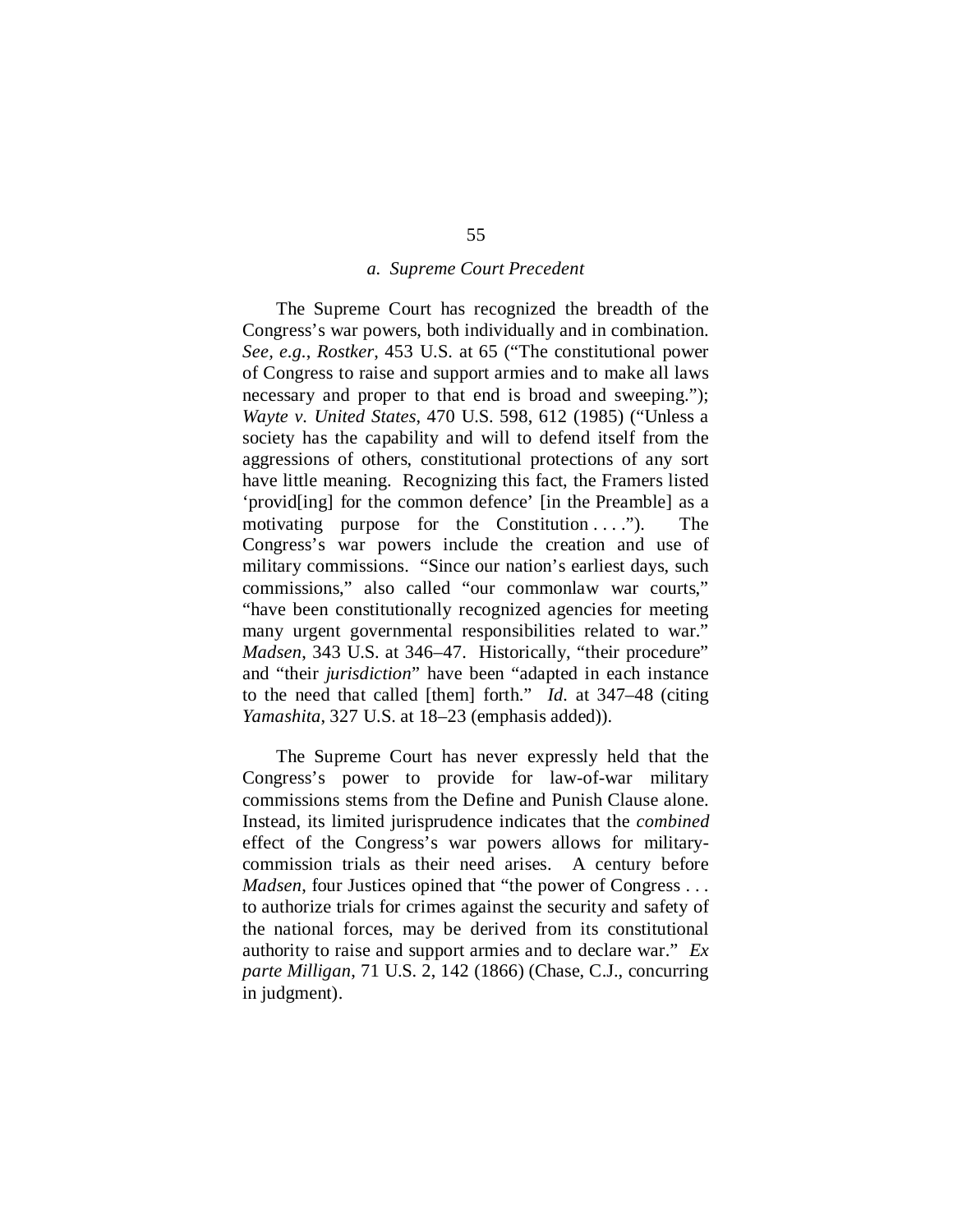Moreover, nothing in *Quirin* suggests that the Supreme Court intended to limit the Congress's war powers to the Define and Punish Clause in setting the jurisdiction of military commissions. In fact, the *Quirin* Court took pains to emphasize that "[w]e have no occasion now to define with meticulous care the ultimate boundaries of the jurisdiction of military tribunals to try persons according to the law of war." 317 U.S. at 45–46. *Quirin* held only, on the facts of that case, that the Congress's power under the Define and Punish Clause provided *sufficient* authority to support the charges made against the Nazi saboteurs. *See id.* at 46 ("We hold *only* that those particular acts constitute an offense against the law of war which the Constitution authorizes to be tried by military commission." (emphasis added)). *Quirin* did not purport to read out the Congress's other war powers; in fact, it expressly recognized and listed them. *See id.* at 26. The *Quirin* Court also observed, consistent with Chief Justice Chase's words nearly a century earlier, *Milligan*, 71 U.S. at 142 (Chase, C.J., concurring in judgment), that "[a]n important incident to the *conduct of war* is the adoption of measures by the military command . . . to seize and subject to disciplinary measures those enemies who in their attempt to thwart or impede our military effort have violated the law of war." *Quirin*, 317 U.S. at 28–29 (emphasis added).

To the extent *Quirin*'s scope may be debatable, the *Yamashita* Court made plain that *Quirin* does not limit the Congress's power to codify law-of-war offenses to the Define and Punish Clause. Although it recognized *Quirin*'s holding that the Define and Punish Clause provided the Congress with sufficient power to authorize the trial of the Nazi saboteurs by military commission, *Yamashita*, 327 U.S. at 7, the *Yamashita*  Court reiterated that military-commission trials are "[a]n important incident to the *conduct of war*." *Id.* at 11 (citing *Quirin*, 317 U.S. at 28). The Court continued: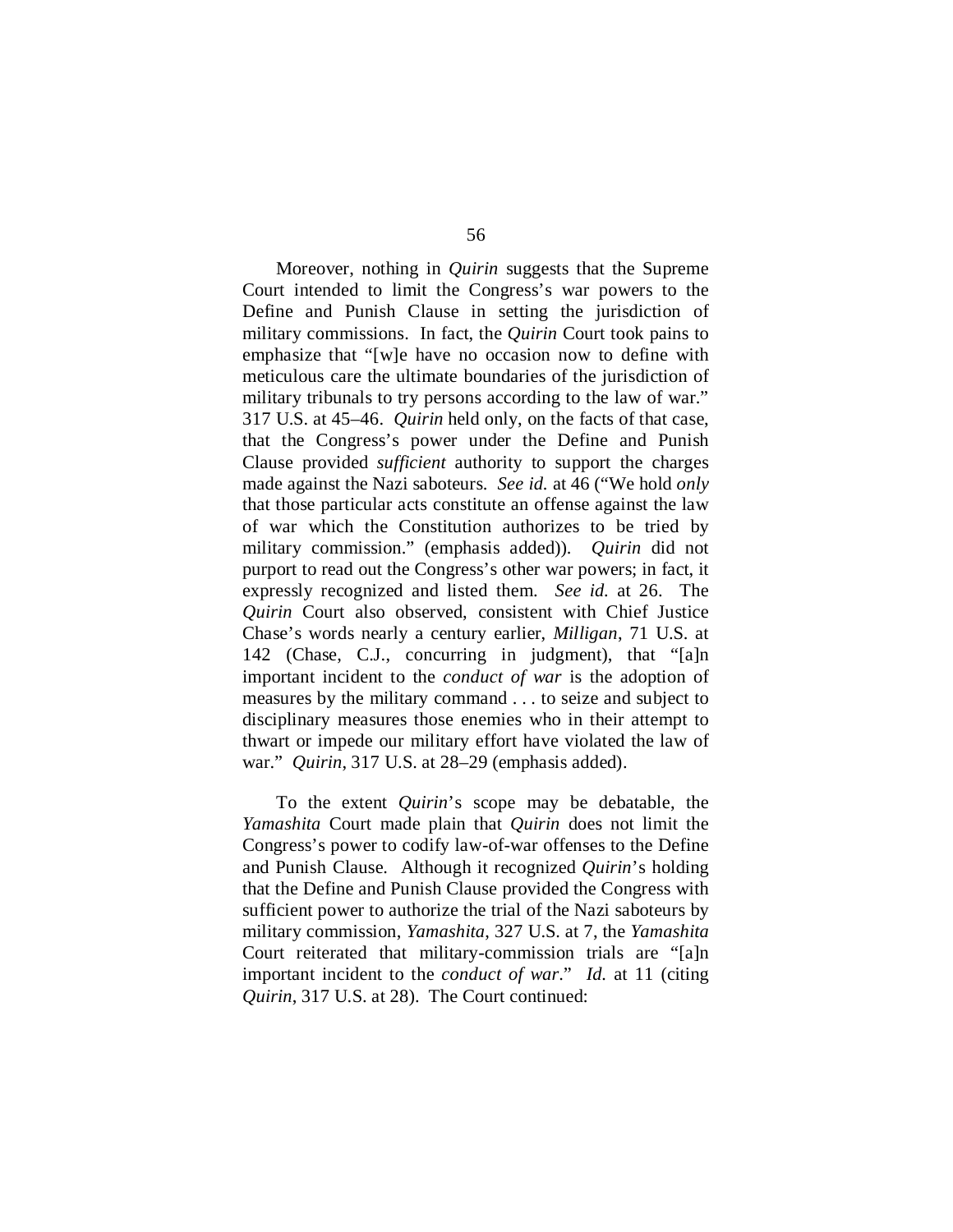The trial and punishment of enemy combatants who have committed violations of the law of war is thus not only a part of the conduct of war operating as a preventive measure against such violations, but is an exercise of the authority sanctioned by Congress to administer the system of military justice recognized by the law of war. That sanction is *without qualification* as to the exercise of this authority *so long as a state of war exists*—from its declaration until peace is proclaimed. *The war power*, from which the commission derives its existence, is not limited to victories in the field, but carries with it the inherent power to guard against the immediate renewal of the conflict, and to *remedy*, at least in ways Congress has recognized, the evils which the military operations have produced.

*Id.* at 11–12 (emphases added) (citations omitted); *see also Toth*, 350 U.S. at 13–14 & n.4 (describing *Yamashita* as holding about Congress's war powers); Howard S. Fredman, Comment, *The Offenses Clause: Congress' International Penal Power*, 8 COLUM. J. TRANSNAT'L L. 279, 303 (1969) (*Yamashita* "put the military prosecution of war criminals squarely within the war powers of Congress").

*Yamashita*'s words are not mere rhetoric. To determine whether Yamashita had committed a war crime triable by military commission, the Supreme Court looked not only to international sources but also to the practice of "our *own* military tribunals" to conclude that Yamashita's dereliction could be "*penalized*" as a violation of the law of war. *Yamashita*, 327 U.S. at 16 (emphases added). In other words, the *Yamashita* Court cited domestic law to *supplement*, not merely "limit[]," the law of war. *Cf.* Maj. Op. 12. Justice Murphy, in dissent, likewise examined whether "the laws of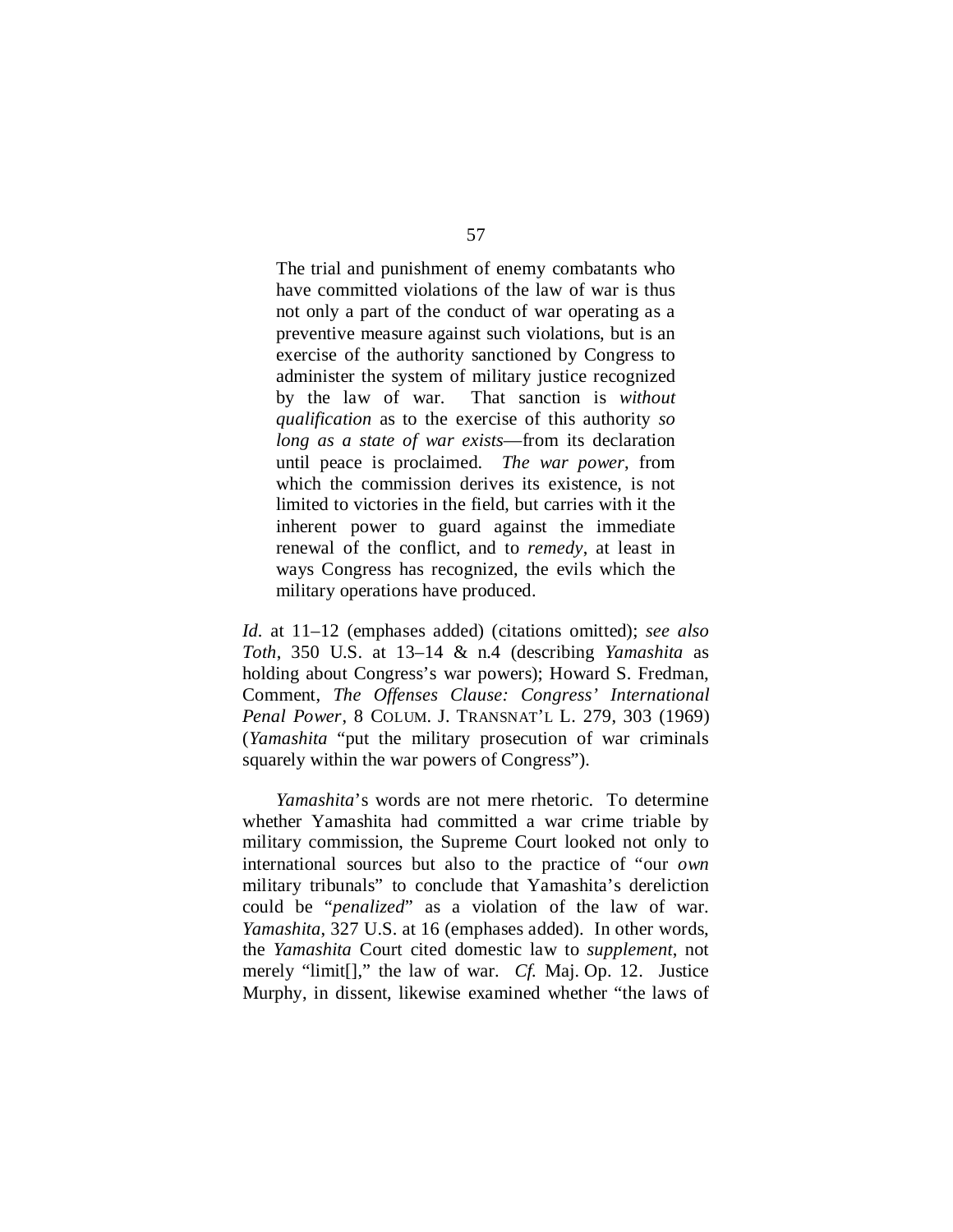war heretofore *recognized by this nation* ... impute[d] responsibility to a fallen commander for excesses committed by his disorganized troops while under attack." *Yamashita*, 327 U.S. at 37 (Murphy, J., dissenting) (emphasis added). Thus, both the *Yamashita* majority and dissent agreed that, in the *absence* of international agreement that an offense constituted a violation of the law of war, "the principal offenses under the laws of war *recognized by the United States*" could also constitute cognizable war crimes triable by military tribunal. *Id.* (emphasis added).

The shift from *Quirin*'s reliance on the Define and Punish Clause to *Yamashita*'s recognition that military-commission jurisdiction of law-of-war offenses—including law-of-war offenses denominated as such by the Congress—derives from the broader war powers occurred in just four years, from 1942 to 1946. And it was that shift that led, six years later, to the Supreme Court's conclusion that the "jurisdiction" of military commissions had traditionally been, and should be, "adapted in each instance to the need that called it forth." *Madsen*, 343 U.S. at 347–48 (citing *Yamashita*, 327 U.S. at 18–23). There can be no doubt that the war on terror, begun in response to the September 11, 2001 attacks, constitutes the next "need" to which the jurisdiction of law-of-war military tribunals must adapt. *Id.* Recognizing the adaptive nature of the Congress's war powers, the Supreme Court has, in a variety of contexts, referred to the broad war powers of both political branches in conducting this ever-evolving war.<sup>[19](#page-105-0)</sup>

<span id="page-105-0"></span> <sup>19</sup> *See, e.g.*, *Hamdan*, 548 U.S. at 591 (listing broader war powers); *Hamdi*, 542 U.S. at 518 (plurality) ("The capture and detention of lawful combatants and the capture, detention, and trial of unlawful combatants, by 'universal agreement and practice,' are 'important incident[s] of war.' " (quoting *Quirin*, 317 U.S. at 28, 30)); *accord id.* at 579 (Thomas, J.,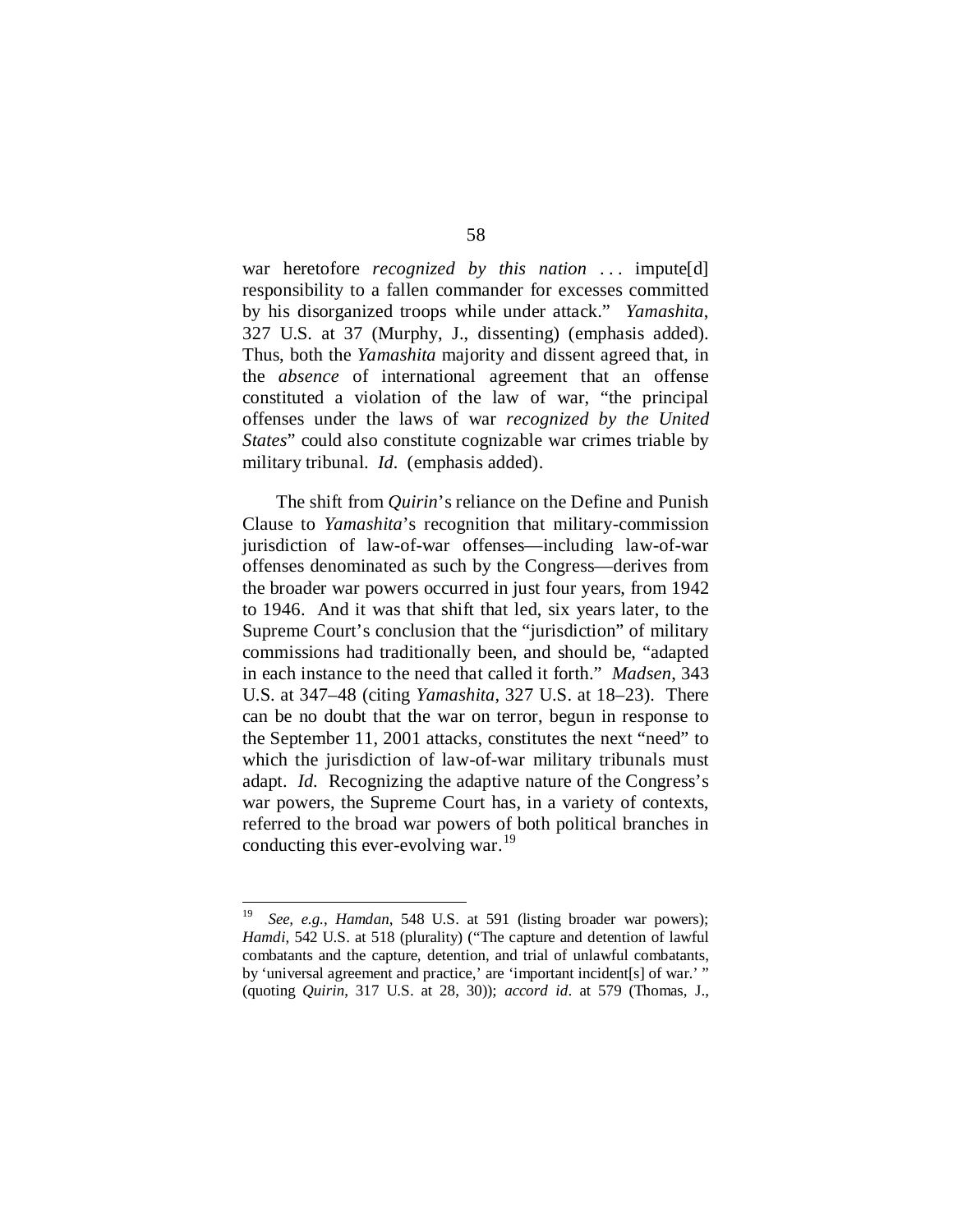I believe my colleagues have incautiously interfered with the reasoned decisions of the political branches based solely on *Quirin*, a case in which the Supreme Court affirmatively failed to draw the line they today draw. *See* 317 U.S. at 45– 46. Because they apparently see *Quirin* as the alpha and omega of the Congress's Article I war powers, they conclude that Bahlul's conspiracy conviction cannot stand. But *Yamashita* belies their conclusion that *Quirin* set the "contours" of law-of-war jurisdiction, Maj. Op. 11, that those contours are defined exclusively by express international agreement, Maj. Op. 15–16, and that "[t]he Supreme Court has adhered to *Quirin*'s understanding of the meaning of the 'law of war' for over seventy years." Maj. Op. 13.

## *b. Winthrop's Treatise*

As discussed, neither the plain text of the Congress's Article I war powers nor Supreme Court precedent examining the contours of law-of-war military-commission jurisdiction supports the "clear conviction" needed to invalidate Bahlul's conspiracy charge. *Quirin*, 317 U.S. at 25. Secondary authority also weighs against him. Almost one hundred years ago, Colonel William Winthrop, considered the "Blackstone

dissenting) ("The Executive Branch, acting pursuant to the powers vested in the President by the Constitution and with explicit congressional approval, has determined that Yaser Hamdi is an enemy combatant and should be detained. This detention falls squarely within the Federal Government's war powers, and we lack the expertise and capacity to second-guess that decision."); *Rasul v. Bush*, 542 U.S. 466, 487 (2004) (Kennedy, J., concurring in judgment) ("The decision in *Eisentrager* indicates that there is a realm of political authority over military affairs where the judicial power may not enter. The existence of this realm acknowledges the power of the President as Commander in Chief, and the joint role of the President and the Congress, in the conduct of military affairs.").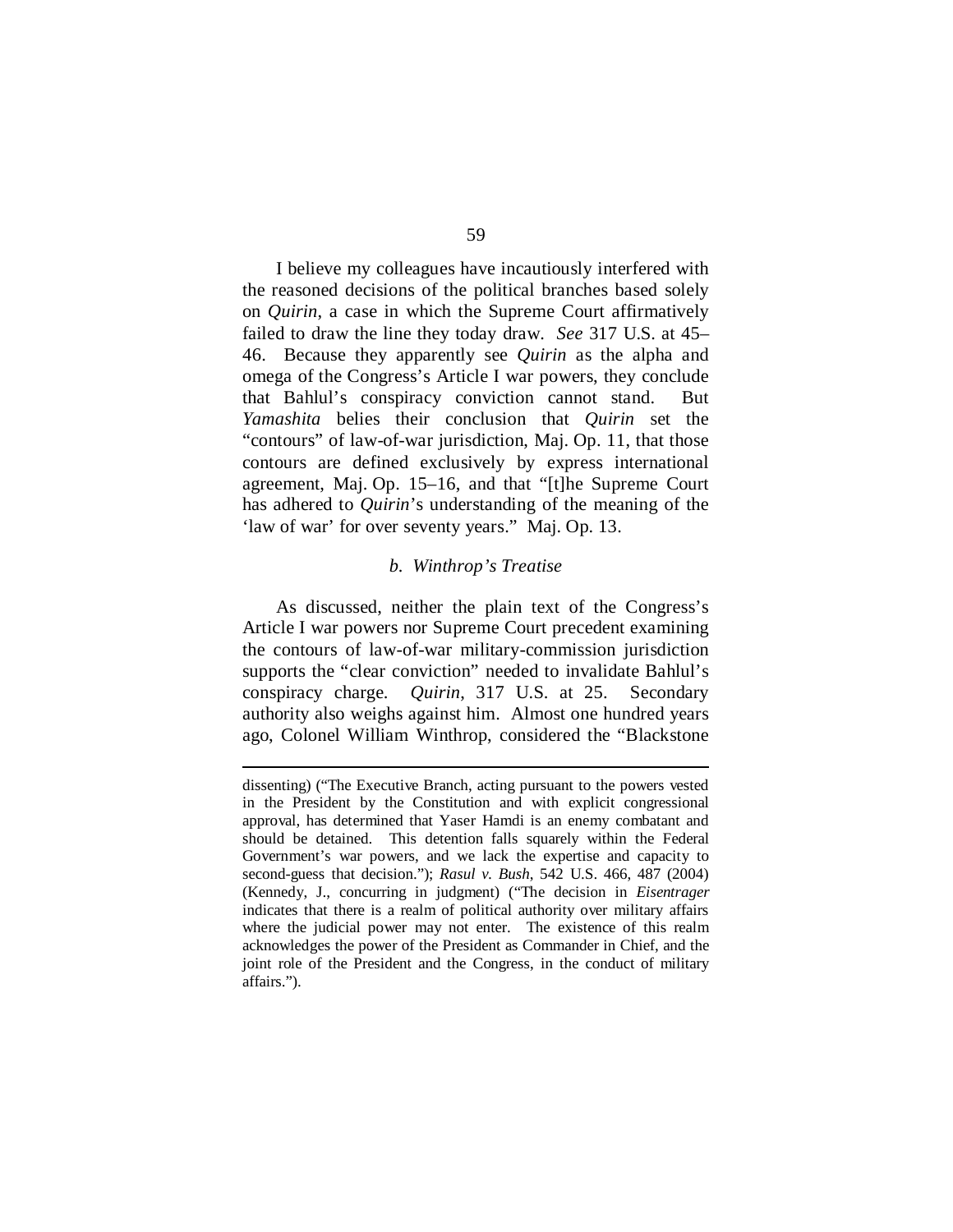of Military Law," *Reid*, 354 U.S. at 19 n.38 (plurality), authored the definitive treatise on these matters. In his chapter "Authority and Occasion for the Military Commission," Winthrop made plain that, "in general, it is those provisions of the Constitution which empower Congress to 'declare war' and 'raise armies,' and which, in authorizing the initiation of *war*, authorize the employment of all necessary and proper agencies for its due prosecution, from which the military tribunal derives its original sanction." WILLIAM WINTHROP, MILITARY LAW & PRECEDENTS 831 (1920) (emphasis in original). According to Winthrop, a military tribunal "is simply an instrumentality for the more efficient execution of the *war powers vested in Congress* and the power vested in the President as Commander-in-chief in war." *Id.* (emphasis added).

Notwithstanding his reference to the "Law of War" as "intended [to refer to] that branch of International Law which prescribes the rights and obligations of belligerents," he further observed that the "Law of War *in this country* is not a formal written code, but consists mainly of general rules derived from International Law, *supplemented* by acts and orders of the military power and a few *legislative provisions*." *Id.* at 773 (first emphasis in original). Winthrop, it appears, had no issue with Congressional "supplementation" of law-ofwar offenses proscribed by international agreement. In his treatise, Winthrop listed $20$  the "offences in violation of the

<span id="page-107-0"></span> <sup>20</sup> WINTHROP, *supra*, at 839–40:

<sup>[</sup>B]reaches of the law of non-intercourse with the enemy, such as running or attempting to run a blockade; unauthorized contracting, trading or dealing with, enemies, or furnishing them with money, arms, provisions, medicines, &c.; conveying to or from them dispatches, letters, or other communications, passing the lines for any purpose without a permit, or coming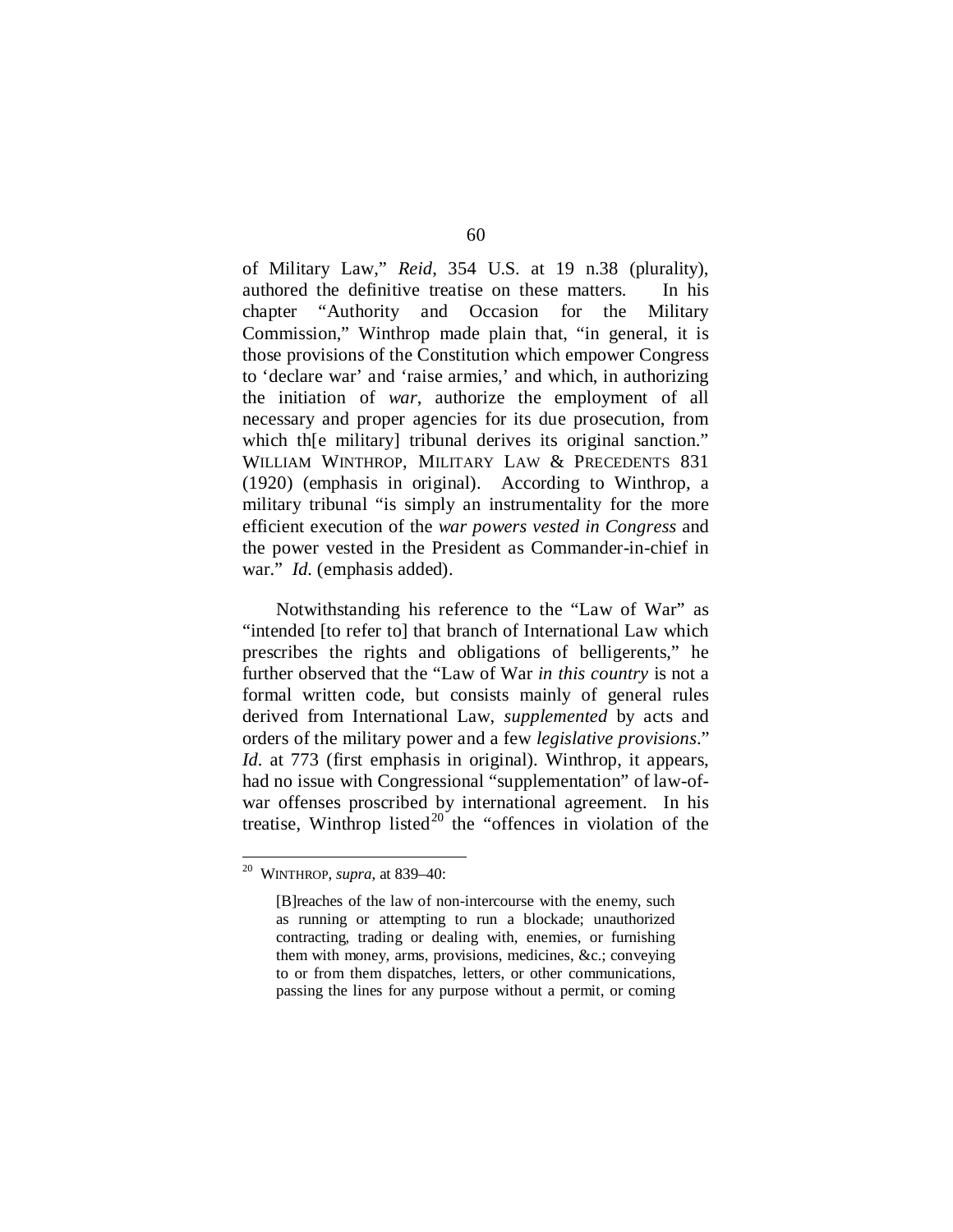laws and usages of war" and described them as "those principally, in the experience of *our wars*," that have been "cognizable by military tribunals." WINTHROP, *supra*, at 839 (emphasis added). The most natural reading of Winthrop's expertise—a reading also consistent with Article I's multiple war powers and the Supreme Court's analyses in both *Yamashita*, 327 U.S. at 11–12, and *Madsen*, 343 U.S. at 346– 48—is that the Define and Punish Clause is *one* grant of power to the Congress to determine the law-of-war offenses triable by military commission but it is not the *exclusive* one.

back after being sent through the lines and ordered not to return; aiding the enemy by harboring his spies, emissaries, &c.; assisting his people or friends to cross the lines into his country, acting as guide to his troops; aiding the escape of his soldiers held as prisoners of war, secretly recruiting for his army, negotiating and circulating his currency or securities—as counterfeit notes or bonds in the late war, hostile or disloyal acts, or publications or declarations calculated to excite opposition to the federal government or sympathy with the enemy, &c.; engaging in illegal warfare as a guerilla, or by the deliberate burning, or other destruction of boats, trains, bridges, buildings, &c.; acting as a spy, taking life or obtaining any advantage by means of treachery; abuse or violation of a flag of truce; violation of a parole or of an oath of allegiance or amnesty; breach of bond given for loyal behavior, good conduct, &c.; resistance to the constituted military authority, bribing or attempting to bribe officers or soldiers or the constituted civil officials; kidnapping or returning persons to slavery in disregard of the President's proclamation of freedom to the slaves, of January 1, 1863.

Elsewhere, Winthrop included conspiracy among these offenses. *See id.* at 842 ("[c]onspiracy" is "both a crime against society and a violation of the laws of war"); WILLIAM WINTHROP, A DIGEST OF OPINIONS OF THE JUDGE ADVOCATE GENERAL OF THE ARMY 328–29 (1880) ("[c]onspiracy by two or more to violate the laws of war by destroying life or property in aid of the enemy" is an "offence[] against the laws and usages of war").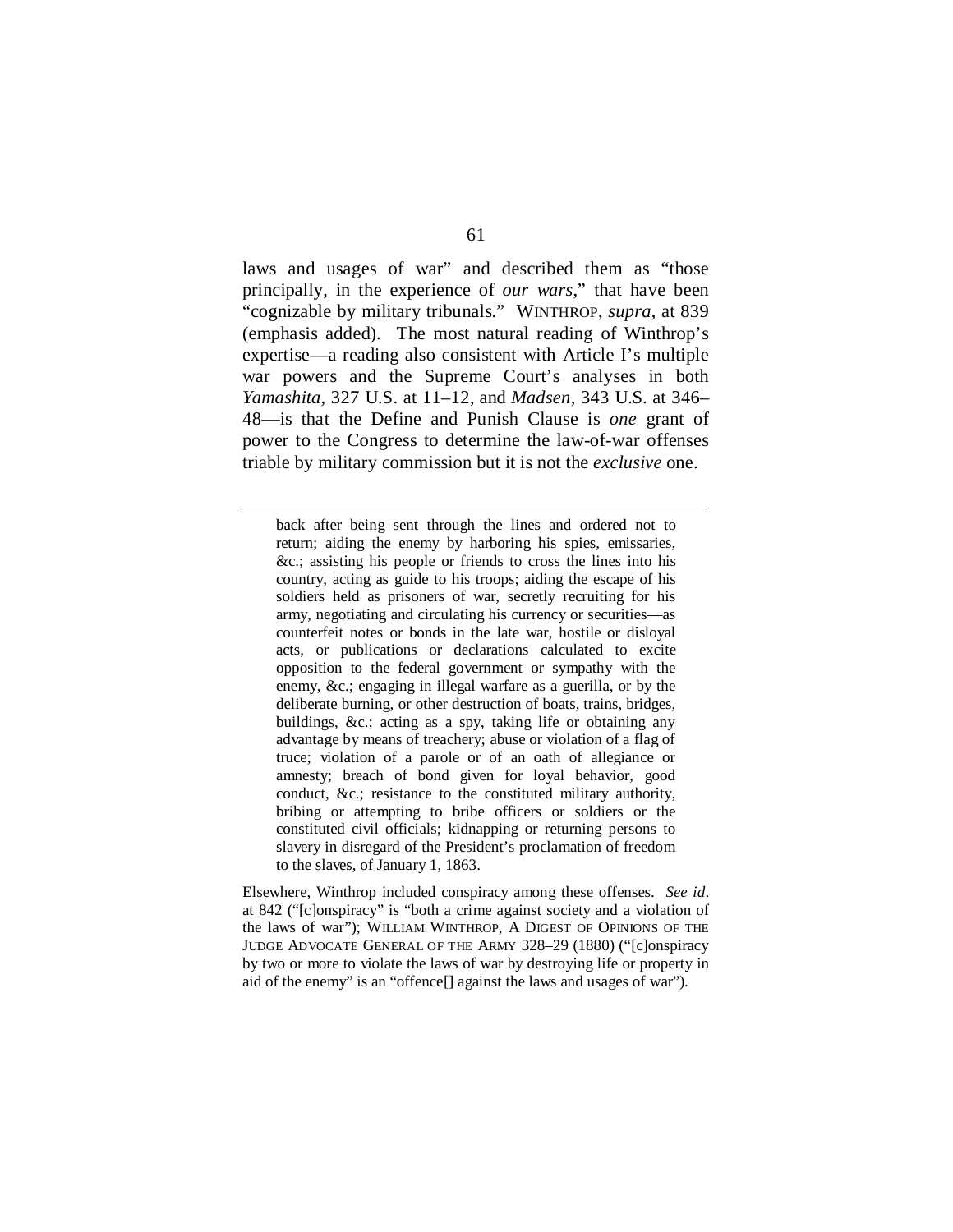## *c. Historical Practice*

My colleagues note that our nation lacks "a long-standing historical practice" of conspiracy trial and conviction by military commission, dismissing it as "thin . . . and equivocal at best." Maj. Op. 18. There is no dispute that the "military commission . . . was born of military necessity." *Hamdan*, 548 U.S. at 590. Fortuitously, military necessity has occurred only sporadically since the creation of the military commission. But what history exists demonstrates that, each time military necessity has resulted in subjecting war criminals to military court jurisdiction, conspiracy has been among the charges tried.

The majority takes issue with the example of the Lincoln conspirators, *see* WILLIAM H. REHNQUIST, ALL THE LAWS BUT ONE: CIVIL LIBERTIES IN WARTIME 144 (1998) ("Edwin Stanton personally directed the investigation of Lincoln's assassination and the pursuit of the conspirators."); *id.* at 145 ("The administration . . . decided to try the alleged conspirators before a military commission rather than in the civil courts."), concluding that the charging document "referred to conspiracy" but did not in fact *charge* conspiracy. Maj. Op. 18. According to the charging document, however, the Lincoln conspirators were charged with "*combining, confederating, and conspiring together* . . . to kill and murder . . . Abraham Lincoln." J. HOLT & T. EWING, CHARGE AND SPECIFICATION AGAINST DAVID E. HEROLD, *ET AL.* (1865) (emphasis added); *see also* REHNQUIST, *supra*, at 143 ("Obviously, Booth had not acted alone in this enterprise, and the stage was now set for the trial of those who were charged with *having conspired* with him." (emphasis added)). The circumstances surrounding the Lincoln assassination also make indisputable that the defendants could *only* have been charged with conspiracy. Because John Wilkes Booth was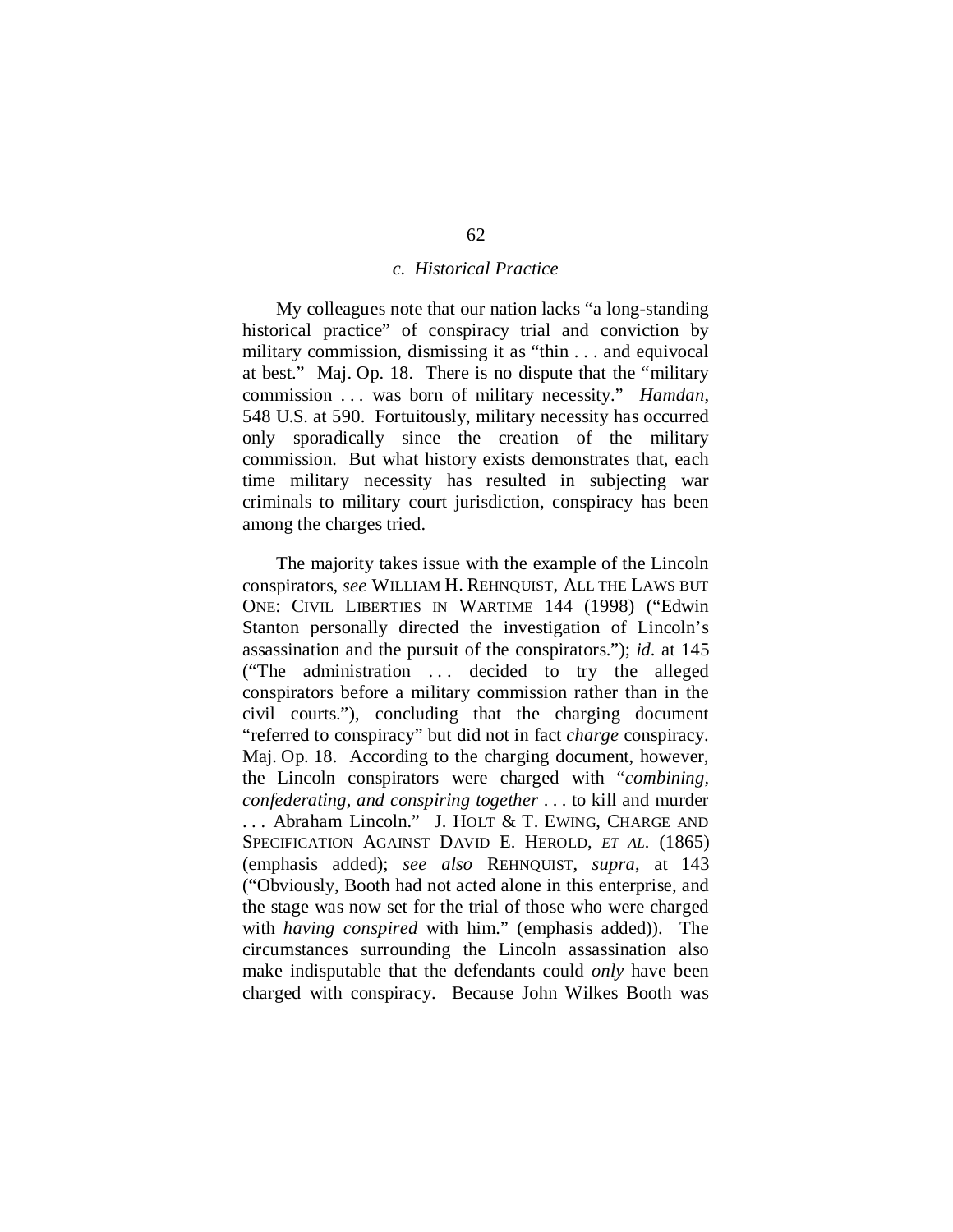the lone assassin and was himself killed while a fugitive, the remaining eight necessarily could have been tried and convicted based solely on their conspiracy. One of those eight individuals—Mary Surratt, who was hanged for her role—participated in the conspiracy by allowing the others to use her boarding house as a meeting place. *See* REHNQUIST, *supra*, at 165. And two other Lincoln conspirators—Michael O'Laughlin and Samuel Arnold—could have been convicted only of *inchoate* conspiracy because, "[b]efore the final plot to assassinate Lincoln was hatched, O'Laughlin and Arnold appear to have abandoned the enterprise." *Id.* at 162. Indeed, Arnold had apparently "told the others he wanted nothing more to do with the affair" one month before the assassination and, when Arnold withdrew, the remaining conspirators planned to kidnap—not assassinate—Lincoln. *Id.* at 160. Nevertheless, both O'Laughlin and Arnold were convicted and sentenced to life imprisonment at the conclusion of their military-commission trial. *See id.* at 162. Today, their withdrawal would have immunized them from the "postwithdrawal acts of [their] co-conspirators," *Smith v. United States*, 133 S. Ct. 714, 719 (2013), and they would not have been convicted of a completed offense. But abandonment without also preventing the object offense is not a defense to *inchoate* conspiracy. *See* MODEL PENAL CODE  $$5.03(6).$ 

My colleagues respond by describing the military commission that tried the Lincoln conspirators as "a mixed martial law and law of war military commission." Maj. Op. 19. Its description, however, does not withstand scrutiny. True, at the time of the Lincoln conspirators' trial, Washington, D.C., was under limited martial law. Nevertheless, the civilian courts remained open and operational. 11 U.S. Op. Atty. Gen. at 297 ("Martial law had been declared in the District of Columbia, but the civil courts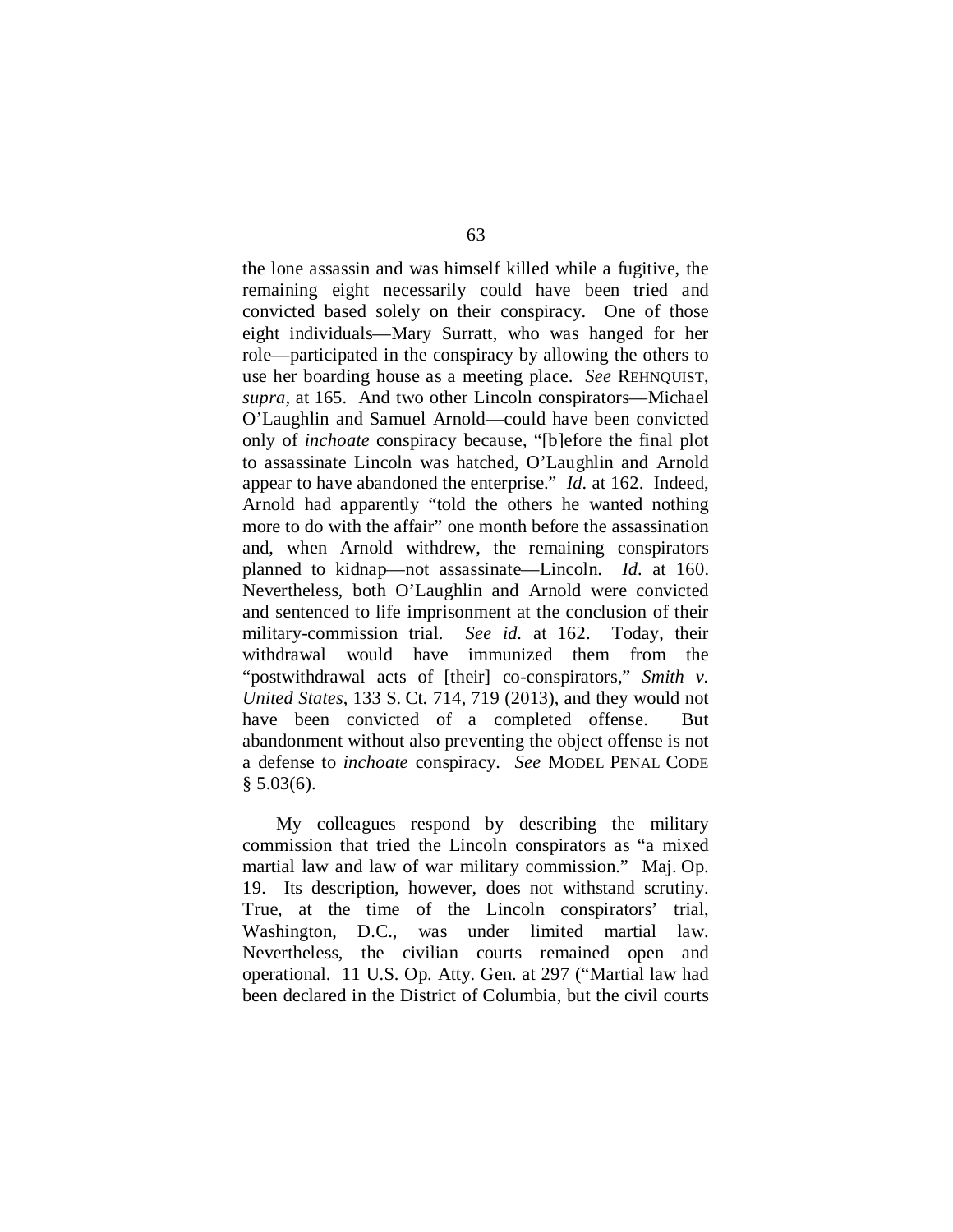were open and held their regular sessions, and transacted business as in times of peace.").But because the military cannot exercise martial-law jurisdiction unless civilian courts are closed, *Milligan*, 71 U.S. at 127, the Lincoln conspirators' military court necessarily was purely a military commission with law-of-war (including conspiracy) jurisdiction. *See also Hamdan*, 548 U.S. at 597 (plurality) (noting that military courts have at times "*substituted* for civilian courts at times and in places where martial law has been declared" (emphasis added)).<sup>[21](#page-111-0)</sup> My colleagues, then, would retroactively undermine the constitutionality of at least two of the Lincoln conspirators' convictions. *Contra Bahlul*, 767 F.3d at 25 ("the Lincoln conspirators' trial [i]s a particularly significant precedent" because it "was a matter of paramount national importance and attracted intense public scrutiny").

My colleagues' attempt to distinguish Bahlul from the Nazi saboteurs in *Quirin* fares no better. *Quirin* marked the first time in our nation's history that the Supreme Court addressed the jurisdiction of a law-of-war military

<span id="page-111-0"></span> <sup>21</sup> My colleagues object to my reliance on *Milligan*, having been decided *after* the military-commission trial of the Lincoln conspirators. *See* Maj. Op. 19. Three Lincoln conspirators petitioned for a writ of habeas corpus in 1868, however, relying on *Milligan* to argue that "military tribunals have no authority to try civil offenses in districts where the regularly organized civil courts of the country are in undisturbed possession of all their powers." *Ex parte Mudd*, 17 F. Cas. 954, 954 (S.D. Fla. 1868). The district court dismissed the petition, *Milligan* notwithstanding. *See id.* ("I do not think that *ex parte Milligan* is a case in point here."). Regardless whether the courts were open, the conspirators' offense "transgressed the laws of war" and, thus, "the proper tribunal for the trial of those engaged in it was a military one." *Id*.; *see also id.* (describing "charge on which" Lincoln conspirators were convicted as "conspiracy to commit the military crime which one of their number did commit and some of them . . . more or less" participated in).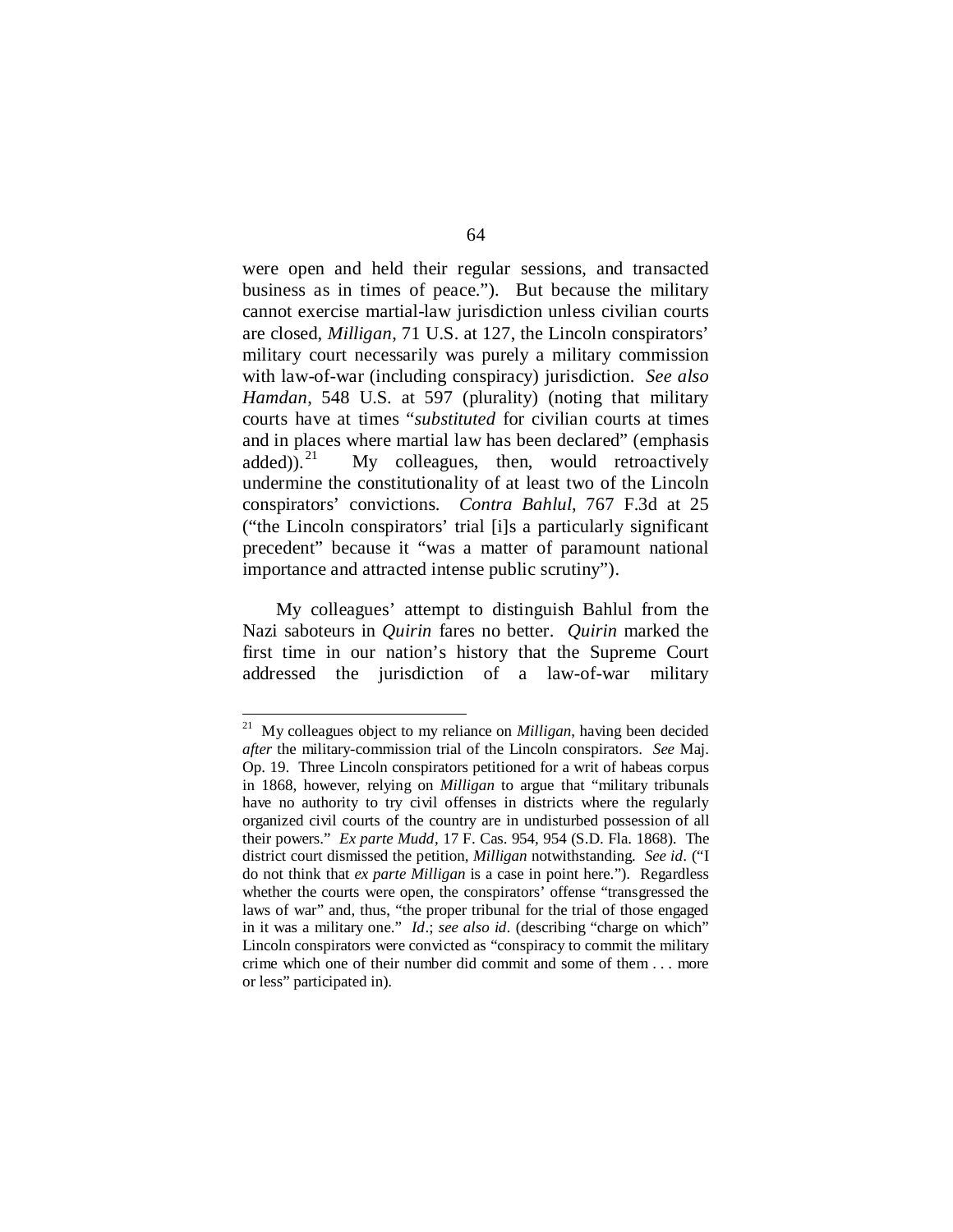commission. *See* Haridimos V. Thravalos, *History,* Hamdan*, and Happenstance: "Conspiracy by Two or More to Violate the Laws of War by Destroying Life or Property in Aid of the Enemy"*, 3 HARV. NAT'L SEC. J. 223, 277 (2012) (referring to *Quirin* as "the first time in civil litigation" that "the Court explicitly recognized the existence of law-of-war jurisdiction enforceable through criminal proceedings conducted by pure law-of-war military commissions, a source of jurisdiction that had long been recognized by the practice of our own military authorities" (quotation marks omitted)). Before *Quirin*, the Executive Branch had provided most of the legal authority prescribing offenses cognizable as law-of-war offenses. *See id.* at 240–41. Although the Supreme Court did not reach the conspiracy charge in *Quirin*, the petitioners' conspiracy convictions secured the imprimatur of President Roosevelt. Because the President heads "a coequal branch of government" and "take[s] the same oath we do to uphold the Constitution of the United States," his judgment is entitled to deference. *Rostker*, 453 U.S. at 64; *see also United States v. Nixon*, 418 U.S. 683, 703 (1974) ("In the performance of assigned constitutional duties each branch of the Government must initially interpret the Constitution, and the interpretation of its powers by any branch is due great respect from the others.").

My colleagues also distinguish the conspiracy charges in *Colepaugh v. Looney*, 235 F.2d 429 (10th Cir. 1956). *See*  Maj. Op. 20. The *Colepaugh* petitioners, described as the "1944 Nazi Saboteurs," were charged with nearly identical offenses to those of the *Quirin* petitioners, including conspiracy. *See Colepaugh*, 235 F.2d at 431; Thravalos, *supra*, at 241. As with the *Quirin* saboteurs, the *Colepaugh*  petitioners' convictions arrived at the court with the Executive Branch's full sanction. In fact, their convictions were deemed lawful by (1) a special Board of Review in the Office of the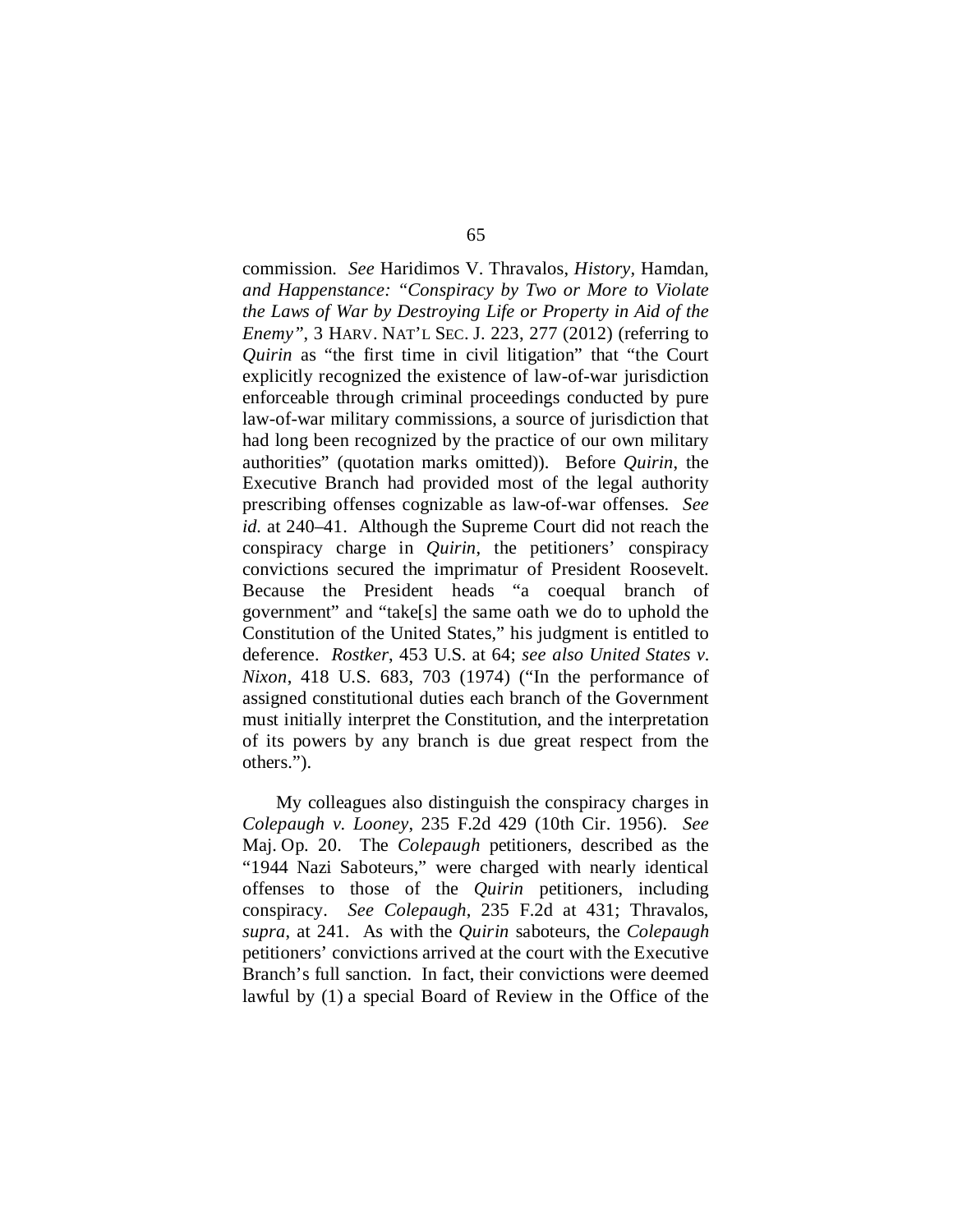Judge Advocate General of the Army, (2) the Judge Advocate General himself and (3) President Harry Truman, who "personally approved" their convictions. Thravalos, *supra*, at 241–42. The Tenth Circuit in *Colepaugh* affirmed "the *charges* and specifications before us." 235 F.2d at 432 (emphasis added). My colleagues read *Colepaugh* as affirming *only* "the law of war acts of belligerency," and not "addressing the conspiracy charge." Maj. Op. 20. But the Tenth Circuit put no such limitation on its holding. And even if it had, "[t]he U.S. Army continued to follow" *Colepaugh* "to try conspiracy in overseas theaters of war during the concluding months of World War  $II^{\prime\prime 22}$  $II^{\prime\prime 22}$  $II^{\prime\prime 22}$  and to authorize trial of conspiracy by military commission during the Korean War.[23](#page-113-1) Thravalos, *supra*, at 242–43.

Rather than meet this—to me—robust history, my colleagues instead take issue with the Government's (admittedly) paltry submission. *See* Maj. Op. 16–21. But we are "called upon to judge the constitutionality of an Act of Congress—'the gravest and most delicate duty that this Court is called upon to perform,' " *Rostker*, 453 U.S. at 64 (quoting

<span id="page-113-0"></span> <sup>22</sup> *See* United States Army Forces, Pacific, *Regulations Governing the Trial of War Criminals* (Sept. 24, 1945) (making "participation in a common plan or conspiracy" punishable by military commission in Pacific Theater of Operations during World War II); United States Army Forces, China, *Regulations Governing the Trial of War Criminals* (Jan. 21, 1946) (same for China theater of operations).

<span id="page-113-1"></span><sup>23</sup> *See* U.N. COMMAND, RULES OF CRIMINAL PROCEDURE FOR MILITARY COMMISSIONS OF THE UNITED NATIONS COMMAND at Rule 4 (Oct. 22, 1950) (making "all attempts to commit, or conspiracies and agreements to commit, as well as inciting, encouraging, aiding, abetting, or permitting violations of the laws and customs of war" committed during Korean War punishable by U.N. military commission); Gen. Douglas MacArthur, Letter Order, Gen. HQ, U.N. Command, Tokyo, Japan, *Trial of Accused War Criminals* (Oct. 28, 1950) (adopting Rule 4).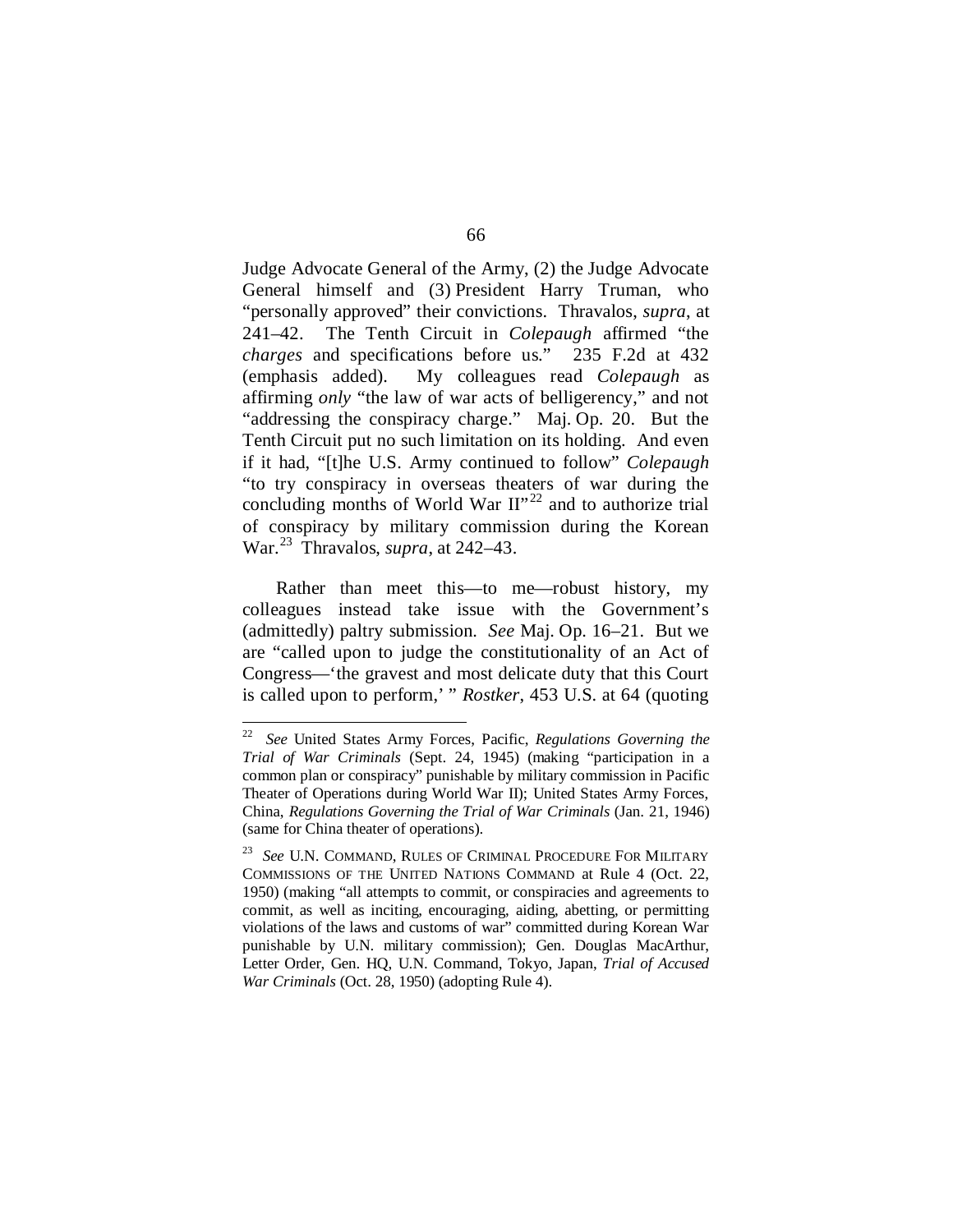*Blodgett v. Holden*, 275 U.S. 142, 148 (1927) (Holmes, J.)), and I, accordingly, take issue with—and indeed reject—my colleagues' languid dismissal of the Government's submission without more.

In sum, I would hold that Bahlul has not carried his burden of establishing—"clear[ly]" or otherwise—that his military trial and conviction are unconstitutional. *Quirin*, 317 U.S. at 25. The Congress has ample authority under the Define and Punish Clause—especially when supplemented by the Necessary and Proper Clause and the broader war powers and supported by judicial precedent, Winthrop's treatise and history—to authorize a military-commission trial charging conspiracy to commit war crimes.

Before moving to Article III, one final point is in order. Both of my colleagues contend that, unless we stringently police the Congress's Article I powers, the Government will possess "virtually unlimited authority" to try enemy combatants by military commission. Concur. Op. 8; *see also*  Maj. Op. 26–27. Yet, when it comes to issues of national security and foreign affairs, abstention—not aggressive policing—has always been our watchword. *See Egan*, 484 U.S. at 530; *Latif*, 677 F.3d at 1182. In addition, several limitations on military commissions remain, including the other jurisdictional requirements identified by Winthrop, *see Hamdan*, 548 U.S. at 597–98 (plurality) (citing WINTHROP, *supra*, at 836–39); the Bill of Rights (for U.S. citizens); and at the very least—the existence of an ongoing *war*, *see Yamashita*, 327 U.S. at 11–13. This last requirement should not be minimized. We would be wise to remember that, in a democracy like ours, not every question calls for a *judicial* answer. *See Mo., K. & T. Ry. Co. of Tex. v. May*, 194 U.S. 267, 270 (1904) ("[I]t must be remembered that legislatures are ultimate guardians of the liberties and welfare of the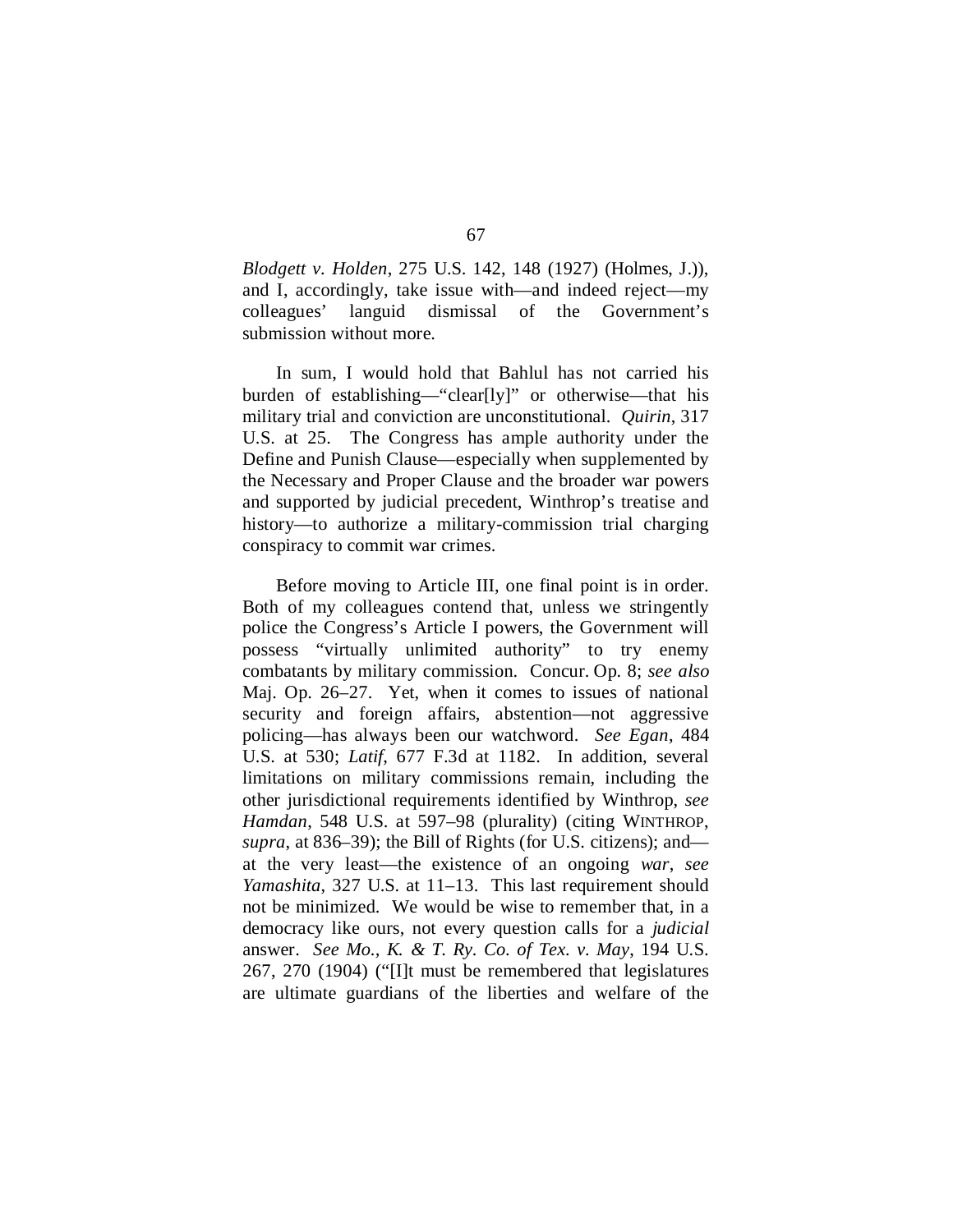people in quite as great a degree as the courts."); *Al-Bihani v. Obama*, 619 F.3d 1, 11–12 (D.C. Cir. 2010) (Kavanaugh, J., concurring in denial of rehearing *en banc*) (discussing potential "serious consequences, such as subjecting the United States to sanctions, undermining U.S. standing in the world community, or encouraging retaliation against U.S. personnel abroad" should political branches "ignore or disregard international-law norms" but nonetheless maintaining that "in our constitutional system of separated powers, it is for Congress and the President—not the courts—to determine in the first instance whether and how the United States will meet its international obligations").

#### **B. ARTICLE III**

The heart of Bahlul's appeal is his claim that the Congress violated Article III when it made conspiracy triable by military commission. In my view, Bahlul invokes two separate provisions of Article III: the Judicial Power Clause, U.S. CONST. art. III, § 1, and the Criminal Jury Clause, *id.* § 2, cl. 3. I analyze both arguments below.

#### **1. Judicial Power Clause**

The Judicial Power Clause of Article III provides:

The judicial Power of the United States, shall be vested in one supreme Court, and in such inferior Courts as the Congress may from time to time ordain and establish. . . .

U.S. CONST. art. III, § 1. The Clause mirrors similar grants of power to the Congress in Article I and to the President in Article II. *See id.* art. I, § 1 ("All legislative Powers herein granted shall be vested in a Congress . . . ."); *id.* art. II, § 1, cl. 1 ("The executive Power shall be vested in a President . . . .").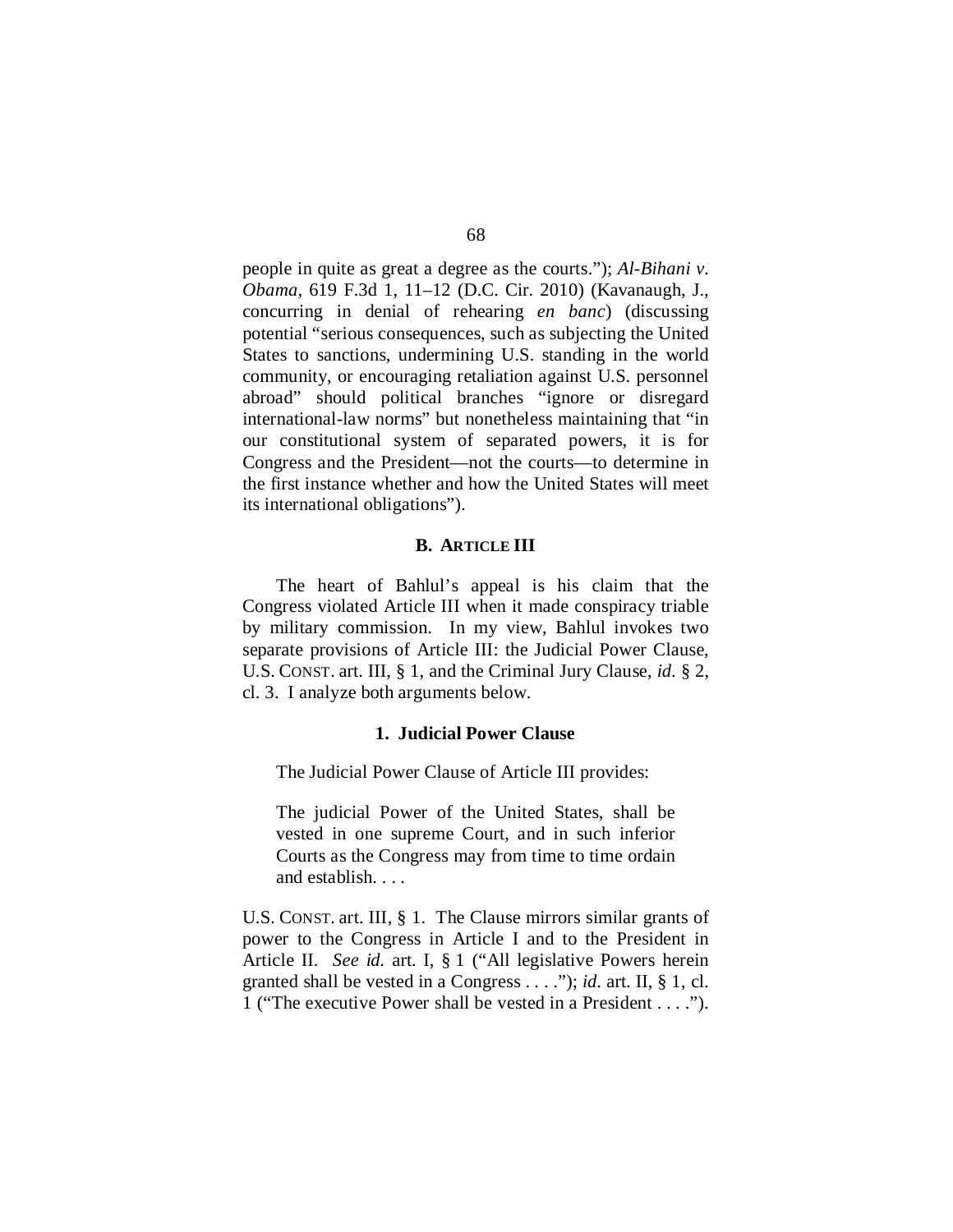Together, the Vesting Clauses erect "walls" that separate the three branches, *Plaut*, 514 U.S. at 239, and prevent them from "shar[ing]" their respective powers, *Nixon*, 418 U.S. at 704. The walls, however, are not "hermetically sealed," *Stern*, 131 S. Ct. at 2609, and they must bend a little to ensure we remain "a Nation capable of governing itself effectively," *Buckley v. Valeo*, 424 U.S. 1, 121 (1976). *See also Mistretta v. United States*, 488 U.S. 361, 381 (1989) ("While the Constitution diffuses power the better to secure liberty, it also contemplates that practice will integrate the dispersed powers into a workable government." (quoting *Youngstown*, 343 U.S. at 635 (Jackson, J., concurring)); *Mo., K. & T. Ry*, 194 U.S. at 270 ("Some play must be allowed for the joints of the machine  $\dots$ .").

Section 1 of Article III vests the "judicial Power" in the federal courts, whose judges enjoy life tenure and fixed salaries. *See* U.S. CONST. art. III, § 1. The "judicial Power," as relevant here, extends to "Cases . . . arising under . . . the Laws of the United States." *Id.* § 2, cl. 1. Axiomatically, these provisions require Article III cases to be adjudicated by Article III judges in Article III courts. *See Stern*, 131 S. Ct. at 2608–09. And they restrain the Congress's authority to assign the judicial power to federal tribunals lacking the insulating protections of Article III. *See id.*

Despite this analytic simplicity, however, "the literal command of Art. III . . . must be interpreted in light of the historical context in which the Constitution was written, and of the structural imperatives of the Constitution as a whole." *N. Pipeline*, 458 U.S. at 64 (plurality); *see also id.* at 94 (White, J., dissenting) ("[A]t this point in the history of constitutional law th[e Article III] question can no longer be answered by looking only to the constitutional text."). The Supreme Court has recognized several historical—albeit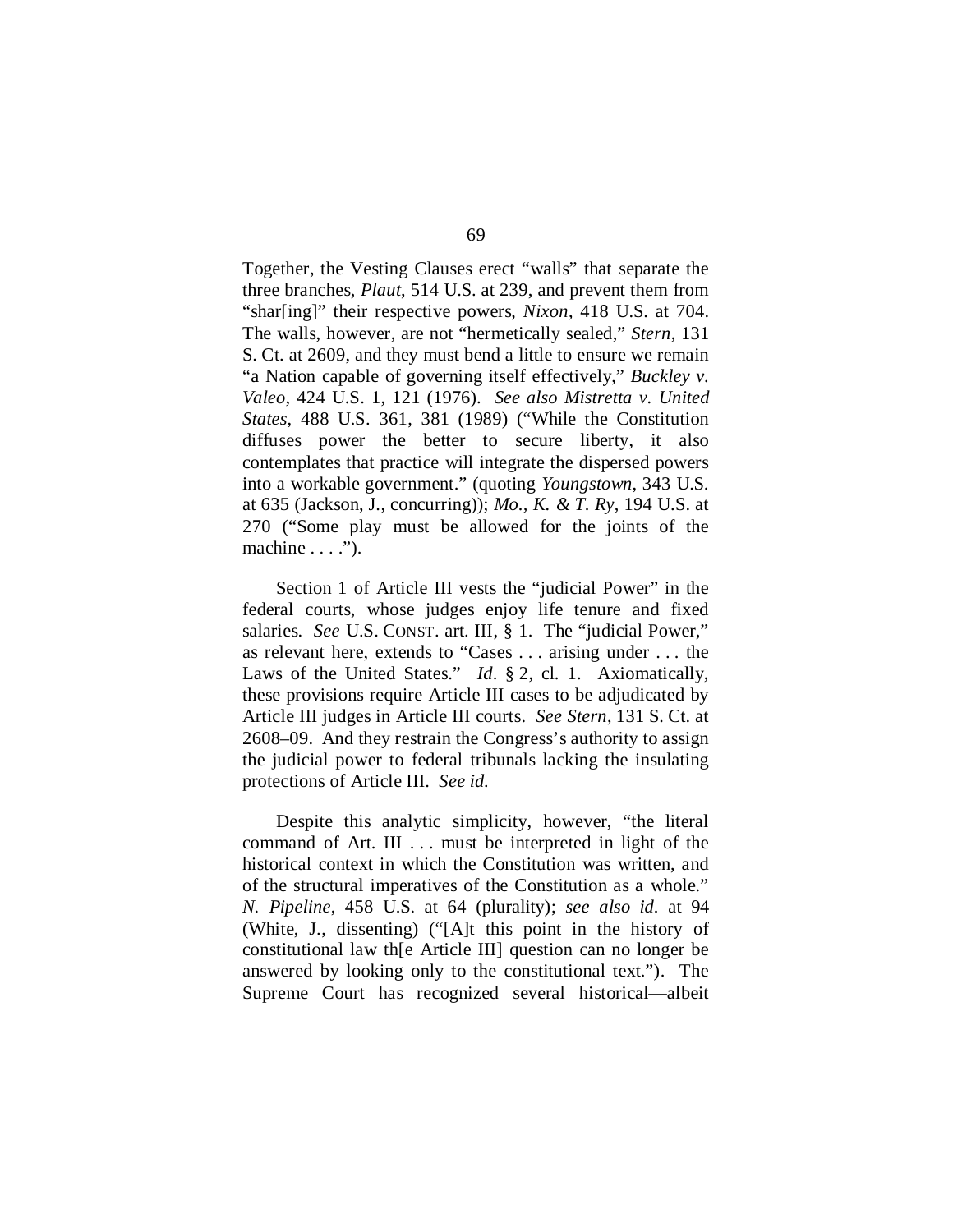atextual—"exception[s]" to the Judicial Power Clause. *See id.* at 63–76 (plurality). The deviations are justified by longstanding historical practice and "exceptional constitutional grants of power to Congress" over particular subject matters. *Id.* at 70 & n.25.

The military commission is one such exception. *See Eisentrager*, 339 U.S. at 785–90; *Quirin*, 317 U.S. at 39–41; *Ex parte Vallandigham*, 68 U.S. 243, 251–53 (1863). Like courts martial and occupational courts, the constitutionality of the law-of-war military commission is "well-established." *Eisentrager*, 339 U.S. at 786. Military tribunals predate the ratification of our Constitution and were used—without constitutional incident—during the Revolutionary, Mexican– American and Civil Wars. *See Madsen*, 343 U.S. at 346 & nn.8–9; *Quirin*, 317 U.S. at 31 & nn.9–10. Moreover, the Constitution vests broad war powers in the Congress, *Eisentrager*, 339 U.S. at 788, and military-commission trials are part of waging war. *See Yamashita*, 327 U.S. at 11–12. Accordingly, placing the military commission outside the confines of Article III is "consistent with, rather than threatening to, the constitutional mandate of separation of powers." *N. Pipeline*, 458 U.S. at 64 (plurality); *see also Maqaleh v. Hagel*, 738 F.3d 312, 334 (D.C. Cir. 2013) ("The prosecution of our wars is committed uniquely to the political branches  $\dots$ ").

As discussed earlier, *supra* Part II.A, the Congress acted well within its Article I powers when it made conspiracy triable by military commission. The challenged provision therefore falls within a historical exception to the Judicial Power Clause. The Supreme Court said it well more than 150 years ago: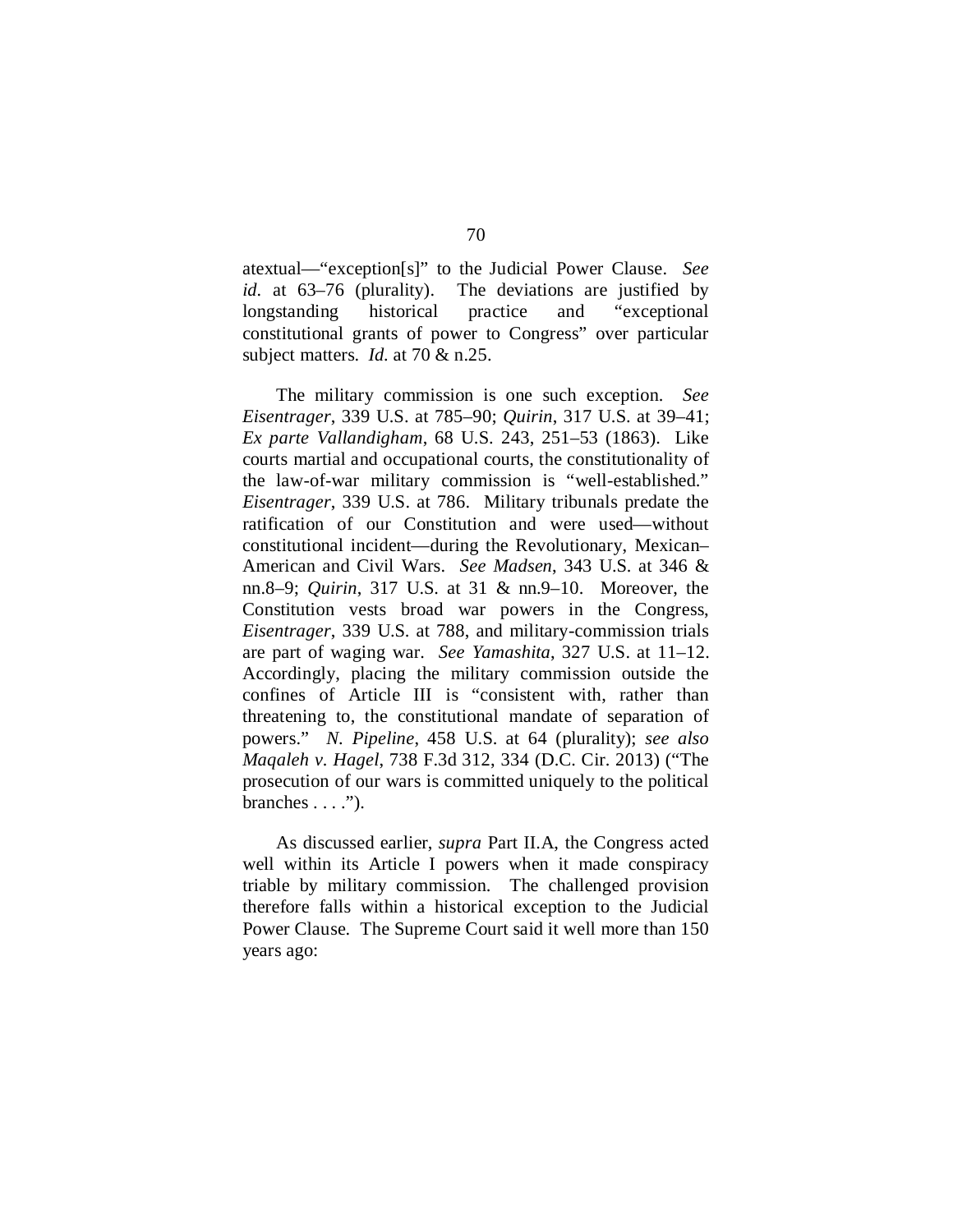Congress has the power to provide for the trial and punishment of military and naval offences in the manner then and now practiced by civilized nations; and . . . the power to do so is given *without any connection* between it and the 3d article of the Constitution defining the judicial power of the United States; indeed, ... the two powers are *entirely independent* of each other.

*Dynes v. Hoover*, 61 U.S. 65, 79 (1857) (emphases added). For this reason alone, Bahlul's Article III challenge should fail.

My colleagues suggest that, because inchoate conspiracy is not an expressly recognized international law-of-war offense, the challenged provision falls outside the historical safe harbor for military-commission jurisdiction and therefore violates Article III. *See* Maj. Op. 30–32; Concur. Op. 3. But this syllogism is faulty, even under their crabbed view of the Congress's Article I authority. A statute does not *automatically* violate the Judicial Power Clause simply because it falls outside a historical exception to Article III. *See Thomas v. Union Carbide Agric. Prods. Co.*, 473 U.S. 568, 587 (1985) ("[P]ractical attention to substance rather than doctrinaire reliance on formal categories should inform application of Article III."); *Schor*, 478 U.S. at 851 ("Although [formalistic and unbending] rules might lend a greater degree of coherence to this area of the law, they might also unduly constrict Congress' ability to take needed and innovative action pursuant to its Article I powers."). Instead, we apply the general standard for Judicial Power Clause challenges: the *Schor* balancing test. *See Schor*, 478 U.S. at 851 (announcing "practical" test for courts to apply "in reviewing Article III challenges"). Criminal cases are not exempt from this framework. *See United States v. Seals*, 130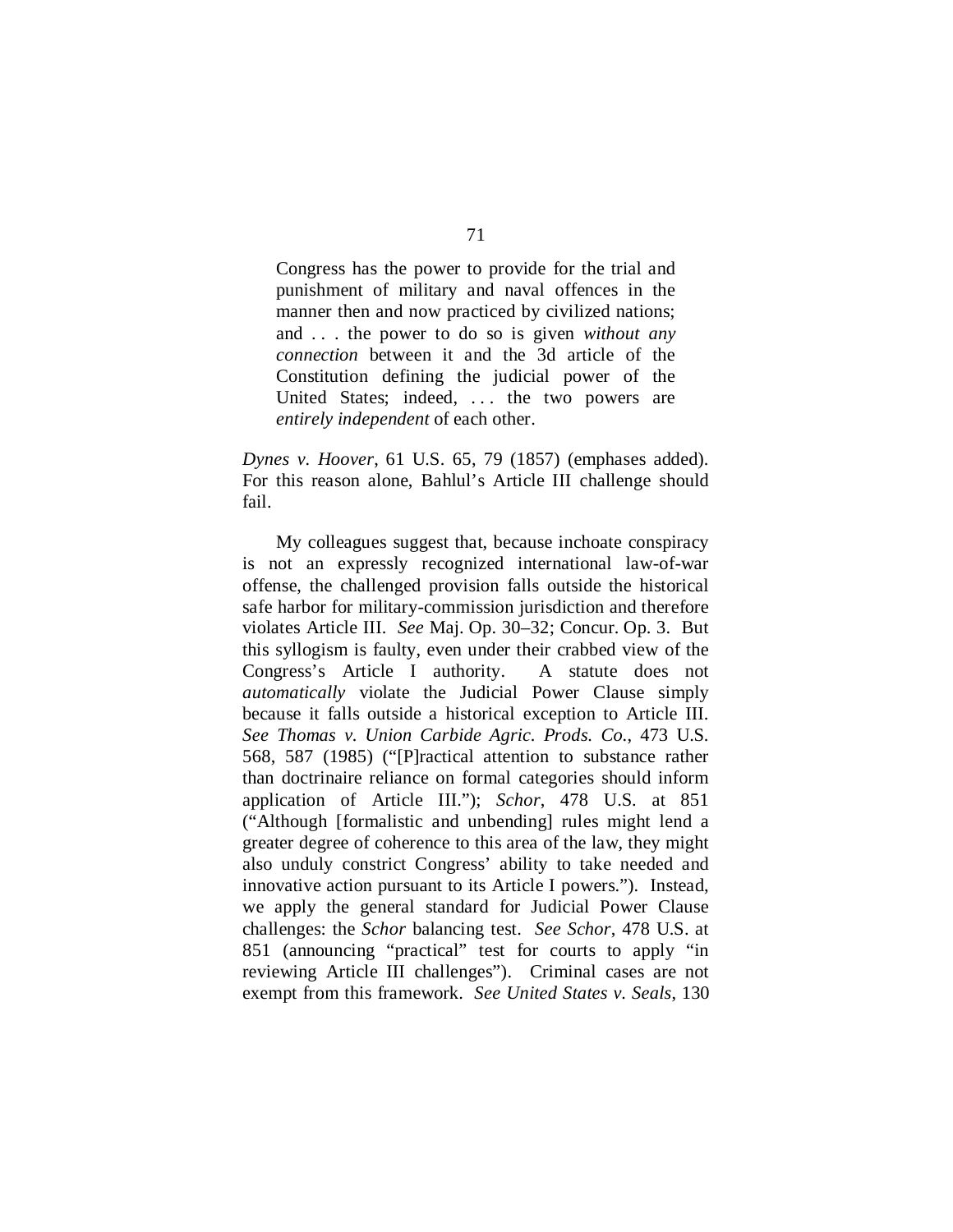F.3d 451, 459 n.8 (D.C. Cir. 1997) ("While *Schor* addressed . . . a state-law counterclaim in an administrative reparation proceeding, there is no reason that the structural constitutional analysis should be any different in the criminal context." (citing *Mistretta*, 488 U.S. at 382–83)). And they do not enjoy any special significance under Article III. As the Supreme Court has explained:

It was neither the legislative nor judicial view . . . that trial and decision of all federal questions were reserved for Art. III judges. Nor, more particularly has the enforcement of federal criminal law been deemed the exclusive province of federal Art. III courts. Very early in our history, Congress left the enforcement of selected federal criminal laws to state courts and to state court judges who did not enjoy the protections prescribed for federal judges in Art. III.

*Palmore v. United States*, 411 U.S. 389, 402 (1973); *see also id.* at 407 ("neither this Court nor Congress has read the Constitution as requiring . . . every criminal prosecution for violating an Act of Congress[] to be tried in an Art. III court").

The Supreme Court's decision in *Stern v. Marshall* does not alter the analysis. There, the Supreme Court held that the Congress could not constitutionally authorize the bankruptcy courts to hear a debtor's compulsory state-law counterclaim. *See* 131 S. Ct. at 2620. The *Stern* Court emphasized that its holding was "narrow" and "isolated." *Id.*; *see also Sharif*, No. 13-935, slip op. at 16 ("An expansive reading of *Stern* . . . would be inconsistent with the opinion's own description of its holding."). Its decision followed quite naturally from *Northern Pipeline*—another bankruptcy case. *See* 131 S. Ct. at 2615 ("*Northern Pipeline* . . . directly covers this case.").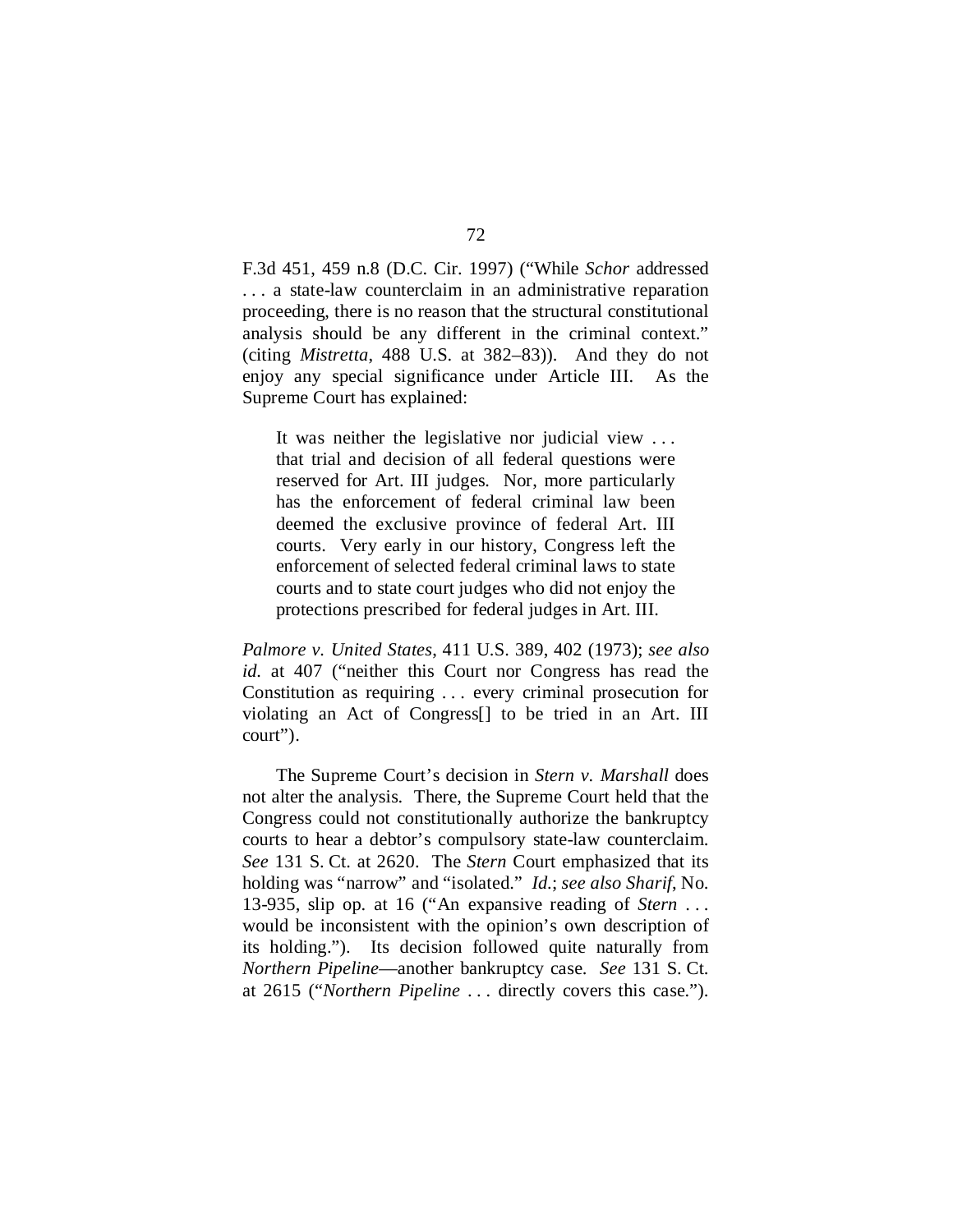Despite the dissent's concern that the majority had not faithfully applied the balancing approach from earlier cases, including *Schor*, *see Stern*, 131 S. Ct. at 2622 (Breyer, J., dissenting), the *Stern* Court did not overrule, or even call into question, those precedents. *See id.* at 2615. In fact, the Court faithfully applied *Schor*'s multi-factor balancing approach. *See id.* at 2614–19; *see also id.* at 2621 (Scalia, J., concurring) ("I count at least seven different reasons given in the Court's opinion for concluding that an Article III judge was required to adjudicate this lawsuit."). Indeed, *Sharif*—the Supreme Court's latest pronouncement on the Judicial Power Clause confirmed that the *Schor* balancing test remains the correct one. *See Sharif*, No. 13-935, slip op. at 12–15.

My colleagues suggest, however, that the proper allocation of power between the Congress and the Judiciary turns on the latter's interpretation of *international law*. *See*  Maj. Op. 11–15; Concur. Op. 3–7. This approach is troubling enough under Article I; but the notion that international law dictates the operation of the separation of powers under *our*  Constitution is outlandish. Indeed, the notion "runs counter to the democratic accountability and federal structure envisioned by our Constitution." Hon. J. Harvie Wilkinson III, *The Use of International Law in Judicial Decisions*, 27 HARV. J.L. & PUB. POL'Y 423, 429 (2004). Instead, if the challenged provision falls outside a historical exception to Article III, we must still assess it under *Schor*. *Schor*'s balancing test is the only one that considers factors that are *relevant* to the separation-of-powers concerns underlying the Judicial Power Clause. We should look to separation-of-powers interests to decide separation-of-powers questions.

Applying the *Schor* balancing test here, I believe the challenged provision does not violate the Judicial Power Clause. Granted, on one side of the *Schor* balance, a military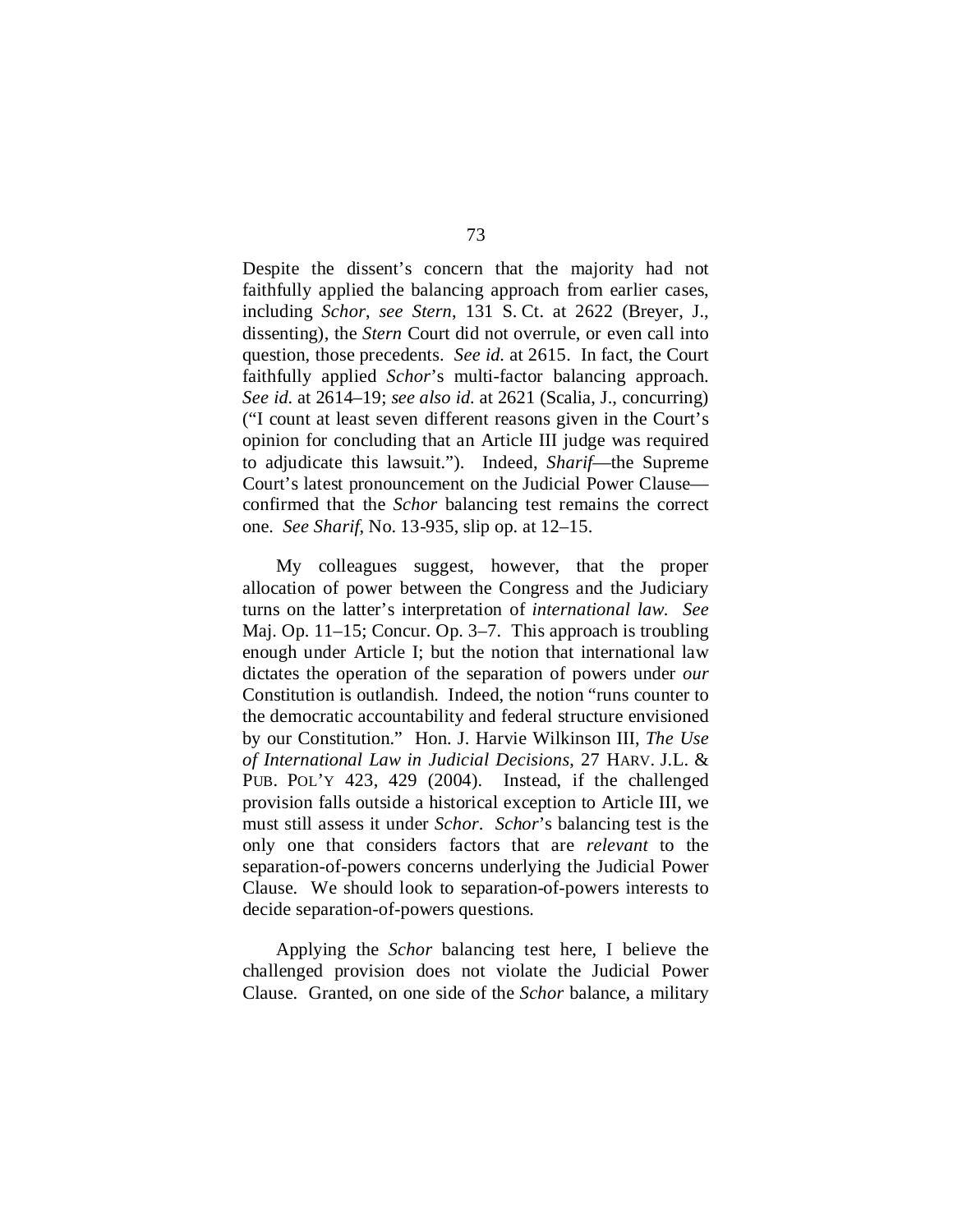trial for conspiracy implicates "private," as opposed to public, rights. *See* HART & WECHSLER'S THE FEDERAL COURTS & THE FEDERAL SYSTEM 336 (6th ed. 2009) (noting criminal cases are private rights cases under *Schor*). This observation "does not end our inquiry," *Schor*, 478 U.S. at 853, but it means our review must be "searching." *Id*. at 854. Further, military commissions exercise many, but not all, of the "ordinary powers of district courts." *N. Pipeline*, 458 U.S. at 85 (plurality). *But see Sharif*, No. 13-935, slip op. at 11 n.9 (non–Article III tribunal's power to enter final judgment is relevant but not decisive).

It is unclear whether Bahlul "consented" to trial by military commission. Although he resisted being tried at all, he never raised an Article III objection to the military commission. *Compare Sharif*, No. 13-935, slip op. at 19 ("[T]he key inquiry is whether the litigant or counsel was made aware of the need for consent and the right to refuse it, and still *voluntarily appeared* to try the case before the non-Article III adjudicator." (emphasis added) (quotation marks omitted)), *with id.* at 17 ("[T]he cases in which this Court has found a violation of a litigant's right to an Article III decisionmaker have involved an *objecting* defendant forced to litigate involuntarily before a non-Article III court." (emphasis added)), *and United States v. Underwood*, 597 F.3d 661, 669–73 (5th Cir. 2010) (in criminal case, failure to raise Article III objection can constitute implied consent). In my view, "consent" from an enemy combatant like Bahlul does not meaningfully tip the scales one way or the other.

On the other side of the balance, several factors indicate that conspiracy to commit war crimes can be constitutionally tried by military commission. First, and most importantly, the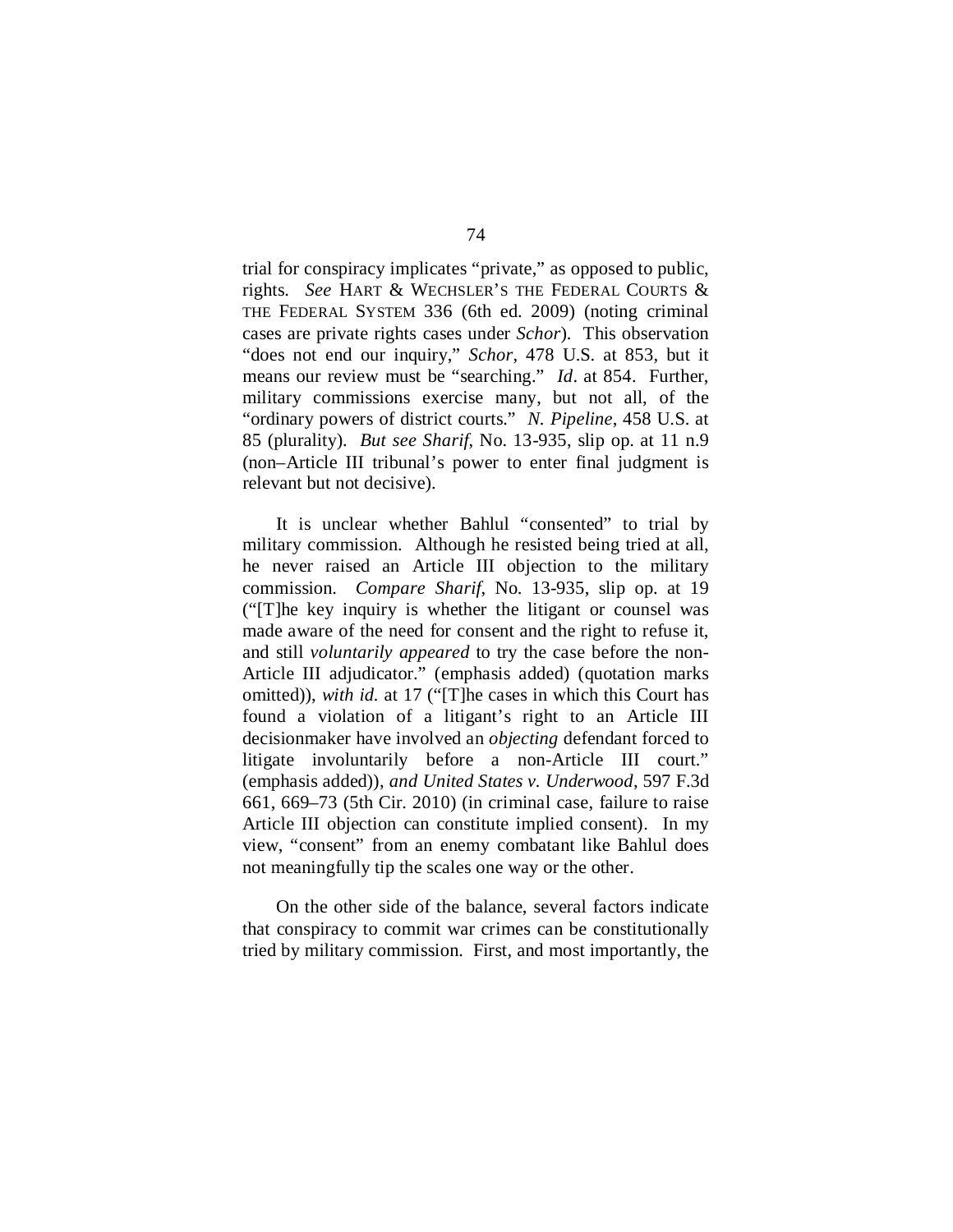Congress has subjected the military commission to judicial review. The 2009 MCA, like its 2006 predecessor,  $^{24}$  $^{24}$  $^{24}$  allows the enemy combatants held at Guantanamo Bay, Cuba, to appeal their convictions to this Court, 10 U.S.C. § 950g, after intermediate review by the CMCR, *id.* § 950f. We then review *de novo* all "matters of law" that an enemy combatant preserves for appeal, *id.* § 950g(d), with the opportunity of certiorari review by the Supreme Court, *id.* § 950g(e). This safeguard "provides for the appropriate exercise of the judicial function in this class of cases" and keeps the military commission within the bounds of law. *Crowell v. Benson*, 285 U.S. 22, 54 (1932). As the Supreme Court has repeatedly recognized, the availability of *de novo* review of questions of law by an Article III court substantially allays any Judicial Power Clause concerns with a given statutory arrangement. *See Schor*, 478 U.S. at 853; *Union Carbide*, 473 U.S. at 592; *Crowell*, 285 U.S. at 54; *see also N. Pipeline*, 458 U.S. at 115 (White, J., dissenting) ("the presence of appellate review by an Art. III court will go a long way toward insuring a proper separation of powers"). Granted, we review the military commission's verdict—*i.e.*, its findings of *fact—*only for "sufficiency of the evidence." 10 U.S.C. § 950g(d). But, contrary to my colleagues' assertion, Maj. Op. 33–34, Article III requires very little—perhaps zero—judicial review of ordinary questions of fact. *See Crowell*, 285 U.S. at 51 ("[I]n [private rights] cases . . ., there is no requirement that, in order to maintain the essential attributes of the judicial power, all determinations of fact in constitutional courts shall be made by judges."); *The Francis Wright*, 105 U.S. 381, 386 (1881)

<span id="page-122-0"></span> <sup>24</sup> The 2009 MCA, Pub. L. No. 111-84, 123 Stat. 2190, was enacted in October 2009, after Bahlul's military-commission trial but before his appeal to the CMCR. *See United States v. Bahlul*, 820 F. Supp. 2d 1141, 1156–57 (USCMCR 2011).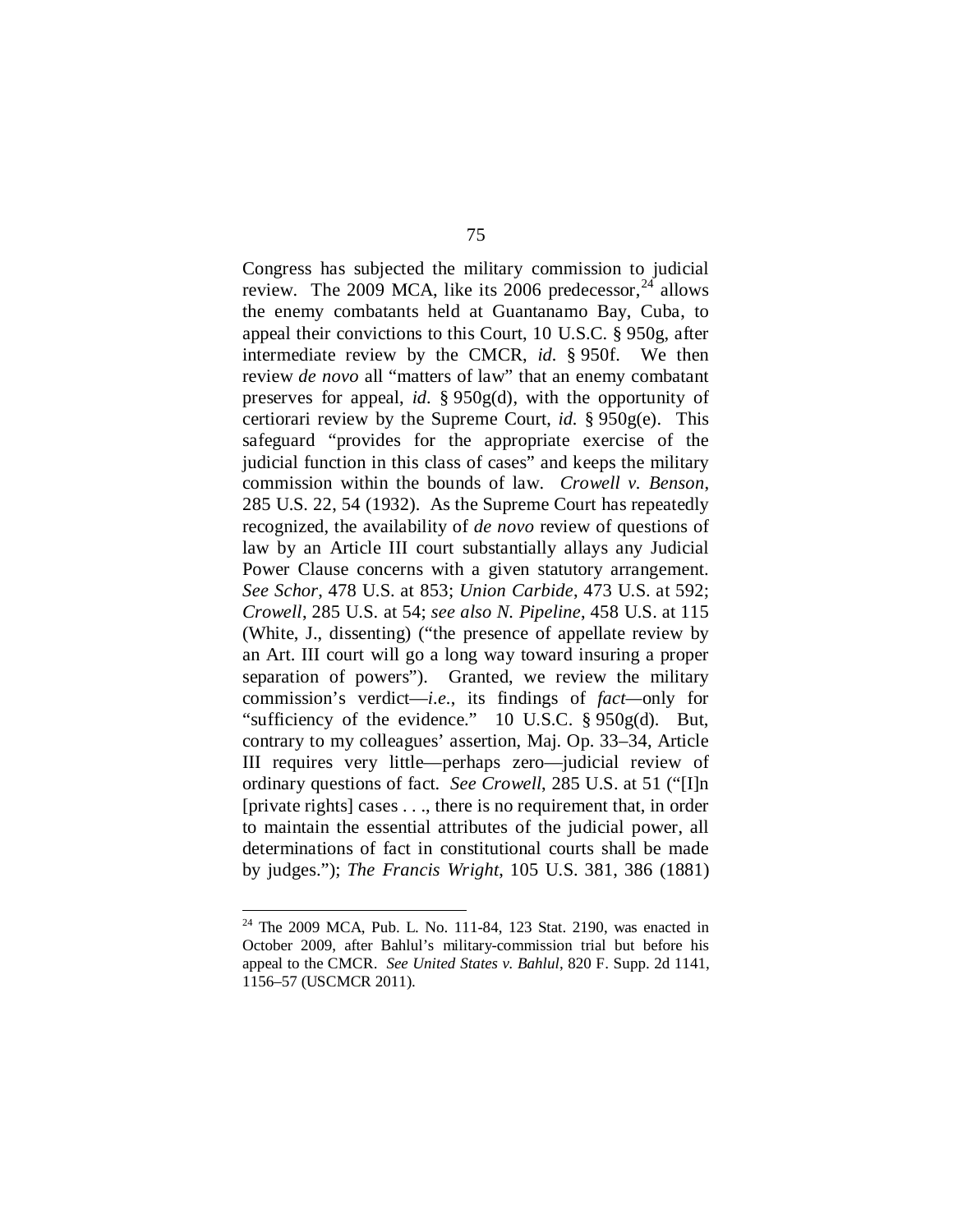(Congress has "power to limit the effect of an appeal to a review of the law as applicable to facts finally determined below"). The deferential review provided by the 2009 MCA thus goes beyond the constitutional minimum. *See, e.g.*, *Estep v. United States*, 327 U.S. 114, 122 (1946) (upholding "no basis in fact" standard for jurisdictional facts and zero review for ordinary facts in *criminal* case); *Union Carbide*, 473 U.S. at 592–93 (review for "fraud, misconduct, or misrepresentation" satisfies Article III); *Schor*, 478 U.S. at 853 (review for "weight of the evidence" satisfies Article III); *Crowell*, 285 U.S. at 48 ("not supported by evidence" standard satisfies Article III); *see also Jackson v. Virginia*, 443 U.S. 307, 318–19 (1979) ("sufficiency of the evidence" standard satisfies due-process requirements for criminal cases).

Second, the military commission has very limited jurisdiction under the 2006 MCA. It "deals only with a particularized area of law"—namely, the law of war. *Schor*, 478 U.S. at 852 (quotation marks omitted). The 2006 MCA enumerates, in total, 30 war crimes, 10 U.S.C. §§ 950r, 950u– 950v (2006), and only an "alien unlawful enemy combatant" is subject to military-commission trial, *id.* § 948c. No one disputes that military commissions can—consistent with Article III—adjudicate expressly recognized international law-of-war offenses. An inchoate offense like conspiracy adds only a "narrow class of . . . claims . . . incident to the [military commission's] primary, and unchallenged, adjudicative function." *Sharif*, No. 13-935, slip op. at 13. This is not a case in which the Congress "created a phalanx of non–Article III tribunals equipped to handle the entire business of the Article III courts." *Schor*, 478 U.S. at 855. Nor does the commission possess unbounded jurisdiction "reaching any area of the *corpus juris*." *Stern*, 131 S. Ct. at 2615. Here, "the magnitude of any intrusion on the Judicial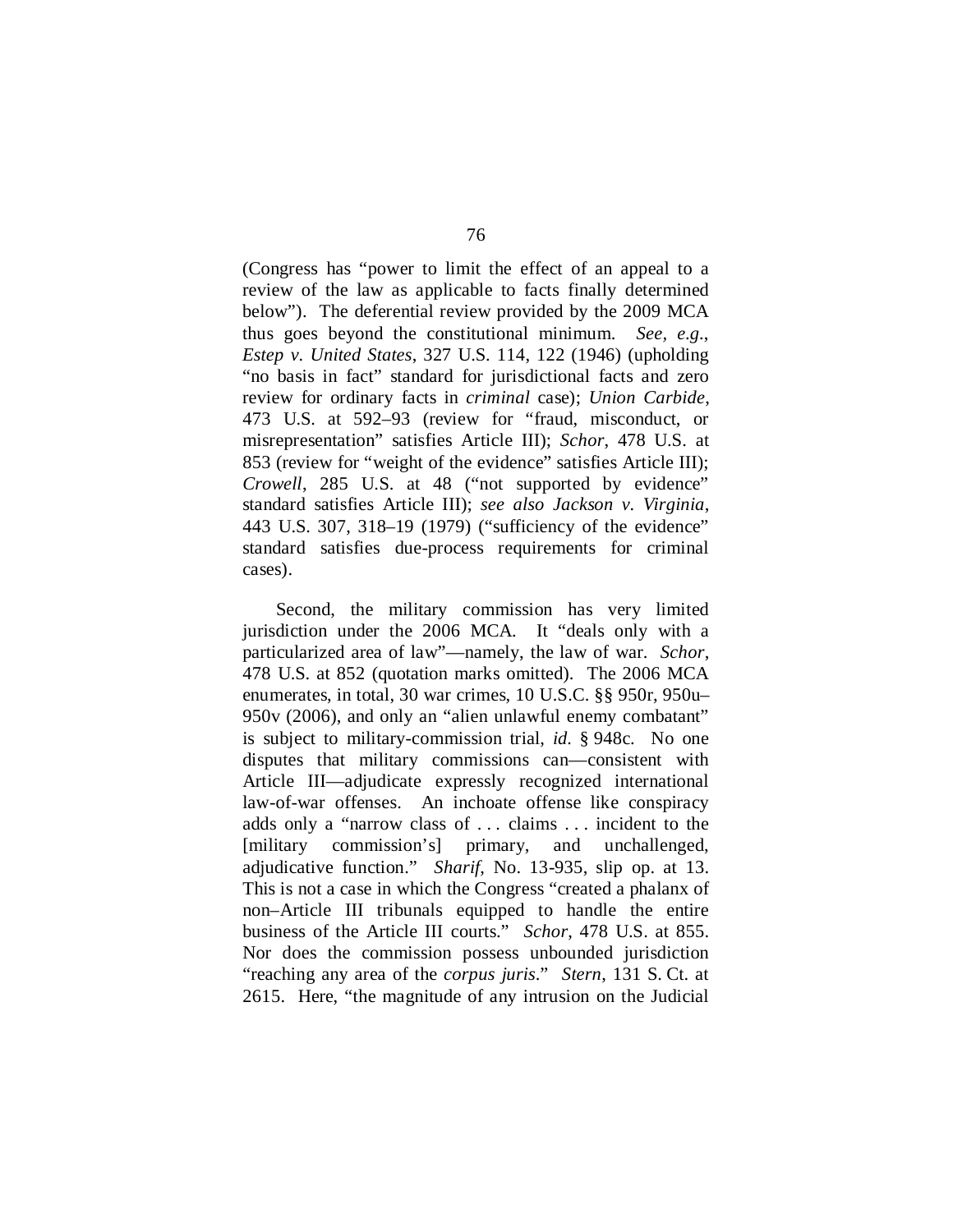Branch can only be termed *de minimis*." *Schor*, 478 U.S. at 856.

Third, "the concerns that drove Congress to depart from the requirements of Article III" tilt in favor of the challenged provision's constitutionality. *Id*. at 851. The Congress chose the military commission over Article III court for one overriding reason: national security. Among the discussed concerns were the potential disclosure of highly classified information<sup>[25](#page-124-0)</sup>; the efficiency of military-commission proceedings<sup>[26](#page-124-1)</sup>; the military's expertise in matters of national security<sup>[27](#page-124-2)</sup>; the inability to prosecute enemy combatants due to speedy-trial violations<sup>28</sup>; the inadmissibility of certain forms of evidence<sup>[29](#page-124-4)</sup>; and, later, the risk of terrorist attacks on

<span id="page-124-0"></span> <sup>25</sup> *See, e.g.*, 152 Cong. Rec. S10243 (Sept. 27, 2006) (statement of Sen. Frist); *id.* (statement of Sen. Warner); 152 Cong. Rec. H7522 (Sept. 27, 2006) (statement of Rep. Hunter); 152 Cong. Rec. H7925 (Sept. 28, 2006) (statement of Rep. Hunter); 152 Cong. Rec. S10354 (Sept. 28, 2006) (statement of Sen. Bond); *id.* (statement of Sen. McConnell); *id.* (statement of Sen. Frist).

<span id="page-124-1"></span><sup>26</sup> *See, e.g.*, 152 Cong. Rec. H7522 (Sept. 27, 2006) (statement of Rep. Hunter); *id.* (statement of Rep. Sensenbrenner); *id.* (statement of Rep. Cardin); 152 Cong. Rec. H7925 (Sept. 28, 2006) (statement of Rep. Hunter); 152 Cong. Rec. H7925 (Sept. 28, 2006) (statement of Rep. Sensenbrenner).

<span id="page-124-2"></span><sup>27</sup> *See, e.g.*, 152 Cong. Rec. S10243 (Sept. 27, 2006) (statement of Sen. Graham); *id.* (statement of Sen. Kyl); 152 Cong. Rec. S10354 (Sept. 28, 2006) (statement of Sen. Graham); *id.* (statement of Sen. Cornyn); *id.* (statement of Sen. Sessions).

<span id="page-124-3"></span><sup>28</sup> *See* 10 U.S.C. § 948b(d)(1)(A) (2006) (making "speedy trial" rules inapplicable in military commissions). *See generally* Scott L. Silliman, *Prosecuting Alleged Terrorists by Military Commission: A Prudent Option*, 42 CASE W. RES. J. INT'L L. 289, 294 (2009).

<span id="page-124-4"></span><sup>29</sup> *See, e.g.*, 152 Cong. Rec. S10243 (Sept. 27, 2006) (statement of Sen. Graham); 152 Cong. Rec. H7522 (Sept. 27, 2006) (statement of Rep.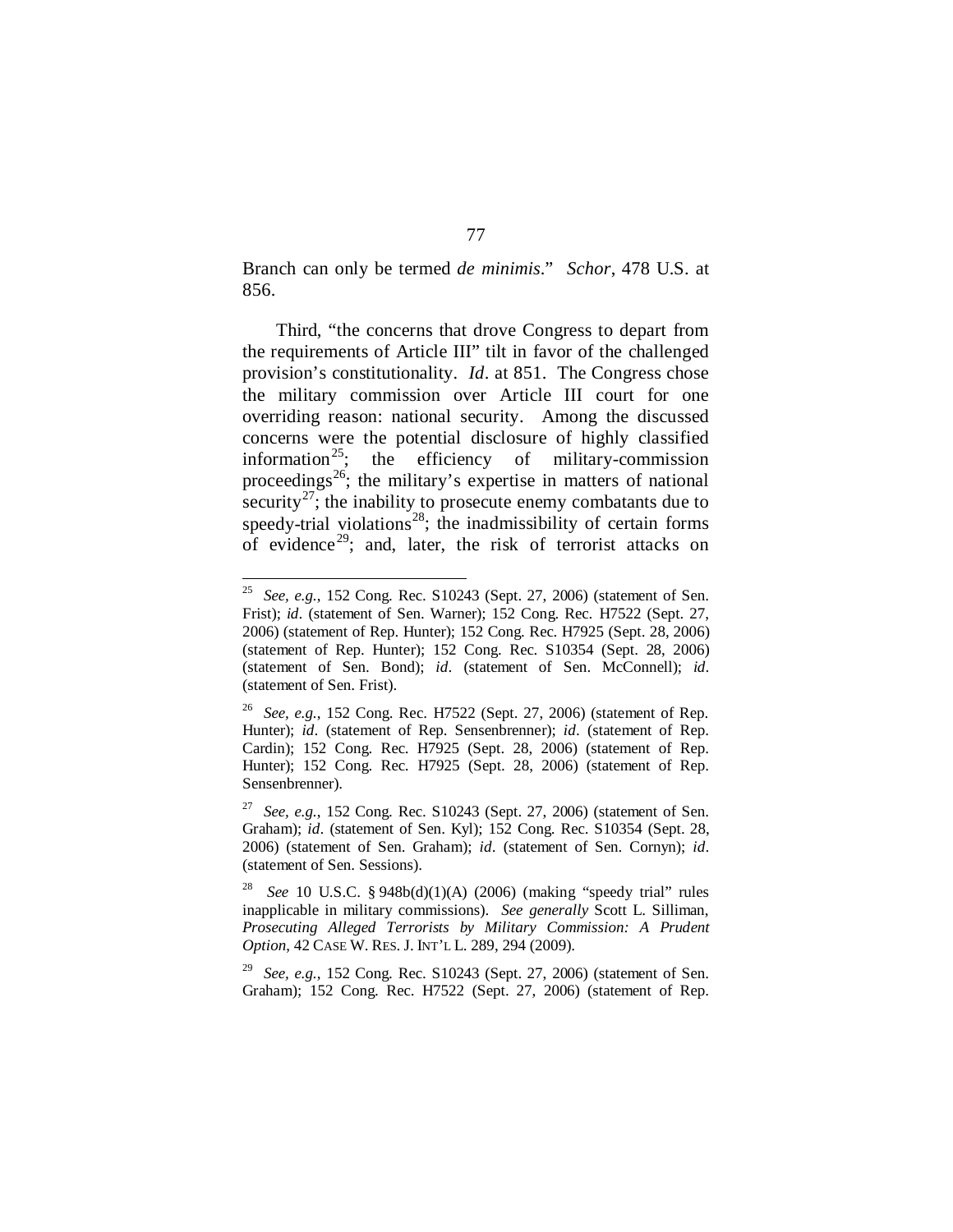domestic courts.<sup>30</sup> Unlike my concurring colleague, who believes that Article III courts are well-suited to try conspirators like Bahlul, *see* Concur. Op. 8–9, I would defer to the choice made by the Congress—an institution with realworld expertise in this area that has rejected a one-size-fits-all choice of forum. In any event, the Congress's concerns are plainly legitimate; indeed, "no governmental interest is more compelling than the security of the Nation." *Haig v. Agee*, 453 U.S. 280, 307 (1981). And these legitimate interests demonstrate without question that the Congress did not "transfer jurisdiction to [a] non-Article III tribunal[] for the *purpose* of emasculating constitutional courts." *Schor*, 478 U.S. at 850 (emphasis added) (alterations and quotation marks omitted).

Finally, the system that the Congress has established military-commission proceedings in the Executive Branch, appellate review in the Judicial Branch—"raises no question of the aggrandizement of congressional power at the expense of a coordinate branch." *Schor*, 478 U.S. at 856. As the Supreme Court explained in *Mistretta*, "encroachment and aggrandizement" are the hallmarks of cases in which the Court has invalidated a congressional statute for violating the separation of powers. 488 U.S. at 382. "By the same token," the Supreme Court has "upheld statutory provisions that to some degree commingle the functions of the Branches, but that pose no danger of either aggrandizement or

<u>.</u>

Hunter); 152 Cong. Rec. H7925 (Sept. 28, 2006) (statement of Rep. Hunter).

<span id="page-125-0"></span><sup>30</sup> *See, e.g.*, 155 Cong. Rec. S5589 (May 19, 2009) (statement of Sen. McConnell); *id.* (statement of Sen. Johanns); *id.* (statement of Sen. Martinez); 155 Cong. Rec. S5650 (May 20, 2009) (statement of Sen. Thune); 155 Cong. Rec. S7509 (Jul. 15, 2009) (statement of Sen. Inhofe).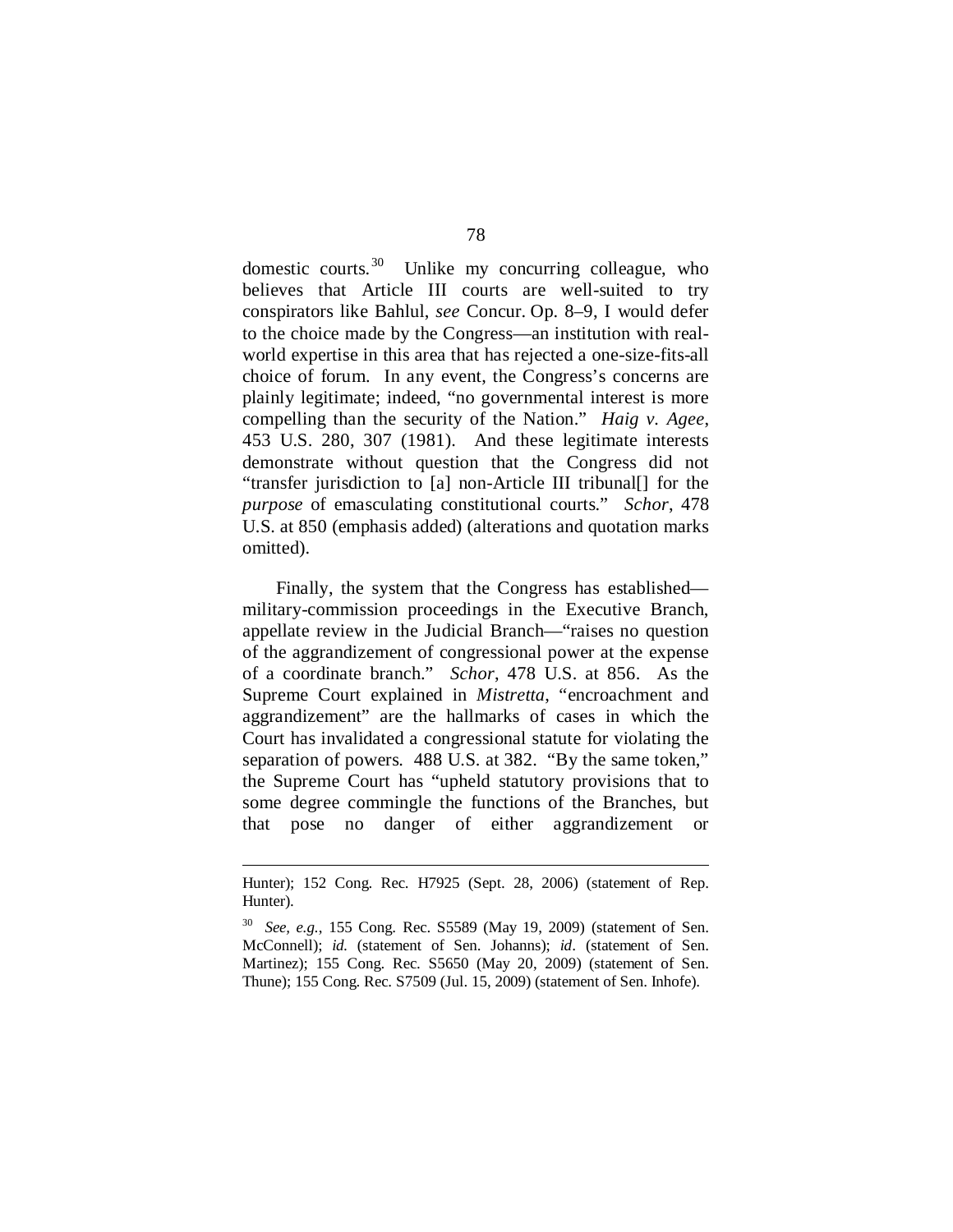encroachment." *Id.* (citing, as examples, *Morrison v. Olson*, 487 U.S. 654 (1988) and *Schor*, 478 U.S. 833). In the 2006 MCA, the Congress has assigned conspiracy to the military for trial and sentencing and to the Judiciary for review "without appreciable expansion of its own power," *Schor*, 478 U.S. at 856–57, and while "retain[ing] for itself no powers of control or supervision," *Morrison*, 487 U.S. at 694. This is not the sort of legislation that raises separation-of-powers hackles.

Notably, the Supreme Court has found a violation of the Judicial Power Clause in only two cases—both involving bankruptcy courts. *See Stern*, 131 S. Ct. at 2620; *Northern Pipeline*, 458 U.S. at 87 (plurality). Outside the bankruptcy context, however, the Court has repeatedly upheld congressional statutes against such attacks. *See, e.g.*, *Mistretta*, 488 U.S. at 393–97 (U.S. Sentencing Commission); *Schor*, 478 U.S. at 851–58 (CFTC); *Union Carbide*, 473 U.S. at 582–93 (mandatory arbitration); *Palmore*, 411 U.S. at 407– 10 (District of Columbia courts); *Williams v. United States*, 289 U.S. 553, 568–81 (1933) (Court of Claims); *Crowell*, 285 U.S. at 48–65 (workmen's compensation board); *Ex parte Bakelite Corp.*, 279 U.S. 438, 452–61 (1929) (Court of Customs Appeals); *Dynes*, 61 U.S. at 79 (courts martial); *Am. Ins. Co. v. 356 Bales of Cotton*, 26 U.S. 511, 546 (1828) (territorial courts). The bankruptcy cases are an anomaly in this area of the law and I do not believe they provide a relevant analog. Military commissions are a recognized exception to Article III whereas bankruptcy courts are not. *See N. Pipeline*, 458 U.S. at 71 (plurality) (Congress's bankruptcy power is not "exceptional grant of power" subject to Article III exception); *Stern*, 131 S. Ct. at 2614 (bankruptcy courts do not fall under "public rights" exception to Article III). This case, then, is much easier than *Stern* and *Northern Pipeline*: the historical exceptions to Article III are exceptions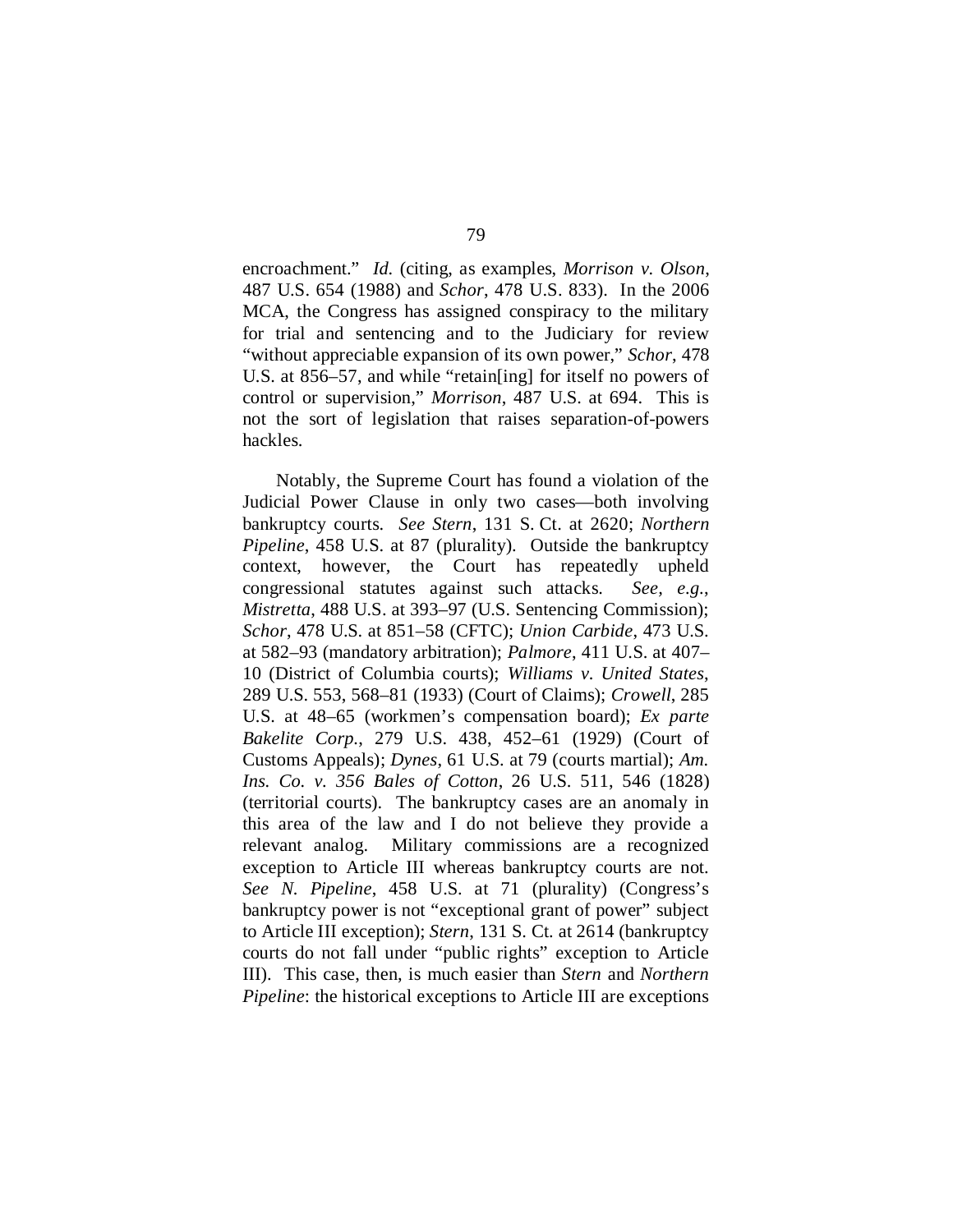not because they are *close* to the constitutional line but because they are far from it. *See Dynes*, 61 U.S. at 79. Historically, courts martial and military commissions are thought to pose no Article III problem, notwithstanding they are subject to little judicial review. *See* 28 U.S.C. § 1259; *Burns v. Wilson*, 346 U.S. 137, 140–41 (1953) (plurality); *Vallandigham*, 68 U.S. at 252–53. The availability of *de novo*  appellate review under the 2009 MCA keeps the challenged provision in the constitutional fold, even if, *arguendo*, inchoate conspiracy were to venture beyond the historical Article III exception for military-commission jurisdiction.

For these reasons, I believe the challenged provision satisfies the *Schor* balancing test. Moreover, irrespective of *Schor*, the statute falls comfortably within the Congress's Article I authority and, concomitantly, under the militarycommission exception to Article III. Bahlul's Judicial Power Clause challenge therefore fails.

## **2. Criminal Jury Clause**

In addition to ensuring the separation of powers, Article III also protects individual rights. The Criminal Jury Clause broadly requires that "[t]he Trial of all Crimes . . . shall be by Jury . . . in the State where the said Crimes shall have been committed" or where the "Congress may by Law have directed." U.S. CONST. art. III, § 2, cl. 3. Like the Sixth Amendment, the Criminal Jury Clause preserves the right to a jury only as it existed at common law. *Quirin*, 317 U.S. at 39 ("[I]t was not the purpose or effect of § 2 of Article III, read in the light of the common law, to enlarge the then existing right to a jury trial.").

Bahlul—an enemy combatant tried by military commission—has no right to a jury. At common law, "trial by a jury" was a "familiar part[] of the machinery for criminal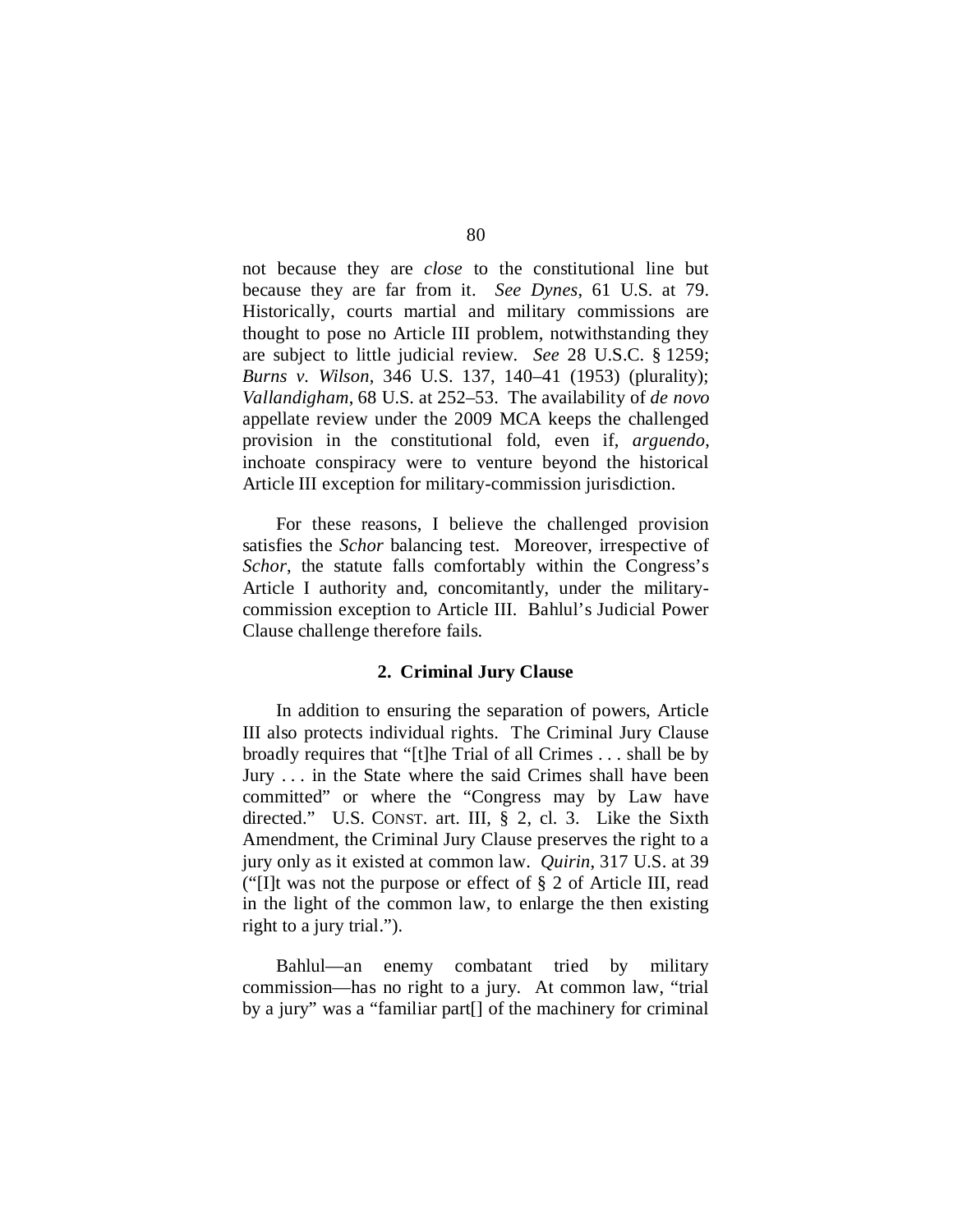trials in the civil courts." *Id.* But it was "unknown to military tribunals, which are not courts in the sense of the Judiciary Article, and which in the natural course of events are usually called upon to function under conditions precluding resort to such procedures." *Id.* (citations omitted). For example, the Continental Congress passed a resolution ordering the trial of alien spies in military courts without a jury. *See id.* at 41 (citing Resolution of the Continental Congress of Aug. 21, 1776, 5 J. CONT'L CONG. 693). The resolution—a "contemporary construction" of the Constitution "entitled to the greatest respect"—manifests that the Founders did not see juries as a limitation on military-commission trials. *Id.* at 41– 42; *see also Kahn v. Anderson*, 255 U.S. 1, 8 (1921) (rejecting idea that military courts must use jury because it would "directly den[y] the existence of a power [that] Congress exerted from the beginning"). Moreover, members of our *own* military are tried by court martial without a jury; thus, the Constitution plainly presents "no greater obstacle" to trying enemy combatants by military commission. *Quirin*, 317 U.S. at 44; *see also Whelchel v. McDonald*, 340 U.S. 122, 127 (1950) ("The right to trial by jury guaranteed by the Sixth Amendment is not applicable to trials by courts-martial or military commissions."); *Sanford v. United States*, 586 F.3d 28, 35 (D.C. Cir. 2009) ("[T]he Sixth Amendment right to a criminal jury trial does not, itself, apply to the military."). As discussed earlier, *supra* Part II.A, the Congress has the Article I authority to require Bahlul to be tried by military commission. He therefore has no right to a jury. *See Quirin*, 317 U.S. at 40 ("[section] 2 of Article III and the Fifth and Sixth Amendments cannot be taken to have extended the right to demand a jury to trials by military commission"); *id.* at 41 ("trials before military commissions . . . are . . . no[t] within the provisions of Article III, § 2"); *accord Colepaugh*, 235 F.2d at 433 ("*Quirin* ... removes any doubt of the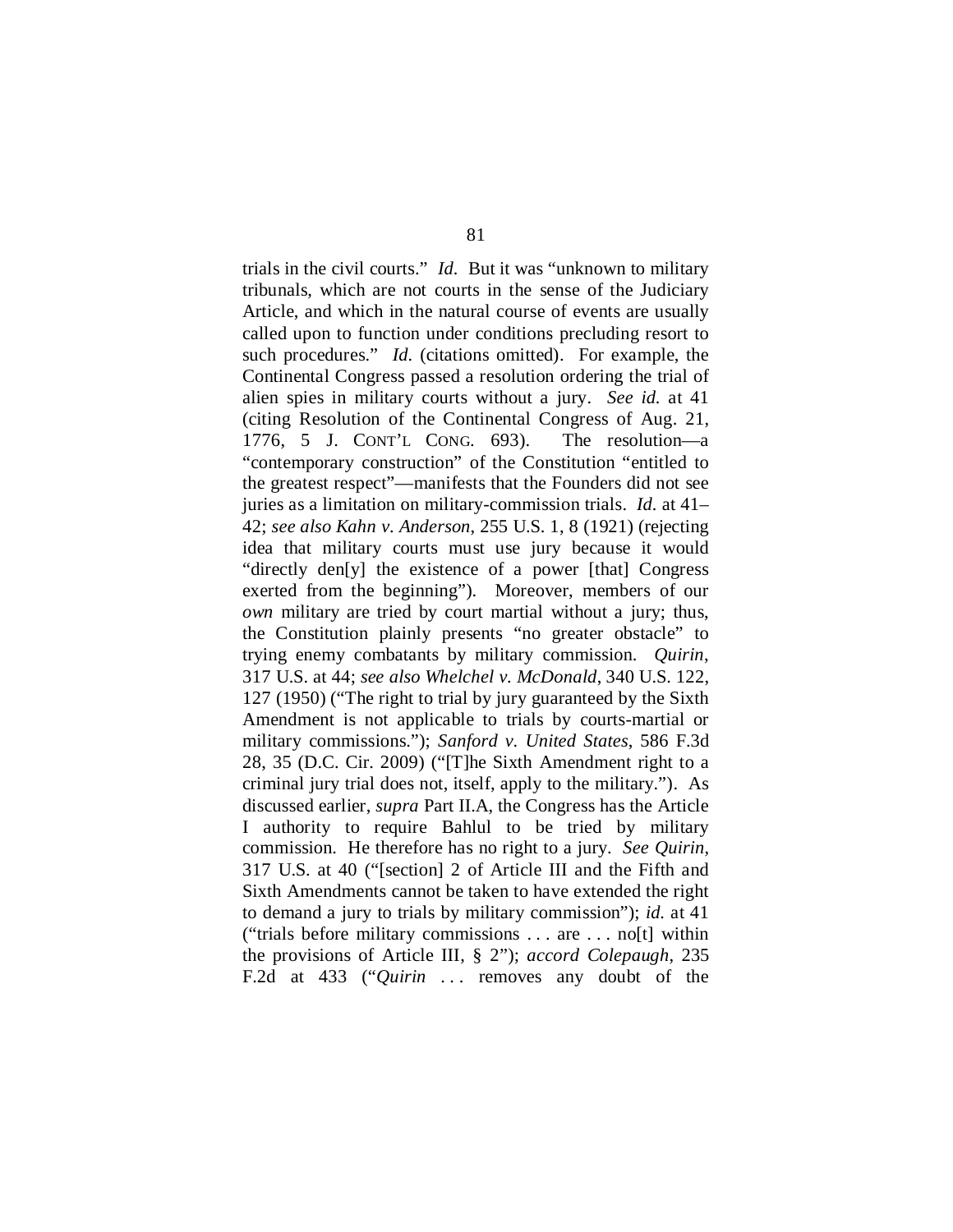inapplicability of the Fifth or Sixth Amendments to trials before military commissions.").

Bahlul contends, however, that the Criminal Jury Clause, like the Judicial Power Clause, is a structural limitation on military-commission jurisdiction. Specifically, he believes and my colleagues at one point appear to agree, *see* Maj. Op. 14—that a military commission has no jurisdiction of offenses triable by jury at common law. Bahlul is mistaken. The right to a jury is not a "structural" constraint but an individual right that can be both forfeited and waived. *Johnson*, 520 U.S. 461, 465–66 (1997); *see also B&B Hardware*, 135 S. Ct. at 1304 (jury-trial right "does not strip competent tribunals of the power to issue judgments," no matter "the nature of the competent tribunal"); *Gosa v. Mayden*, 413 U.S. 665, 677 (1973) (plurality) (denial of jury-trial right does not deprive military tribunal of jurisdiction or render its judgments void). Even *Schor* recognized this difference:

[A]s a personal right, Article III's guarantee of an impartial and independent federal adjudication is subject to waiver, just as are other personal constitutional rights that dictate the procedures by which civil and criminal matters must be tried. See, *e.g.*, *Duncan v. Louisiana*, 391 U.S. 145, 158 (1968) (waiver of right to trial by jury in criminal case).

478 U.S. at 848–49 (some citations omitted). The right to a jury—regardless of its location in Article III—is no more a structural limitation on military-commission jurisdiction than are the myriad personal safeguards in the Bill of Rights. *Cf. Seals*, 130 F.3d at 456 n.3 ("constitutional safeguards associated with Article III supervision of federally-indicting grand juries . . . implicate[] personal, not structural, constitutional rights" (citations omitted)).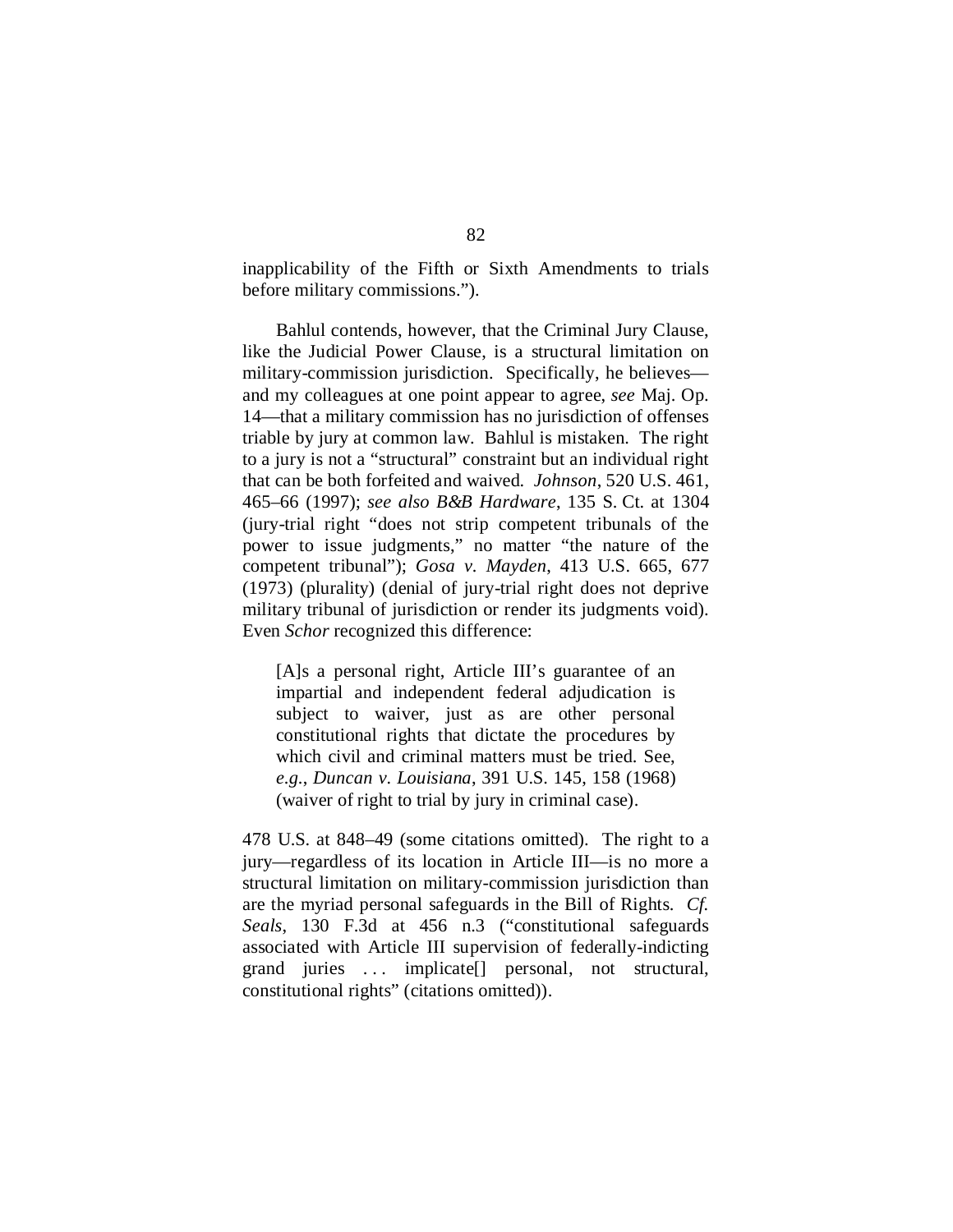The Supreme Court's Seventh Amendment jurisprudence makes doubly clear that the right to a jury is not an independent constraint on the Congress's authority to use non–Article III tribunals. In *Granfinanciera*, the petitioners argued that their Seventh Amendment right to a civil jury prevented the Congress from assigning certain claims to the bankruptcy courts. *See* 492 U.S. at 36–37. According to the Court, whether the petitioners had a right to trial by jury "requires the *same answer* as the question whether Article III allows Congress to assign adjudication . . . to a non–Article III tribunal." *Id.* at 53 (emphasis added). In other words, the Judicial Power Clause—not the Seventh Amendment—is the only structural limit on the Congress's authority. "[I]f Congress may assign the adjudication . . . to a non-Article III tribunal, then the Seventh Amendment poses *no independent bar* to the adjudication of that action by a nonjury factfinder." *Id.* at 53–54 (emphasis added). The same is true here. As noted, *supra* Part II.B.1, the Judicial Power Clause allows the Congress to authorize the trial of conspiracy by military commission. Accordingly, Bahlul has no right to a jury and the Criminal Jury Clause poses "no independent bar" to his conviction. *Id.* at 54. [31](#page-130-0)

Even if the Criminal Jury Clause did limit militarycommission jurisdiction, it has no application here because Bahlul is neither a U.S. citizen nor present on U.S. soil. The Supreme Court has repeatedly held that the Constitution offers no protection to noncitizens outside the United States. *See, e.g.*, *Eisentrager*, 339 U.S. at 784–85; *United States v. Verdugo–Urquidez*, 494 U.S. 259, 273–75 (1990); *Zadvydas* 

<span id="page-130-0"></span> <sup>31</sup> Notably, the *Hamdan* Court cited only the Judicial Power Clause, not the Criminal Jury Clause, as a limitation on the Congress's authority to employ military commissions. *See* 548 U.S. at 591.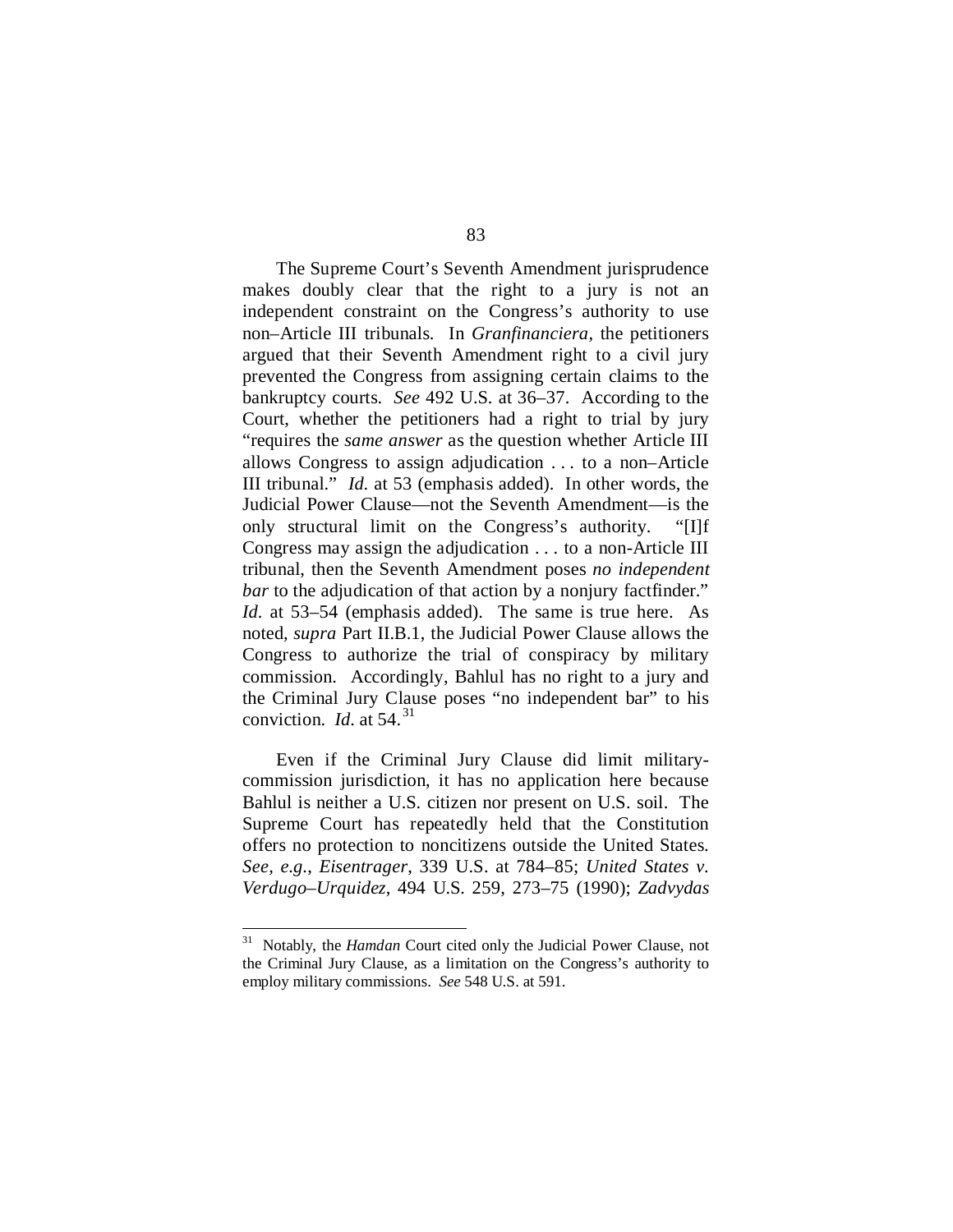*v. Davis*, 533 U.S. 678, 693 (2001); *Kwong Hai Chew v. Colding*, 344 U.S. 590, 597 n.5 (1953); *United States v. Belmont*, 301 U.S. 324, 332 (1937); *United States v. Curtiss– Wright Export Corp.*, 299 U.S. 304, 318 (1936). This limitation on the Constitution's extraterritorial reach encompasses the right to a jury trial in a criminal case. *See, e.g.*, *Eisentrager*, 339 U.S. at 784–85; *Balzac v. Porto Rico*, 258 U.S. 298, 304–05 (1922); *Dorr v. United States*, 195 U.S. 138, 149 (1904); *Territory of Hawaii v. Mankichi*, 190 U.S. 197, 218 (1903). Granted, in *Reid v. Covert*, a plurality of the Supreme Court agreed that the right to a jury extends to U.S. citizens abroad. *See* 354 U.S. at 7. But "[s]ince [Bahlul] is not a United States citizen, he can derive no comfort from the *Reid* holding." *Verdugo-Urquidez*, 494 U.S. at 270. The cases Bahlul relies on to support his jury-right argument suffer from the same fatal flaw: all involved U.S. citizens. *See Reid*, 354 U.S. at 3 (citizen wives of U.S. soldiers); *Toth*, 350 U.S. at 13 (U.S. soldier); *Quirin*, 317 U.S. at 20 (Nazi saboteur with U.S. citizenship through his parents); *Milligan*, 71 U.S. at 107 (U.S. citizen living in Indiana).

In *Boumediene v. Bush*, the Supreme Court held "only" that the Suspension Clause protects enemy combatants held at Guantanamo Bay. 553 U.S. 723, 795 (2008). This Court has declined to extend *Boumediene* beyond its narrow holding. *See Maqaleh*, 738 F.3d at 336 n.16 ("As a novel constitutional development, we are loath to expand *Boumediene*'s reach without specific guidance from the Supreme Court, particularly where expansion would carry us further into the realm of war and foreign policy."); *Kiyemba v. Obama*, 555 F.3d 1022, 1032 (D.C. Cir. 2009) ("*Boumediene* . . . specifically limited its holding to the Suspension Clause"). And we lack the authority to read *Boumediene* as overruling *sub silentio* Supreme Court precedent on the nonavailability of jury rights to noncitizens abroad. *See Rodriguez de Quijas*